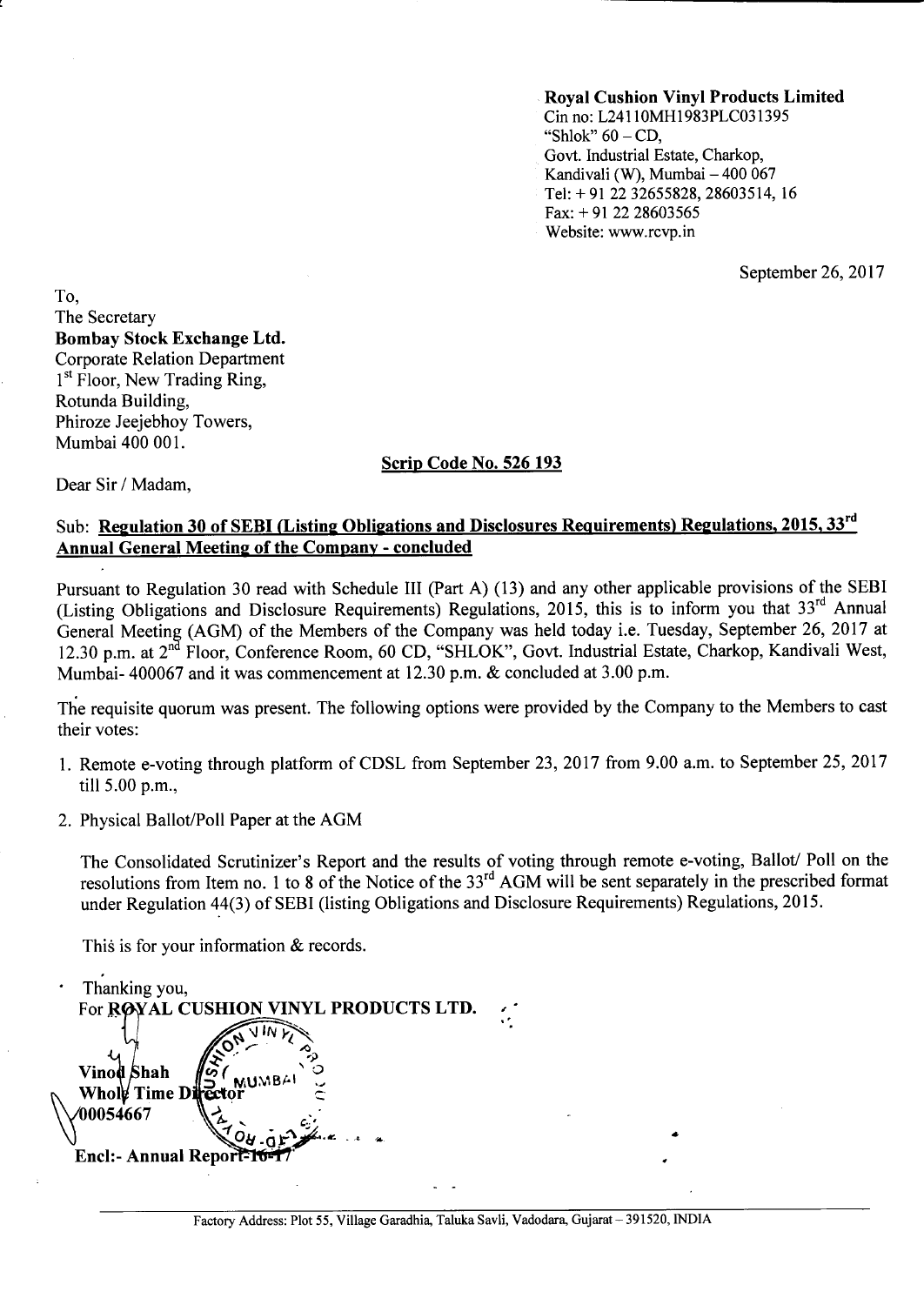# ROYAL CUSHION VINYL PRODUCTS LIMITED

# **rd 33**

## ANNUAL REPORT 2016-17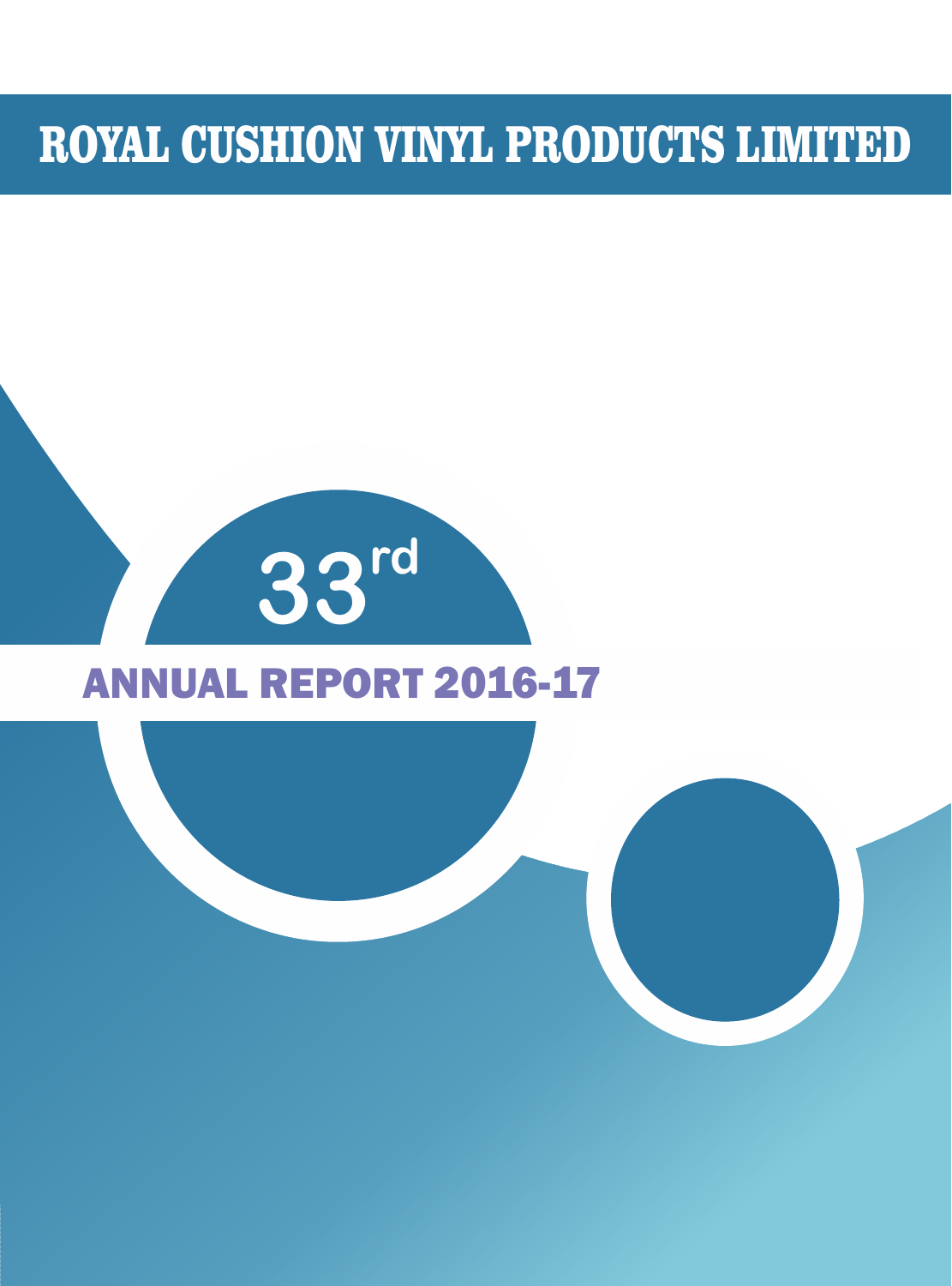#### **ROYAL CUSHION VINYL PRODUCTS LIMITED**

(CIN No. - L24110MH1983PLC031395) www.rcvp.in

#### **BOARD OF DIRECTORS**

Mr. Mahesh. K. Shah Chairman & Managing Director<br>
Mr. Vinod K Shah Chairman & Managing Director<br>
Whole time Director Whole time Director<br>Director Director and Chief Financial Officer<br>Director

Charkop, Kandivali (West),

Axis Bank Ltd<br>SICOM Ltd Universal Capital Securities Private Limited<br>(Formerly Known as Mondkar Computers P (Formerly Known as Mondkar Computers Pvt Ltd) Unit: Royal Cushion Vinyl Products Limited **WORKS** 21, ShakilNiwas, Mahakali Caves Road,<br>
21, ShakilNiwas, Mahakali Caves Road,<br>
21, ShakilNiwas, Mahakali Caves Road, Andheri (East), Mumbai 400 093 Taluka Savli, Dist. Vadodara (G. 28366620) Tel: 28366620/ 28257641/62920<br>Gujarat – 391520 Gujarat (G. 28211996)

| <b>CONTENTS</b>                         | Page No.  |
|-----------------------------------------|-----------|
| Notice                                  | $1 - 17$  |
| Directors' Report                       | $18 - 40$ |
| Management Discussion & Analysis Report | 41        |
| Corporate Governance Report             | $42 - 51$ |
| Auditors' Report                        | $52 - 57$ |
| Balance Sheet                           | 58        |
| <b>Profit and Loss Account</b>          | 59        |
| <b>Cash Flow Statement</b>              | 60        |
| Schedule to Balance Sheet               | $61 - 71$ |
| Schedule to Profit and Loss Account     | $72 - 74$ |
| Notes to Accounts                       | $75 - 81$ |
| <b>Proxy Form and Attendance sheet</b>  | $84 - 85$ |

Mr.Arvind V Motasha<br>
Mr. Deenak A Motasha<br>
Director Mr. Deepak A Motasha Mr. Mukesh A Motasha<br>Mr. Javesh A Motasha<br>Director Ms. Kavita Bachwani

**AUDITORS**<br>
M/S. CHANDRAKANT & SEVANTILAI **REGISTERED OFFICE**<br>
60 CD. Shlok Govt. Indus. Estate M/S. CHANDRAKANT & SEVANTILAL & J. K. SHAH & CO. Chartered Accountants<br>
301. Lalita Tower. Near Hotel Raipath<br>
Tel: 022 32655828. 022 28063514 301, Lalita Tower, Near Hotel Rajpath  $\frac{1}{2}$  Tel: 022 32655828, 022 35613565 Station Akota Road, Vadodara - 390 007

## **FINANCIAL INSTITUTION / BANKS**<br>Axis Bank Ltd<br>Universal Capital Securities Private

Gujarat – 391520 Tel: 02667 – 251674 / 73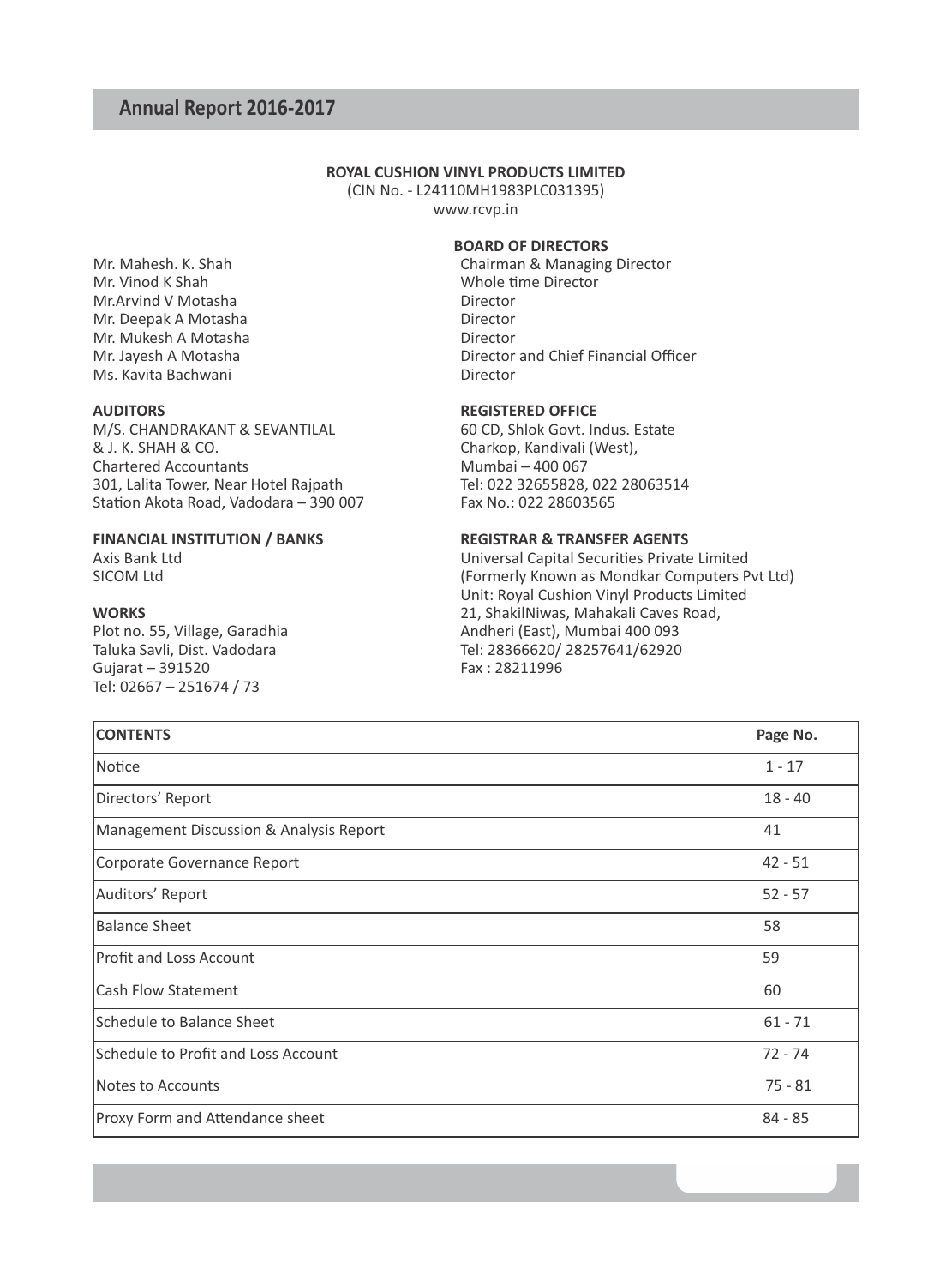#### **NOTICE OF ANNUAL GENERAL MEETING**

NOTICE is hereby given that the 33rd **ANNUAL GENERAL MEETING** of the Members of **ROYAL CUSHION VINYL PRODUCTS LIMITED** will be held on Tuesday, the **26th September, 2017 at12.30 p.m.** at the Conference Room, 2nd Floor, 60 CD "SHLOK", Govt. Industrial Estate, Charkop, Kandivali (West), Mumbai 400 067, to transact the following business:-

#### **ORDINARY BUSINESS:**

- 1. To receive, consider and adopt the Audited Financial Statements of the Company for the financial year ended March 31, 2017 and the reports of the Board of Directors and Auditors thereon.
- 2. To appoint a Director in place of Mr. Arvind V. Motasha (DIN -00228368) who retires by rotation and being eligible, offers himself for re- appointment.
- 3. To appoint a Director in place of Mr. Mukesh A. Motasha(DIN 00059929) who retires by rotation and being eligible, offers himself for re- appointment.
- 4. To consider and if thought fit to pass, with or without modifications, the following as an Ordinary Resolution:

"RESOLVED THAT, pursuant to Section 139, 142 and other applicable provisions, if any, of the Companies Act, 2013 ("the Act") and the rules framed there under, as amended from time to time, M/s. Bipin & Co, Chartered Accountants, Vadodara (Firm Registration no. 101509W)be and are hereby appointed as Statutory Auditors of the Company to hold office for a period of five years from the conclusion of this Annual General Meeting (AGM) till the conclusion of 38th Annual General Meeting subject to ratification of their appointment at every AGM of the Company, if so required under the law for the time being in force, at such remuneration to be decided by the Board of Directors/Audit Committee of the Company in consultation with him."

**"RESOLVED FURTHER THAT** the Board of Directors of the Company be and are hereby authorized to do all such acts and take all such steps as may be considered necessary, proper or expedient to give effect to this resolution."

#### **SPECIAL BUSINESS:**

#### **5.** To consider and, if thought fit, to pass, with or without modifications, the following resolution as a Special **Resolution:**

"RESOLVED THAT in supersession of the earlier resolutions and pursuant to section  $180(1)(c)$  and other applicable provisions, if any, of the Companies Act, 2013 read with the relevant rules thereof, consent and approval of the Company be and is hereby accorded to the Board of Directors of the Company for borrowing from time to time as they may think fit, any sum or sums of money not exceeding Rs. 500 Crores (Rupees Five Hundred Crores only) [including the money already borrowed by the Company] or the aggregate of the paid-up capital and free reserves of the Company, that is to say, reserves not set apart for any specific purpose at the relevant time, whichever is higher; on such terms and conditions as the Board may deem fit, whether the same may be secured or unsecured and if secured, whether by way of mortgage, charge or hypothecation, pledge or otherwise in any way whatsoever, on, over or in any respect of all, or any of the Company's assets and effects or properties whether moveable or immoveable, including stock-in-trade, notwithstanding that the money to be borrowed together with the money already borrowed by the Company (apart from the temporary loans obtained from the Company's Bankers in the ordinary course of business) and remaining un-discharged at any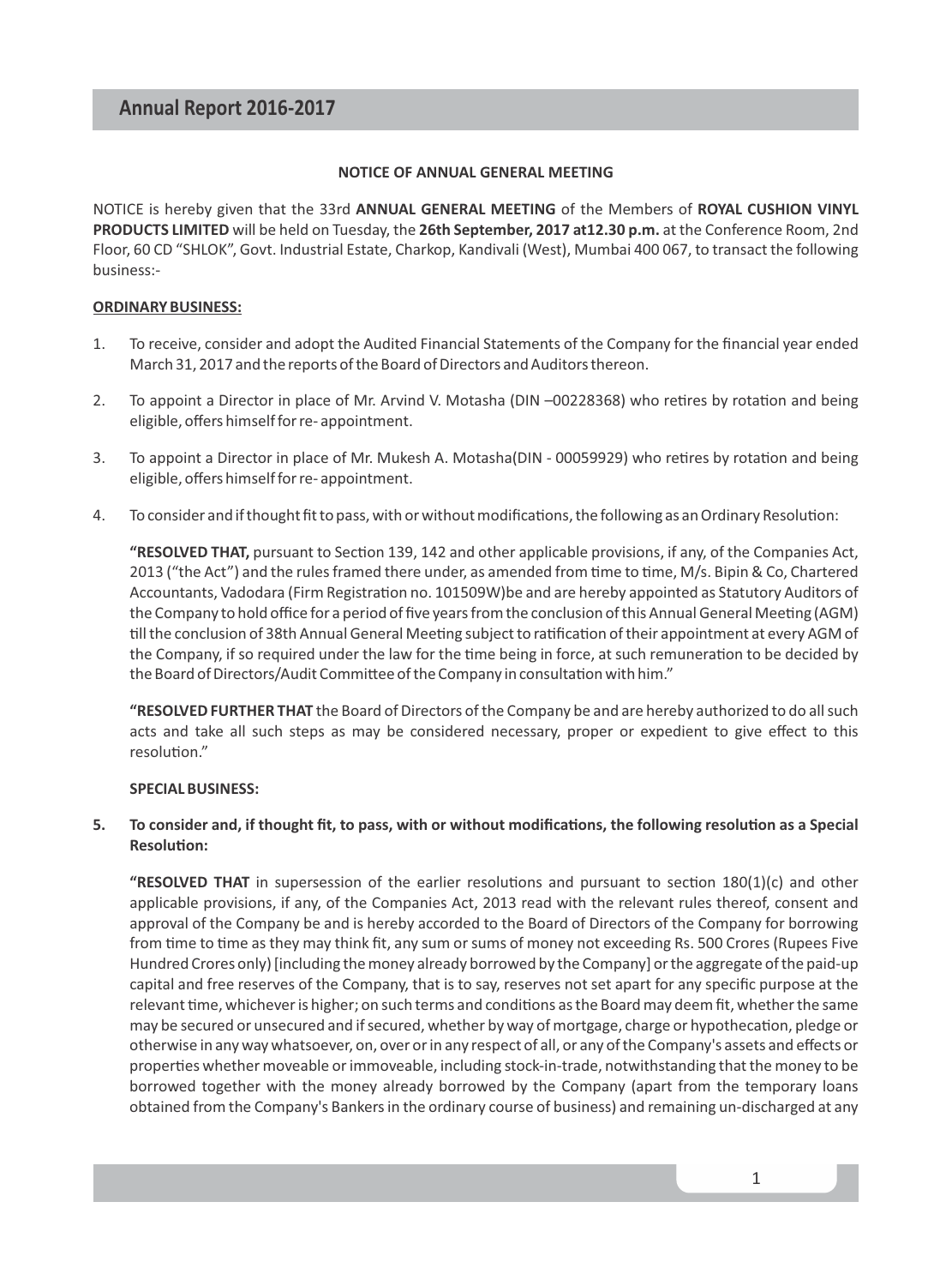given time, exceed the aggregate, for the time being, of the paid-up capital of the Company and its free reserves."

"RESOLVED FURTHER THAT in terms of Section 180(1)(a) and other applicable provisions, if any, of the Companies Act, 2013, consent of the Company be and is hereby given to the Board of Directors of the Company or any committee thereof ("the Board") for above mentioned purpose to create such charges, mortgages and hypothecations, on such movable and immovable properties, both present and future, and in such manner as the Board may deem fit, together with power to take over the management and concern of the Company in certain events in favour of Banks/Financial Institutions, other investing agencies and trustees for the holders of debentures/ bonds/ other instruments to secure rupee/ foreign currency loans and/ or the issue of debentures whether partly/ fully/ non-convertible and / or securities linked to Ordinary shares and/ or bonds with share warrants attached or any other borrowings."

"RESOLVED FURTHER THAT for the purpose of giving effect to the above resolution, the Board of Directors of the Company be and is hereby authorized to take all such actions and to give all such directions and to do all such acts, deeds, matters and things as may be necessary and/or expedient in that behalf."

#### 6. To consider and, if thought fit, to pass, with or without modifications, the following resolution as an Ordinary **Resolution:**

"RESOLVED THAT pursuant to provisions of Regulation 23(4) of the SEBI (Listing Obligation and Disclosure Requirements) Regulations, 2015 (including any statutory modification(s) or re-enactment thereof, for the time being in force) ("LODR Regulations") and the applicable provisions of the Companies Act, 2013 (including any statutory modification(s) or re-enactment thereof, for the time being in force) ("the Act") read with the Rules made there under and subject to such approvals, consents, permission and sanctions of the appropriate and/or concerned authorities or bodies as may be required, the approval of the Company be and is hereby accorded to the Board of Directors, to create a second charge on movable and immovable properties present and future of the Company, in favour of Natroyal Industries Private Limited, a 'Related Party' as defined under Section 2(76) of the Act and regulation 2(zb) of the LODR Regulations, under the Manufacturing support and supply Agreement entered between the Company and said Related party in the year 2012, on the terms and conditions as may be mutually agreed."

**"RESOLVED FURTHER THAT** the Board of Directors of the Company be and is hereby authorised to do or cause to be done all such acts, deeds and things, settle any queries, difficulties, doubts that may arise with regard to any transactions with the said Related Party, and make such changes to the terms and conditions as may be considered necessary, expedient or desirable and execute such addendum agreements, documents and writings and to make such filings as may be necessary or desirable, in order to give effect to this resolution in the best interest of the Company."

#### 7. To consider and, if thought fit, to pass, with or without modifications, the following resolution as an Ordinary **Resolution:**

"RESOLVED THAT pursuant to provisions of Regulation 23(4) of the SEBI (Listing Obligation and Disclosure Requirements) Regulations, 2015 (including any statutory modification(s) or re-enactment thereof, for the time being in force) ("LODR Regulations") and the applicable provisions of the Companies Act, 2013 (including any statutory modification(s) or re-enactment thereof, for the time being in force) ("the Act") read with the Rules made thereunder, the approval and ratification of the Company be and is hereby accorded, for availing  $/$ already availed the financial assistance from the Related Parties, the list of which is provided in explanatory statement annexed to this notice, as defined under Section 2(76) of the Act and regulation 2(zb) of the LODR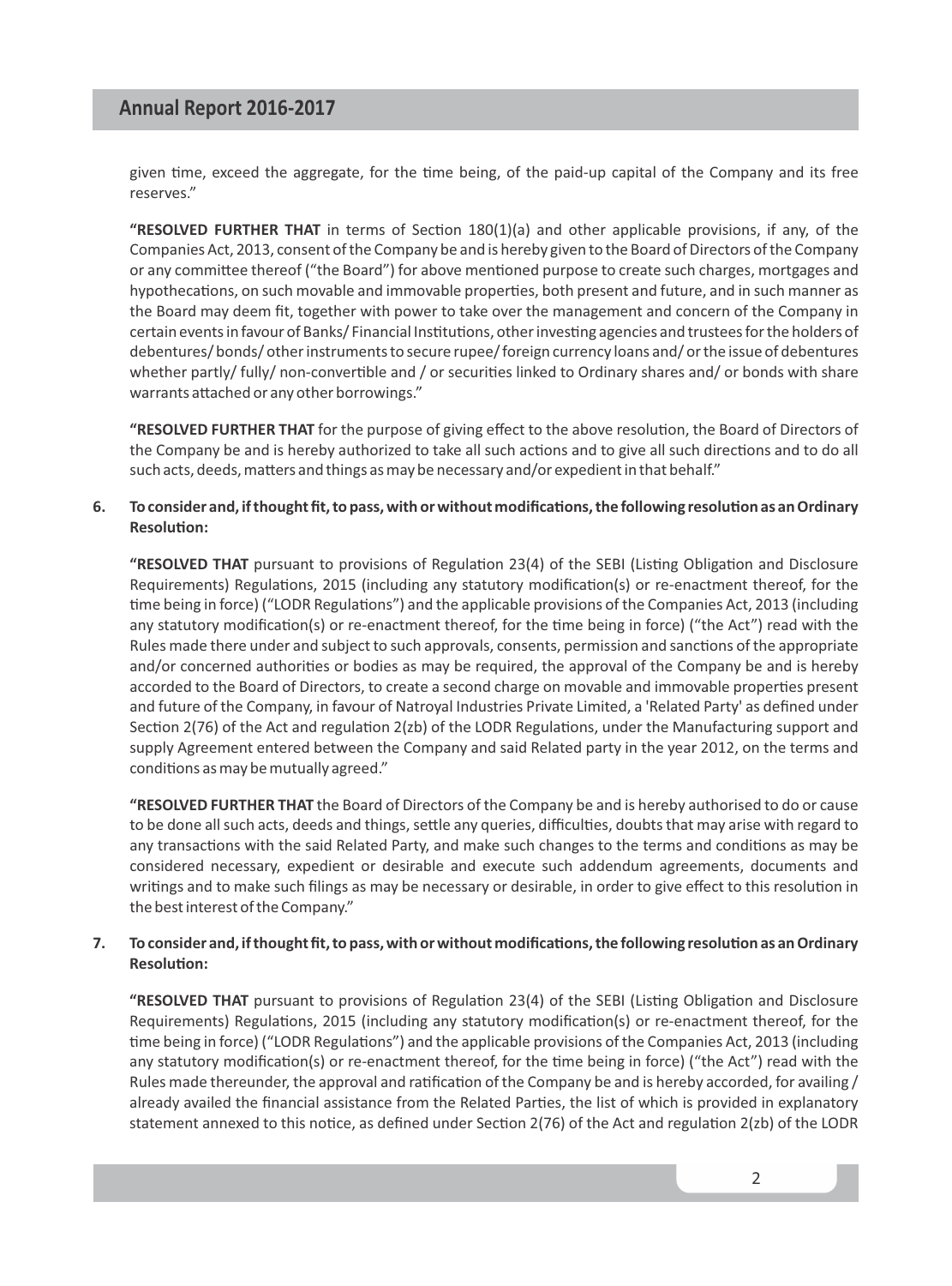Regulations."

**"RESOLVED FURTHER THAT** the Board of Directors of the Company be and is hereby authorised to do or cause to be done all such acts, deeds and things, settle any queries, difficulties, doubts that may arise with regard to any transactions with the Related Party(ies), and make such changes to the terms and conditions as may be considered necessary, expedient or desirable and execute such addendum agreements, documents and writings and to make such filings as may be necessary or desirable, in order to give effect to this resolution in the best interest of the Company."

#### 8. To consider and, if thought fit, to pass, with or without modifications, the following resolution as an Ordinary **Resolution:**

"RESOLVED THAT pursuant to provisions of Regulation 23(4) of the SEBI (Listing Obligation and Disclosure Requirements) Regulations, 2015 (including any statutory modification(s) or re-enactment thereof, for the time being in force) ("LODR Regulations") and the applicable provisions of the Companies Act, 2013 (including any statutory modification(s) or re-enactment thereof, for the time being in force) ("the Act") read with the Rules made there under, the approval/ratification of Company be and is hereby accorded to the Board of Directors, for availing or rendering services; purchase or sale of goods or materials or taking or giving the property on lease, upto INR 110 Crores per annum with effect from 1st April, 2017,from/to Natroyal Industries Private Limited, a 'Related Party' as defined under Section 2(76) of the Act and regulation 2(zb) of the LODR Regulations, on the terms and conditions as may be mutually agreed."

**"RESOLVED FURTHER THAT** the Board of Directors of the Company be and is hereby authorised to do or cause to be done all such acts, deeds and things, settle any queries, difficulties, doubts that may arise with regard to any transactions with the Related Party, and make such changes to the terms and conditions as may be considered necessary, expedient or desirable and execute such addendum agreements, documents and writings and to make such filings as may be necessary or desirable, in order to give effect to this resolution in the best interest of the Company."

> BY ORDER OF THE BOARD For **Royal Cushion Vinyl Products Limited**

Place:-Mumbai. Date: 22nd August, 2017

**Registered Office: Royal Cushion Vinyl Products Limited Shlok, 60 CD, Govt. Industrial Estate, Charkop, Kandivli (West), Mumbai - 400 067 CIN No. – L24110MH1983PLC031395 Website: www.rcvp.in**

**Vinod K. Shah Whole Time Director**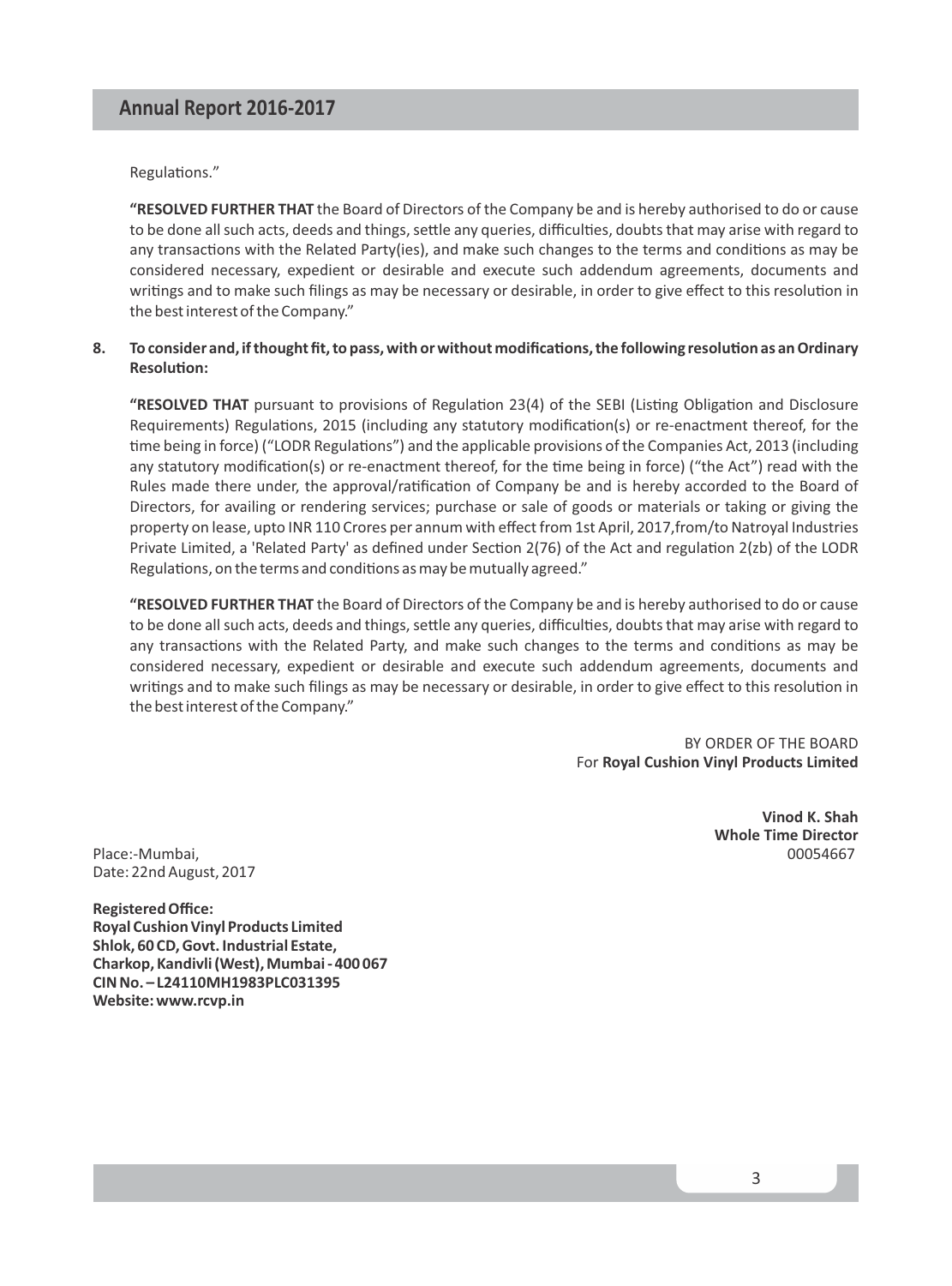#### **Notes :**

- a. A MEMBER ENTITLED TO ATTEND AND VOTE AT THE MEETING IS ENTITLED TO APPOINT A PROXY TO ATTEND & VOTE ON A POLL INSTEAD OF HIMSELF/HERSELF, AND A PROXY NEED NOT BE A MEMBER OF THE COMPANY. PROXIES IN ORDER TO BE EFFECTIVE MUST BE DEPOSITED WITH THE COMPANY 48 HOURS BEFORE THE COMMENCEMENT OF THE MEETING.
- b. Pursuant to the provisions of Section 105 of the Companies Act, 2013, a person can act as a proxy on behalf of not more than fifty members and holding in aggregate not more than ten percent of the total Share Capital of the Company. Members holding more than ten percent of the total Share Capital of the Company may appoint a single person as proxy, who shall not act as a proxy for any other Member. Proxies submitted on behalf of limited companies, societies, etc., must be supported by an appropriate resolution / authority, as applicable.
- c. An Explanatory Statement under Section 102 of Companies Act, 2013 relating to the Special Business to be transacted at the Meeting is annexed hereto.
- d. The Register of Members and Share Transfer books of the Company will remain closed from **Wednesday 20th September, 2017 to Tuesday, 26th September, 2017** (both days inclusive) for the purpose of Annual Book Closure.
- e. Members/ proxies should bring the attendance slips duly filled in for attending the meeting.
- f. In case of Joint Holders attending the Meeting, the Member whose name appears as the first holder in the order of names as per Register of Members will be entitled to vote.
- g. Corporate members intending to send their authorised representatives to attend the Meeting are requested to send to the Company a certified copy of the Board resolution authorising their representative to attend and vote on their behalf at the Meeting.
- h. The Securities and Exchange Board of India (SEBI) has mandated the submission of Permanent Account Number (PAN) by every participant in securities market. Members holding shares in electronic form are, therefore, requested to submit their PAN to the Depository Parcipants with whom they maintain their demat accounts. Members holding shares in physical form should submit their PAN to Universal Capital Securities Private Limited, Registrar and Share Transfer Agent of the Company.
- i. Members desiring any information on the Accounts are requested to write to the Company at least one week before the Meeting so as to enable the management to keep the information ready at the Meeting.
- j. Members are requested to notify any change in their address to the Company's registrar and share transfer agents at M/s. Universal Capital Securities Private Limited (formerly known as Mondkar Computers Private Limited),Unit: Royal Cushion Vinyl Products Limited., **21, ShakhilNiwas, Mahakali Caves Road, Andheri (East), Mumbai 400 101. Tel No. 022 28257641, 022 28207203.**

#### **k. VOTING THROUGH ELECTRONIC MEANS (E-VOTING):**

1. In accordance with applicable provisions of the SEBI (Listing Obligation and Disclosure Requirements) Regulations, 2015 and Section 108 of the Companies Act, 2013, read with Rule 20 of Companies (Management and Administration) Rules, 2014 as amended (the Rules), the Company is pleased to provide facility to its members, to cast their vote electronically for all the resolutions proposed at the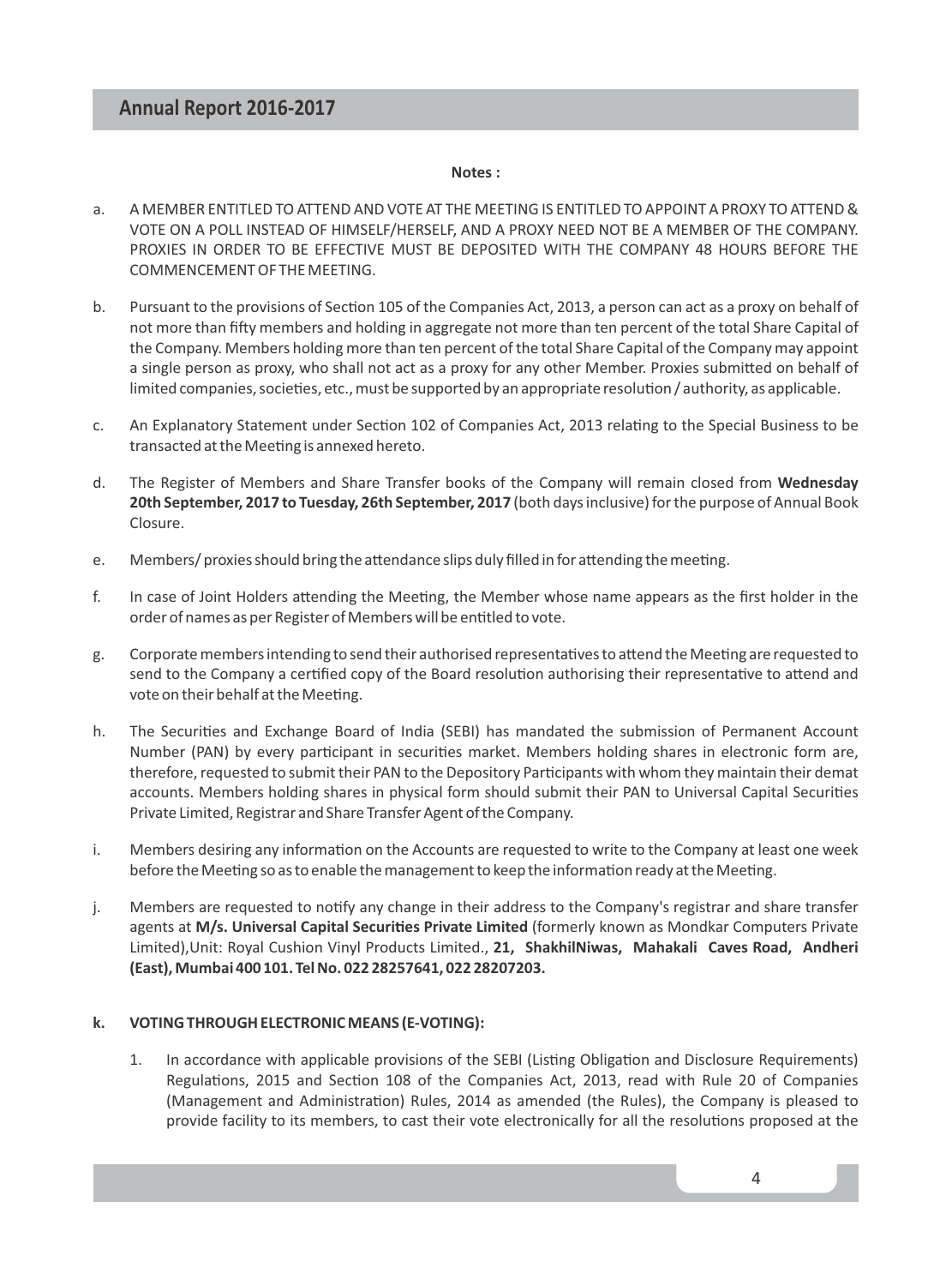33rdAnnual General Meeting of the Company. The Company has appointed Central Depository Services (India) Ltd. (CDSL) to provide remote e-voting facility to its members.

- 2. The voting right of shareholders shall be in proportion to one vote per fully paid equity share of the Company held by them as on the cut-off date September 19, 2017.
- 3. The voting period begins on Saturday, the 23<sup>rd</sup> day of September, 2017 at 9.00 a.m. and will end on Monday, the 25<sup>th</sup> day of September, 2017 at 5.00 p.m. During this period shareholders' of the Company, holding shares either in physical form or in dematerialized form, as on the cut-off date being 19<sup>th</sup> September, 2017, may cast their vote electronically. The e-voting module shall be disabled by CDSL for voting thereafter. Once the vote on a resolution is cast by any Member, he/she shall not be allowed to change it subsequently.
- 4. Mr. Gaurang Shah, of M/s. GMS and Co. Practicing Company Secretaries(Membership No:32581; COP No:11953) has been appointed by the Board of Directors of the Company, as the Scrutinizer to scrutinize the remote e-voting process and voting cast by member through poll at Annual General Meeting in a fair and transparent manner.
- 5. A Members may participate in the AGM even after exercising his right to vote through remote e-voting but shall not be allowed to vote again at the AGM.
- 6. Shareholders who have already voted prior to the meeting date would not be entitled to vote at the meeting venue.
- 7. The instructions for shareholders voting electronically are as under:
- (i) The voting period begins on Saturday, the  $23<sup>rd</sup>$  day of September, 2017 at 9.00 a.m. and will end on Monday, the  $25<sup>th</sup>$  day of September, 2017 at 5.00 p.m.(both days inclusive). During this period shareholders' of the Company, holding shares either in physical form or in dematerialized form, as on the cut-off date (record date) being 19<sup>th</sup> September, 2017 may cast their vote electronically. The remote evoting module shall be disabled by CDSL for voting thereafter.
- (ii) The shareholders should log on to the e-voting website www.evotingindia.com.
- (iii) Click on Shareholders-Login
- (iv) Now Enter your User ID and password.
	- a. For CDSL: 16 digits beneficiary ID,
	- b. For NSDL: 8 Character DP ID followed by 8 Digits Client ID,
	- c. Members holding shares in Physical Form should enter Folio Number registered with the Company.
- (v) Next enter the Image Verification as displayed and Click on Login.
- (vi) If you are holding shares in demat form and had logged on to www.evotingindia.com and voted on an earlier voting of any company, then your existing password is to be used.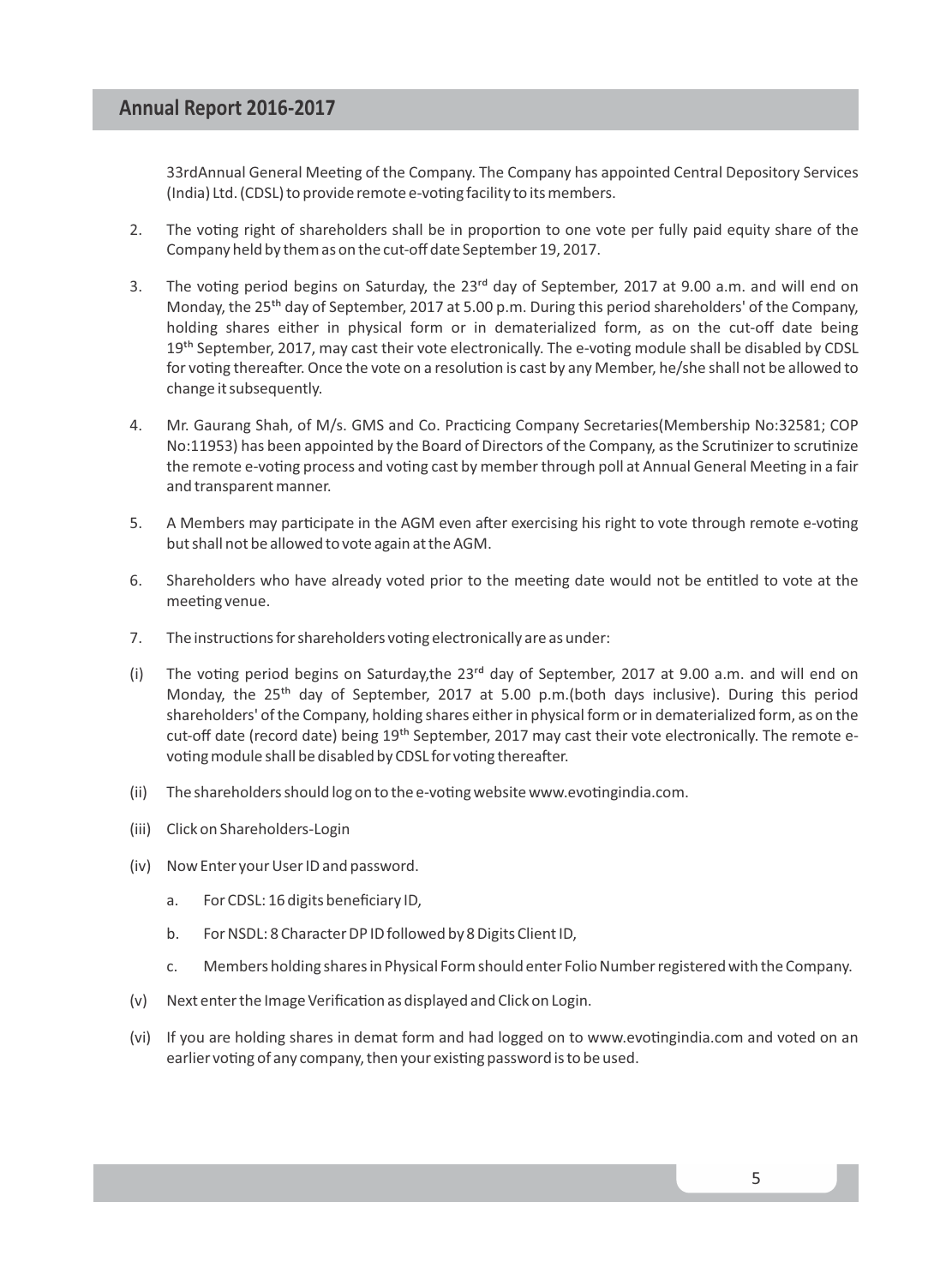|                                                    | For Members holding shares in Demat Form and Physical Form                                                                                                                                                                                                                                                                                                                                                                                                                                                                                                                                                                                                                                                                 |
|----------------------------------------------------|----------------------------------------------------------------------------------------------------------------------------------------------------------------------------------------------------------------------------------------------------------------------------------------------------------------------------------------------------------------------------------------------------------------------------------------------------------------------------------------------------------------------------------------------------------------------------------------------------------------------------------------------------------------------------------------------------------------------------|
| <b>PAN</b>                                         | Enter your 10 digit alpha-numeric *PAN issued by Income Tax Department<br>(Applicable for both demat shareholders as well as physical shareholders)<br>Members who have not updated their PAN with the Company/Depository<br>Participant are requested to use the first two letters of their name and the 8<br>digits of the sequence number which is mentioned in address label as sr no<br>affixed on Annual Report, in the PAN field.<br>In case the sequence number is less than 8 digits enter the applicable number of<br>O's before the number after the first two characters of the name in CAPITAL<br>letters. Eg. If your name is Ramesh Kumar with sequence number 1 then enter<br>RA00000001 in the PAN field. |
| DIVIDEND BANK<br>DETAILS OR DATE OF<br>BIRTH (DOB) | Enter the Dividend Bank Details or Date of Birth (in dd/mm/yyyy format) as<br>recorded in your demat account or in the company records in order to login.<br>If both the details are not recorded with the depository or company, please enter<br>the member id / folio number in the Dividend Bank details field as mentioned in<br>instruction (iv).                                                                                                                                                                                                                                                                                                                                                                     |

(vii) If you are a first time user follow the steps given below:

- (viii) After entering these details appropriately, click on "SUBMIT" tab.
- (ix) Members holding shares in physical form will then directly reach the Company selection screen. However, members holding shares in demat form will now reach 'Password Creation' menu wherein they are required to mandatorily enter their login password in the new password field. Kindly note that this password is to be also used by the demat holders for voting for resolutions of any other company on which they are eligible to vote, provided that company opts for e-voting through CDSL platform. It is strongly recommended not to share your password with any other person and take utmost care to keep your password confidential.
- $(x)$  For Members holding shares in physical form, the details can be used only for e-voting on the resolutions contained in this Notice.
- (xi) Click on theElectronic Vong Sequence Number (EVSN) for the relevant **Royal Cushion Vinyl Products Limited** on which you choose to vote.
- (xii) On the voting page, you will see "RESOLUTION DESCRIPTION" and against the same the option "YES/NO" for voting. Select the option YES or NO as desired. The option YES implies that you assent to the Resolution and option NO implies that you dissent to the Resolution.
- (xiii) Click on the "RESOLUTIONS FILE LINK" if you wish to view the entire Resolution details.
- (xiv) After selecting the resolution you have decided to vote on, click on "SUBMIT". A confirmation box will be displayed. If you wish to confirm your vote, click on "OK", else to change your vote, click on "CANCEL" and accordingly modify your vote.
- (xv) Once you "CONFIRM" your vote on the resolution, you will not be allowed to modify your vote.
- (xvi) You can also take out print of the voting done by you by clicking on "Click here to print" option on the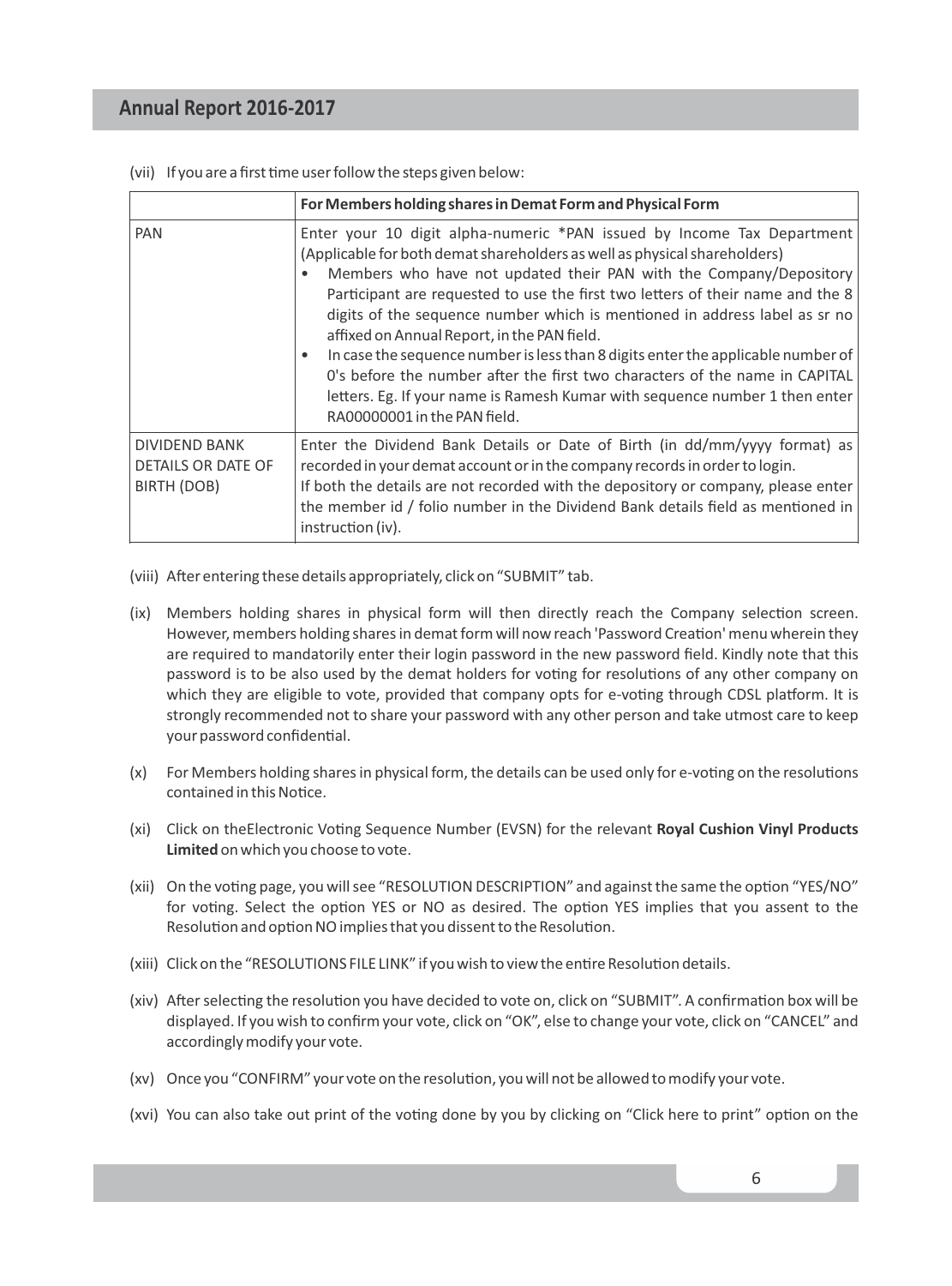Voting page.

- (xvii) If Demat account holder has forgotten the same password then enter the User ID and the image verification code and click on Forgot Password & enter the details as prompted by the system.
- (xviii)Shareholders can also cast their vote using CDSL's mobile app m-Voting available for android based mobiles. The m-Voting app can be downloaded from Google Play Store. iPhone and Windows phone users can download the app from the App Store and the Windows Phone Store respectively on or after 30th June 2017. Please follow the instructions as prompted by the mobile app while voting on your **mobile.**
- (xix) Note for Non Individual Shareholders and Custodians
	- Non-Individual shareholders (i.e. other than Individuals, HUF, NRI etc.) and Custodian are required to log on to www.evotingindia.com and register themselves as Corporates.
	- A scanned copy of the Registration Form bearing the stamp and sign of the entity should be emailed to helpdesk.evoting@cdslindia.com.
	- After receiving the login details a compliance user should be created using the admin login and password. The Compliance user would be able to link the account(s) for which they wish to vote on.
	- The list of accounts linked in the login should be mailed to helpdesk.evoting@cdslindia.com and on approval of the accounts they would be able to cast their vote.
	- A scanned copy of the Board Resolution and Power of Attorney (POA) which they have issued in favour of the Custodian, if any, should be uploaded in PDF format in the system for the scrutinizer to verify the same.
- (xx) In case you have any queries or issues regarding remote e-voting, you may refer the Frequently Asked Questions ("FAQs") and remote e-voting manual available at www.evotingindia.com, under help section or write an email to helpdesk.evoting@cdslindia.com.
- (xxi) In case of members receiving the physical copy of the Notice of AGM [for members whose email IDs are not registered with the Company/ Depository Participants(s) or requesting physical copy]:
- a) Please follow all steps from sl. no. [i] to sl. no. [xx] above, to cast vote.
- b) Mr. Gaurang Shah, of M/s. GMS and Co. Practicing Company Secretaries (Membership No. 32581, COP No. 11953) has been appointed by the Board of Directors of the Company, as the Scrutinizer to scrutinize the remote e-voting process and voting cast by member through poll at Annual General Meeting in a fair and transparent manner.
- c) Members who do not have access to remote e-voting facility may send duly completed Ballot Form (sent along with the Notice) so as to reach the Scrutinizer appointed by the Board of Director of the Company, Mr. Gaurang Shah, of M/s. GMS and Co. Practicing Company Secretaries, C/o. Universal Capital Securities Pvt. Ltd. Unit: Royal Cushion Vinyl Products Limited, 21, ShakilNiwas, MahakaliCaves Road, Andheri [East], Mumbai – 400 093, not later than Monday, September 25, 2017 (5.00 p.m.).

A Member can opt for only one mode of voting i.e. either through remote e-voting or by Ballot. If a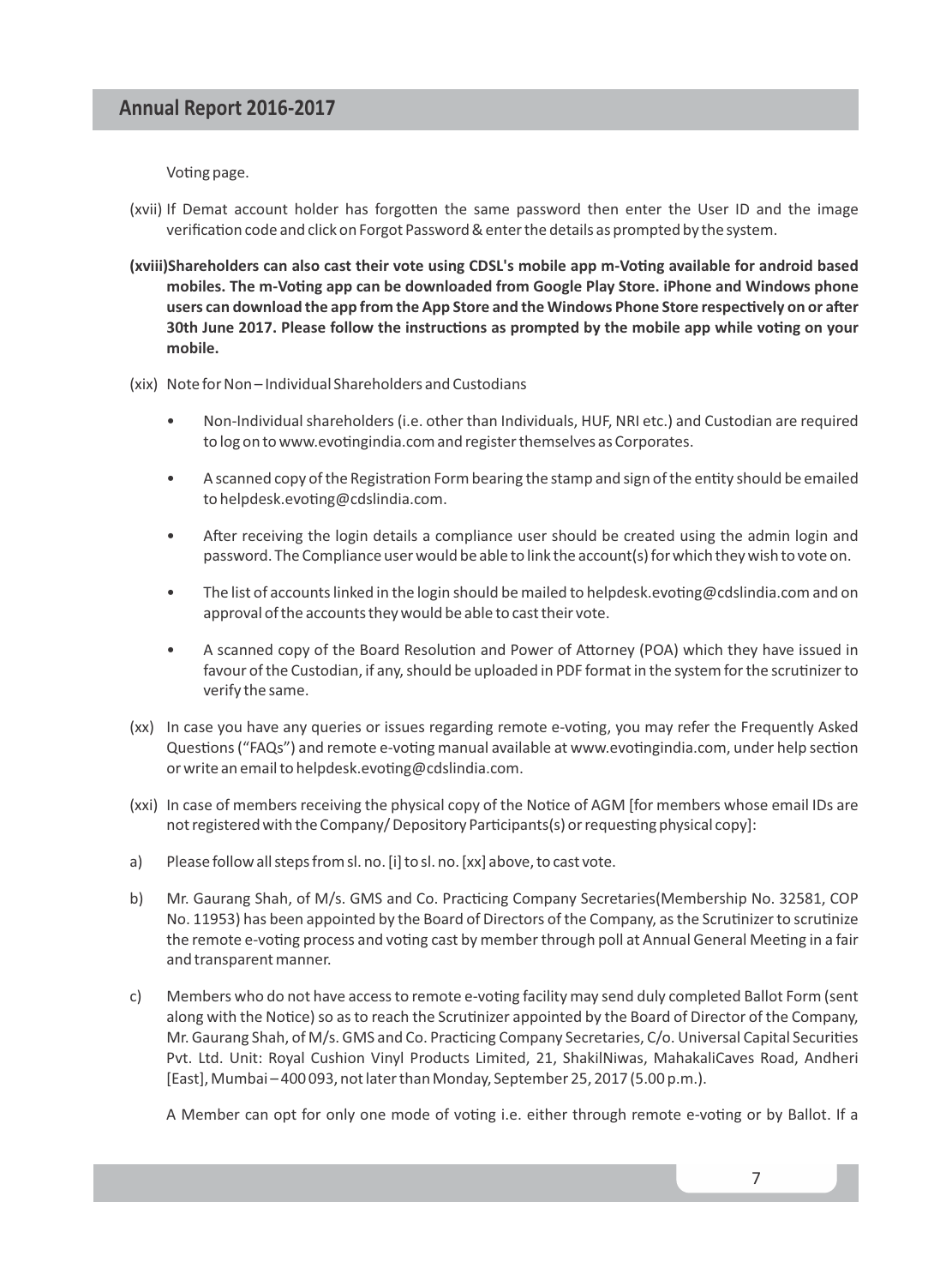Member casts votes by both modes, then voting done through remote e-voting shall prevail and Ballot shall be treated as invalid.

(xxii) The results of remote e-voting shall be declared by the Chairman on or after the AGM of the Company. The results declared along with the Scrutinizer's Report shall be placed on the Company's website www.rcvp.in within three (3) days of passing of the resolution at the AGM of the Company and communicated to the stock exchanges.

#### **PROFILE OF DIRECTORS BEING APPOINTED/RE-APPOINTED**

Pursuant to regulation 36(3) of the SEBI (Listing Obligation and Disclosure Requirements) Regulations, 2015 and clause 1.2.5 of Secretarial Standard -2 on General Meeting issued by the Institute of Company Secretaries of India, the particulars of Directors who are proposed to be appointed/ reappointed are given below.

| <b>Particulars</b>                                                                                                        | Mr. Arvind V. Motasha                                         | Mr. Mukesh A. Motasha                                                                                                                                                                 |
|---------------------------------------------------------------------------------------------------------------------------|---------------------------------------------------------------|---------------------------------------------------------------------------------------------------------------------------------------------------------------------------------------|
| <b>DIN</b>                                                                                                                | 00228368                                                      | 00059929                                                                                                                                                                              |
| Date of Birth                                                                                                             | 20/08/1941                                                    | 04/04/1955                                                                                                                                                                            |
| <b>Qualification &amp; Experience</b>                                                                                     | <b>Bombay University</b>                                      | Intermediate in Arts from Graduate in diploma textile<br>Chemistry from Bombay<br>University                                                                                          |
| Expertise in specific functional area                                                                                     | financial, commercial and allied sales and marketing<br>areas | He has vast and varied He has vast and varied<br>experience in all functions of the experience in all functions of the<br>Company including production, Company including production, |
| Relationship with other Directors, Nil<br>Manager and Key Managerial Personnel of<br>the Company                          |                                                               | Brother of Mr. Jayesh Motasha<br>and Mr. Deepak Motasha                                                                                                                               |
| Directorship held in other companies                                                                                      | No                                                            | <b>No</b>                                                                                                                                                                             |
| Membership / Chairmanships of $N.A$ .<br><b>Committees of other India Companies</b>                                       |                                                               | N.A.                                                                                                                                                                                  |
| No. of Shares held in the Company as in $16,903$ (including shares held 25,701 (including shares held<br>31st March, 2017 | jointly)                                                      | jointly)                                                                                                                                                                              |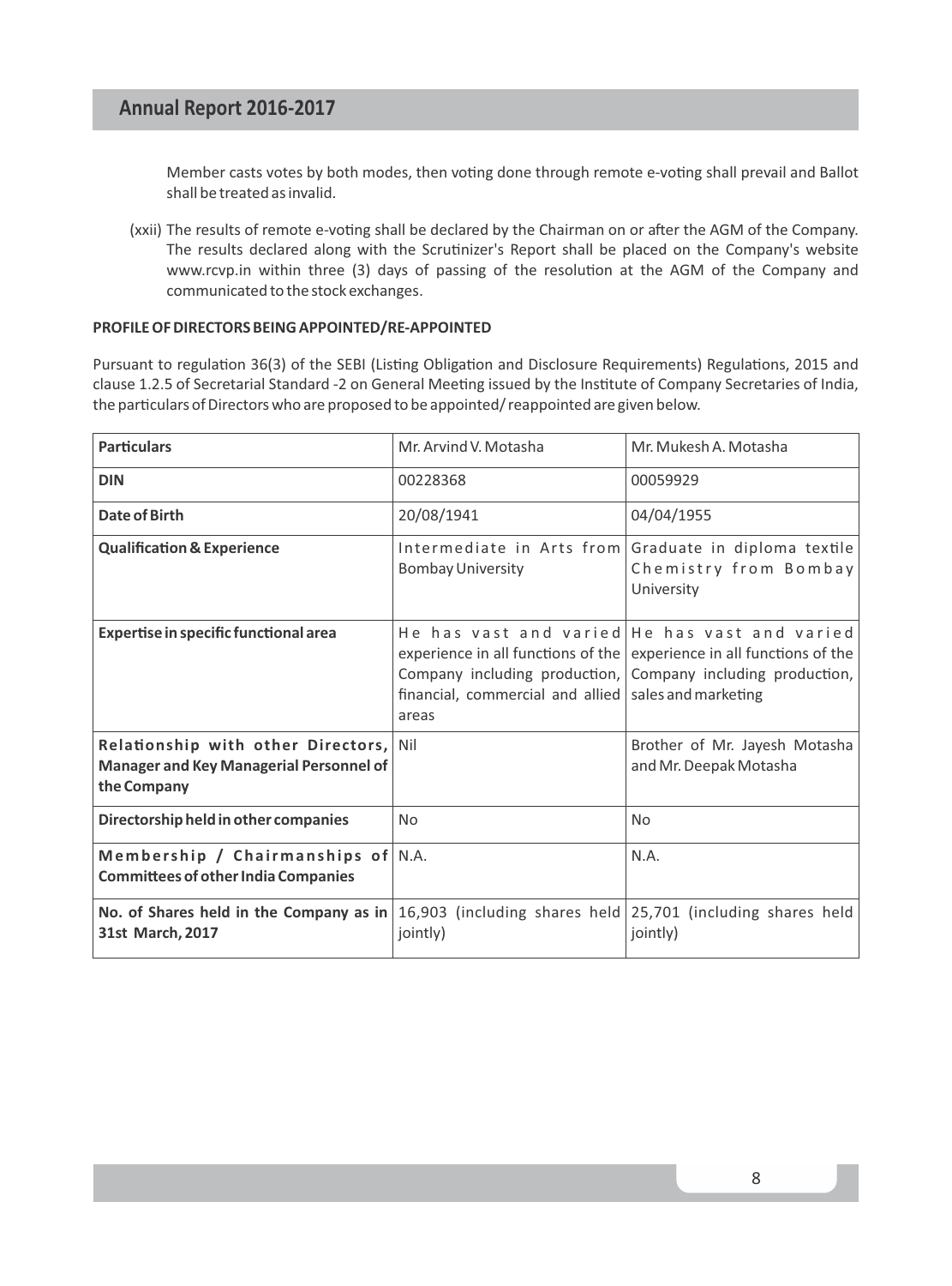#### **EXPLANATORY STATEMENT UNDER SECTION 102 OF THE COMPANIES ACT, 2013.**

As required by Section 102 of the Companies Act, 2013, the following Explanatory Statement sets out material facts relating to the business under Item Nos. 5 of the accompanying Notice.

#### **Item No. 4:**

Pursuant to the provisions of Section 139 of the Companies Act, 2013, M/s. Chandrakant &Sevantilal& J.K. Shah & Co., Chartered Accountants, retires as the Statutory Auditors of the Company after the conclusion of the ensuing Thirty Third Annual General Meeting.

In view of the above, the Board of Directors, on the recommendation of the Audit Committee, have in their meeting held on 22<sup>nd</sup> August, 2017, recommended the appointment of M/s.Bipin& Co, Chartered Accountants, Vadodara (Firm Registration no. 101509W), as the Statutory Auditors of the Company for a term of five years, i.e. from the conclusion of the ensuing AnnualGeneral Meeting until the conclusion of the 38th Annual General Meeting of the Company.

The 'Letter of Eligibility' issued by M/s.Bipin & Co, , Chartered Accountants, Vadodara (Firm Registration no. 101509W), confirming that their eligibility for appointment as the Auditors of the Company under Section 141 of Companies Act 2013 and giving their consent to act as the Statutory Auditors of the Company for a term of five years, if so appointed, is available for inspection by the members, on all working days except Saturday during business hours, at the Registered Office of the Company.

None of the Directors or Key Managerial Personnel of the Company or their relatives, are in any way, concerned or interested, financially or otherwise, in the Resolutions.

The Board of Directors recommends the resolution as set out in the accompanying Notice for the approval of members of the Company as an Ordinary Resolution.

#### **Item No. 5:**

The Members of the Company at the Annual General Meeting, held on 30th September, 2014, had approved by means of Special Resolution, the limits upto which the Company can borrow in excess of the aggregate paid-up capital and its free reserves, as per requirements of the Section  $180(1)(c)$  of the Companies Act, 2013.

Now, the Company needs additional funds for supporting business operations. For this purpose, the Company is desirous of raising finance from lending institutions and/or Bodies Corporate and/or entities and/or such other persons/individuals as may be considered fit, which together with the moneys already borrowed by the Company(apart from temporary loans obtained from the Company's bankers in the ordinary course of business) may exceed the aggregate of the paid up capital and free reserves of the Company. Hence it is proposed to increase the maximum borrowing limits upto Rs. 500 crores (Rupees Five Hundred Crores only)and also to enable the Company under Section 180(1)(a) of the Companies Act, 2013 for creation/mortgages/hypothecations for the said purpose.

None of the Directors or Key Managerial Personnel of the Company or their relatives, are in any way, concerned or interested, financially or otherwise, in the resolution.

The Board of Directors recommends the resolution as set out in the accompanying Notice for the approval of members of the Company as a Special Resolution.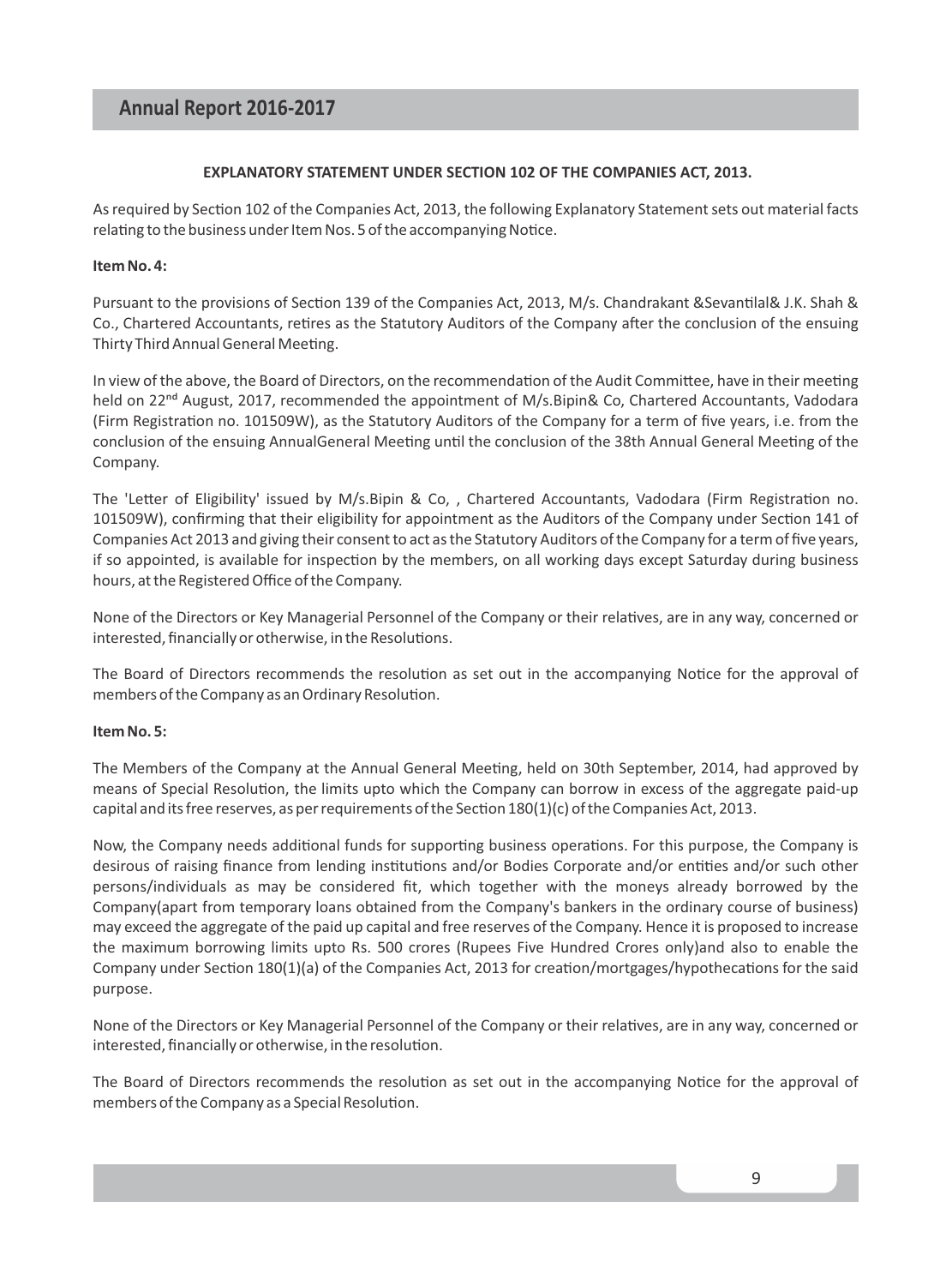#### **Item No. 6:**

In line with the conditions provided in Manufacturing Support and Supply Agreement ("Agreement") between the Company and Natroyal Industries Private Limited ("Natroyal") entered during year 2012, which states that in the event of termination of the Agreement, if any amounts are due to Natroyal and if the Company fails to pay the same within 5 (five) days of the date of termination of the Agreement then, the Company shall immediately create security for the amount payable in favour of Natroyal by way of creating a second charge on the assets of the Company which shall subsist till the time entire amount payable to Natroyal has been paid with interest at 18% per annum thereon as provided in the Agreement. Since, the Company is a sick company and not in a position to repay the amount payable to Natroyal, Natroyal has terminated the said agreement with effect from 10<sup>th</sup> July, 2017, hence it is necessary to create a security by way of second charge on the assets of the Company.

The brief terms and conditions and other particulars of the above transaction are as follows:

| Name of Related Party                                                      | Natroyal Industries Private Limited                                                                                                                                                                                                                      |
|----------------------------------------------------------------------------|----------------------------------------------------------------------------------------------------------------------------------------------------------------------------------------------------------------------------------------------------------|
| Name of the Director or Key Managerial<br>Personnel who is related, if any | Mr. Mahesh Shah, Chairman and Managing Director<br>Mr. Vinod Shah, Whole-time Director<br>Mr. MukeshMotasha, Director<br>Mr. Jayesh Motasha, Director and Chief Financial Officer<br>Mr. Deepak Motasha, Director<br>Mr. Arvind Motasha, Director        |
| Nature of Relationship                                                     | 1. The above-mentioned Directors and their relatives are<br>members in Natroyal Industries Private Limited.<br>The relatives of Mr. Mahesh Shah and Mr. Mukesh Motasha are<br>$\mathcal{P}$<br>Directors in Natroyal Industries Private Limited.         |
| Material terms of the contracts /<br>arrangements / transactions           | Based on the obligation provided in the Agreement, the Company<br>shall create a security for the amount payable to Natroyal in the<br>event of termination of Agreement.                                                                                |
| Monetary Value / Consideration                                             | The creation of charge to provide a security by way of second<br>charge for securing the amount payable to Natroyal for INR 11261<br>lakhs /- and accrued interest at 18% per annum till the time entire<br>amount payable to Natroyal as per Agreement. |
| Other relevant information                                                 | N.A.                                                                                                                                                                                                                                                     |

The copy of Agreement is made available for inspection by members at the registered office of the Company during the business hours of the Company on all working days except Saturday and Sunday till the date of Annual General Meeting.

Pursuant to the applicable provisions of the Companies Act, 2013 and the 23(4) of the SEBI (LODR) Regulations, Mr. Mahesh Shah, Chairman and Managing Director, Mr. Vinod Shah, Whole-time Director, Mr. Jayesh Shah, Director and Chief Financial Officer, Mr. Mukesh Motasha, Director, Mr. Deepak Motasha, Mr. Arvind Motasha and their relatives are deemed to be interested in the transaction to the extent of their shareholding since relative of Mr. Mahesh Shah and Mr. Mukesh Motasha are Directors and all the Directors mentioned herein along with their relatives are members in Natroyal Industries Private Limited.

Save and except the above, none of the other Directors / Key Managerial Personnel of the Company / their relatives,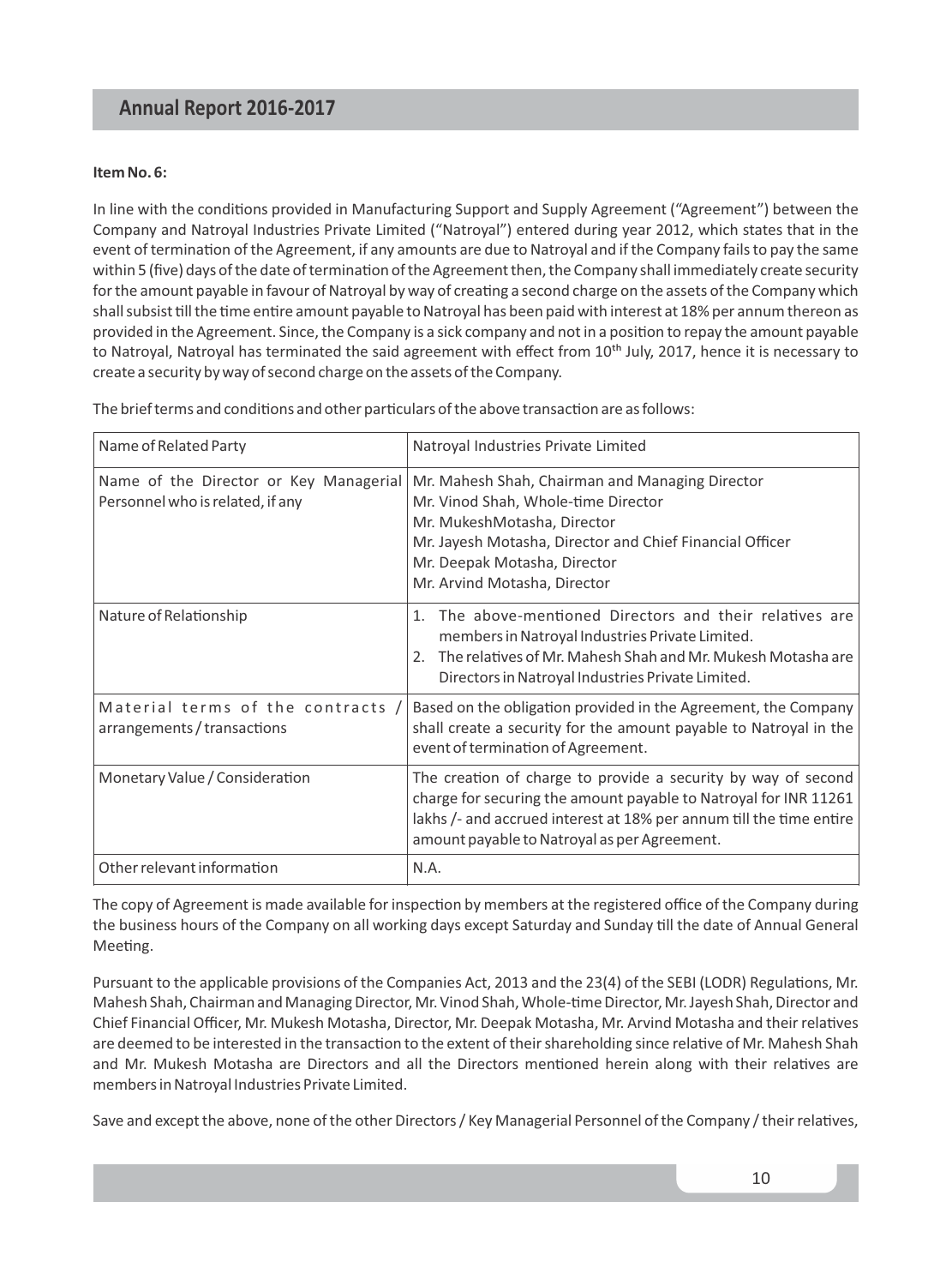are in any way, concerned or interested, financially or otherwise, in the aforementioned resolution.

Members are hereby informed that pursuant to the regulations 23(4) of SEBI (Listing Obligations and Disclosure Regulations) Regulations, 2015, allthe related parties shall abstain from voting on such resolutions whether the entity is a related party to the particular transaction or not.

The Board of Directors recommends the resolution as set out in the accompanying Notice for the approval of members of the Company as an Ordinary Resolution.

#### **Item No. 7:**

As the Company requires the financial assistance from time to time to carrying out its manufacturing activities to utilize its existing available manufacturing capacity; therefore the Company avails from time to time the financial assistance from the entities which may be the related parties of the Company for which the approval of members required as per the provisions of regulation 23 of SEBI (Listing Obligations and Disclosure Requirements) Regulations, 2015 and applicable provisions of Companies Act, 2013.

The brief terms and conditions and other particulars of the above transaction are as follows:

| Name of Related Party(ies)                                                                                   | As mentioned in below table.                                                                                                                                                                    |
|--------------------------------------------------------------------------------------------------------------|-------------------------------------------------------------------------------------------------------------------------------------------------------------------------------------------------|
| Name of the Director or $Key As$ mentioned in below table.<br>Managerial Personnel who is related,<br>if any |                                                                                                                                                                                                 |
| Nature of Relationship                                                                                       | As mentioned in below table.                                                                                                                                                                    |
| Material terms of the contracts /<br>arrangements / transactions                                             | Availing or already availed financial assistance from the related parties                                                                                                                       |
| Monetary Value / Consideration                                                                               | Maximum outstanding financial assistance upto INR [85 crores] including<br>the existing outstanding financial assistance already availed.                                                       |
| Other relevant information                                                                                   | Interest rate on such financial assistance will not be exceeding 15% and as<br>per prevailing rate in the market per annum and repayment of principal as<br>may be decided between the parties. |

The details of financial assistance availed and to be availed from the related parties are as follows:

| Sr.<br>No. | <b>Name of Related</b><br>Party                         | Name of interested<br><b>Directors</b>                                        | Nature of relationship<br>with Related party                                                      | <b>Existing</b><br>financial<br>assistance  <br>availed<br>$(A)$ (Rs. in<br>lakhs) | Proposed<br>financial<br>assistance<br>to be<br>availed (B)<br>(Rs. in<br>lakhs) | <b>Total</b><br>financial<br>assistance<br>$(C) =$<br>$(A)+(B)$<br>(Rs. in<br>lakhs) |
|------------|---------------------------------------------------------|-------------------------------------------------------------------------------|---------------------------------------------------------------------------------------------------|------------------------------------------------------------------------------------|----------------------------------------------------------------------------------|--------------------------------------------------------------------------------------|
| 1          | **Shreedaha<br>Trading &<br>Consultancy<br>Services LLP | Mr. Mukesh Motasha<br>Mr. Mahesh Shah<br>Mr. Vinod Shah<br>Mr. Jayesh Motasha | 1. Mr. Mukesh<br>Motasha and Mr.<br>Deepak Motasha and<br>his relative are<br>Designated partners | 4.81                                                                               | Nil                                                                              | 4.81                                                                                 |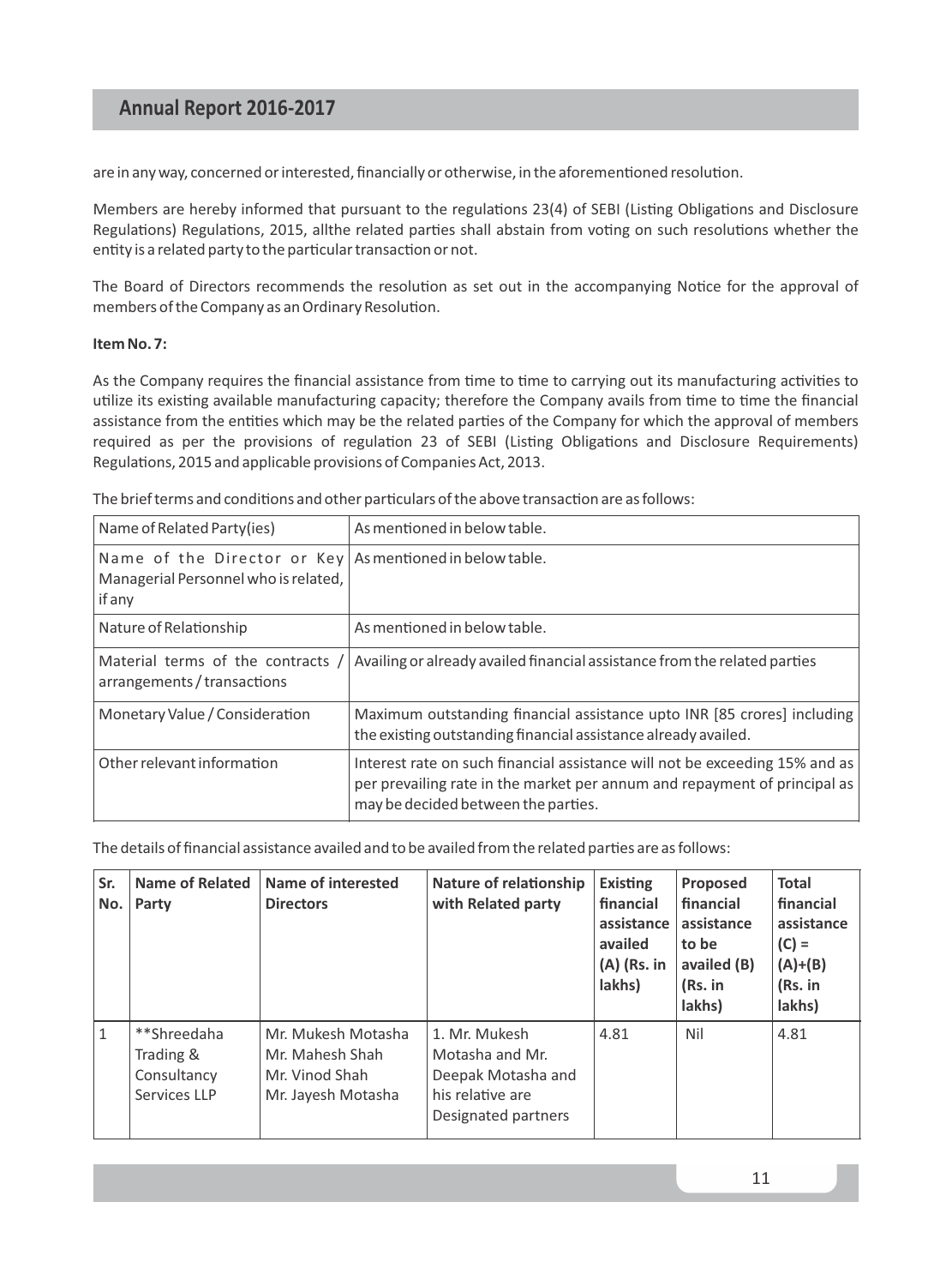| Sr.<br>No.     | <b>Name of Related</b><br>Party                            | <b>Name of interested</b><br><b>Directors</b>                                                       | Nature of relationship<br>with Related party                                                                                                                                                                                                                        | Existing<br>financial<br>assistance<br>availed<br>(A) (Rs. in<br>lakhs) | Proposed<br>financial<br>assistance<br>to be<br>availed (B)<br>(Rs. in<br>lakhs) | Total<br>financial<br>assistance<br>$(C) =$<br>$(A)+(B)$<br>(Rs. in<br>lakhs) |
|----------------|------------------------------------------------------------|-----------------------------------------------------------------------------------------------------|---------------------------------------------------------------------------------------------------------------------------------------------------------------------------------------------------------------------------------------------------------------------|-------------------------------------------------------------------------|----------------------------------------------------------------------------------|-------------------------------------------------------------------------------|
| $\mathbf{1}$   | **Shreedaha<br>Trading &<br>Consultancy<br>Services LLP    | Mr. Arvind Motasha<br>Mr. Deepak Motasha                                                            | / partners in Related<br>Party.<br>2. Mr. Mahesh Shah,<br>Mr. Vinod Shah, Mr.<br>Jayesh Motasha, and<br>Mr. Arvind Motasha<br>are acting as nominee<br>of partners in Related<br>Party.                                                                             |                                                                         |                                                                                  |                                                                               |
| $\overline{2}$ | **Trilokesh<br>Trading &<br>Consultancy<br>Services LLP    | Mr. Mahesh Shah &<br>Mr. Vinod Shah                                                                 | Mr. Mahesh Shah and<br>Mr. Vinod Shah and<br>their relatives are<br>partners / Designated<br>partners in Related<br>party.                                                                                                                                          | 182.13                                                                  |                                                                                  | 182.13                                                                        |
| 3              | *Shreeshaha<br>Trading &<br>Consultancy<br>Services LLP    | Mr. Mahesh Shah &<br>Mr. Vinod Shah                                                                 | Mr. Mahesh Shah and<br>Mr. Vinod Shah and<br>their relatives are<br>partners / Designated<br>partners in Related<br>party.                                                                                                                                          | 172.39                                                                  |                                                                                  | 172.39                                                                        |
| 4              | **Vishvamurthy<br>Trading &<br>Consultancy<br>Services LLP | Mr. Arvind Motasha                                                                                  | Mr. Arvind Motasha<br>and his relatives are<br>Designated partners in<br>Related party.                                                                                                                                                                             | 290.56                                                                  |                                                                                  | 290.56                                                                        |
| 5              | **Lokswami<br>Trading &<br>Consultancy<br>Services Llp     | Mr. Arvind Motasha<br>Mr. Mahesh Shah<br>Mr. Vinod Shah<br>Mr. Jayesh Motasha<br>Mr. Deepak Motasha | 1. Mr. Arvind Shah and<br>his relative are<br>Designated partners in<br>Related Party.<br>2. Mr. Mahesh Shah,<br>Mr. Vinod Shah, Mr.<br>Jayesh Motasha and<br>Mr. Deepak Motasha<br>or their relatives are<br>acting as nominee of<br>partners in Related<br>Party. | 113.25                                                                  |                                                                                  | 113.25                                                                        |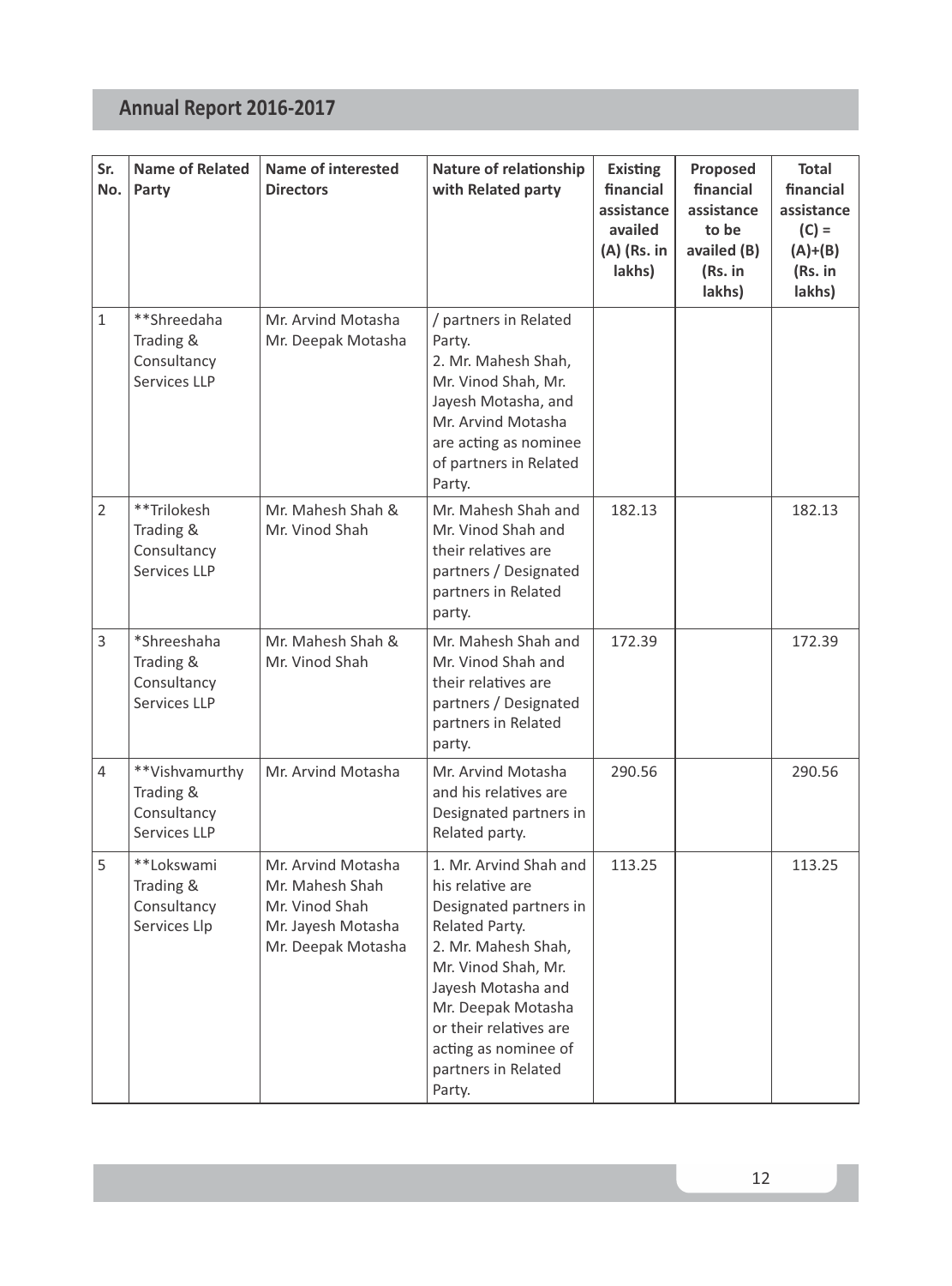| Sr.<br>No.     | <b>Name of Related</b><br>Party                             | <b>Name of interested</b><br><b>Directors</b>                                                                             | Nature of relationship<br>with Related party                                                                                                                                                                                                                                                | <b>Existing</b><br>financial<br>assistance<br>availed<br>(A) (Rs. in<br>lakhs) | Proposed<br>financial<br>assistance<br>to be<br>availed (B)<br>(Rs. in<br>lakhs) | Total<br>financial<br>assistance<br>$(C) =$<br>$(A)+(B)$<br>(Rs. in<br>lakhs) |
|----------------|-------------------------------------------------------------|---------------------------------------------------------------------------------------------------------------------------|---------------------------------------------------------------------------------------------------------------------------------------------------------------------------------------------------------------------------------------------------------------------------------------------|--------------------------------------------------------------------------------|----------------------------------------------------------------------------------|-------------------------------------------------------------------------------|
| 6              | **Bhaktavatsala<br>Trading &<br>Consultancy<br>Services Llp | Mr. Mahesh Shah<br>Mr. Vinod Shah<br>Mr. Arvind Motasha<br>Mr. Deepak Motasha<br>Mr. Mukesh Motasha<br>Mr. Jayesh Motasha | 1. Mr. Mahesh Shah<br>and his relative are<br>Designated partners in<br>Related Party.<br>2. Mr. Vinod Shah, Mr.<br>Arvind Motasha, Mr.<br>Deepak Motasha, Mr.<br>Mukesh Motasha, Mr.<br>Jayesh Motasha or<br>their relatives acting<br>as nominee of<br>partners in Related<br>Party.      | 70.41                                                                          |                                                                                  | 70.41                                                                         |
| $\overline{7}$ | **Sahishnu<br>Trading &<br>Consultancy<br>Services Llp      | Mr. Deepak Motasha<br>Mr. Mahesh Shah<br>Mr. Vinod Shah<br>Mr. Arvind Motasha<br>Mr. Mukesh Motasha<br>Mr. Jayesh Motasha | 1. Mr. Deepak<br>Motasha and his<br>relative are<br>Designated partners in<br>Related Party.<br>2. Mr. Mahesh Shah<br>Mr. Vinod Shah<br>Mr. Arvind Motasha<br>Mr. Mukesh Motasha<br>Mr. Jayesh Motasha or<br>their relatives acting<br>as nominee of<br>partners in Related<br>Party.       | 8.49                                                                           |                                                                                  | 8.49                                                                          |
| 8              | **Trilokatma<br>Trading &<br>Consultancy<br>Services Llp    | Mr. Vinod Shah<br>Mr. Mahesh Shah<br>Mr. Arvind Motasha<br>Mr. Deepak Motasha<br>Mr. Mukesh Motasha<br>Mr. Jayesh Motasha | 1. Mr. Vinod Shah and<br>his relative are<br>Designated partners in<br>Related Party.<br>2. Mr. Mahesh Shah,<br>Mr. Arvind Motasha,<br>Mr. Deepak Motasha,<br>Mr. Mukesh<br>Motashaand<br>Mr. Jayesh Motasha or<br>their relatives acting<br>as nominee of<br>partners in Related<br>Party. | 77.43                                                                          |                                                                                  | 77.43                                                                         |
|                |                                                             |                                                                                                                           |                                                                                                                                                                                                                                                                                             |                                                                                | 13                                                                               |                                                                               |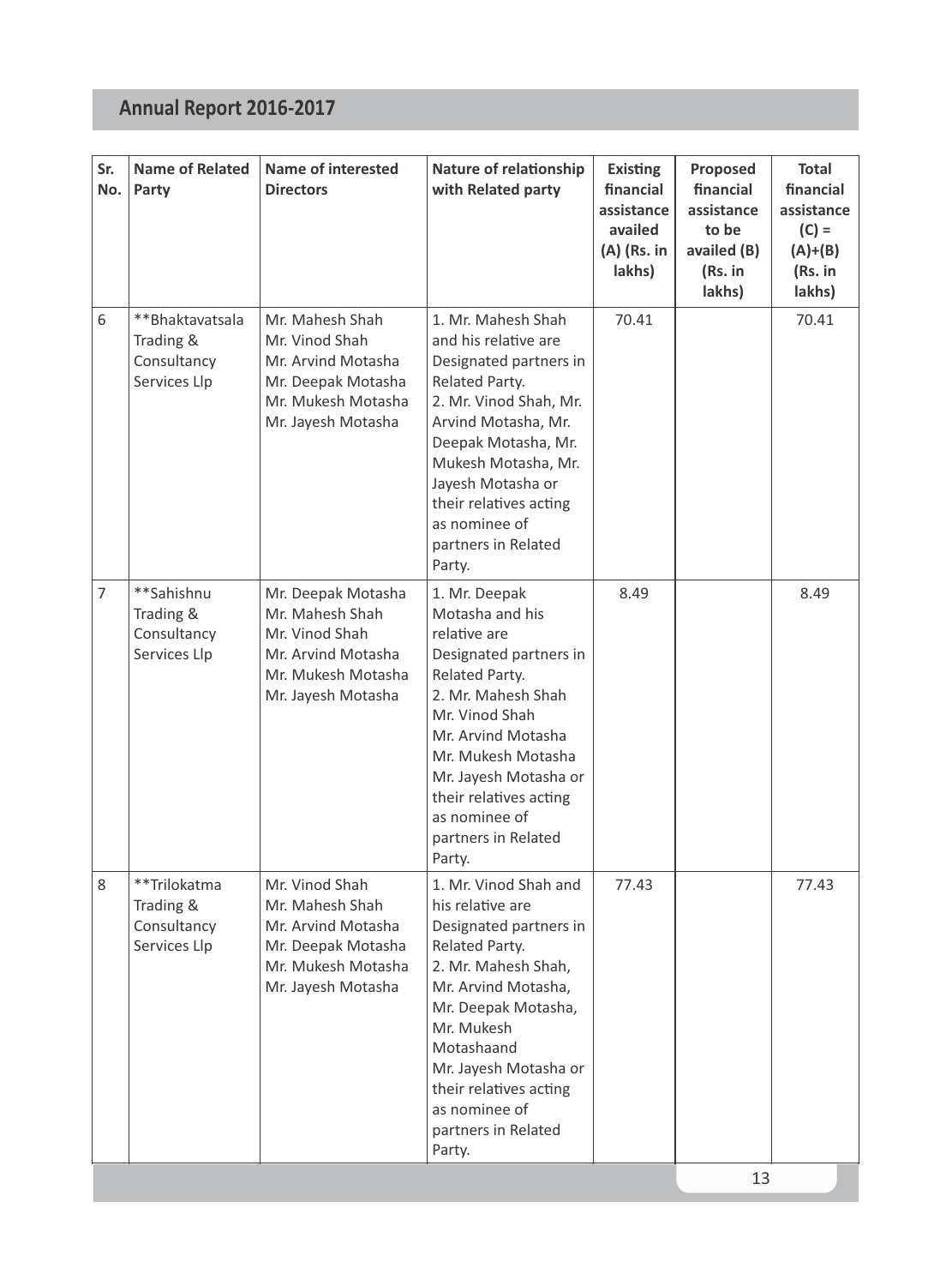| Sr.<br>No. | <b>Name of Related</b><br>Party                      | <b>Name of interested</b><br><b>Directors</b>                                                                                   | Nature of relationship<br>with Related party                                                                                                                                                                                                                                                               | <b>Existing</b><br>financial<br>assistance<br>availed<br>(A) (Rs. in<br>lakhs) | Proposed<br>financial<br>assistance<br>to be<br>availed (B)<br>(Rs. in<br>lakhs) | Total<br>financial<br>assistance<br>$(C) =$<br>$(A)+(B)$<br>(Rs. in<br>lakhs) |
|------------|------------------------------------------------------|---------------------------------------------------------------------------------------------------------------------------------|------------------------------------------------------------------------------------------------------------------------------------------------------------------------------------------------------------------------------------------------------------------------------------------------------------|--------------------------------------------------------------------------------|----------------------------------------------------------------------------------|-------------------------------------------------------------------------------|
| 9          | **Sumukh<br>Trading &<br>Consultancy<br>Services Llp | Mr. Mukesh Motasha,<br>Mr. Jayesh Motasha,<br>Mr. Deepak Motasha,<br>Mr. Arvind Motasha                                         | 1. Mr. Mukesh<br>Motasha and Mr.<br>Jayesh Motasha and<br>their relatives are<br>Designated partners /<br>partners in Related<br>Party.<br>2. Mr. Deepak<br>Motasha and his<br>relative are partners in<br>Related Party.<br>3. Mr. Arvind Motasha<br>acting as nominee of<br>partner in Related<br>Party. | 162.61                                                                         |                                                                                  | 162.61                                                                        |
| 10         | **Samsons<br>Leathercloth Mfg<br>Co Llp              | Mr. Mahesh Shah,<br>Mr. Vinod Shah,<br>Mr. Arvind Motahsa,<br>Mr. Jayesh Motasha,<br>Mr. MukeshMotasha,<br>Mr. Deepak Motasha   | Mr. Mahesh Shah,<br>Mr. Vinod Shah.<br>Mr. Arvind Motasha,<br>Mr. Jayesh Motasha<br>and his relative,<br>Mr. Mukesh Motasha<br>and Mr. Deepak<br>Motasha are partners<br>in Related Party.                                                                                                                 | 0.91                                                                           |                                                                                  | 0.91                                                                          |
| 11         | Deepak Motasha                                       | <b>Director</b>                                                                                                                 | Director                                                                                                                                                                                                                                                                                                   | 0.85                                                                           | 1605.00                                                                          | 7417.00                                                                       |
| 12         | Arvind Motasha                                       | Director                                                                                                                        | Director                                                                                                                                                                                                                                                                                                   | 26.35                                                                          |                                                                                  |                                                                               |
| 13         | Vinod K Shah                                         | Director                                                                                                                        | Director                                                                                                                                                                                                                                                                                                   | 35.08                                                                          |                                                                                  |                                                                               |
| 14         | Jayesh Motasha                                       | Director                                                                                                                        | Director                                                                                                                                                                                                                                                                                                   | 0.82                                                                           |                                                                                  |                                                                               |
| 15         | Mahesh Shah                                          | Director                                                                                                                        | Director                                                                                                                                                                                                                                                                                                   | 42.42                                                                          |                                                                                  |                                                                               |
| 16         | Mukesh Motasha                                       | Director                                                                                                                        | Director                                                                                                                                                                                                                                                                                                   | 13.34                                                                          |                                                                                  |                                                                               |
| 17         | Natroyal<br><b>Industries Private</b><br>Limited     | Mr. Mahesh Shah,<br>Mr. Vinod Shah,<br>Mr. Mukesh Motasha,<br>Mr. Jayesh Motasha,<br>Mr. Deepak Motasha,<br>Mr. Arvind Motasha. | 1. Mr. Mahesh Shah,<br>Mr. Vinod Shah,<br>Mr. Mukesh Motasha,<br>Mr. Jayesh Motasha,<br>Mr. Deepak Motasha,<br>Mr. Arvind Motasha<br>and their relatives are                                                                                                                                               | 5693.14                                                                        |                                                                                  |                                                                               |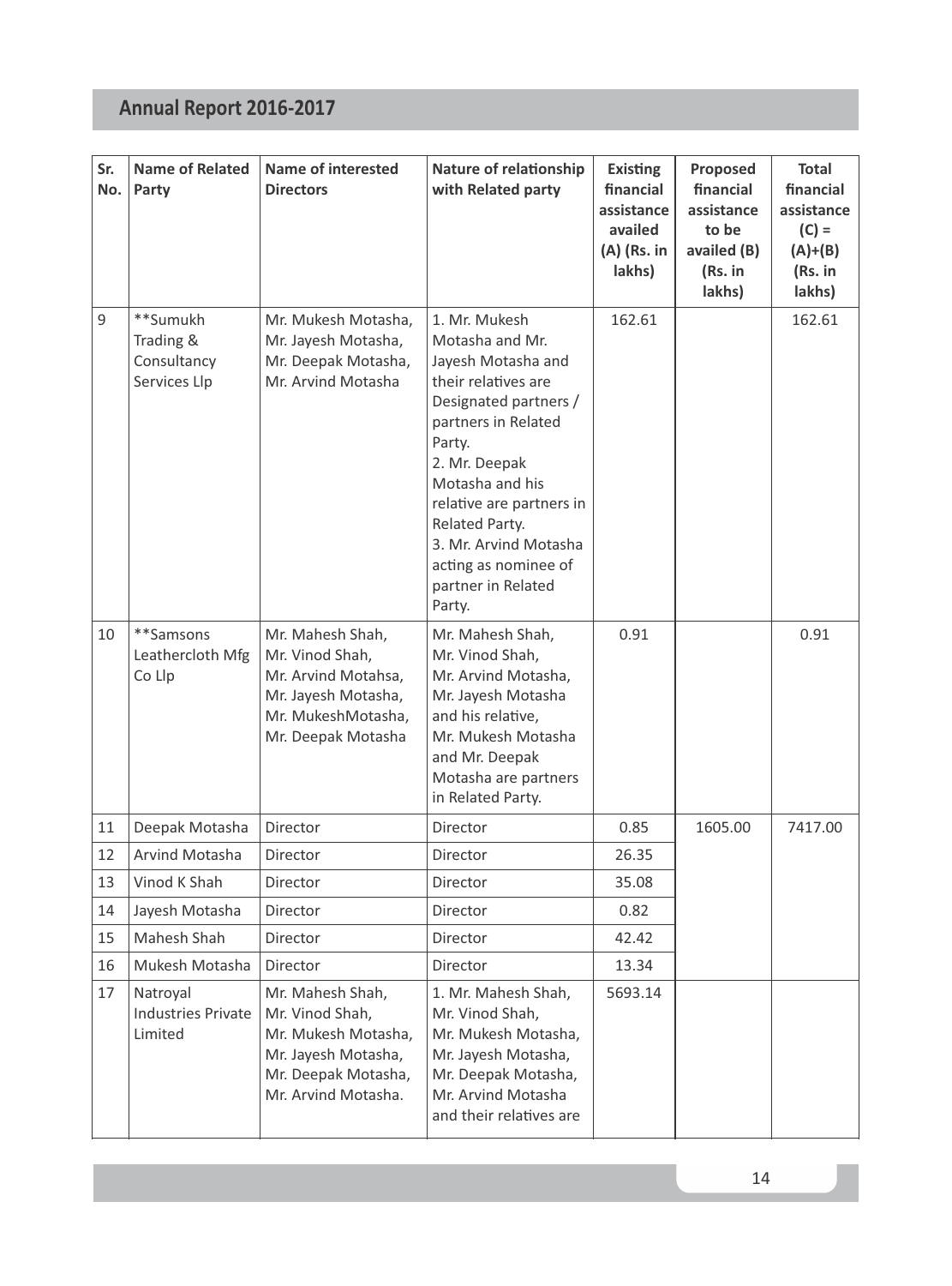| Sr.<br>No. | <b>Name of Related</b><br>Party | Name of interested<br><b>Directors</b> | Nature of relationship<br>with Related party                                                                                                                                                           | Existing<br>financial<br>assistance  <br>availed<br>$(A)$ (Rs. in<br>lakhs) | Proposed<br>financial<br>assistance<br>to be<br>availed (B)<br>(Rs. in<br>lakhs) | <b>Total</b><br>financial<br>assistance<br>$(C) =$<br>$(A)+(B)$<br>(Rs. in<br>lakhs) |
|------------|---------------------------------|----------------------------------------|--------------------------------------------------------------------------------------------------------------------------------------------------------------------------------------------------------|-----------------------------------------------------------------------------|----------------------------------------------------------------------------------|--------------------------------------------------------------------------------------|
|            |                                 |                                        | members in Natroyal<br><b>Industries Private</b><br>Limited.<br>2. The relatives of Mr.<br>Mahesh Shah and Mr.<br>Mukesh Motasha are<br>Directors in Natroyal<br><b>Industries Private</b><br>Limited. |                                                                             |                                                                                  |                                                                                      |

\*\* These are promoters group entities which has provided funding support asand when required by Company in past and these were private limited Companies. During the March' 2015 these Companies got converted into LLP. While above mentioned LLPs were Private Limited Companies, the present Designated Partners were Directors and partners were members in respective LLPs.

Pursuant to the applicable provisions of the Companies Act, 2013 and the 23(4) of the SEBI (LODR) Regulations and considering above, Mr. Mahesh Shah, Chairman and Managing Director, Mr. Vinod Shah, Whole-time Director, Mr. Jayesh Shah, Director and Chief Financial Officer, Mr. Mukesh Motasha, Director, Mr. Deepak Motasha, Mr. Arvind Motasha and their relatives are deemed to be interested in the transaction to the extent of their shareholding as per their concern or interest mentioned above

Save and except the above, none of the other Directors / Key Managerial Personnel of the Company / their relatives, are in any way, concerned or interested, financially or otherwise, in the aforementioned resolution.

Members are hereby informed that pursuant to the regulations 23(4) of SEBI (Listing Obligations and Disclosure Regulations) Regulations, 2015, allthe related parties shall abstain from voting on such resolutions whether the entity is a related party to the particular transaction or not.

The Board of Directors recommends the resolution as set out in the accompanying Notice for the approval of members of the Company as an Ordinary Resolution.

#### **Item No. 8:**

Your Company while carrying out business activities may enter into the transactions with related parties as defined under the provisions of Companies Act, 2013 ("the Act") and SEBI (Listing Obligations and Disclosure Requirements) Regulations, 2015 ("Regulations") for which the approval of members at general meeting requiredto be taken if the value of transactions including the value of transactions already entered exceeds threshold limit prescribed under the Act and/or Regulations. For abundant precaution, the Company proposed to avail the consent of the shareholders for entering into the transactions with related parties as detailed mentioned below.

The brief terms and conditions and other particulars of the above transaction are as follows: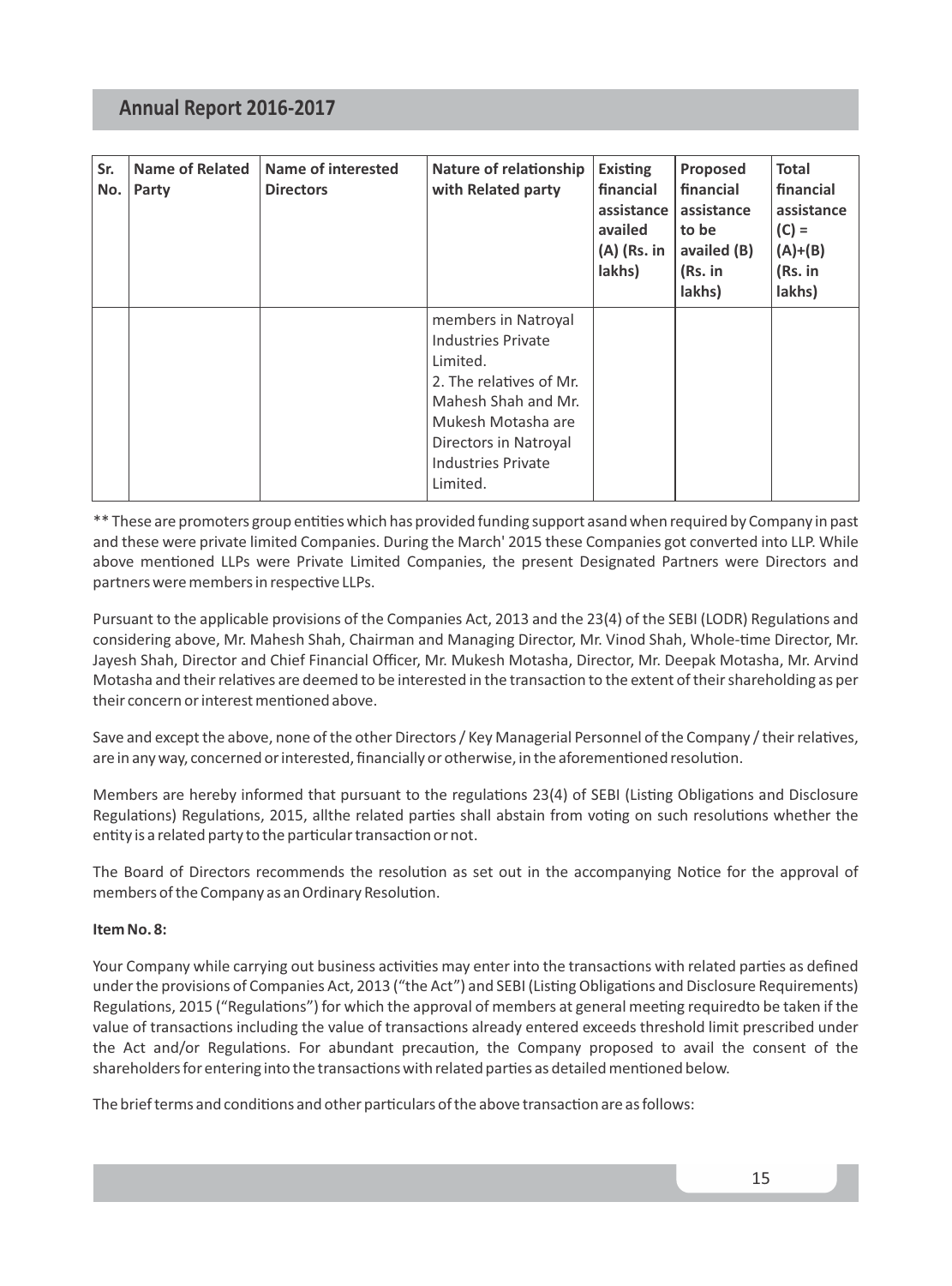| Name of Related Party                                                      | Natroyal Industries Private Limited                                                                                                                                                                                                                |                         |                       |                                                                |                                                            |                      |
|----------------------------------------------------------------------------|----------------------------------------------------------------------------------------------------------------------------------------------------------------------------------------------------------------------------------------------------|-------------------------|-----------------------|----------------------------------------------------------------|------------------------------------------------------------|----------------------|
| Name of the Director or Key Managerial<br>Personnel who is related, if any | Mr. Mahesh Shah, Chairman and Managing Director<br>Mr. Vinod Shah, Whole-time Director<br>Mr. Mukesh Motasha, Director<br>Mr. Jayesh Motasha, Director and Chief Financial Officer<br>Mr. Deepak Motasha, Director<br>Mr. Arvind Motasha, Director |                         |                       |                                                                |                                                            |                      |
| Nature of Relationship                                                     | The above-mentioned Directors and their relatives are members in<br>$1_{-}$<br>Natroyal Industries Private Limited.<br>The relatives of Mr. Mahesh Shah and Mr. Mukesh Motasha are<br>2.<br>Directors in Natroyal Industries Private Limited.      |                         |                       |                                                                |                                                            |                      |
| Material terms of the contracts /                                          | (Rs. in lakhs)                                                                                                                                                                                                                                     |                         |                       |                                                                |                                                            |                      |
| arrangements / transactions (figures in<br>lakhs)                          | Year                                                                                                                                                                                                                                               | Sales/<br>services      | Purchase/<br>services | Reimburse<br>ment of<br>Expenses<br>incurred by<br><b>NIPL</b> | Reimbursem<br>ent of<br>expenses<br>incurred by<br>company | Lease Rent<br>income |
|                                                                            | 2016-17<br>(Actual)                                                                                                                                                                                                                                | 2812                    | 5297                  | 315                                                            | 153                                                        | 8                    |
|                                                                            | 2017-18<br>(Proposed)                                                                                                                                                                                                                              | Maximum Maximum<br>3550 | 5720                  | Maximum<br>500                                                 | Maximum<br>200                                             | Maximum<br>30        |
| Monetary Value / Consideration                                             | As mentioned above                                                                                                                                                                                                                                 |                         |                       |                                                                |                                                            |                      |
| Other relevant information                                                 | N.A.                                                                                                                                                                                                                                               |                         |                       |                                                                |                                                            |                      |

Pursuant to the applicable provisions of the Companies Act, 2013 and the 23(4) of the SEBI (LODR) Regulations, Mr. Mahesh Shah, Chairman and Managing Director, Mr. Vinod Shah, Whole-time Director, Mr. Jayesh Shah, Director and Chief Financial Officer, Mr. Mukesh Motasha, Director, Mr. Deepak Motasha, Mr. Arvind Motasha and their relatives are deemed to be interested in the transactionto the extent of their shareholding since relative of Mr. Mahesh Shah and Mr. Mukesh Motasha are Directors and all the Directors mentioned herein along with their relatives are members in Natroyal Industries Private Limited.

Save and except the above, none of the other Directors / Key Managerial Personnel of the Company / their relatives, are in any way, concerned or interested, financially or otherwise, in the aforementioned resolution.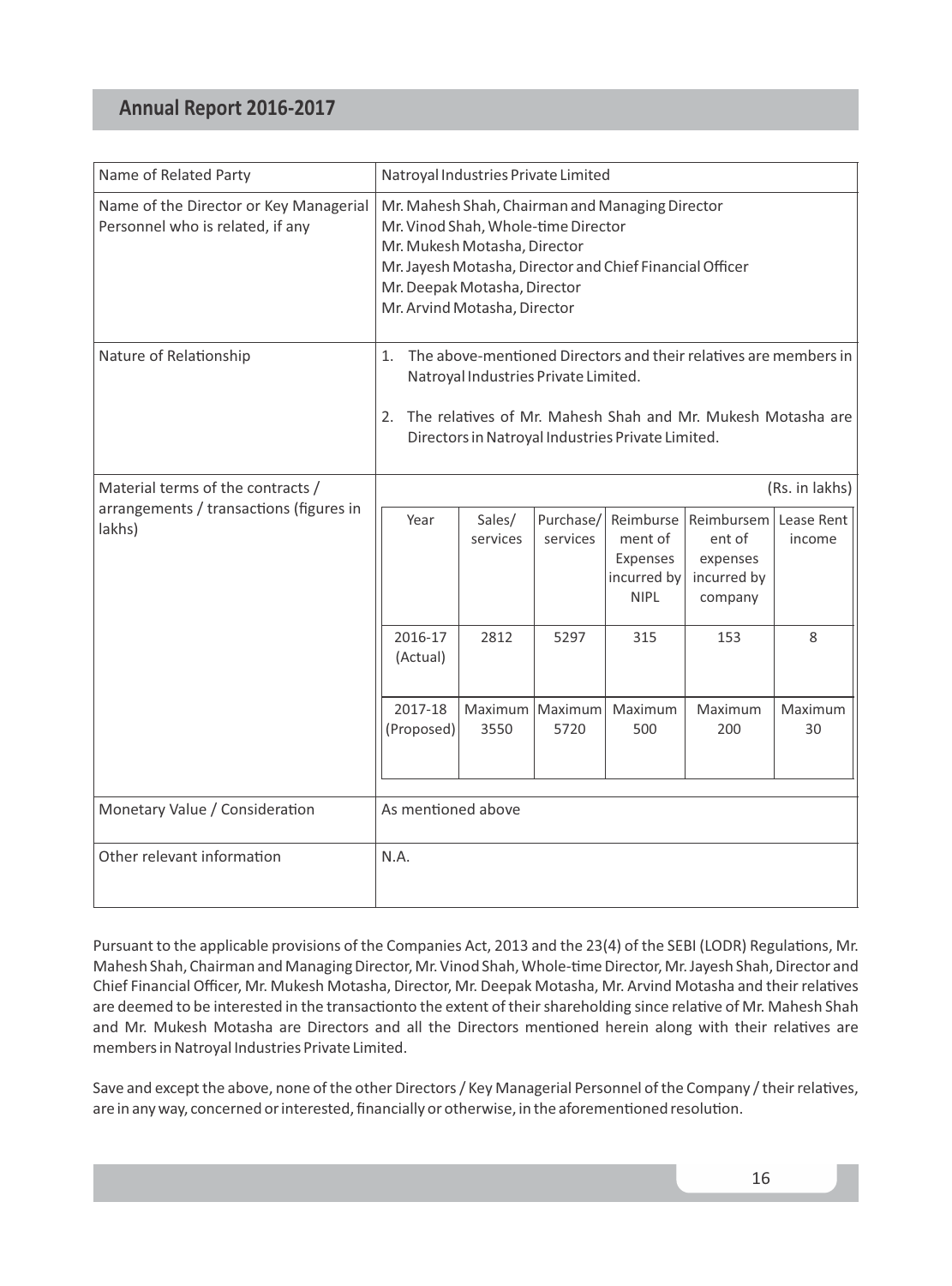Members are hereby informed that pursuant to the regulations 23(4) of SEBI (Listing Obligations and Disclosure Regulations) Regulations, 2015, all the related parties shall abstain from voting on such resolutions whether the entity is a related party to the particular transaction or not.

The Board of Directors recommends the resolution as set out in the accompanying Notice for the approval of members of the Company as an Ordinary Resolution.

> BY ORDER OF THE BOARD For **Royal Cushion Vinyl Products Limited**

> > **Vinod K. Shah Whole Time Director** 00054667

Place:Mumbai Date: 22nd August, 2017

**Registered Office : Royal Cushion Vinyl Products Limited, Shlok, 60 CD, Govt. Industrial Estate, Charkop, Kandivli (West), Mumbai 400 067. CIN No. – L24110MH1983PLC031395 Website: www.rcvp.in**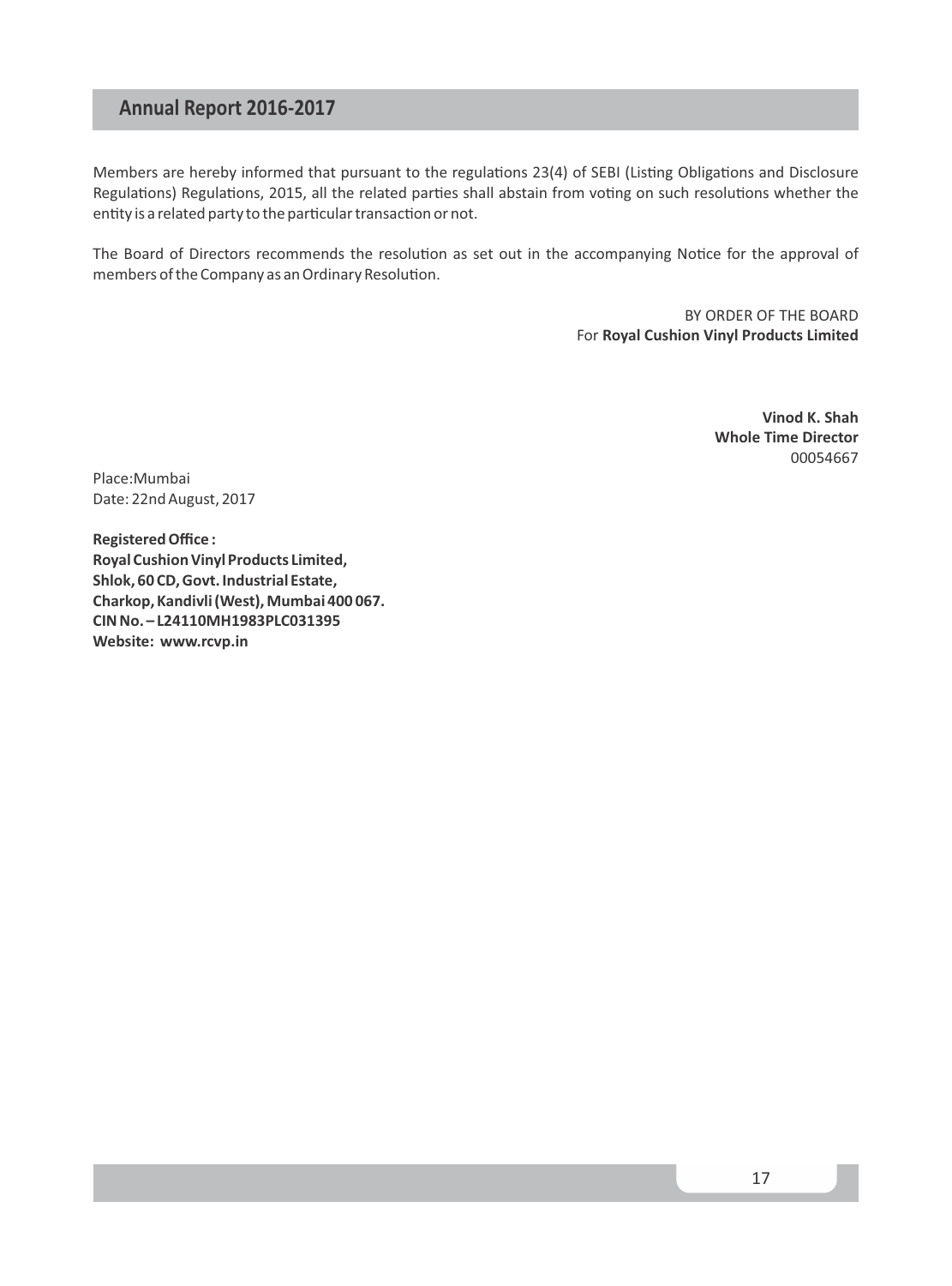#### **DIRECTORS' REPORT**

#### To **The Members of Royal Cushion Vinyl Products Limited,**

Your Directors have pleasure in presenting the 33rd Annual Report together with Audited Accounts of the Company for the year ended 31st March, 2017.

#### **1) Financial Results**

|                                                  | (Rs. In Lakhs)                          |                                  |  |
|--------------------------------------------------|-----------------------------------------|----------------------------------|--|
| <b>Particulars</b>                               | <b>Current year ended</b><br>31.03.2017 | Previous yearEnded<br>31.03.2016 |  |
| Revenue from operations (Net)                    | 6621.45                                 | 7475.34                          |  |
| Other Income                                     | 1197.80                                 | 17.76                            |  |
| <b>Total Income</b>                              | 7819.24                                 | 7493.10                          |  |
| <b>Total Expenditure</b>                         | 7525.36                                 | 7577.50                          |  |
| Profit / (loss) before interest and depreciation | 293.88                                  | (84.40)                          |  |
| <b>Finance Cost</b>                              | 454.08                                  | 417.04                           |  |
| Depreciation                                     | 132.45                                  | 138.31                           |  |
| Prior year's expenses                            | 3.74                                    | 1.16                             |  |
| Profit/(Loss) before Exceptional item            | (296.37)                                | (640.91)                         |  |
| Exceptional item                                 | Nil                                     | Nil                              |  |
| Profit/(Loss) for the year                       | (296.37)                                | (640.91)                         |  |

#### 2) Performance of operations and the state of Company's Affairs

The Company has achieved turnover of Rs. 6621.45 Lakhs as against Rs.7475.34 Lakhs in the previous year. The Company incurred a Net Loss of Rs.296.37Lakhs as compared to previous year's Net Loss of Rs.640.91 Lakhs. The performance for the current year is impacted due to demonetization during the month of November, 2017 and December, 2017.

#### **3) Dividend**

In view of losses, the Board of Directors is unable to declare any dividend for the year 2016-2017.

#### **4) Status With BIFR/NCLT**

The Company was registered as a sick company under the provisions of the Sick Industrial Companies (Special Provisions) Act, 1985. The Company had submitted the revised Draft Rehabilitation Scheme ("DRS") containing proposals for revival of the Company with the erstwhile Hon'ble Board for Industrial and Financial Reconstruction ("BIFR"). The Hon'ble BIFR had circulated the revised DRS for consideration of the concerned parties and other related proceedings were pending before the Hon'ble BIFR at an advanced stage of final approval. However, in the meantime, the Government of India notified certain provisions of the Insolvency and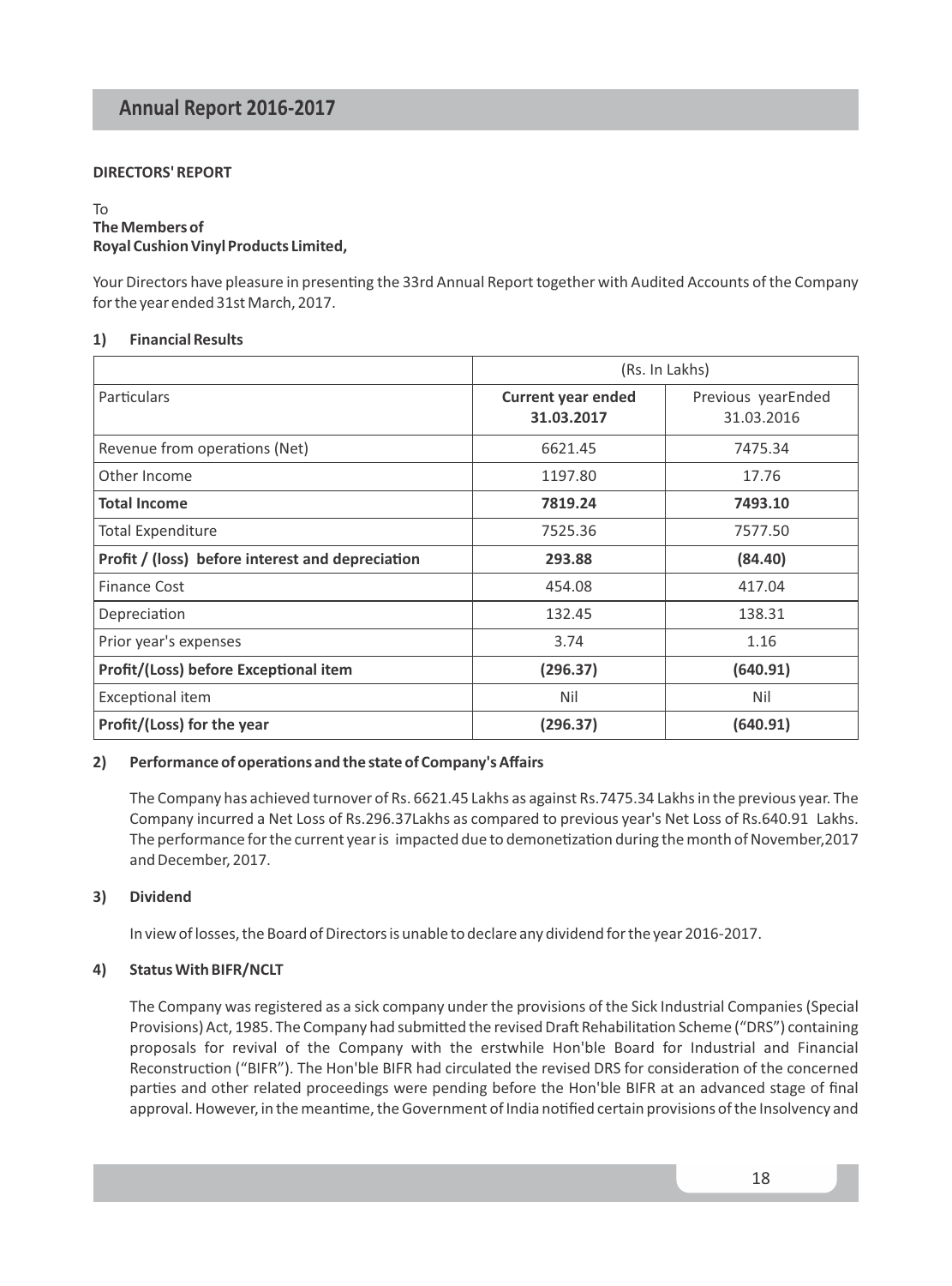Bankruptcy Code, 2016 ("IBC") w.e.f. December 1, 2016 which had the effect of abatement of the pending proceedings of the Company before the Hon'ble BIFR. Now, the said proceedings will be governed by the provisions of the newly notified IBC laws. The Company has filed an application before NCLT, Mumbai under IBC law on 29.05.2017.

#### **5) Management Discussion and Analysis Report**

Management Discussion and Analysis Report as required under Listing Agreement and LODR Regulations, is disclosed separately in the current Annual Report.

#### **6) Fixed Deposits :**

During the year under review, your Company has not accepted any deposits within the meaning of provisions of Chapter V – Acceptance of Deposits by Companies of the Companies Act, 2013 read with the Companies (Acceptance of Deposits) Rules 2014, as amended from time to time.

#### **7) Corporate Social Responsibility**

The Companies Act, 2013 mandates that every Company, who meet certain eligibility criteria needs to spend atleast 2% of its average net profit for the immediately preceding three financial years on Corporate Social Responsibility activities. In view of losses, statutorily no amount is required to be spent by the Company.

#### **8) Energy, Technology & Foreign Exchange**

Pursuant to Section 134(3)(m) of the Companies Act, 2013 read with the Companies (Accounts) Rules, 2014, information on conservation of energy, technology absorption, foreign exchange earnings and outgo is given in the Annexure – 'A' to this report.

#### **9) Personnel**

Employee relations remained harmonious and satisfactory during the year and your Board would like to place on record their sincere appreciation for sustained efforts and valued contribution made by all the employees of the Company.

#### 10) Particulars of Loans, Guarantees and Investments under section 186

Details of Loans, Guarantees and Investments are given in the Notes to Financial Statements.

#### **11)** Related Party Transactions

All related party transactions that were entered into during the financial year were on arm's length basis and were in the ordinary course of the business. There are no materially significant related party transactions made by the company with Promoters, Key Managerial Personnel or other designated persons which may have potential conflict with interest of the company at large.

#### **12)** Disclosure under Rule 5(1) of the Companies (Appointment and Remuneration of Managerial Personnel), **Rules, 2014**

The information required pursuant to section 197 read with Rule 5(1) of the Companies (Appointment and Remuneration of Managerial Personnel) Rules, 2014 in respect of employees of the Company and Directors is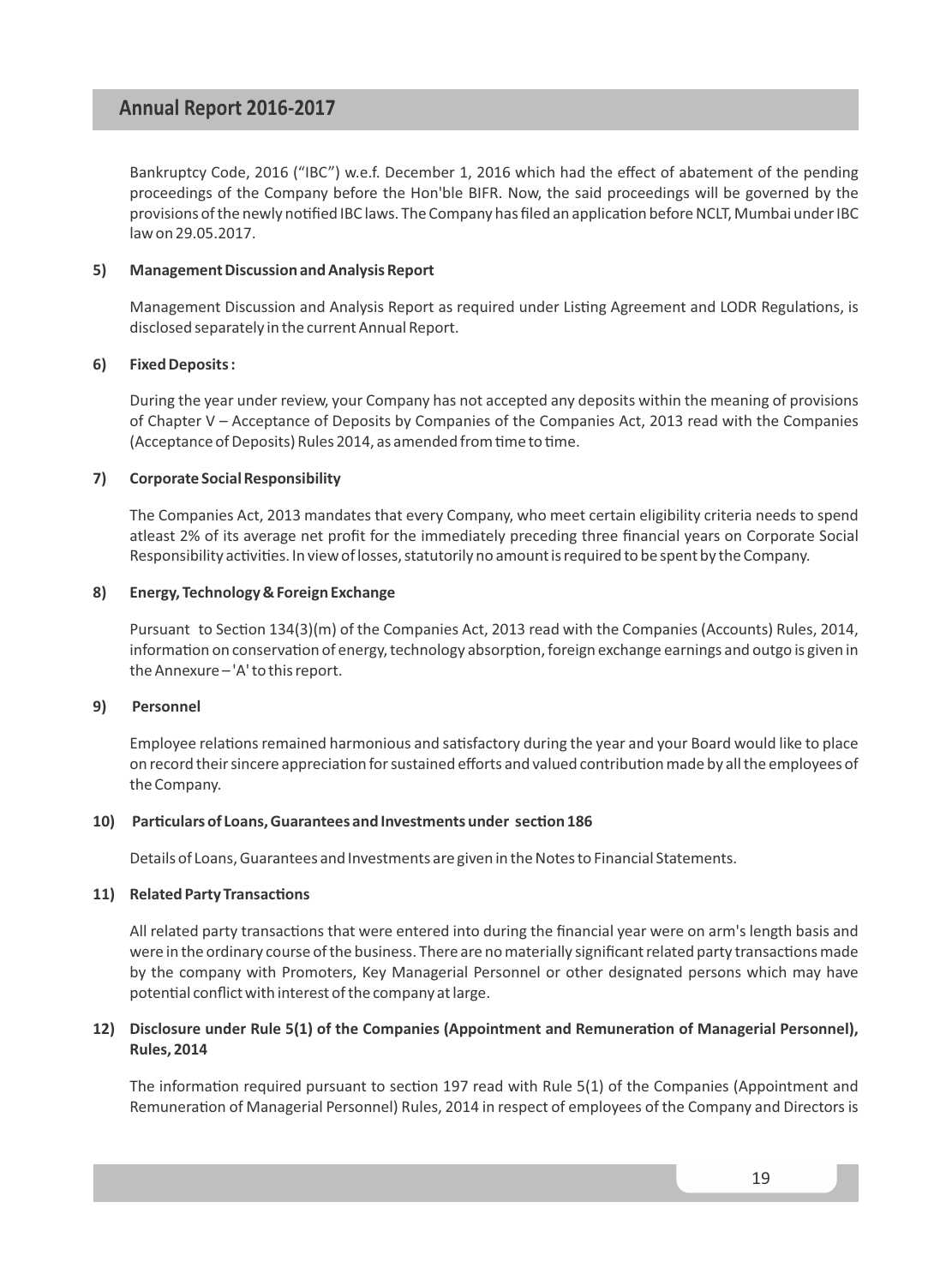attached as Annexure "B".

#### **13)** Particulars of Employees

In terms of the provisions of Section 197(12) of the Act read with Rules  $5(2)$  and  $5(3)$  of the Companies (Appointment and Remuneration of Managerial Personnel) Rules, 2014, a statement showing the names and other particulars of the employees drawing remuneration in excess of the limits set out in the said rules are required to be provided in the Annual Report. However there were no employees who were in receipt of remuneration for which details need to be disclosed.

#### **14) Directors**

Mr. Arvind V. Motasha (DIN No. - 00228368) and Mr. Mukesh A. Motasha (DIN No. - 00059929), Directors of the Company retire by rotation at the ensuing Annual General Meeting and being eligible, offer themselves for reappointment. Your Directors recommend their reappointment. (Details are furnished under Notice).

The Company was registered as a sick company under the provisions of the Sick Industrial Companies (Special Provisions) Act, 1985. The Government of India nofied certain provisions of the Insolvency and Bankruptcy Code, 2016 ("IBC") w.e.f. December 1, 2016 which had the effect of abatement of the pending proceedings of the Company before the Hon'ble BIFR. Now, the said proceedings will be governed by the provisions of the newly notified IBC laws. The Company has filed an application before NCLT, Mumbai under IBC law on 29.05.2017. Due to this the management was unable to attract and induct any Independent Director. Hence no statement on declaration of independence was received by the Company.

#### **15) Key Managerial Personnel**

The Company has Mr. Mahesh Shah, Chairman & Managing Director and Mr. Jayesh Motasha, Director and Chief Financial Officer (CFO) as Key Managerial Personnel and the Company has published advertisement for appointing Company Secretary to comply with the provision of Section 203 of the Companies Act. 2013,however, the Company unable to get the right candidate for the post of Company Secretary.

#### **16) Directors' Responsibility Statement**

Pursuant to the requirement under Section 134 (3) c of the Companies Act, 2013, with respect to Directors' Responsibility Statement, it is hereby confirmed:

- a) that in the preparation of the Annual Accounts for the financial year ended 31st March, 2017 the applicable accounting standards/practices had been followed along with proper explanation relating to material departures; if any
- b) that the Directors had selected such accounting policies and applied them consistently and made judgments and estimates that are reasonable and prudent so as to give a true and fair view of the state of affairs of the Company at the end of the financial year and of the loss of the Company for that period;
- c) that the Directors had taken proper and sufficient care for the maintenance of adequate accounting records in accordance with the provisions of this Act for safeguarding the assets of the Company and for preventing and detecting fraud and other irregularities;
- d) The annual financial statements have been prepared on a going concern basis.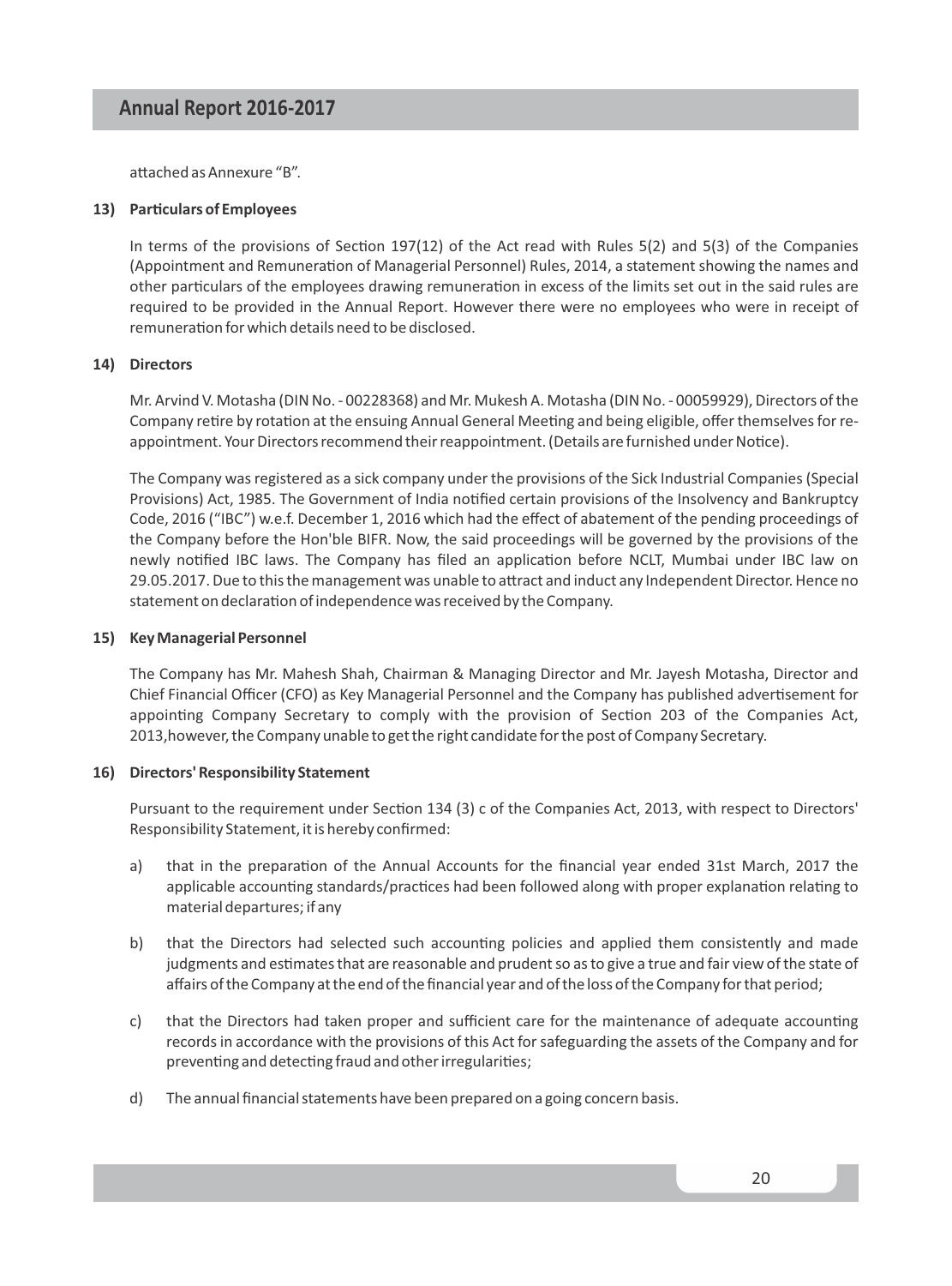- e) that the Directors had laid down internal financial controls to be followed by the company and that such internal financial controls are adequate and were operating effectively:
- f) that the Directors had devised proper systems to ensure compliance with the provisions of all applicable laws and that such systems were adequate and operating effectively.

#### 17) Material changes and commitments affecting the financial position of the Company which have occurred **between March 31, 2017 and August 22, 2017 (date of this Report).**

During the period between the end of financial year (March 31, 2017) and the date of this report (August 22, 2017), the Manufacturing and Supply Agreement between the Company and Natroyal Industries Private Limited ("Natroyal") was terminated w.e.f. 10th July, 2017. Subsequent to which the Company has to repay the outstanding amount of Natroyal within 5 days from the date of termination of Agreement. The Company was not in a position to repay the outstanding amount within the stipulated period as per Agreement, hence the Company need to create security for the amount payable in favour of Natroyal by way of creating a second charge on the assets of the Company for which necessary resolution proposed in the Notice for ensuing Annual General meeting. The said security shall subsist till the entire amount payable to Natroyal has been paid along with interest thereon at 18% per annum.

#### **18)** Details of significant and material orders passed by the regulators or courts or tribunals impacting the going concern status and Company's operations in future.

The Company was registered as a sick company under the provisions of the Sick Industrial Companies (Special Provisions) Act, 1985 and the proceedings were pending before the Hon'ble Board for Industrial and Financial Reconstruction ("BIFR"). The Last hearing at BIFR was held on November 22, 2016. Thereafter, the Government of India has nofied certain provisions of the Insolvency and Bankruptcy Code, 2016 ("IBC") w.e.f. December 1, 2016 which had the effect of abatement of the pending proceedings of the Company before the Hon'ble BIFR. Now, the said proceedings will be governed by the provisions of the newly notified IBC laws. The Company has filed an application before NCLT, Mumbai under IBC law on 29.05.2017. However, there are no material orders passed by the regulators or courts or tribunals impacting the going concern status and Company's operations in future.

#### **19) Details of Subsidiaries/Joint venture/Associate Company;**

The Company has no subsidiaries/Joint venture/Associate Company incorporated or ceased in the year 2016- 17.

#### **20) Internal financial control**

The Company has in place adequate internal financial controls with reference to financial statements. During the year, such controls were tested and no reportable material weakness in the design or operation were observed.

#### **21) Auditors' Remarks & Appointment**

As per the provisions of section 139 of the Companies Act, 2013 M/s. Chandrakant & Sevantilal & J. K. Shah & Co., Chartered Accountants, Vadodara (Firm Registration no. 101676W), the Statutory Auditors, of the Company will retire at the ensuing Annual General Meeting.

The Board of Directors places on record its appreciation for the services rendered by M/s. Chandrakant &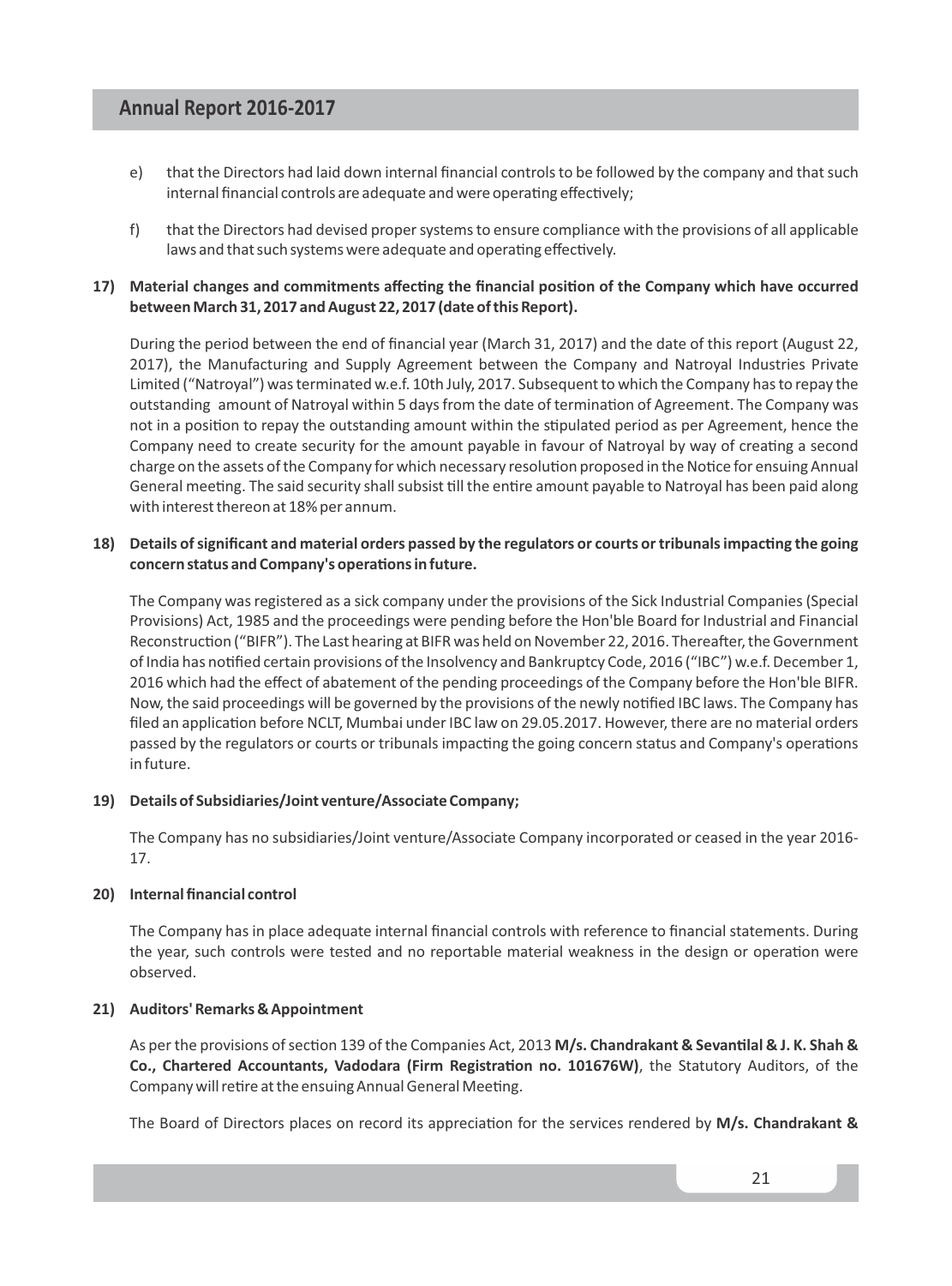#### Sevantilal & J. K. Shah & Co., Chartered Accountants, as the Statutory Auditors of the Company.

The Board of Directors of the Company on the recommendation of the Audit Committee has recommended the appointment of M/s. Bipin & Co, Chartered Accountants, Vadodara (Firm Registration no. 101509W) of the Company w.e.f. the date of the 33rdAGM upto the Annual General Meeting to be held in the year 2022. The Company has received letter from them to the effect that their appointment, if made, would be within prescribed limits under Section  $141(3)(g)$  of the Companies Act, 2013 and that they are not disqualified for appointment. The members are requested to appoint the auditors and authorize the Board to fix their remuneration

#### Auditors Report:

The notes forming parts of the accounts referred in the Auditors Report are self explanatory and give complete information.

#### **22) Cost Auditors**

In terms of the Companies (Cost Records and Audit) Rules, 2014 read with the Companies (Cost Records and Audit) Amendment Rules, 2014, the Company has maintained cost records for financial year 2016-17 in respect of its polymers products. However, in terms of the said Rules, the requirement of cost audit is not applicable to the Company for the financial year 2016-17 as the turnover of the Company from these services is below the threshold limit prescribed in the said Rules for cost audit.

#### **23) Secretarial Auditor and Auditor Remarks:**

Pursuant to the provisions of Section 204 of the Companies Act, 2013, read with the Companies (Appointment and Remuneration of Managerial Personnel) Rules, 2014, Board has appointed Mr. Gaurang Shah, of M/s. GMS and Co. Practicing Company Secretaries(Membership no. 32581, Certificate of Practice No. 11953) to conduct Secretarial Audit of the Company for the financial year 2016-2017.

#### **The Secretarial Auditors has following remarks:-**

It is observed that as per Section 203 of Companies Act 2013 read with Companies (Appointment and Remuneration of Managerial Personnel) Rules, 2014, necessitated that every listed company should have a mandatorily Company Secretary in whole time employment but company has not complied till date and Company is in process of appointing a Company Secretary.

As Company has given advertisement in the newspapers for the post of Company Secretary but could not able to find a suitable candidate for the post of Company Secretary.

It is observed that as per section 149 (5) of the Companies Act, 2013, & as per Regulation 36 (3) of SEBI, LODR, necessitated that every listed company has to mandatorily have appoint on board independent director but company has not complied till date.

As the Company was under BIFR (Sick Company), As the Company was under BIFR (Sick Company) and the Government of India nofied certain provisions of the Insolvency and Bankruptcy Code, 2016 ("IBC") w.e.f. December 1, 2016 which had the effect of abatement of the pending proceedings of the Company before the Hon'ble BIFR. Now, the said proceedings will be governed by the provisions of the newly nofied IBC laws. The Company has filed an application before NCLT, Mumbai under IBC law on 29.05.2017. Due to this the management was unable to attract and induct any Independent Director., the management was unable to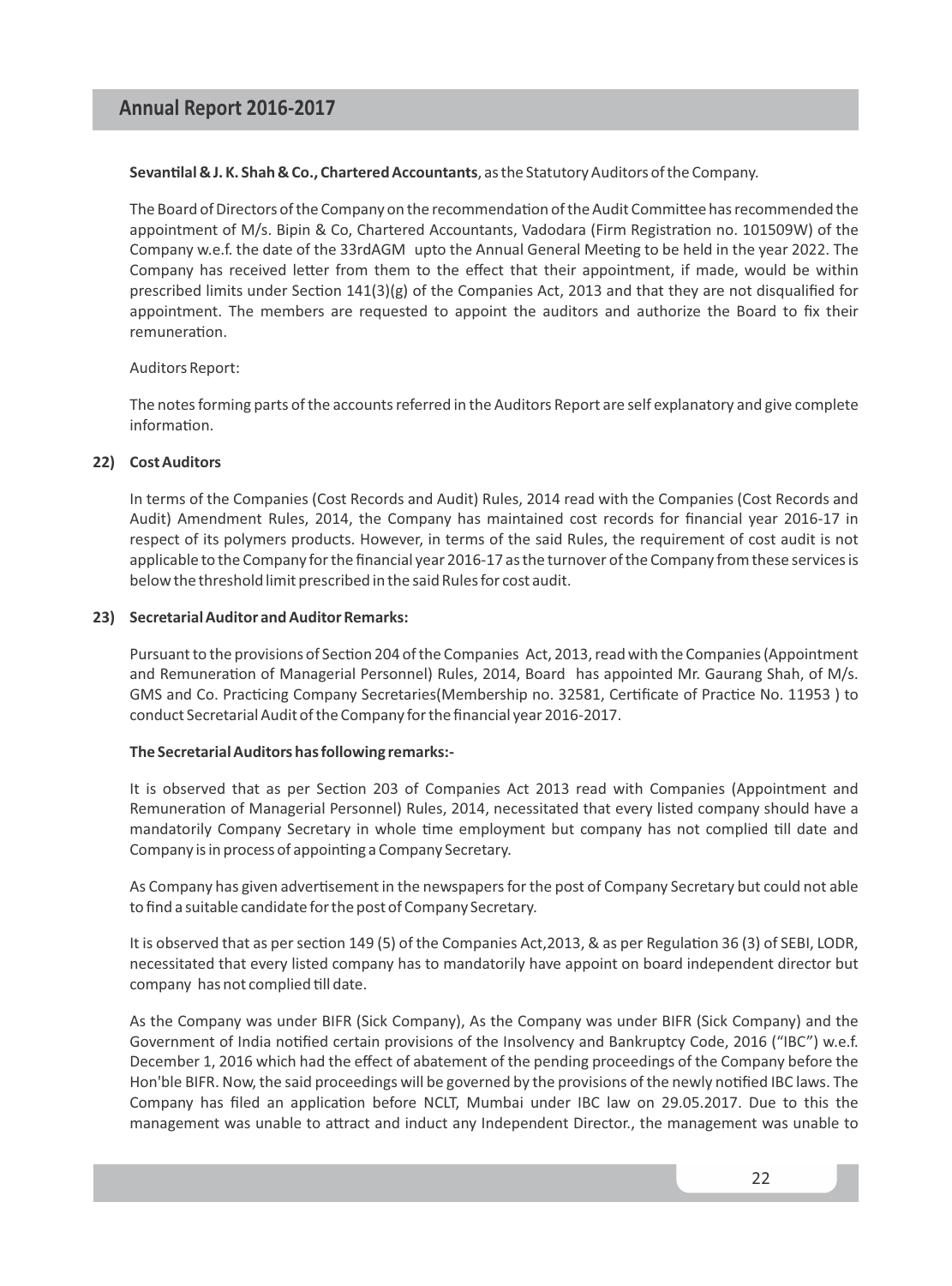attract and induct Professional and Independent Directors to meet the requirements of Regulation 36(3) of SEBI LODR. This fact has been reported to the Bombay Stock Exchange from time to time.

It is observed that as per the management representation letter given by the company that they have already submitted delisting application to Ahmedabad stock exchange and Vadodara stock exchange in the year 2006 & the same matter is pending with both the exchanges. The Secretarial Audit Report for the financial year 2016-2017 is annexed herewith as Annexure "C" which forms part of the Board's report.

#### **24)** Listing with Stock Exchange:

The Company confirms that it has paid the Annual Listing Fees for the year 2016-2017 to BSE Limited (BSE) where the Company's Shares are listed.

#### **25) Share Capital:**

During the financial year there was no change in the Share Capital of the Company.

#### **26) Extract of the annual return**

Pursuant to Section 134(3)(a) of the Companies Act, 2013 an extract of the Annual Return in Form No. MGT-9 is annexed herewith as Annexure "D".

#### **27)** Remuneration Policy:

The Board of Directors has on recommendations of the Nomination & Remuneration Committee outlined policy for selection & appointment of Directors, Key Managerial Personnel & Senior Management and also to decide their remuneration along with the perks. The Nomination & Remuneration Committee revises the remuneration from time to time depending upon the performance of the Company and the Individual Director's/Key Managerial Personnel and other Senior Management Personnel. The detailed policy is available on the website of the Company www.rcvp.in.

#### **28)** Board of Directors Meeting:

During the financial year ended 31st March, 2017, the Company held four (04) Board Meetings and the gap between the two meetings of the Board not more than 120 daysas per Companies Act, 2013. The meetings were held on 27th May, 2016, 10th August, 2016, 14th November, 2016 and 06th February, 2017. The details of the Board Meetings are provided in the Corporate Governance Report.

#### **29)** Committees of Board

Following are the various Committees formed by Board:

- Audit Committee
- Nomination & Remuneration Committee
- Stakeholders Relationship Committee

The details of the composition of committees, its roles and responsibility along with number of meetings held are given in the Report of Corporate Governance.

#### **30) Vigil Mechanism**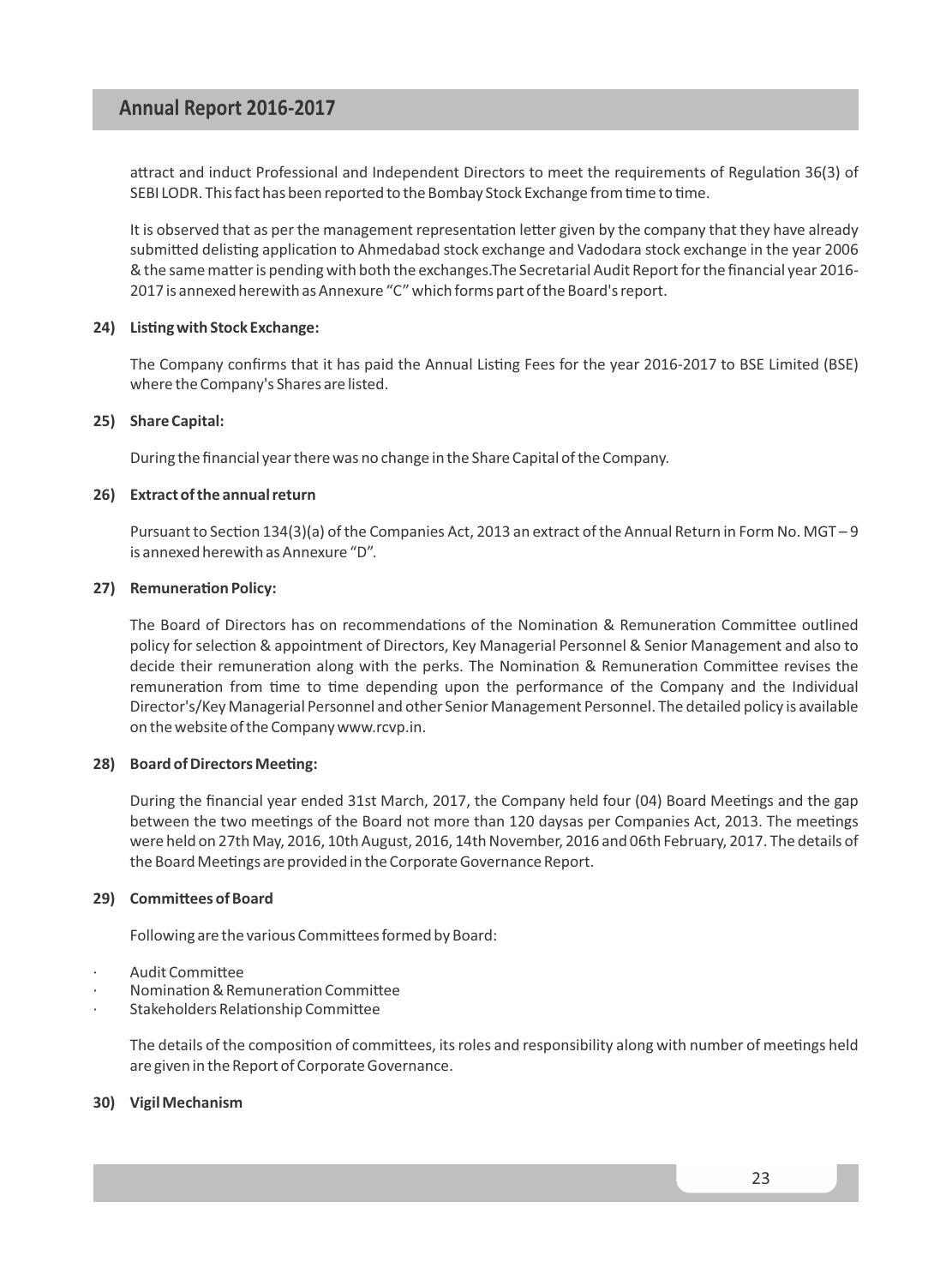The Company has established a vigil mechanism for its Directors and Employees to report genuine concerns relating any violations legal or regulatory requirements or misconduct in the Company through its Whistle Blower Policy. And also to report concerns of unethical behavior, actual or suspected, fraud or violation of the Company's code of conduct and ethics policy, incorrect or misrepresentation of any financial statements and reports thereon.

The protected disclosures will be dealt by the Chairman of the Audit Committee and the Chairman should address the same carry out the investigation and take needful action.

The policy on Whistle Blower as approved by the Board of Directors is uploaded on company's website i.e. www.rcvp.in.

#### **31) Risk Management Policy:**

The Company has laid down procedures to inform the members of the Board about the risk assessment and minimization procedures and the same is reviewed by the Board periodically.

#### **32)** Prevention of Sexual Harassment at Workplace:

The Company has adopted Policy on Prevention, Prohibition and Redressal of Sexual Harassment at the workplace, to provide protection to employees at the workplace. The Company has constituted Internal Complaints Committee as per the requirement of The Sexual Harassment of Women at Workplace (Prevention, Prohibition &Redressal) Act, 2013 to consider and redress complaints of sexual harassment. The Committee has not received any complaints of sexual harassment during the year.

#### **33) Corporate Governance Cerficate:**

Your Company believes that Corporate Governance is the basis of stakeholder satisfaction. The Company is committed to maintain the highest standards of Corporate Governance and adhere to the Governance Requirements as set out by SEBI. Your Company has obtained a certificate from M/s. Chandrakant & Sevantilal & J. K. Shah & Co.., Chartered Accountants, Statutory Auditors, on compliance with Regulation 34 of SEBI (Listing Obligations and Disclosure Requirements) Regulations, 2015, read with Schedule V of the listing Regulation. The report of Corporate Governance along with certificate from the auditors of the Company regarding compliance of conditions of corporate governance is enclosed o this report.

#### **34)** Performance Evaluation of Board and Independent Directors.

Pursuant to the applicable provisions of the Companies Act, 2013, Listing Agreement and LODR Regulations, the Board has carried out the annual performance evaluation. The Board has evaluated performance of all the Directors and expressed its satisfaction. Evaluation procedure covered Board's functioning such as adequacy of the size and composition of the Board and its Committees to ensure diversity and adequate skills in the best interest of the Company as a whole. The Company was registered as a sick company under the provisions of the Sick Industrial Companies (Special Provisions) Act, 1985. The Government of India nofied certain provisions of the Insolvency and Bankruptcy Code, 2016 ("IBC") w.e.f. December 1, 2016 which had the effect of abatement of the pending proceedings of the Company before the Hon'ble BIFR. Now, the said proceedings will be governed by the provisions of the newly notified IBC laws. The Company has filed an application before NCLT, Mumbai under IBC law on 29.05.2017. Due to this the management was unable to attract and induct any Independent Director., the management was unable to attract and induct Professional and Independent Directors to meet the requirements of the Listing agreement and LODR Regulations. So there is only evaluation of Board and not Independent Directors.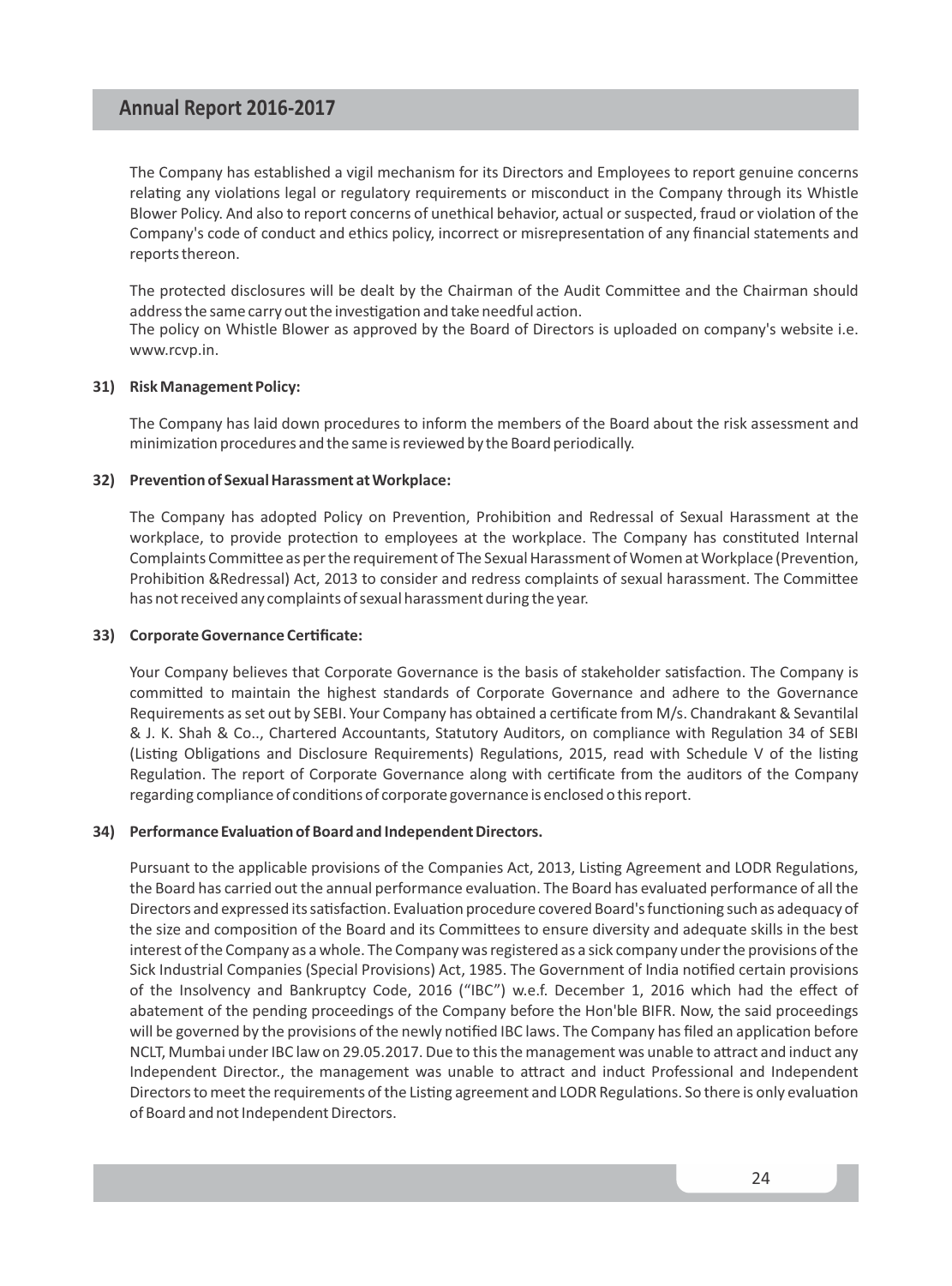#### **35)** Familiarisation Programme for Directors

A well informed familiarised Board member, can contribute significantly to effectively discharge its role of trusteeship in a manner that fulfils stakeholders' aspirations and societal expectations. In pursuit of this, the Directors are updated on a continuing basis on changes / developments in the domestic / global corporate and industry scenario including those pertaining to statutes / legislations and economic environment, to enable them to take well informed and timely decisions.

#### **36) Acknowledgement**

The Directors wish to place on record their appreciation for the co-operation and support received from Financial Institutions, Banks, BIFR, NCLT, Customers and other Government agencies. Your Directors place on record their appreciation for the services rendered by Employees during the critical period of the Company.

> On Behalf of the Board of Directors For **Royal Cushion Vinyl Products Limited**

 Place: Mumbai Whole Time Director Director& CFO Date: 22nd August, 2017 (DIN 00054667) (DIN 00054236)

**Sd/- Sd/-** 

**Jayesh A. Motasha**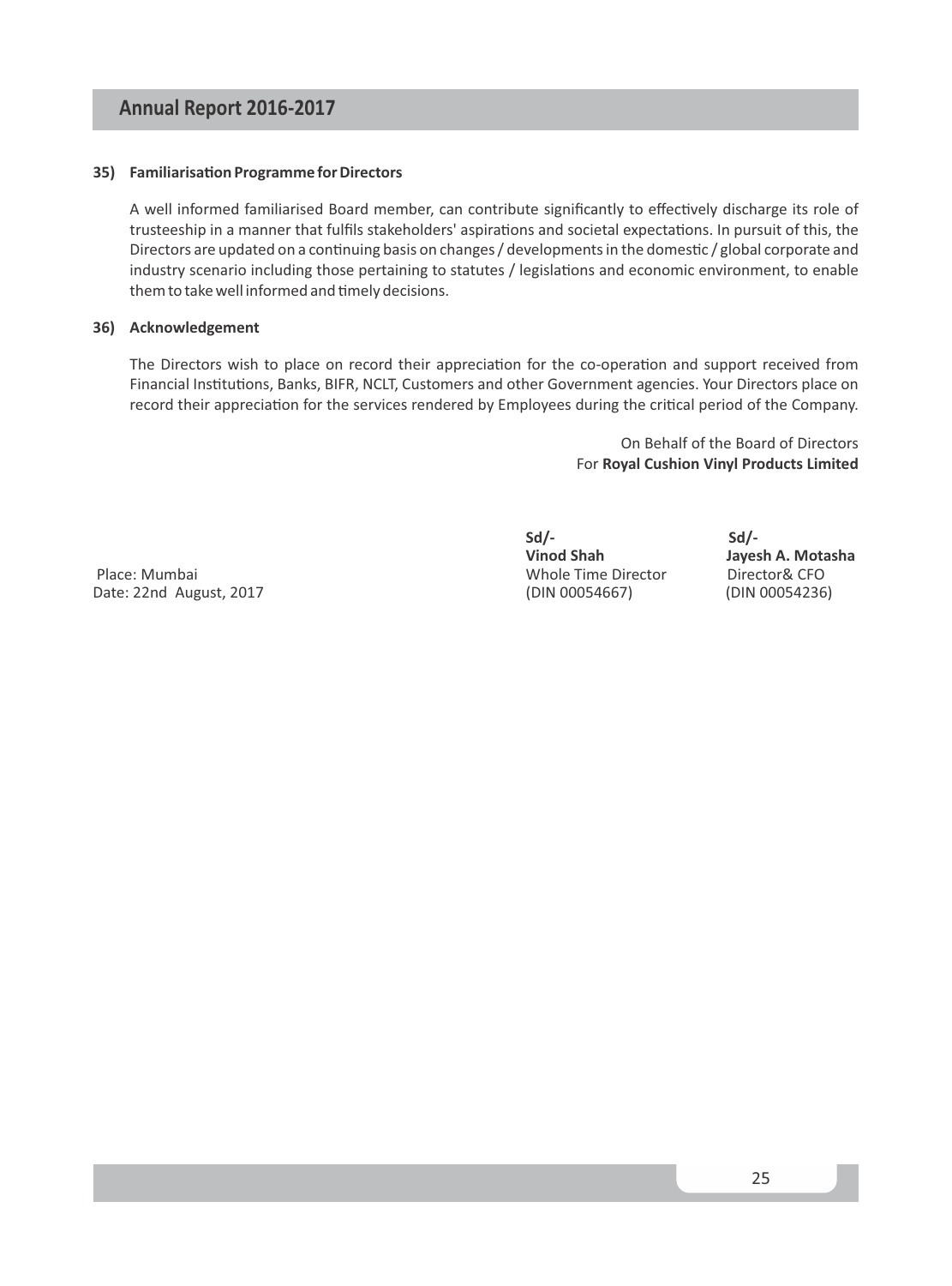#### **ANNEXURE: "A"**

#### **PARTICULARS OF ENERGY CONSERVATION, TECHNOLOGY ABSORPTION, FOREIGN EXCHANGE EARNING AND OUT GO:**

#### **1) CONSERVATION OF ENERGY**

#### **a.** Energy Conservation Measure Taken:

- 1. During peak hour to peak off hour some motors switch off.(saving 20-25 thousand/month)
- 2. Installed vfd for boiler ID and FD fan. (saving 10000/month)<br>3. Some capacitor added to maintain PF 0.99. (saving 5000/mo
- 3. Some capacitor added to maintain PF 0.99.(saving 5000/month)
- 4. Some street light and plant tube light replaced by LEDS.(saving approx.2500/month)

#### **2) TECHNOLOGY ABSORPTION, RESEARCH AND DEVELOPMENT: -**

#### **R & D Was specially carried out in designing & developed in products, the details are as below -**

#### **A) New Product: -**

- $\triangleright$  Ecoplus as per ECE R 118 for Volvo.
- $\triangleright$  Mirakle as per GB 18586 (Toxic free product).
- $\triangleright$  Suprema Aqua Range R 11.
- $\triangleright$  Royal Tiger
- B) Specific areas in which R & D has been carried out by the Company: Various new products to meet the international quality standards.
- C) Benefits derived as a result of R & D: These products are developed in various designs and colurs.
- D) Future Plans

To develop more products for local, export market as well as industry.

#### **3) FOREIGN EXCHANGE EARNING AND OUTGO:**

(Rs. in Lacs)

| Sr.<br>No. | <b>Particulars</b>      | Current year ended on<br>31.03.2017 | Current year ended on<br>31.03.2016 |
|------------|-------------------------|-------------------------------------|-------------------------------------|
|            | Fob Value of Export     | Nil                                 | Nil                                 |
|            | Foreign exchange outgo: |                                     |                                     |
|            | Import of Raw material  | 1531.41                             | 1350.71                             |
|            | Stores & Spares         | 72.10                               | 19.09                               |
|            | <b>Foreign Travels</b>  | 15.15                               | 4.31                                |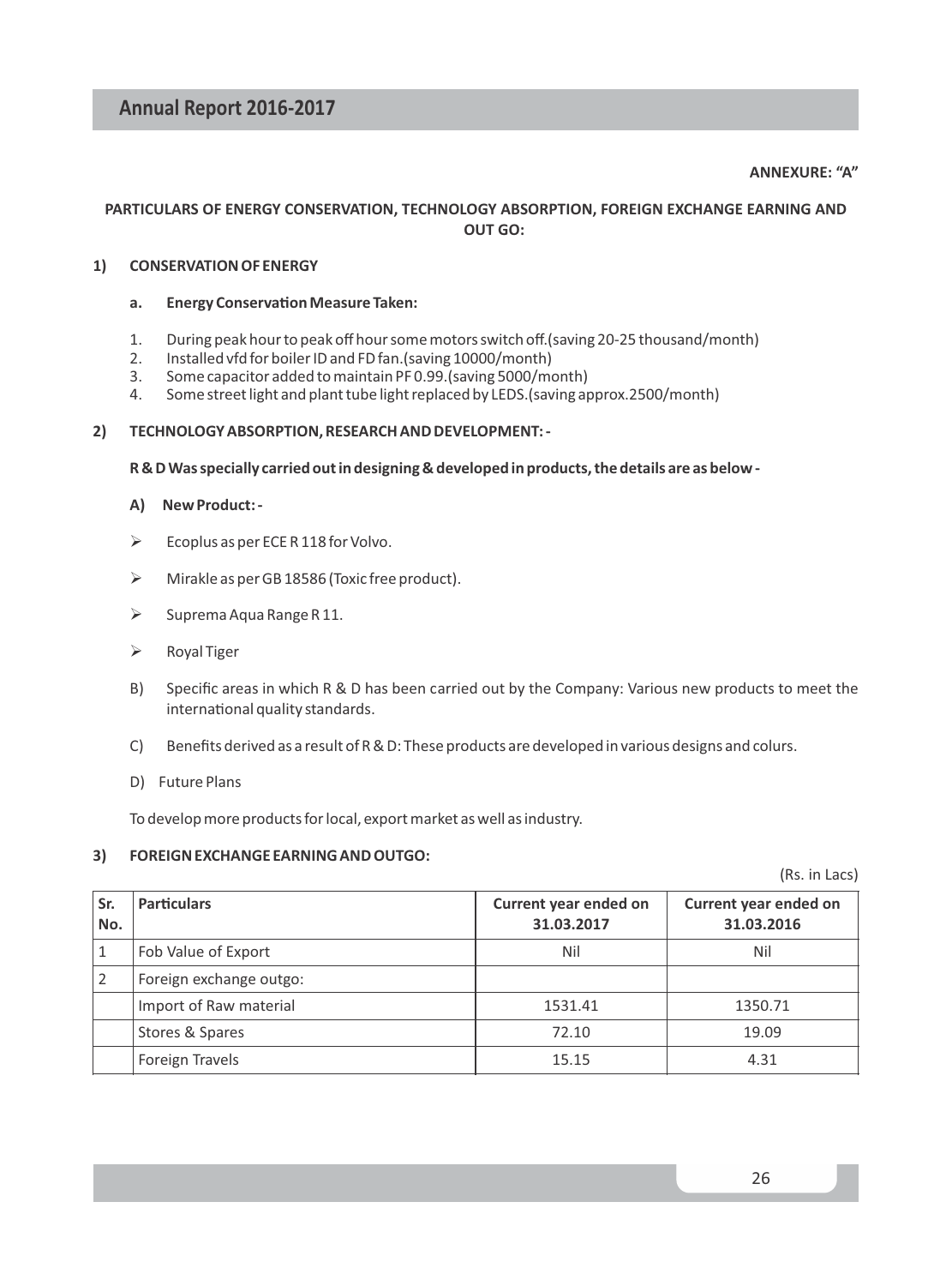#### **Details of Ratio of Remuneration of Director**

#### [Section 197(12) read with Rule 5 of Companies (Appointment and Remuneration of Managerial Personnel), **Rules, 2014]**

Disclosure under Rule 5(1) of the Companies (Appointment and Remuneration), Rules, 2014

I) The ratio of the remuneration of each director to the median remuneration of the employees of the company and percentage increase in remuneration of Director, CFO and CS for the financial year;

| Sr.<br>No. | <b>Name</b>     | Designation                        |        | Remuneration<br>paid for FY<br>2015-16 | % increase in<br>remuneration<br>in the<br>FY 2016-17 | Ratio/Times<br>per median of<br>employee<br>remuneration |  |
|------------|-----------------|------------------------------------|--------|----------------------------------------|-------------------------------------------------------|----------------------------------------------------------|--|
| 1.         | Mahesh Shah     | Chairman &<br>Managing<br>Director | 450000 | 450000                                 | Nil                                                   | 2.41:1                                                   |  |
| 2.         | Vinod Shah      | Whole Time<br>Director             | 444000 | 444000                                 | Nil                                                   | 2.38:1                                                   |  |
| 3.         | Kavita Bachwani | Director                           | 797076 | 493983<br>(for 9 months)               | 21.01%                                                | 4.27:1                                                   |  |

#### ii) Percentage increase in median remuneration

| <b>Median remuneration of</b><br>employees in FY 2016-17 in Rs. | <b>Median remuneration of</b><br>employees in F-Y 2015-16 in Rs. | Percentage increase/(decrease) |
|-----------------------------------------------------------------|------------------------------------------------------------------|--------------------------------|
| 186.540                                                         | 169.494                                                          | 10.06                          |

iii) No. of permanent employees as on 31.03.2017 : 191

iv) Comparision between average percentile increase in salaries of employees (excluding managerial personnel) and percentile increase in managerial remuneration.

| Average percentile increase in<br>salaries of employees other than<br>managerial personnel in FY 2016-17 | Percentile increase in managerial<br>personnel remuneration in<br>FY 2016-17 | Justification |
|----------------------------------------------------------------------------------------------------------|------------------------------------------------------------------------------|---------------|
| 4.72%                                                                                                    | 5.86%                                                                        | $ -$          |

v) This is to affirm that the above remuneration is paid as per the Remuneration Policy of the Company: - YES

However, Rule  $5(2)$  and  $5(3)$  of the section 197 of the Companies Act, 2013 is not applicable.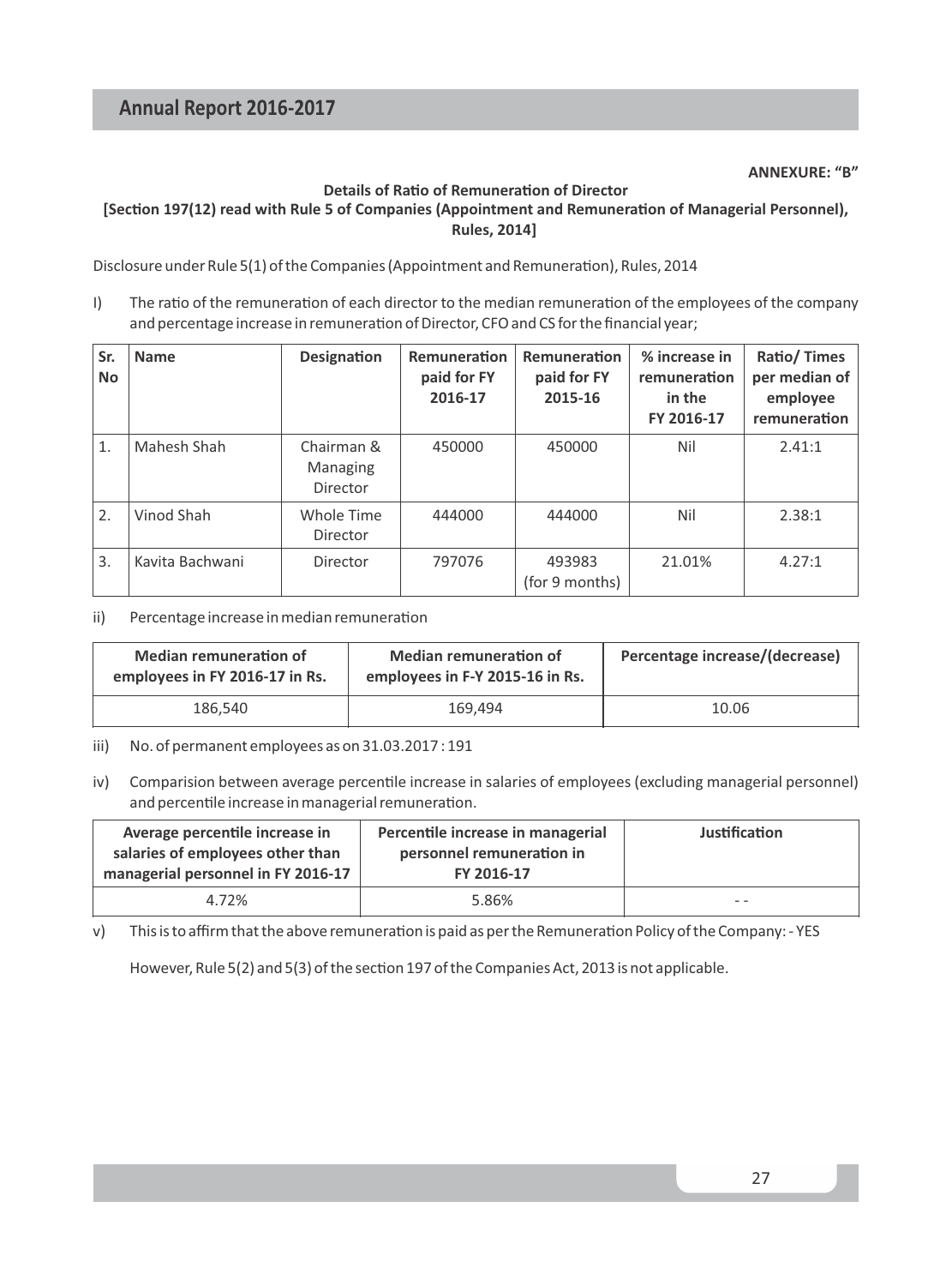**ANNEXURE: "C"**

#### **Form No. MR-3 SECRETARIAL AUDIT REPORT FOR THE FINANCIAL YEAR ENDED 31ST MARCH 2017** [Pursuant to section 204(1) of the Companies Act, 2013 and rule No.9 of the Companies (Appointment and **Remuneration Personnel) Rules, 2014]**

The Members, **ROYAL CUSHION VINYL PRODUCTS LTD CIN NO: L24110MH1983PLC031395** Add: 60 CD "Shlok" Government Ind. Estate Charkop, Kandivli (West),Mumbai-400067

I have conducted the secretarial audit of the compliance of applicable statutory provisions and the adherence to good corporate practices by **ROYAL CUSHION VINYL PRODUCTS LTD.** (hereinafter called the company). Secretarial Audit was conducted in a manner that provided me a reasonable basis for evaluating the corporate conducts/statutory compliances and expressing my opinion thereon.

Based on my verification of the ROYAL CUSHION VINYL PRODUCTS LTD. books, papers, minute books, forms and returns filed and other records maintained by the Company and also the information provided by the Company, its officers, agents and authorized representatives during the conduct of secretarial audit. I hereby report that in my opinion, the Company has, during the audit period covering the financial year ended on 31st March 2017 complied with the statutory provisions listed hereunder and also that the Company has proper Board-processes and compliance-mechanism in place to the extent, in the manner and subject to the reporting made hereinafter: I have examined the books, papers, minute books, forms and returns filed and other records maintained by ROYAL CUSHION VINYL PRODUCTS LTD. for the financial year ended on 31st March 2017 according to the provisions of:

- (I) The Companies Act, 2013 (the Act) and the rules made thereunder;
- (ii) The Securities Contracts (Regulation) Act, 1956 ('SCRA') and the rules made thereunder;
- (iii) The Depositories Act, 1996 and the Regulations and Bye-laws framed thereunder;
- (iv) Foreign Exchange Management Act, 1999 and the rules and regulations made thereunder to the extent of Foreign Direct Investment, Overseas Direct Investment and External Commercial Borrowings;
- (v) The following Regulations and Guidelines prescribed under the Securities and Exchange Board of India Act, 1992 ('SEBI Act'):-
	- (a) The Securities and Exchange Board of India (Substantial Acquisition of Shares and Takeovers) Regulations, 2011;
	- (b) The Securities and Exchange Board of India (Prohibition of Insider Trading) Regulations, 1992;
	- (c) The Securities and Exchange Board of India (Issue of Capital and Disclosure Requirements) Regulations, 2009;
	- (d) The Securities and Exchange Board of India (Employee Stock Option Scheme and Employee Stock Purchase Scheme) Guidelines, 1999;
	- (e) The Securities and Exchange Board of India (Issue and Listing of Debt Securities) Regulations, 2008;
	- (f) The Securities and Exchange Board of India (Registrars to an Issue and Share Transfer Agents) Regulations, 1993 regarding the Companies Act and dealing with client;
	- $(g)$  The Securities and Exchange Board of India (Delisting of Equity Shares) Regulations, 2009; and
	- (h) The Securities and Exchange Board of India (Buyback of Securities) Regulations, 1998;
- (vi) The following are the other laws applicable to the Company: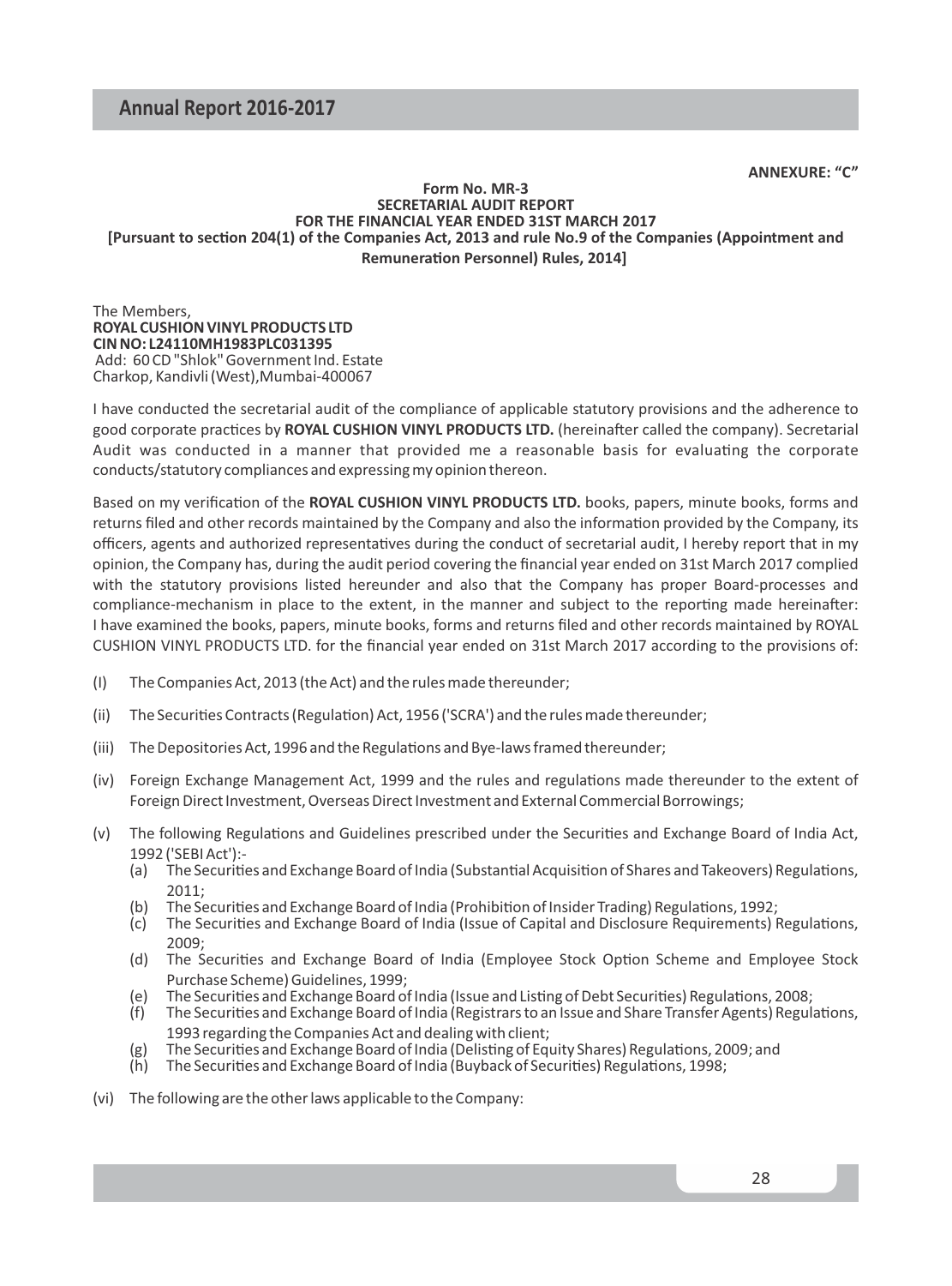- 1. Factories Act, 1948<br>2. Industrial Disc
	- 2. Industrial Disputes Act, 1947<br>3. The Payment of Wages Act. 1
	- 3. The Payment of Wages Act, 1936
	- 4. The Minimum Wages Act, 1948
	- 5. The Employees' Provident Funds and Miscellaneous Provisions Act, 1952
	- 6. The Payment of Bonus Act, 1965<br>7. The Payment of Gratuity Act, 197
	- 7. The Payment of Gratuity Act, 1972<br>8. Key National law i.e
	- Key National law i.e
		- Water (Prevention and Control of Pollution) Act, 1974;
		- Water (Prevention and Control of Pollution) Cess Act, 1977;
		- Air (Prevention and Control of Pollution) Act, 1981;
		- Environment (Protection) Act, 1986;

I have also examined compliance with the applicable clauses of the following:

- (I) Secretarial Standards issued by The Instute of Company Secretaries of India.
- (ii) The Listing Agreements entered into by the Company with Bombay Stock Exchange(s).

During the period under review the Company has complied with the provisions of the Act, Rules, Regulations, Guidelines, Standards mentioned above subject to the following observations:

It is observed that as per Section 203 of Companies Act 2013 read with Companies (Appointment and *Remuneration of Managerial Personnel) Rules, 2014, necessitated that every listed company has to* mandatorily have a Company Secretary in whole time employment but company has not complied till date but *Company is in process of appointing a Company Secretary* 

*\*\*It is observed that as per section 149 (5) of the Companies Act, 2013, & as per clause 49 of listing agreement, necessitated that every listed Company has to mandatorily have appoint on board independent director but company has not complied till date.* 

\*\* As the Company was under BIFR (Sick Company). The Government of India nofied certain provisions of the Insolvency and Bankruptcy Code, 2016 ("IBC") w.e.f. December 1, 2016 which had the effect of abatement of the pending proceedings of the Company before the Hon'ble BIFR. Now, the said proceedings will be governed by the provisions of the newly notified IBC laws. The Company has filed an application before NCLT, Mumbai under IBC law on 29.05.2017. Due to this the management was unable to attract and the induct Professional and Independent Directors to meet the requirements of Clause 49 of the Listing agreement. This fact has been reported to the Bombay Stock Exchange from time to time.

It is observed that as per the management representation letter given by the company that they have already submitted delisting application to Ahmedabad stock exchange and Vadodara stock exchange in the year 2002  $&$  the same matter is pending with both the exchanges.

#### **I further report that**

The Board of Directors of the Company is duly constituted with proper balance of Executive Directors, Non-Executive Directors and but not appointed any Independent Directors. The changes in the composition of the Board of Directors that took place during the period under review were carried out in compliance with the provisions of the Act.

Adequate notice is given to all directors to schedule the Board Meetings, agenda and detailed notes on agenda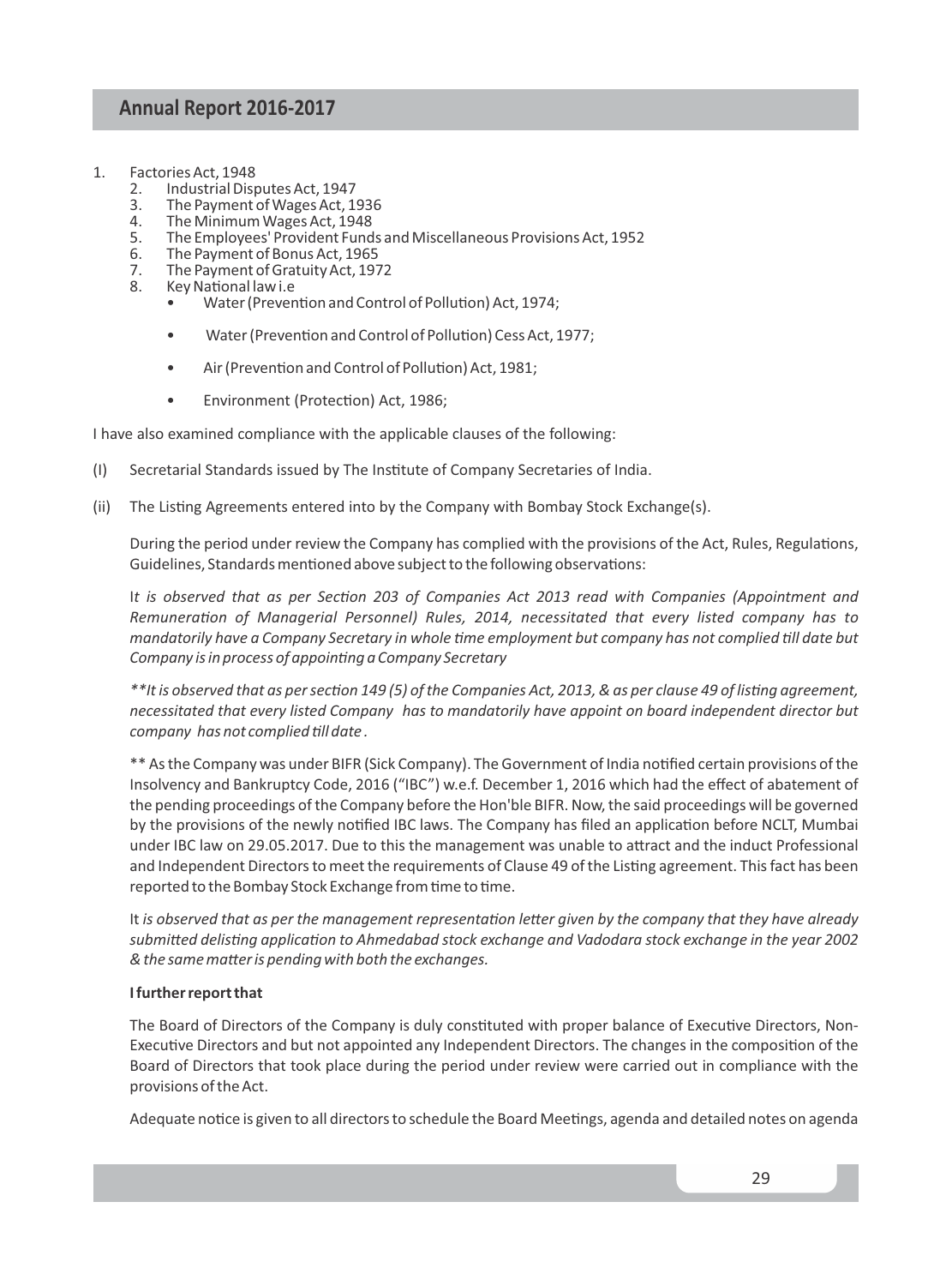were sent at least seven days in advance, and a system exists for seeking and obtaining further information and clarifications on the agenda items before the meeting and for meaningful participation at the meeting.

Majority decision is carried through while the dissenting members' views are captured and recorded as part of the minutes.

I further report that there are adequate systems and processes in the company commensurate with the size and operations of the company to monitor and ensure compliance with applicable laws, rules, regulations and guidelines.

> **For GMS & CO.,** Company Secretary in practice

> > Sd/- Gaurang Manubhai Shah Proprietor ACS No. 32581 C.P. No. 11953.

Place: Mumbai Date: 22.08.2017

This report is to be read with our letter of even date which is annexed as Annexure A and forms an integral part of this report.

**Annexure A**

To,

The Members, **ROYAL CUSHION VINYL PRODUCTS LTD CIN NO: L24110MH1983PLC031395** Add: 60 CD "Shlok" Government Ind. Estate Charkop, Kandivli (West),Mumbai-400067

My Report of even date is to be read along with this letter:

- 1. Maintenance of secretarial record is the responsibility of the management of the company. My responsibility is to be express on option on these secretarial records based on our audit.
- 2. I have followed the audit practices and processes as were appropriate to obtain reasonable assurance about the correctness of the contents of the Secretarial records. The verification was done on test basis to ensure that correct facts are reflected in secretarial records. I believe that the processes and practices, we followed provide a reasonable basis of my opinion.
- 3. I have not verified the correctness and appropriateness of financial records and books of Accounts of the company.
- 4. Where ever required, I have obtained the Management representation about the compliance of laws, rules, and regulations and happenings of events etc.
- 5. The compliance of the provisions of Corporate and other applicable laws, rules, regulations, standards is the responsibility of management. My examinations were limited to the verification of procedure on test basis.
- 6. The Secretarial Audit report is neither an assurance as to the future viability of the company nor of the efficacy or effectiveness with which the management has conducted the affairs of the company.

**For GMS & CO.,** Company Secretary in practice

> Sd/- Gaurang Manubhai Shah Proprietor ACS No. 32581 C.P. No. 11953.

> > 30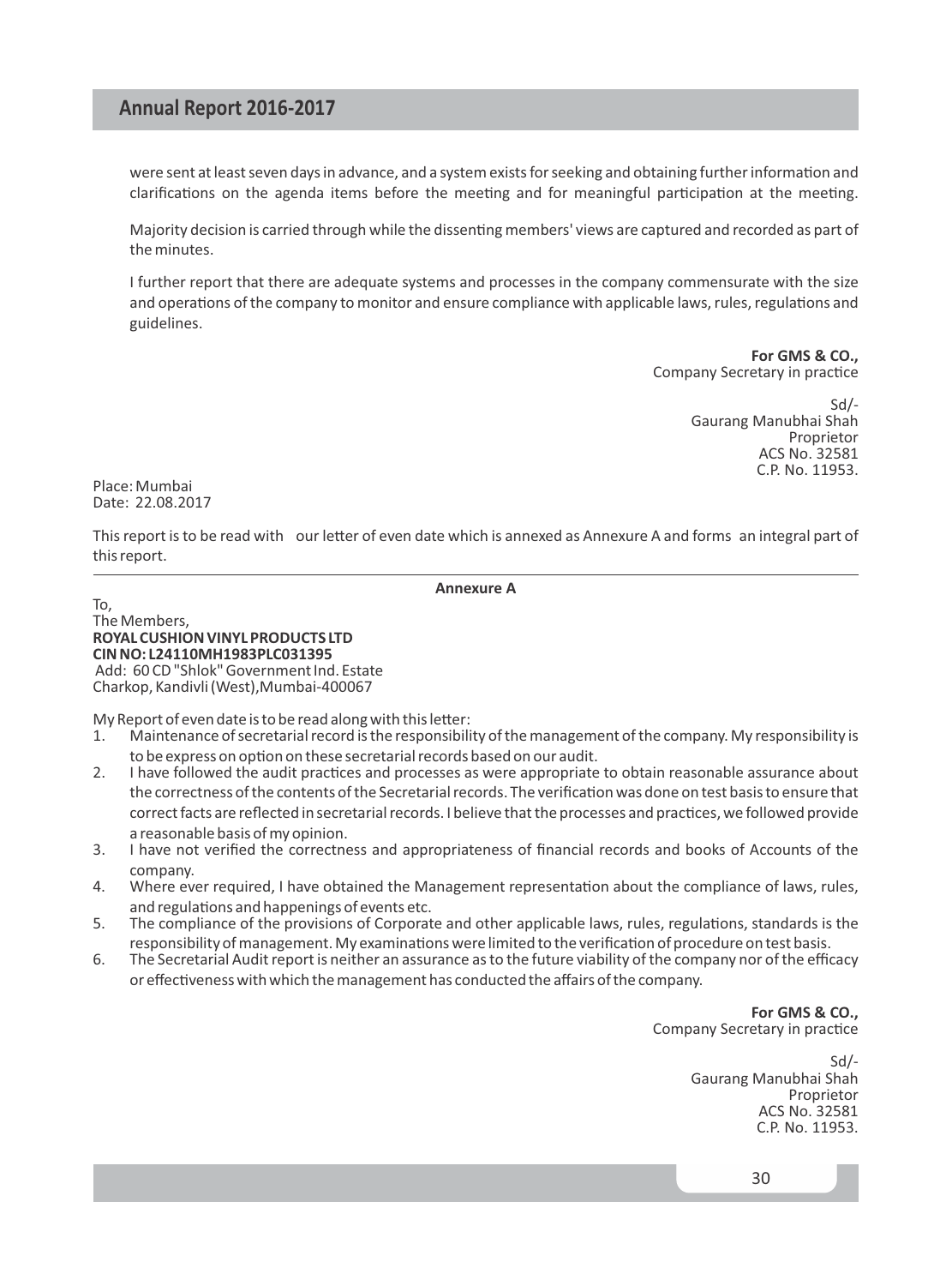**Annexure: "D"**

#### **EXTRACT OF ANNUAL RETURN As on the financial year ended on 31st March, 2017** [Pursuant to Section 92 (3) of the Companies Act, 2013 and rule 12 (1) of the Companies (Management and **Administration) Rules, 2014**

#### **FORM NO. MGT-9**

#### **I REGISTRATION AND OTHER DETAILS:**

#### i) CIN: **L24110MH1983PLC031395**

- ii) Registration Date: 21st November, 1983
- iii) Name of the Company**: Royal Cushion Vinyl Products Limited**
- iv) Category/ Sub-Category of the Company**: Public Company**
- v) Address of the Registered Office and contact details:

60CD, SHLOK, Government Ind. Estate Charkop, Kandivali (W), Mumbai- 400 067. Website:- www.rcvp.in E-mail: legalho83@gmail.com

- vi) Whether listed company: Yes, listed on BSE
- vii) Name, Address and Contact details of Registrar and Transfer Agent, if any:

**M/s Universal Capital Securities Private Limited** (Formerly Known as Mondkar Computers Pvt Ltd) Unit: Royal Cushion Vinyl Products Limited 21, ShakilNiwas, Mahakali Caves Road, Andheri (East), Mumbai 400 093 Tel: 28366620/ 28257641/62920Fax : 28211996

#### **II PRINCIPAL BUSINESS ACTIVITIES OF THE COMPANY**

All the business activities contributing 10% or more of the total turnover of the company shall be stated:-

| ' Sr. | Name and Description of main products/<br>No. services | $\vert$ NIC Code of the Product/ $\vert\%$ to total turnover of the<br>service | company |  |  |
|-------|--------------------------------------------------------|--------------------------------------------------------------------------------|---------|--|--|
|       | PVC Laminated Sheets                                   | 39209929                                                                       | 99.041% |  |  |

#### **III PARTICULARS OF HOLDING, SUBSIDIARY AND ASSOCIATE COMPANIES:-**

The Company has no subsidiaries/Joint venture/Associate Company incorporated or ceased in the year 2016-17.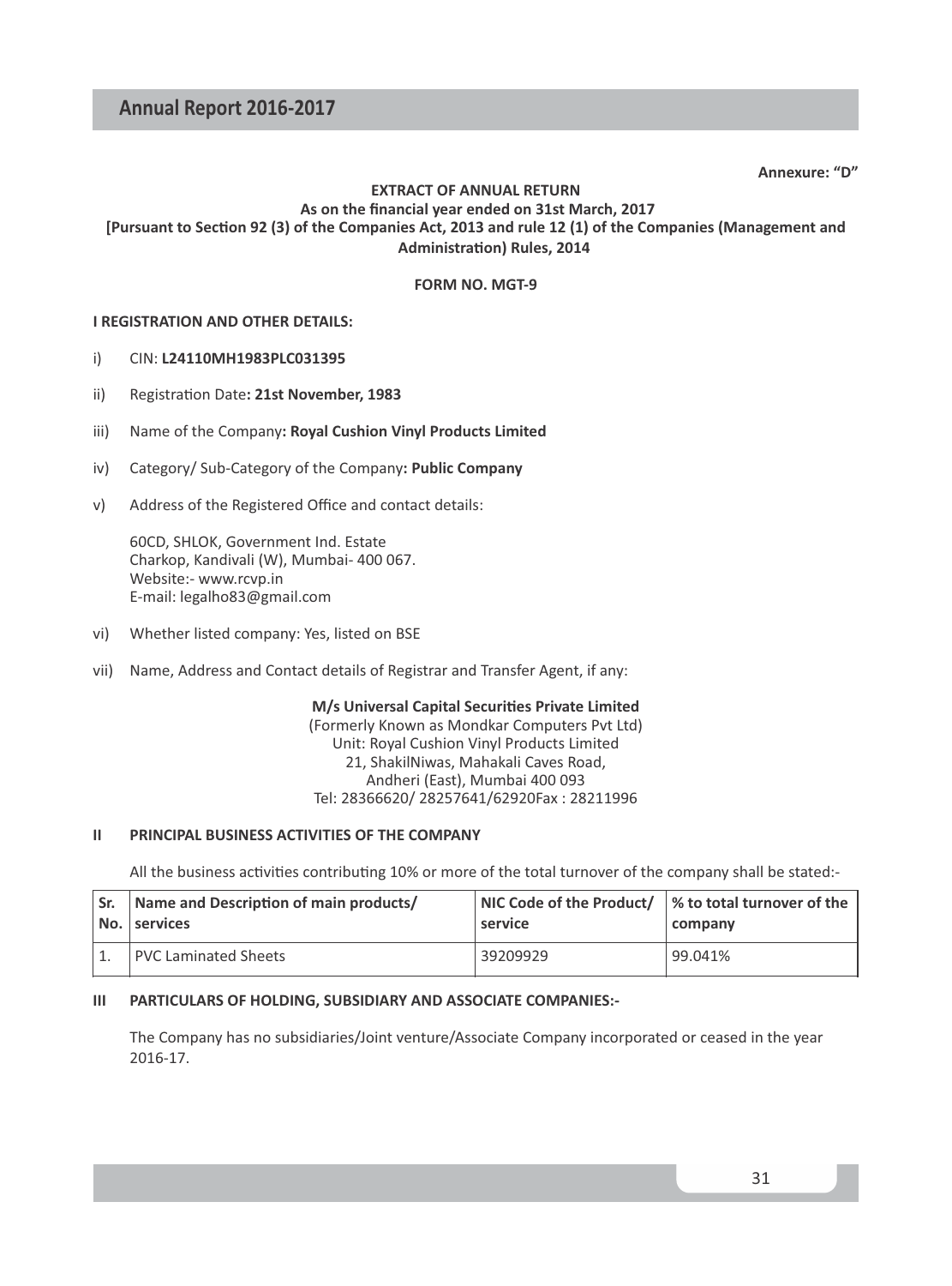#### **IV SHAREHOLDING PATTERN (Equity Share Capital; Breakup as percentage of Total Equity)**

#### **I) Category- wise Share Holding**

| Cat<br>ego     | Category of<br>Shareholder                                   |                | No. of shares held at the beginning of the<br>year |             |                                  |         | No. of shares held at the end of the year |              |                                |                       |
|----------------|--------------------------------------------------------------|----------------|----------------------------------------------------|-------------|----------------------------------|---------|-------------------------------------------|--------------|--------------------------------|-----------------------|
| ry<br>cod<br>e |                                                              | Demat          | Physical                                           | Total       | $%$ of<br>Total<br><b>Shares</b> | Demat   | Physical                                  | <b>Total</b> | % of<br>Total<br><b>Shares</b> | during<br>the<br>year |
| (A)            | Promoters                                                    |                |                                                    |             |                                  |         |                                           |              |                                |                       |
| $\mathbf{1}$   | Indian                                                       |                |                                                    |             |                                  |         |                                           |              |                                |                       |
| (a)            | Individuals/Hindu<br><b>Undivided Family</b>                 | 393678         | 2300                                               | 395978      | 3.28                             | 393678  | 2300                                      | 395978       | 3.28                           | 0.00                  |
| (b)            | Central Govt(s)                                              | $\mathbf 0$    | 0                                                  | $\mathsf 0$ | 0.00                             | 0       | $\mathsf 0$                               | $\Omega$     | 0.00                           | 0.00                  |
| (c)            | State Govt(s)                                                | $\overline{0}$ | 0                                                  | $\mathbf 0$ | 0.00                             | 0       | $\Omega$                                  | $\Omega$     | 0.00                           | 0.00                  |
| (d)            | <b>Bodies Corporate</b>                                      | 3271857        | 872393                                             | 4144250     | 34.34                            | 3580190 | 564060                                    | 4144250      | 34.34                          | 0.00                  |
| (e)            | Banks / FI                                                   | 0              | 0                                                  | $\mathbf 0$ | 0.00                             | 0       | $\mathbf 0$                               | $\mathbf 0$  | 0.00                           | 0.00                  |
| (f)            | Any<br>Others(Specify)                                       |                |                                                    |             |                                  |         |                                           |              |                                |                       |
|                | Sub Total(A)(1)                                              | 3665535        | 874693                                             | 4540228     | 37.62                            | 3973868 | 566360                                    | 4540228      | 37.62                          | 0.00                  |
| $\overline{2}$ | Foreign                                                      |                |                                                    |             |                                  |         |                                           |              |                                |                       |
| a              | NRIs - Individuals                                           |                |                                                    | $\mathbf 0$ | 0.00                             |         |                                           | 0            | 0.00                           | 0.00                  |
| b              | Other Individuals                                            |                |                                                    | 0           | 0.00                             |         |                                           | 0            | 0.00                           | 0.00                  |
| C              | <b>Bodies Corporate</b>                                      | 0.00           | 2880000                                            | 2880000     | 23.87                            | 0.00    | 2880000                                   | 2880000      | 23.87                          | 0.00                  |
| d              | Banks / Fl                                                   |                |                                                    | $\mathbf 0$ | 0.00                             |         |                                           | $\Omega$     | 0.00                           | 0.00                  |
| e              | Any Others<br>(Specify)                                      |                |                                                    |             |                                  |         |                                           |              |                                |                       |
|                | Sub Total(A)(2)                                              | 0              | 2880000                                            | 2880000     | 23.87                            | 0       | 2880000                                   | 2880000      | 23.87                          | 0.00                  |
|                | Total<br>Shareholding of<br>Promoter (A)=<br>$(A)(1)+(A)(2)$ | 3665535        | 3754693                                            | 7420228     | 61.49                            | 3973868 | 3446360                                   | 7420228      | 61.49                          | 0.00                  |
| (B)            | Public<br>shareholding                                       |                |                                                    |             |                                  |         |                                           |              |                                |                       |
| 1              | Institutions                                                 |                |                                                    |             |                                  |         |                                           |              |                                |                       |
| (a)            | Mutual Funds                                                 | 0              | 5300                                               | 5300        | 0.04                             | 0       | 5300                                      | 5300         | 0.04                           | 0.00                  |
| (b)            | Banks / Fl                                                   | 1271289        | 1730                                               | 1273019     | 10.55                            | 1236689 | 1730                                      | 1238419      | 10.26                          | $-0.29$               |
| (c)            | Central Govt(s)                                              |                |                                                    | $\mathbf 0$ | 0.00                             |         | $\Omega$                                  | 0            | 0.00                           | 0.00                  |
| (d)            | State Govt(s)                                                |                |                                                    | 0           | 0.00                             |         | $\mathbf 0$                               | 0            | 0.00                           | 0.00                  |
| (e)            | Venture Capital<br>Funds                                     |                |                                                    | 0           | 0.00                             |         | $\mathbf 0$                               | 0            | 0.00                           | 0.00                  |
| (f)            | Insurance<br>Companies                                       |                |                                                    | $\mathsf 0$ | 0.00                             |         | $\mathbf 0$                               | $\mathbf 0$  | 0.00                           | 0.00                  |
| (g)            | FIIs                                                         | $\mathbf 0$    | 0                                                  | $\mathsf 0$ | 0.00                             |         | $\mathsf 0$                               | $\mathsf 0$  | 0.00                           | 0.00                  |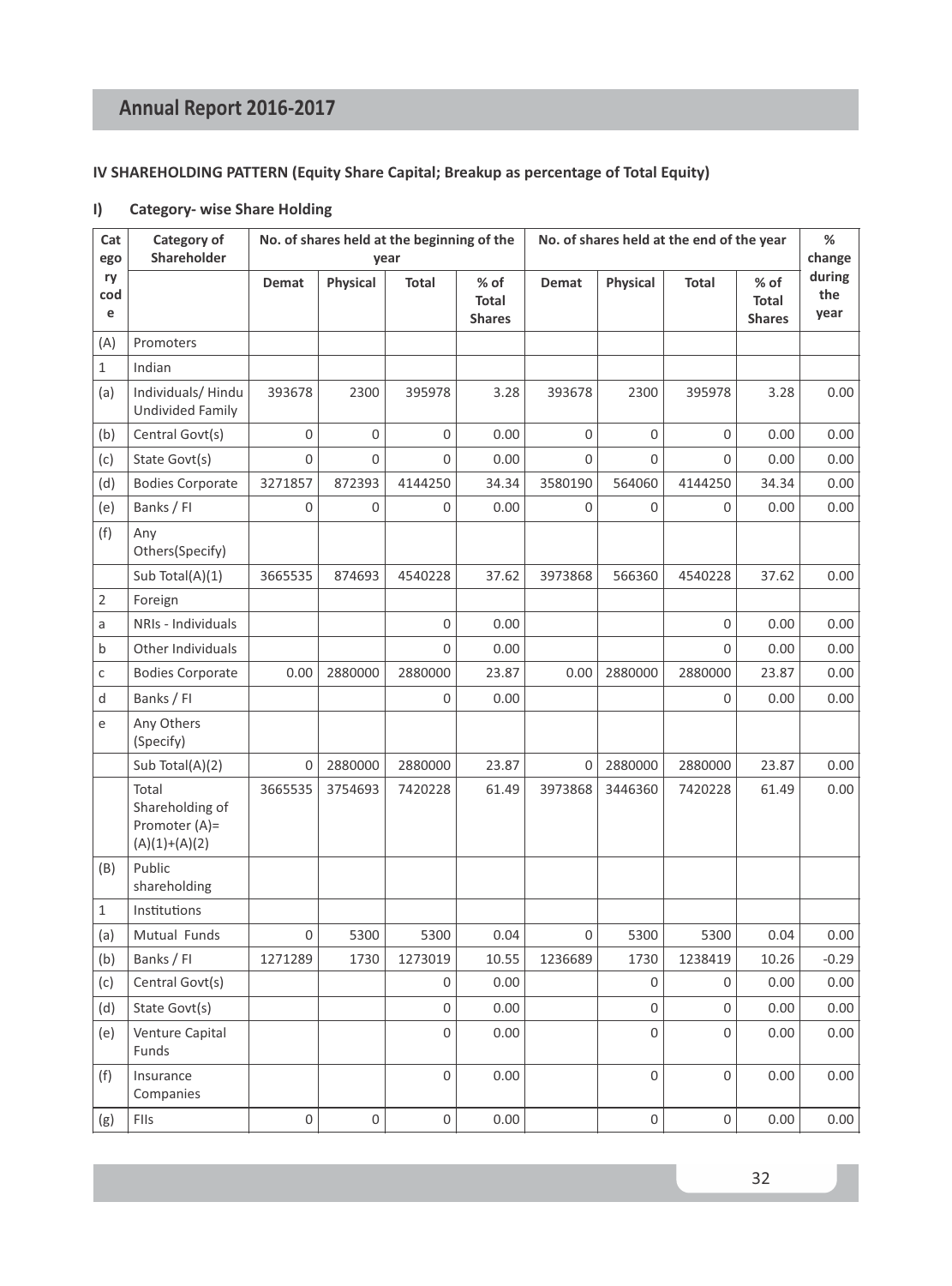| Cat<br>ego     | Category of<br><b>Shareholder</b>                                                             | No. of shares held at the beginning of the<br>year |             |             |                                  | No. of shares held at the end of the year |          |             |                                | $\%$<br>change        |
|----------------|-----------------------------------------------------------------------------------------------|----------------------------------------------------|-------------|-------------|----------------------------------|-------------------------------------------|----------|-------------|--------------------------------|-----------------------|
| ry<br>cod<br>e |                                                                                               | Demat                                              | Physical    | Total       | $%$ of<br>Total<br><b>Shares</b> | Demat                                     | Physical | Total       | % of<br>Total<br><b>Shares</b> | during<br>the<br>year |
| (h)            | Foreign Venture<br>Capital Funds                                                              |                                                    |             | $\mathbf 0$ | 0.00                             |                                           |          | $\Omega$    | 0.00                           | 0.00                  |
| (i)            | Any Other<br>(specify)                                                                        |                                                    |             |             |                                  |                                           |          |             |                                |                       |
|                | Sub-Total (B)(1)                                                                              | 1271289                                            | 7030        | 1278319     | 10.59                            | 1236689                                   | 7030     | 1243719     | 10.31                          | $-0.29$               |
| <b>B2</b>      | Non-institutions                                                                              |                                                    |             |             |                                  |                                           |          |             |                                |                       |
| (a)            | <b>Bodies Corporate</b>                                                                       |                                                    |             |             |                                  |                                           |          |             |                                |                       |
| (i)            | Indian                                                                                        | 550610                                             | 19220       | 569830      | 4.72                             | 382076                                    | 19220    | 401296      | 3.33                           | $-1.40$               |
| (ii)           | Overseas                                                                                      |                                                    |             | $\mathbf 0$ | 0.00                             |                                           |          | $\Omega$    | 0.00                           | 0.00                  |
| (b)            | Individuals                                                                                   |                                                    |             |             |                                  |                                           |          |             |                                |                       |
| (i)            | Individual<br>shareholders<br>holding nominal<br>share capital up<br>to Rs 1 lakh             | 1036364                                            | 318205      | 1354569     | 11.23                            | 1036505                                   | 316255   | 1352760     | 11.21                          | $-0.01$               |
| (ii)           | Individual<br>shareholders<br>holding nominal<br>share capital in<br>excess of Rs. 1<br>lakh. | 1374306                                            | $\mathbf 0$ | 1374306     | 11.39                            | 1565404                                   | 0        | 1565404     | 12.97                          | 1.58                  |
| (c)            | Others (specify)                                                                              |                                                    |             |             |                                  |                                           |          |             |                                |                       |
| (i)            | Clearing<br>Members                                                                           | 23360                                              | 0           | 23360       | 0.19                             | 36271                                     | 0        | 36271       | 0.30                           | 0.11                  |
| (ii)           | <b>Trusts</b>                                                                                 |                                                    |             | $\Omega$    | 0.00                             |                                           |          | $\Omega$    | 0.00                           | 0.00                  |
| (iii)          | NRI / OCBs                                                                                    | 1750                                               | 44850       | 46600       | 0.39                             | 2550                                      | 44850    | 47400       | 0.39                           | 0.01                  |
| (iv)           | <b>Foreign Nationals</b>                                                                      |                                                    |             | $\mathbf 0$ | 0.00                             | 134                                       |          | 134         | 0.00                           | 0.00                  |
| (v)            | Foreign Corporate<br>Body                                                                     |                                                    |             | $\mathbf 0$ | 0.00                             |                                           |          | $\mathbf 0$ | 0.00                           | 0.00                  |
|                | Sub-Total (B)(2)                                                                              | 2986390                                            | 382275      | 3368665     | 27.92                            | 3022940                                   | 380325   | 3403265     | 28.20                          | 0.29                  |
| (B)            | Public<br>Total<br>Shareholding (B)=<br>$(B)(1)+(B)(2)$                                       | 4257679                                            | 389305      | 4646984     | 38.51                            | 4259629                                   | 387355   | 4646984     | 38.51                          | 0.00                  |
|                | TOTAL (A)+(B)                                                                                 | 7923214                                            | 4143998     | 12067212    | 100.00                           | 8233497                                   | 3833715  | 12067212    | 100.00                         | 0.00                  |
| (C)            | Shares held by<br><b>Custodians for</b><br><b>GDRs &amp; ADRs</b>                             |                                                    |             |             |                                  |                                           |          |             | 0.00                           | 0.00                  |
|                | <b>GRAND TOTAL</b><br>$(A)+(B)+(C)$                                                           | 7923214                                            | 4143998     | 12067212    | 100.00                           | 8233497                                   | 3833715  | 12067212    | 100.00                         | 0.00                  |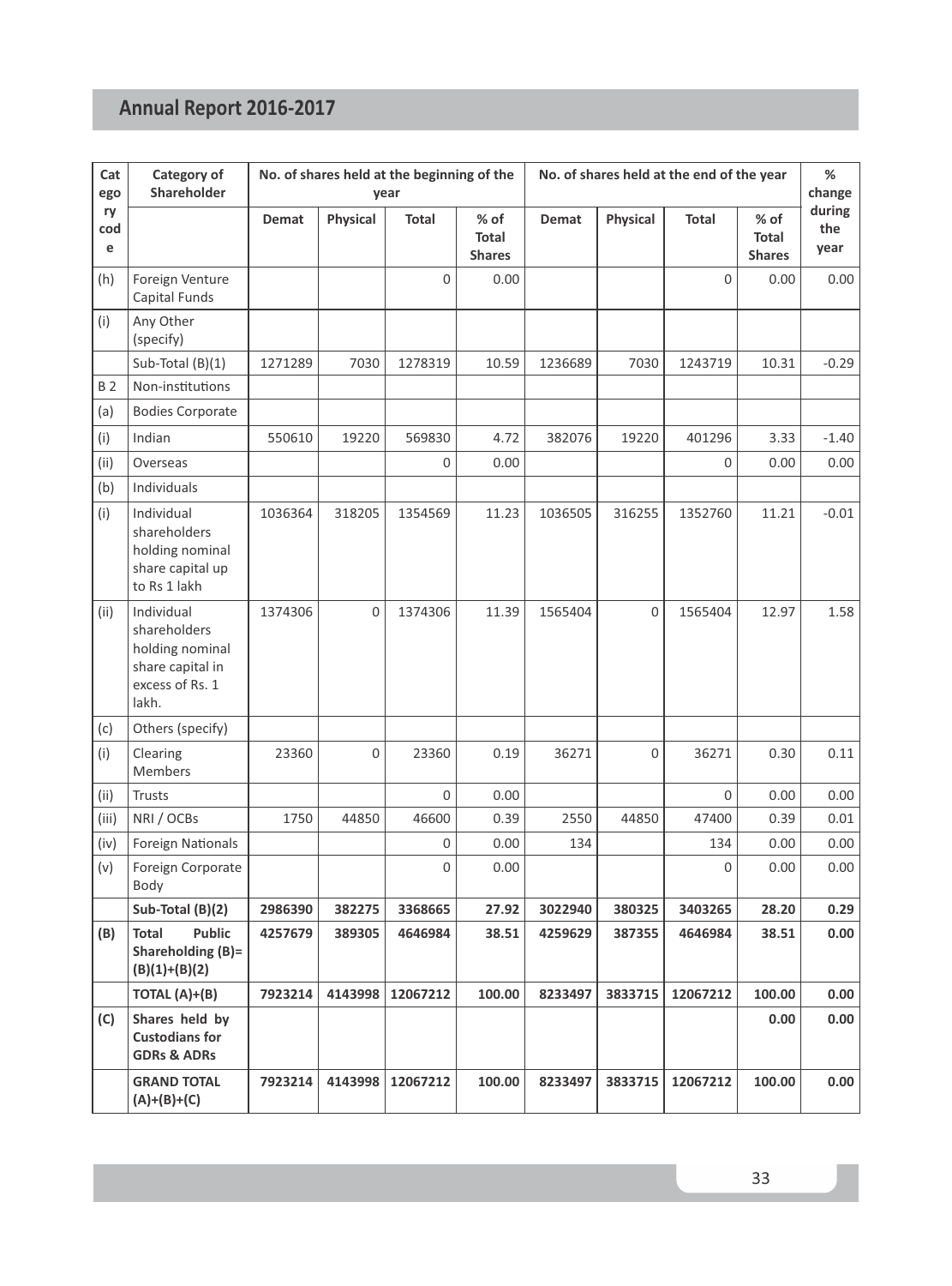#### **(ii) Shareholding of Promoters**

| SI.<br>No.     | <b>Shareholder's Name</b>              |                  | the year                                     | Shareholding at the beginning of                             | Shareholding at the end of the<br>year |                                              |                                                              | % of<br>change in                      |
|----------------|----------------------------------------|------------------|----------------------------------------------|--------------------------------------------------------------|----------------------------------------|----------------------------------------------|--------------------------------------------------------------|----------------------------------------|
|                |                                        | No. of<br>shares | % of<br>total<br>shares of<br>the<br>company | % of shares<br>pledged<br>/encumbere<br>d to total<br>shares | No. of<br>shares                       | % of<br>total<br>shares of<br>the<br>company | % of shares<br>pledged<br>/encumber<br>ed to total<br>shares | share<br>holding<br>during the<br>year |
| 1              | Anuradha Jayesh<br>Jhaveri             | 28000            | 0.23                                         | 0.00                                                         | 28000                                  | 0.23                                         | 0.00                                                         | 0.00                                   |
| $\overline{2}$ | Anuradha Arvind<br>Motasha             | 1000             | 0.01                                         | 0.00                                                         | 1000                                   | 0.01                                         | 0.00                                                         | 0.00                                   |
| 3              | <b>Arvind Vadilal</b><br>Motasha       | 16903            | 0.14                                         | 0.00                                                         | 16903                                  | 0.14                                         | 0.00                                                         | 0.00                                   |
| 4              | Bhavana Mukesh<br>Motasha              | 40822            | 0.34                                         | 0.00                                                         | 40822                                  | 0.34                                         | 0.00                                                         | 0.00                                   |
| 5              | Deepak Motasha                         | 26701            | 0.22                                         | 0.00                                                         | 26701                                  | 0.22                                         | 0.00                                                         | 0.00                                   |
| 6              | Dipti Jayesh Motasha                   | 1051             | 0.01                                         | 0.00                                                         | 1051                                   | 0.01                                         | 0.00                                                         | 0.00                                   |
| $\overline{7}$ | Hansa Arvind<br>Motasha                | 27600            | 0.23                                         | 0.00                                                         | 27600                                  | 0.23                                         | 0.00                                                         | 0.00                                   |
| 8              | Jayashree M Shah                       | 400              | 0.00                                         | 0.00                                                         | 400                                    | 0.00                                         | 0.00                                                         | 0.00                                   |
| 9              | Jayesh A Motasha                       | 26800            | 0.22                                         | 0.00                                                         | 26800                                  | 0.22                                         | 0.00                                                         | 0.00                                   |
| 10             | Mahesh Kantilal Shah                   | 39150            | 0.32                                         | 0.00                                                         | 39150                                  | 0.32                                         | 0.00                                                         | 0.00                                   |
| 11             | Meena Vinod Shah                       | 69000            | 0.57                                         | 0.00                                                         | 69000                                  | 0.57                                         | 0.00                                                         | 0.00                                   |
| 12             | Mukesh Amrutlal<br>Motasha             | 25701            | 0.21                                         | 0.00                                                         | 25701                                  | 0.21                                         | 0.00                                                         | 0.00                                   |
| 13             | Rohini Mahesh Shah                     | 500              | 0.00                                         | 0.00                                                         | 500                                    | 0.00                                         | 0.00                                                         | 0.00                                   |
| 14             | Sushilaben K Shah                      | 18550            | 0.15                                         | 0.00                                                         | 18550                                  | 0.15                                         | 0.00                                                         | 0.00                                   |
| 15             | Suvrat Mahesh Shah                     | 12300            | 0.10                                         | 0.00                                                         | 12300                                  | 0.10                                         | 0.00                                                         | 0.00                                   |
| 16             | Sweta Deepak<br>Motasha                | 300              | 0.00                                         | 0.00                                                         | 300                                    | 0.00                                         | 0.00                                                         | 0.00                                   |
| 17             | Varun Jayesh<br>Motasha                | 19800            | 0.16                                         | 0.00                                                         | 19800                                  | 0.16                                         | 0.00                                                         | 0.00                                   |
| 18             | Vinod Kantilal Shah                    | 41400            | 0.34                                         | 0.00                                                         | 41400                                  | 0.34                                         | 0.00                                                         | 0.00                                   |
| 19             | Bhaktavatsala Trading<br>& Con Ser LLP | 890360           | 7.38                                         | 73.98                                                        | 890360                                 | 7.38                                         | 73.98                                                        | 0.00                                   |
| 20             | Lokswami Trading &<br>Con Ser LLP      | 345300           | 2.86                                         | 98.99                                                        | 345300                                 | 2.86                                         | 74.85                                                        | 0.00                                   |
| 21             | Sahishnu Trading &<br>Con Ser LLP      | 639490           | 5.30                                         | 100.00                                                       | 639490                                 | 5.30                                         | 88.27                                                        | 0.00                                   |
| 22             | Shreedaha Trading &<br>Con Ser LLP     | 639450           | 5.30                                         | 71.82                                                        | 639450                                 | 5.30                                         | 60.09                                                        | 0.00                                   |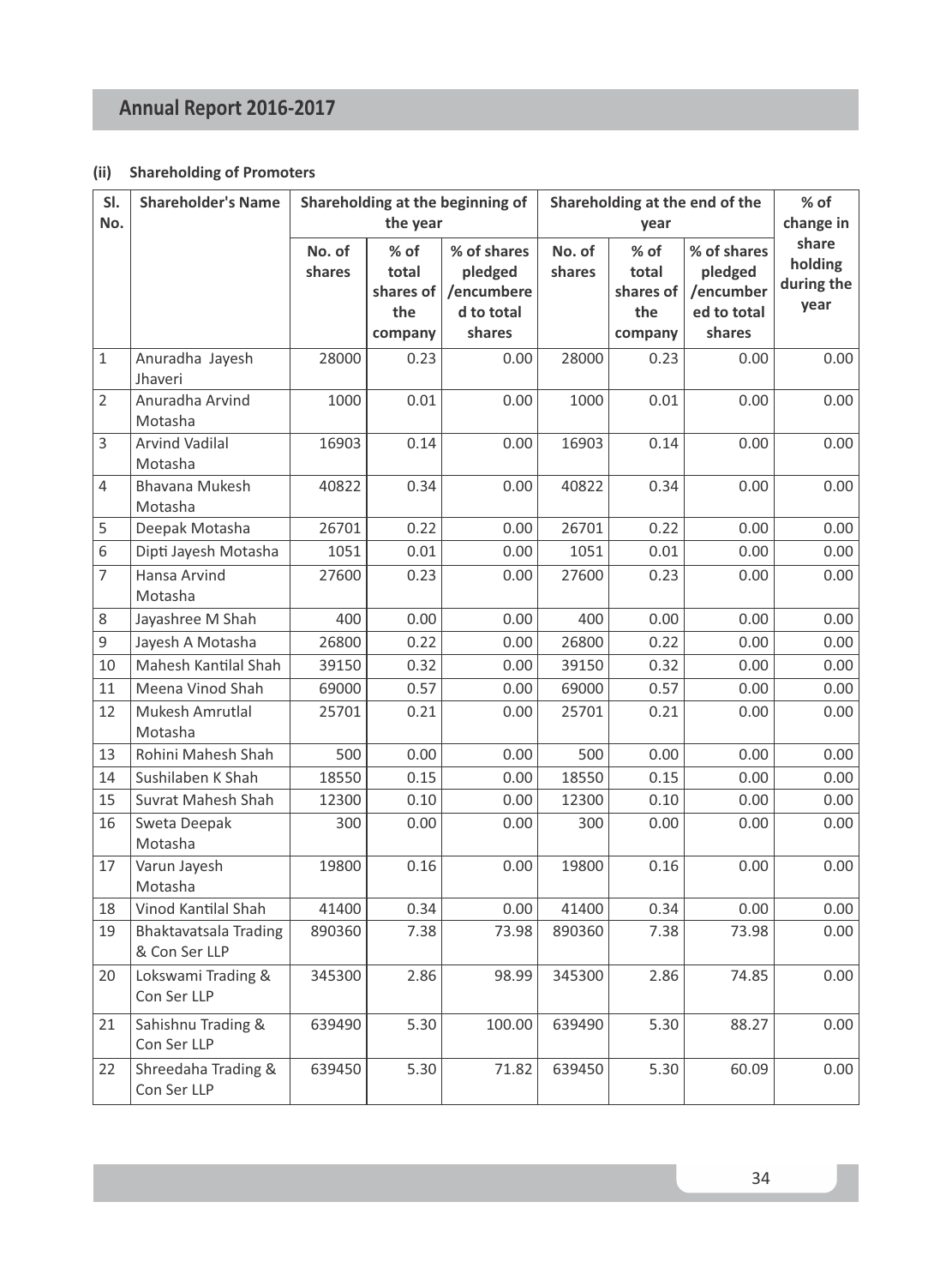| SI.<br>No. | <b>Shareholder's Name</b>            |                  | the year                                       | Shareholding at the beginning of                             | Shareholding at the end of the<br>year |                                                |                                                              | $%$ of<br>change in                    |
|------------|--------------------------------------|------------------|------------------------------------------------|--------------------------------------------------------------|----------------------------------------|------------------------------------------------|--------------------------------------------------------------|----------------------------------------|
|            |                                      | No. of<br>shares | $%$ of<br>total<br>shares of<br>the<br>company | % of shares<br>pledged<br>/encumbere<br>d to total<br>shares | No. of<br>shares                       | $%$ of<br>total<br>shares of<br>the<br>company | % of shares<br>pledged<br>/encumber<br>ed to total<br>shares | share<br>holding<br>during the<br>vear |
| 23         | Shreeshaha Trading &<br>Con Ser LLP  | 300              | 0.00                                           | 0.00                                                         | 300                                    | 0.00                                           | 0.00                                                         | 0.00                                   |
| 24         | Sughosh Trading &<br>Con Ser LLP     | 639460           | 5.30                                           | 71.82                                                        | 639460                                 | 5.30                                           | 60.09                                                        | 0.00                                   |
| 25         | Suhruda Trading &<br>Con Ser LLP     | 300              | 0.00                                           | 0.00                                                         | 300                                    | 0.00                                           | 0.00                                                         | 0.00                                   |
| 26         | Sumukh Trading &<br>Con Ser LLP      | 44970            | 0.37                                           | 0.00                                                         | 44970                                  | 0.37                                           | 0.00                                                         | 0.00                                   |
| 27         | Trilokatma Trading &<br>Con Ser LLP  | 890360           | 7.38                                           | 74.91                                                        | 890360                                 | 7.38                                           | 74.91                                                        | 0.00                                   |
| 28         | Trilokesh Trading &<br>Con Ser LLP   | 45690            | 0.38                                           | 0.00                                                         | 45690                                  | 0.38                                           | 0.00                                                         | 0.00                                   |
| 29         | Vishvamurti Trading<br>& Con Ser LLP | 8570             | 0.07                                           | 0.00                                                         | 8570                                   | 0.07                                           | 0.00                                                         | 0.00                                   |
| 30         | Lapada (Mauritius)<br>Limited        | 2880000          | 23.87                                          | 0.00                                                         | 2880000                                | 23.87                                          | 0.00                                                         | 0.00                                   |
|            | Total                                | 7420228          | 61.49                                          | 43.47                                                        | 7420228                                | 61.49                                          | 39.31                                                        | 0.00                                   |

## **(iii) Change in Promoter's Shareholding (please specify, if there is no change)**

| Sr.<br>No. | Name of the Promoter                                                                                                                                                          |                                                                                                | Shareholding at the<br>beginning of the year | <b>Cumulative Shareholding</b><br>during the year |             |  |
|------------|-------------------------------------------------------------------------------------------------------------------------------------------------------------------------------|------------------------------------------------------------------------------------------------|----------------------------------------------|---------------------------------------------------|-------------|--|
|            |                                                                                                                                                                               | % of total shares   No. of   % of total Shares of<br>No. of<br>of the Company<br><b>Shares</b> |                                              | <b>Shares</b>                                     | the Company |  |
|            | At the beginning of the year                                                                                                                                                  | No Change during the year                                                                      |                                              |                                                   |             |  |
|            | Date wise Increase/ Decrease in Promoters<br>Shareholding during the year specifying the<br>reasons for increase/decrease (e.g.<br>allotment/transfer/bonus/sweat equity etc) | No Change during the year                                                                      |                                              |                                                   |             |  |
|            | At the End of the year                                                                                                                                                        |                                                                                                | No Change during the year                    |                                                   |             |  |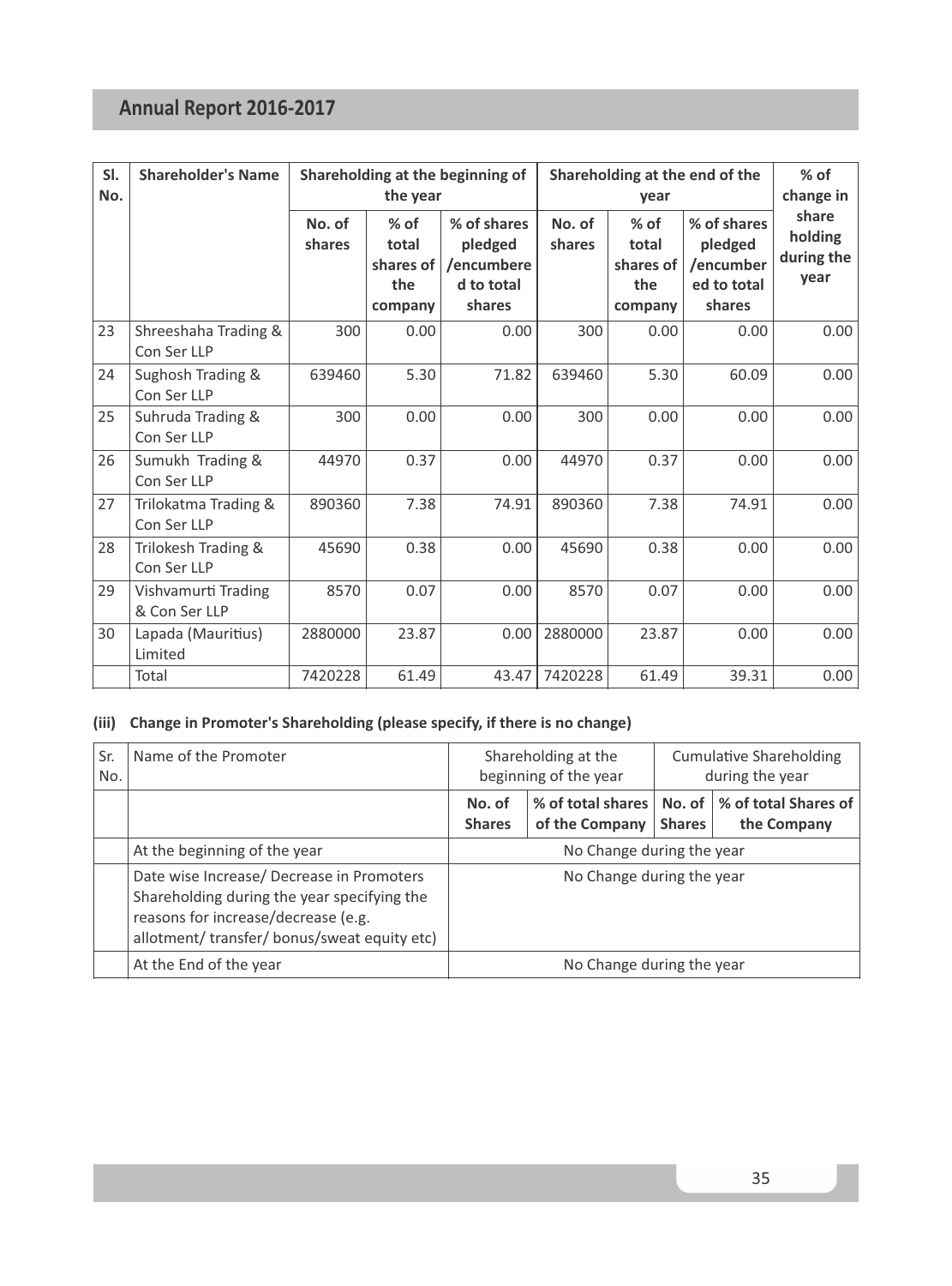| (iv) Shareholding Pattern of top ten Shareholders (other than Directors, Promoters and Holders of GDRs and |
|------------------------------------------------------------------------------------------------------------|
| ADRs):                                                                                                     |

| SI.<br>No.     | Name of the<br>shareholder   |                 | Shareholding at the beginning of the year |                                     |               | <b>Cumulative Shareholding during</b><br>the end of year |  |  |
|----------------|------------------------------|-----------------|-------------------------------------------|-------------------------------------|---------------|----------------------------------------------------------|--|--|
|                | At the beginning of the year |                 | No. of shares                             | % of total shares<br>of the company | No. of shares | % of total shares<br>of the company                      |  |  |
| $\mathbf{1}$   | <b>SICOM LTD</b>             |                 | 557100                                    | 4.62                                | 557100        | 4.62                                                     |  |  |
| $\overline{2}$ | <b>IDBI BANK LTD.</b>        |                 | 296089                                    | 2.45                                |               |                                                          |  |  |
|                | 03-03-2017                   | <b>Transfer</b> | $-10000$                                  | $-0.08$                             | 286089        | 2.37                                                     |  |  |
|                | 10-03-2017                   | Transfer        | $-24600$                                  | $-0.20$                             | 261489        | 2.17                                                     |  |  |
| 3              | Ketan Babulal Shah           |                 | 294316                                    | 2.44                                | 294316        | 2.44                                                     |  |  |
| 4              | Sunil Shroff                 |                 | 230145                                    | 1.91                                | 230145        | 1.91                                                     |  |  |
| 5              | <b>Bank Of Baroda</b>        |                 | 202500                                    | 1.68                                | 202500        | 1.68                                                     |  |  |
| 6              | Dattani Ceramics Pvt<br>Ltd  |                 | 148794                                    | 1.23                                |               |                                                          |  |  |
|                | 24-02-2017                   | Transfer        | $-1400$                                   | $-0.01$                             | 147394        | 1.22                                                     |  |  |
|                | 03-03-2017                   | Transfer        | $-34800$                                  | $-0.29$                             | 112594        | 0.93                                                     |  |  |
|                | 10-03-2017                   | <b>Transfer</b> | $-18650$                                  | $-0.15$                             | 93944         | 0.78                                                     |  |  |
|                | 17-03-2017                   | Transfer        | $-18500$                                  | $-0.15$                             | 75444         | 0.63                                                     |  |  |
|                | 24-03-2017                   | Transfer        | $-14444$                                  | $-0.12$                             | 61000         | 0.51                                                     |  |  |
|                | 31-03-2017                   | Transfer        | $-21000$                                  | $-0.17$                             | 40000         | 0.33                                                     |  |  |
| 7              | Union Bank of India          |                 | 114400                                    | 0.95                                | 114400        | 0.95                                                     |  |  |
| 8              | Rajeshri Ketan Shah          |                 | 110326                                    | 0.91                                | 110326        | 0.91                                                     |  |  |
| 9              | Dipti D. Shah                |                 | 100000                                    | 0.83                                | 100000        | 0.83                                                     |  |  |
| 10             | Ketan Bhanuchandra<br>Mehta  |                 | 91065                                     | 0.75                                |               |                                                          |  |  |
|                | 29-04-2016                   | Transfer        | $-1$                                      | 0.00                                | 91064         | 0.75                                                     |  |  |
|                | 06-05-2016                   | Transfer        | $-4130$                                   | $-0.03$                             | 86934         | 0.72                                                     |  |  |
|                | 13-05-2016                   | Transfer        | $-2107$                                   | $-0.02$                             | 84827         | 0.70                                                     |  |  |
|                | 20-05-2016                   | Transfer        | $-400$                                    | 0.00                                | 84427         | 0.70                                                     |  |  |
|                | 27-05-2016                   | Transfer        | $-900$                                    | $-0.01$                             | 83527         | 0.69                                                     |  |  |
|                | 24-06-2016                   | Transfer        | $-601$                                    | 0.00                                | 82926         | 0.69                                                     |  |  |
|                | 08-07-2016                   | Transfer        | $-1051$                                   | $-0.01$                             | 81875         | 0.68                                                     |  |  |
|                | 15-07-2016                   | Transfer        | $-300$                                    | 0.00                                | 81575         | 0.68                                                     |  |  |
|                | 29-07-2016                   | Transfer        | $-1630$                                   | $-0.01$                             | 79945         | 0.66                                                     |  |  |
|                | 05-08-2016                   | Transfer        | $-672$                                    | $-0.01$                             | 79273         | 0.66                                                     |  |  |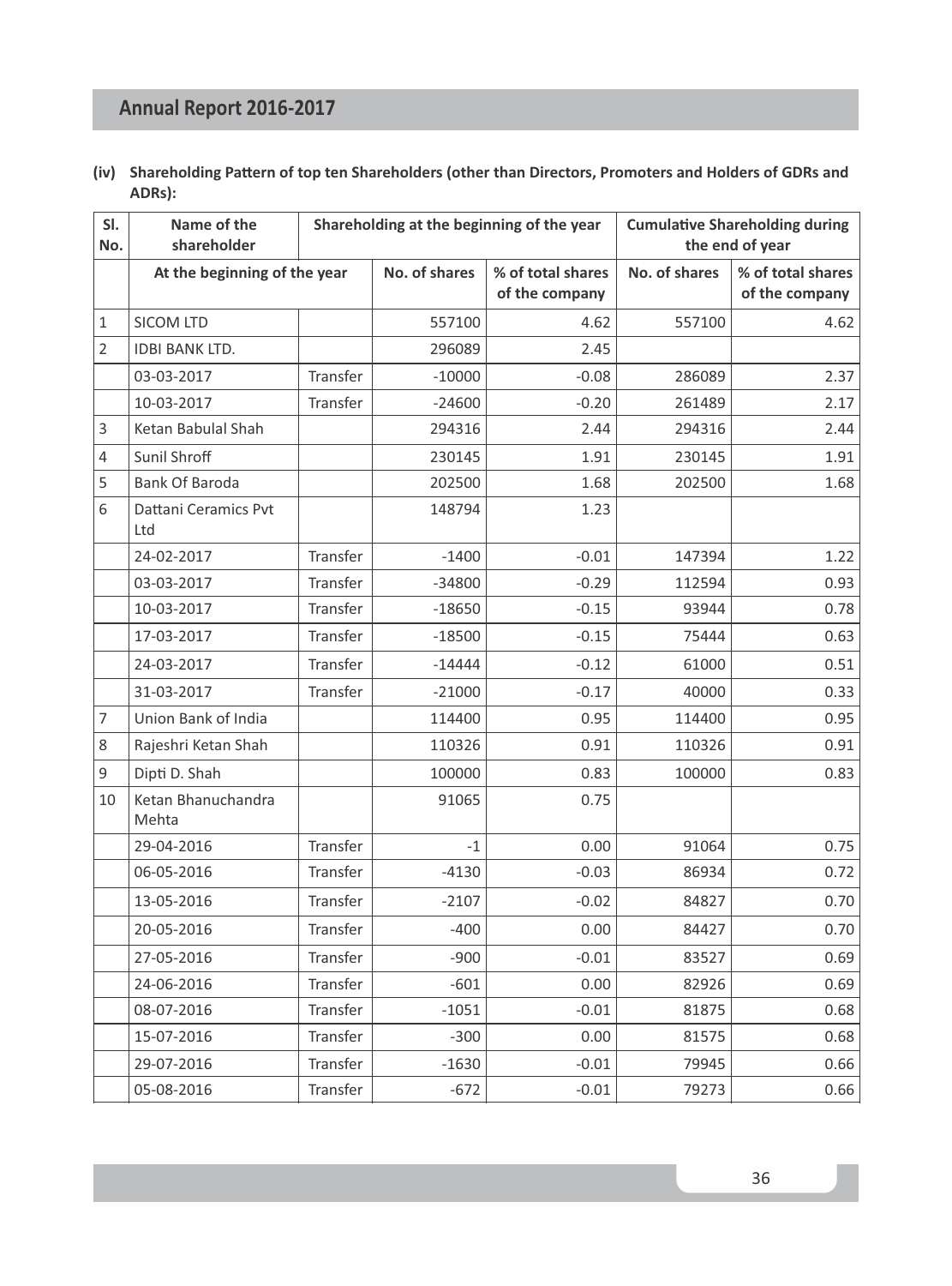| SI.<br>No. | Name of the<br>shareholder        |          | Shareholding at the beginning of the year |                                     |               | <b>Cumulative Shareholding during</b><br>the end of year |
|------------|-----------------------------------|----------|-------------------------------------------|-------------------------------------|---------------|----------------------------------------------------------|
|            | At the beginning of the year      |          | No. of shares                             | % of total shares<br>of the company | No. of shares | % of total shares<br>of the company                      |
|            | 12-08-2016                        | Transfer | $-650$                                    | $-0.01$                             | 78623         | 0.65                                                     |
|            | 19-08-2016                        | Transfer | $-1$                                      | 0.00                                | 78622         | 0.65                                                     |
|            | 09-09-2016                        | Transfer | $-2646$                                   | $-0.02$                             | 75976         | 0.63                                                     |
|            | 30-09-2016                        | Transfer | $-1$                                      | 0.00                                | 75975         | 0.63                                                     |
|            | 04-11-2016                        | Transfer | $-380$                                    | 0.00                                | 75595         | 0.63                                                     |
|            | 11-11-2016                        | Transfer | $-950$                                    | $-0.01$                             | 74645         | 0.62                                                     |
|            | 02-12-2016                        | Transfer | $-10$                                     | 0.00                                | 74635         | 0.62                                                     |
|            | 09-12-2016                        | Transfer | $-8$                                      | 0.00                                | 74627         | 0.62                                                     |
|            | 16-12-2016                        | Transfer | $-2024$                                   | $-0.02$                             | 72603         | 0.60                                                     |
|            | 23-12-2016                        | Transfer | $-441$                                    | 0.00                                | 72162         | 0.60                                                     |
|            | 31-12-2016                        | Transfer | $-1001$                                   | $-0.01$                             | 71161         | 0.59                                                     |
|            | 06-01-2017                        | Transfer | $-350$                                    | 0.00                                | 70811         | 0.59                                                     |
| 11         | <b>BJD Securities Pyt Ltd</b>     |          | 15284                                     | 0.13                                |               |                                                          |
|            | 24-02-2017                        | Transfer | 2000                                      | 0.02                                | 17284         | 0.14                                                     |
|            | 03-03-2017                        | Transfer | 48097                                     | 0.40                                | 65381         | 0.54                                                     |
|            | 10-03-2017                        | Transfer | 46321                                     | 0.38                                | 111702        | 0.93                                                     |
|            | 17-03-2017                        | Transfer | 11025                                     | 0.09                                | 122727        | 1.02                                                     |
|            | 24-03-2017                        | Transfer | 11119                                     | 0.09                                | 133846        | 1.11                                                     |
|            | 31-03-2017                        | Transfer | 29364                                     | 0.24                                | 163210        | 1.35                                                     |
| 12         | <b>Bharat Jamnadas</b><br>Dattani |          | 43500                                     | 0.36                                |               |                                                          |
|            | 03-03-2017                        | Transfer | 10200                                     | 0.08                                | 53700         | 0.45                                                     |
|            | 10-03-2017                        | Transfer | 67543                                     | 0.56                                | 121243        | 1.00                                                     |
|            | 17-03-2017                        | Transfer | 2775                                      | 0.02                                | 124018        | 1.03                                                     |
|            | 24-03-2017                        | Transfer | 11025                                     | 0.09                                | 135043        | 1.12                                                     |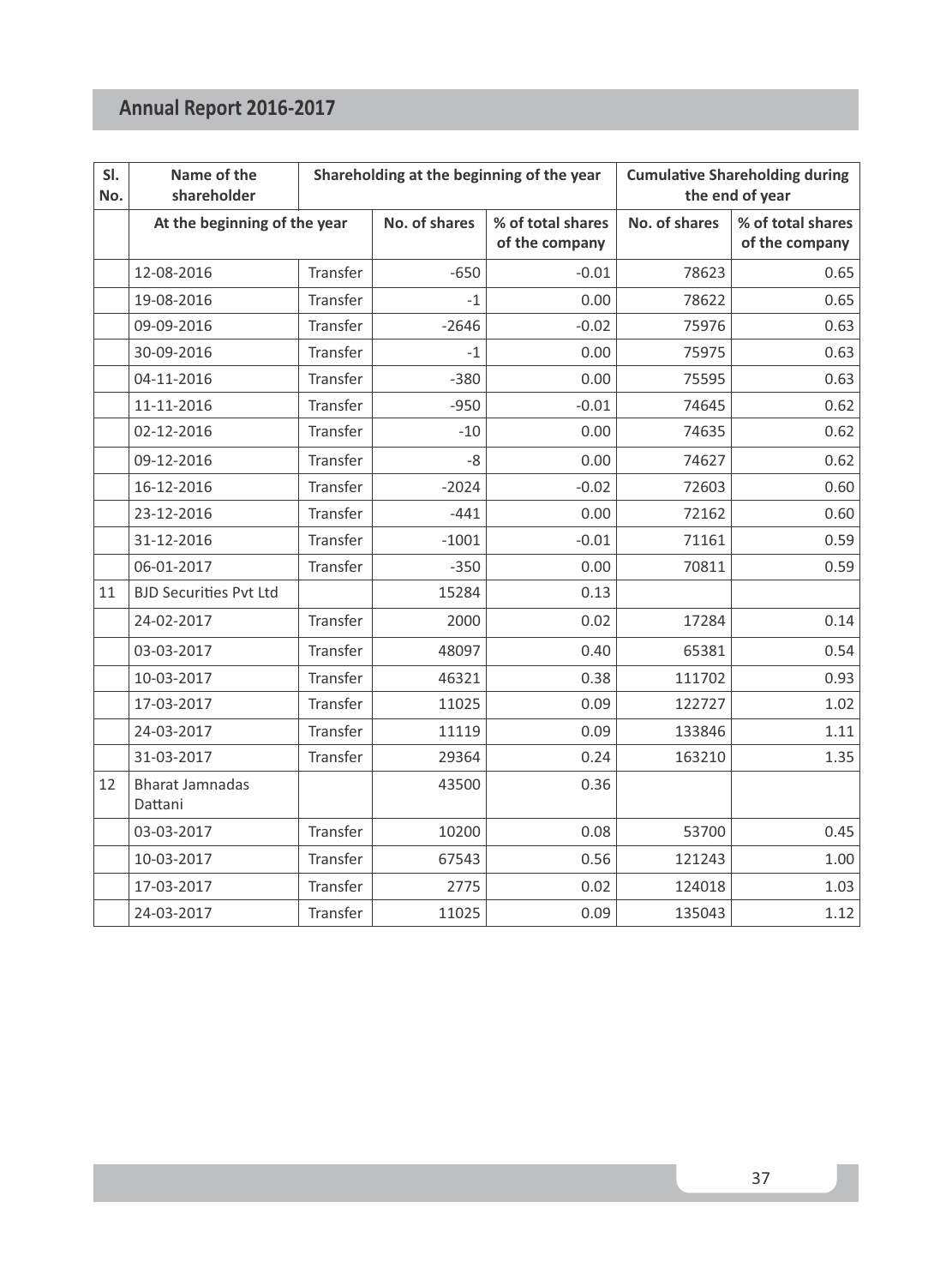### **(v) Shareholding of Directors and Key Managerial Personnel:**

| Sr.<br>No.     | For Each of the Directors and KMP                                                                                                                                                   | Category                           | Shareholding at the<br>beginning of the year |                                           |                         | Shareholding at the end<br>of the year           |
|----------------|-------------------------------------------------------------------------------------------------------------------------------------------------------------------------------------|------------------------------------|----------------------------------------------|-------------------------------------------|-------------------------|--------------------------------------------------|
|                |                                                                                                                                                                                     |                                    | No. of<br><b>Shares</b>                      | % of total<br>shares of<br>the<br>Company | No. of<br><b>Shares</b> | % of total<br><b>Shares of</b><br>the<br>Company |
| $\mathbf{1}$   | Mr. Mahesh K. Shah                                                                                                                                                                  | Chairman<br>& Managing<br>Director |                                              |                                           |                         |                                                  |
|                | At the beginning of the year                                                                                                                                                        |                                    | 39150                                        | 0.32                                      | 39150                   | 0.32                                             |
|                | Date wise Increase/ Decrease in<br>Promoters Share holding during the<br>year specifying the reasons for<br>increase/decrease (e.g. allotment/<br>transfer/ bonus/sweat equity etc) |                                    |                                              |                                           |                         |                                                  |
|                | At the End of the year                                                                                                                                                              |                                    | 39150                                        | 0.32                                      | 39150                   | 0.32                                             |
| $\overline{2}$ | Mr. Vinod Shah                                                                                                                                                                      | Whole Time<br><b>Director</b>      |                                              |                                           |                         |                                                  |
|                | At the beginning of the year                                                                                                                                                        |                                    | 41400                                        | 0.34                                      | 41400                   | 0.34                                             |
|                | Date wise Increase/ Decrease in<br>Promoters Share holding during the<br>year specifying the reasons for<br>increase/decrease (e.g. allotment/<br>transfer/ bonus/sweat equity etc) |                                    |                                              |                                           |                         |                                                  |
|                | At the End of the year                                                                                                                                                              |                                    | 41400                                        | 0.34                                      | 41400                   | 0.34                                             |
| 3              | Mr. Jayesh Motasha                                                                                                                                                                  | Director&<br><b>CFO</b>            |                                              |                                           |                         |                                                  |
|                | At the beginning of the year                                                                                                                                                        |                                    | 26800                                        | 0.22                                      | 26800                   | 0.22                                             |
|                | Date wise Increase/ Decrease in<br>Promoters Share holding during the<br>year specifying the reasons for<br>increase/decrease (e.g. allotment/<br>transfer/ bonus/sweat equity etc) |                                    |                                              |                                           |                         |                                                  |
|                | At the End of the year                                                                                                                                                              |                                    | 26800                                        | 0.22                                      | 26800                   | 0.22                                             |
| 4              | Mr. Mukesh Motasha                                                                                                                                                                  | Director                           |                                              |                                           |                         |                                                  |
|                | At the beginning of the year                                                                                                                                                        |                                    | 25701                                        | 0.21                                      | 25701                   | 0.21                                             |
|                | Date wise Increase/ Decrease in<br>Promoters Share holding during the<br>year specifying the reasons for<br>increase/decrease (e.g. allotment/<br>transfer/ bonus/sweat equity etc) |                                    |                                              |                                           |                         |                                                  |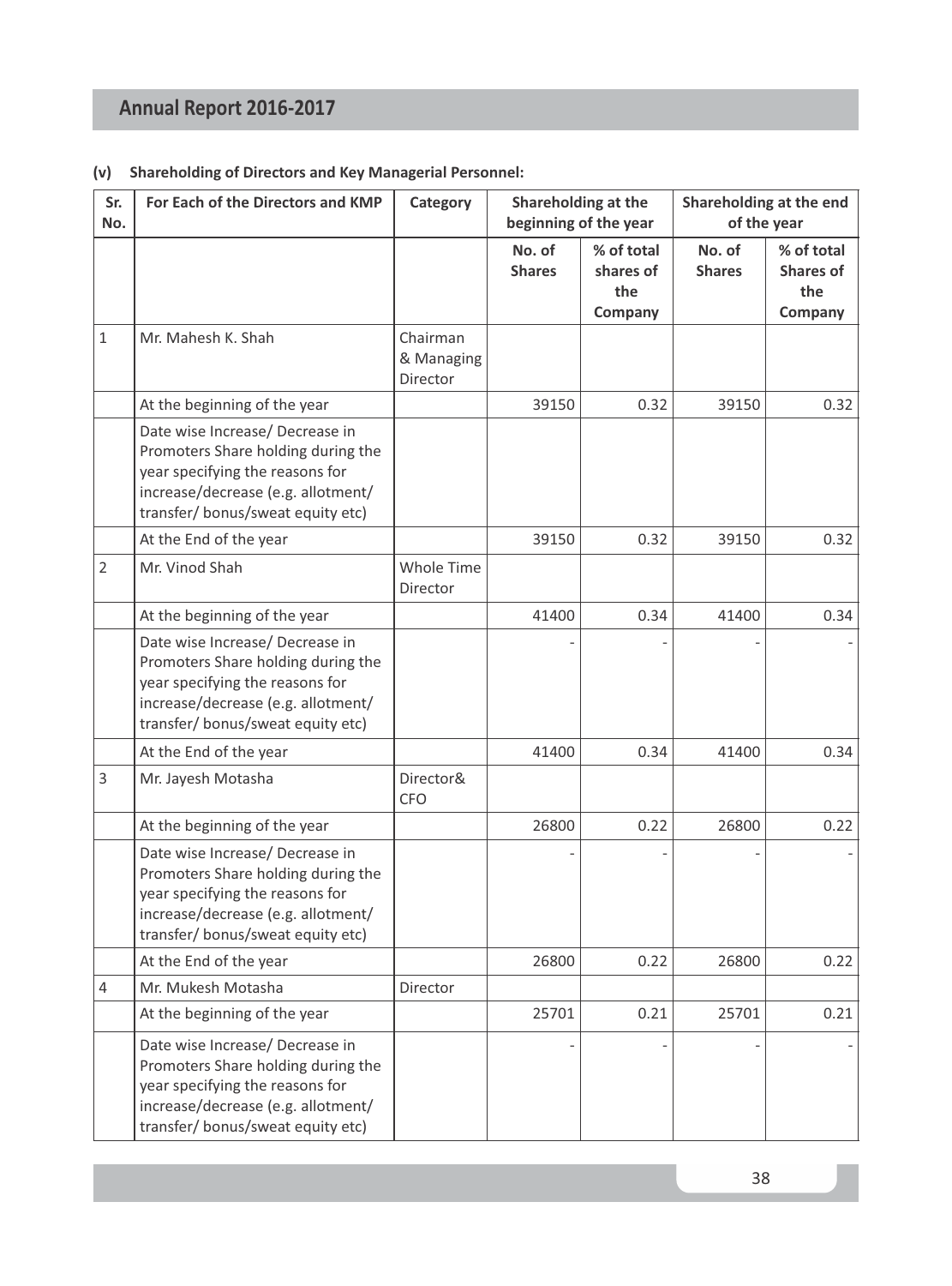| Sr.<br>No.     | For Each of the Directors and KMP                                                                                                                                                   | Category            | Shareholding at the<br>beginning of the year |                                           |                         | Shareholding at the end<br>of the year           |  |
|----------------|-------------------------------------------------------------------------------------------------------------------------------------------------------------------------------------|---------------------|----------------------------------------------|-------------------------------------------|-------------------------|--------------------------------------------------|--|
|                |                                                                                                                                                                                     |                     | No. of<br><b>Shares</b>                      | % of total<br>shares of<br>the<br>Company | No. of<br><b>Shares</b> | % of total<br><b>Shares of</b><br>the<br>Company |  |
|                | At the End of the year                                                                                                                                                              |                     | 25701                                        | 0.21                                      | 25701                   | 0.21                                             |  |
| 5              | Mr. Arvind Motasha                                                                                                                                                                  | Director            |                                              |                                           |                         |                                                  |  |
|                | At the beginning of the year                                                                                                                                                        |                     | 16903                                        | 0.14                                      | 16903                   | 0.14                                             |  |
|                | Date wise Increase/ Decrease in<br>Promoters Share holding during the<br>year specifying the reasons for<br>increase/decrease (e.g. allotment/<br>transfer/ bonus/sweat equity etc) |                     |                                              |                                           |                         |                                                  |  |
|                | At the End of the year                                                                                                                                                              |                     | 16903                                        | 0.14                                      | 16903                   | 0.14                                             |  |
| 6              | Mr. Deepak Motasha                                                                                                                                                                  | Director            |                                              |                                           |                         |                                                  |  |
|                | At the beginning of the year                                                                                                                                                        |                     | 26701                                        | 0.22                                      | 26701                   | 0.22                                             |  |
|                | Date wise Increase/ Decrease in<br>Promoters Share holding during the<br>year specifying the reasons for<br>increase/decrease (e.g. allotment/<br>transfer/ bonus/sweat equity etc) |                     |                                              |                                           |                         |                                                  |  |
|                | At the End of the year                                                                                                                                                              |                     | 26701                                        | 0.22                                      | 26701                   | 0.22                                             |  |
| $\overline{7}$ | Ms. Kavita Bachwani                                                                                                                                                                 | Director            |                                              |                                           |                         |                                                  |  |
|                | At the beginning of the year                                                                                                                                                        | <b>NIL</b>          |                                              |                                           |                         |                                                  |  |
|                | Date wise Increase/ Decrease in<br>Promoters Share holding during the<br>year specifying the reasons for<br>increase/decrease (e.g. allotment/<br>transfer/ bonus/sweat equity etc) | $---$<br><b>NIL</b> |                                              |                                           |                         |                                                  |  |
|                | At the End of the year                                                                                                                                                              |                     |                                              |                                           |                         |                                                  |  |

## **(v) Shareholding of Directors and Key Managerial Personnel:**

|                                                        | <b>Secured Loans</b><br>excluding deposits | <b>Unsecured</b><br>Loans | <b>Deposits</b> | <b>Total</b><br><b>Indebtedness</b> |
|--------------------------------------------------------|--------------------------------------------|---------------------------|-----------------|-------------------------------------|
| Indebtedness at the beginning of the<br>financial year |                                            |                           |                 |                                     |
| I) Principal Amount                                    | 7,877.99                                   | 9,698.01                  |                 | 17,576.00                           |
| ii) Interest due but not paid                          | 18,108.88                                  | 1,992.71                  |                 | 20,101.59                           |
| iii) Interest accrued but not due                      | 16.78                                      |                           |                 | 16.78                               |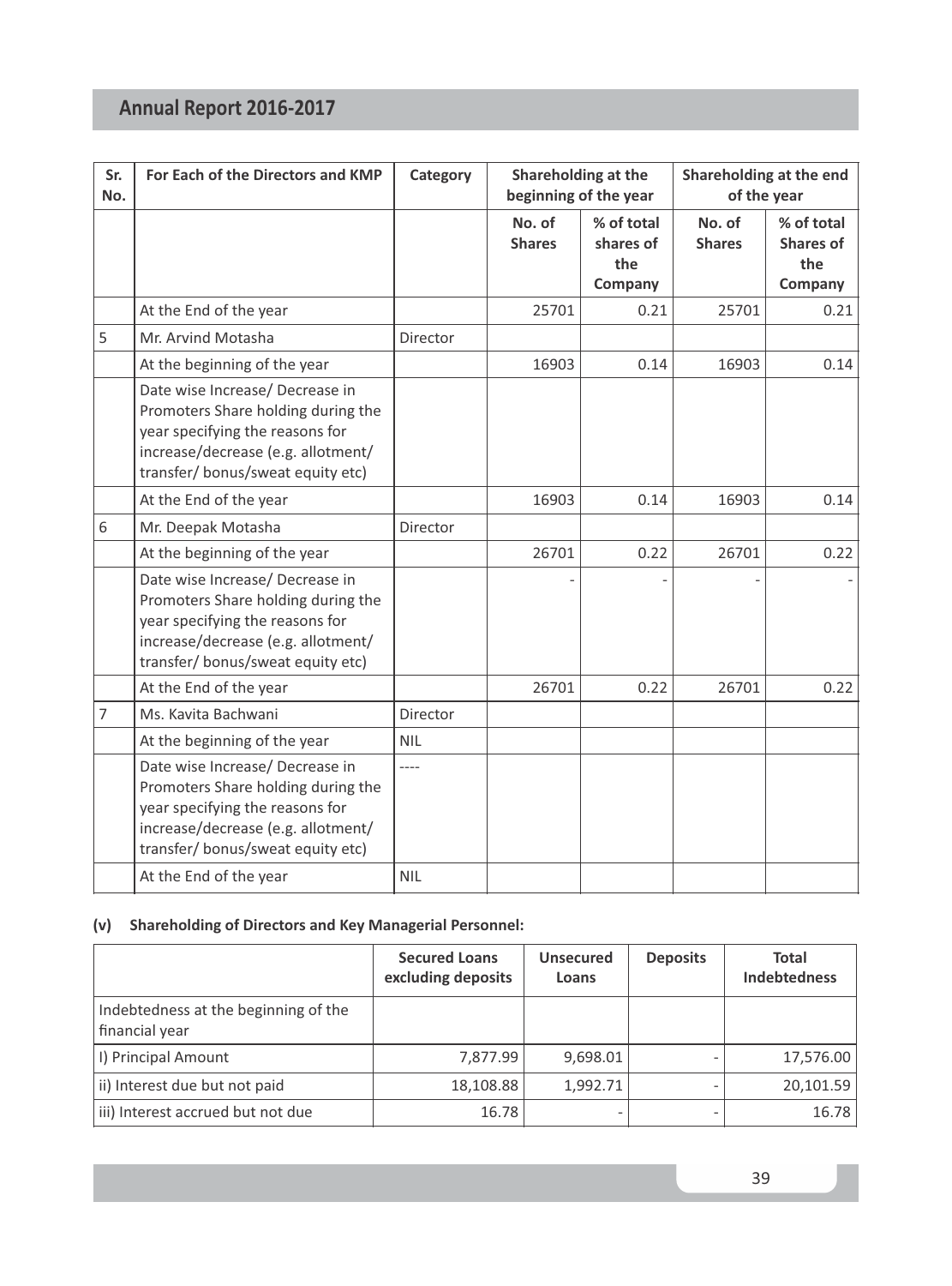#### **V INDEBTEDNESS**

|                                                     | <b>Secured Loans</b><br>excluding deposits | <b>Unsecured</b><br>Loans | <b>Deposits</b> | <b>Total</b><br><b>Indebtedness</b> |
|-----------------------------------------------------|--------------------------------------------|---------------------------|-----------------|-------------------------------------|
| Total (i+ii+iii)                                    | 26,003.65                                  | 11,690.72                 |                 | 37,694.37                           |
| Change in Indebtedness during the<br>financial year |                                            |                           |                 |                                     |
| • Addition                                          | 1.25                                       | 163.91                    |                 | 165.16                              |
| • Reduction                                         | 890.51                                     | 312.99                    |                 | 1203.50                             |
| Net Change                                          | $-889.26$                                  | $-149.09$                 |                 | $-1038.34$                          |
| Indebtedness at the end of the                      |                                            |                           |                 |                                     |
| financial year                                      |                                            |                           |                 |                                     |
| i) Principal Amount                                 | 7767.30                                    | 9548.93                   |                 | 17316.23                            |
| ii) Interest due but not paid                       | 17347.09                                   | 1992.71                   |                 | 19339.80                            |
| iii) Interest accrued but not due                   |                                            |                           |                 |                                     |
| Total (i+ ii+ iii)                                  | 25114.40                                   | 11541.63                  |                 | 36656.03                            |

### **VI REMUNERATION OF DIRECTORS AND KEY MANAGERIAL PERSONNEL**

#### A. Remuneration to Managing Director, Whole-time Directors and/or Manager:

| Sr             | <b>Particulars of Remuneration</b>                                                      | Mr.Mahesh<br><b>Shah</b><br><b>Managing</b><br><b>Director</b> | Mr.Vinod<br>Shah-Whole<br><b>Time Director</b> | Ms. Kavita<br>Bachwani -<br><b>Director</b> | Mr. Jayesh<br>Motasha<br>(Director and<br>CFO) |
|----------------|-----------------------------------------------------------------------------------------|----------------------------------------------------------------|------------------------------------------------|---------------------------------------------|------------------------------------------------|
| 1              | Gross Salary                                                                            |                                                                |                                                |                                             |                                                |
|                | (a) Salary as per provisions contained in<br>section 17 (1) of the Income-tax Act, 1961 | 450000                                                         | 444000                                         | 797076                                      |                                                |
|                | (b) Value of perquisites u/s. 17 (2)<br>Income-tax Act, 1961                            | 338724                                                         | 256350                                         |                                             |                                                |
|                | (c) Profits in lieu of Salary under section<br>17 (3) Income - tax Act, 1961            |                                                                |                                                |                                             |                                                |
| $\overline{2}$ | <b>Stock Option</b>                                                                     |                                                                |                                                |                                             |                                                |
| 3              | Sweat Equity                                                                            |                                                                |                                                |                                             |                                                |
| 4              | Commission                                                                              |                                                                |                                                |                                             |                                                |
|                | - as % of profit                                                                        |                                                                |                                                |                                             |                                                |
|                | - Others, specify                                                                       |                                                                |                                                |                                             |                                                |
| 5              | Others, please specify                                                                  |                                                                |                                                |                                             |                                                |
|                | Total (A)                                                                               | 788724                                                         | 700350                                         | 797076                                      |                                                |
|                | Ceiling as per the Act                                                                  |                                                                |                                                | As per Schedule V of Companies Act, 2013    |                                                |

#### **B.** Remuneration to other directors: NIL

- C. Remuneration to Key Managerial Personnel Other Than MD/Manager/WTD:- Mr. Jayesh Motasha (Director **and CFO) - NIL**
- **VII PENALTIES/ PUNISHMENT/ COMPOUNDING OF OFFENCES:NIL**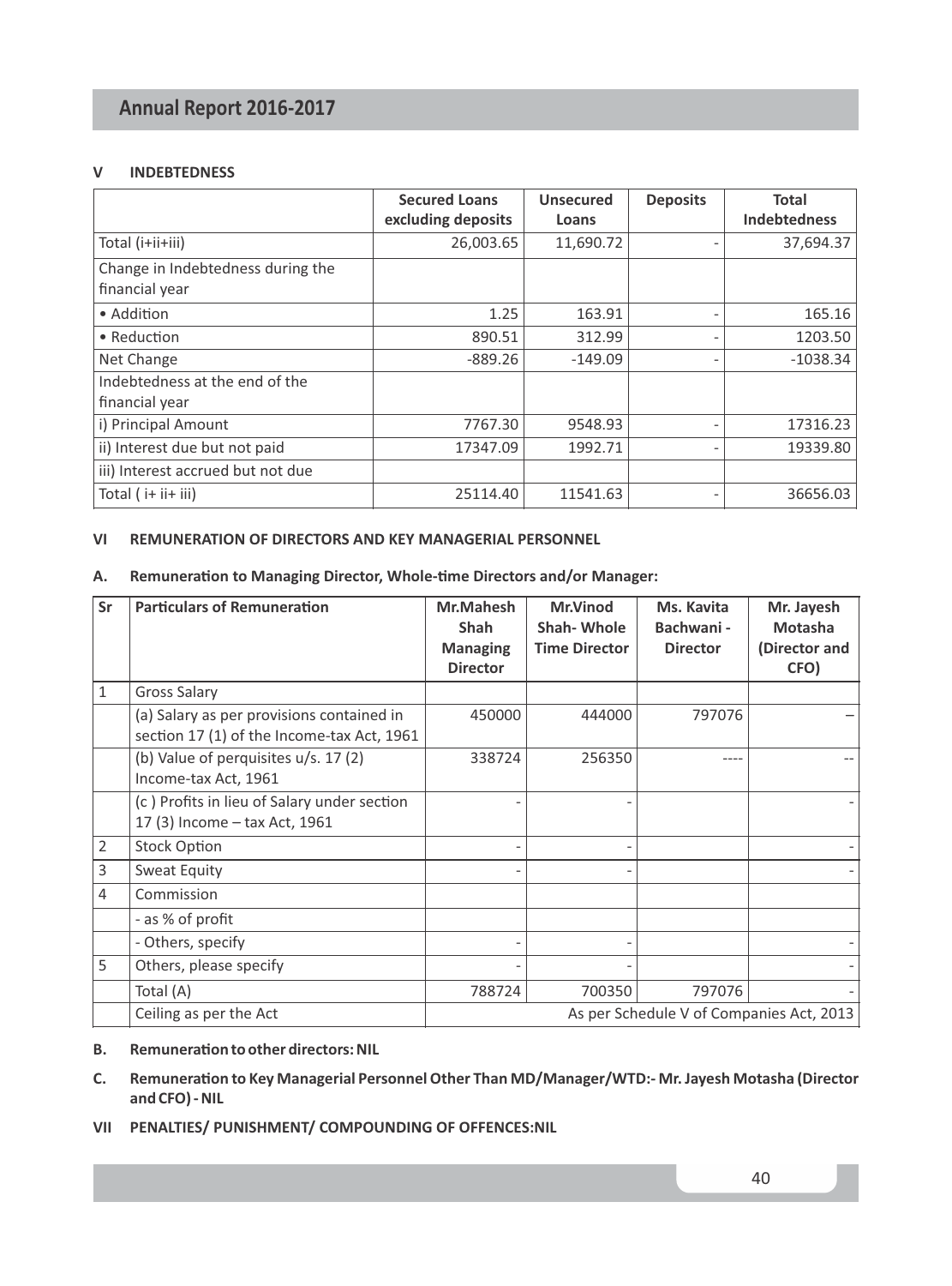#### **MANAGEMENT DISCUSSION AND ANALYSIS REPORT**

#### **INDUSTRY STRUCTURE AND DEVELOPMENT:**

The Company is primarily engaged in manufacturing of PVC products which are widely used for household, offices, shops, health club, Automobiles etc. The Company has developed new product for transport and domestic application.

#### **OPPORTUNITIES AND THREATS:**

The Company is amongst the market leaders in PVC vinyl flooring segment. Recently, with introduction of new products and improved manufacturing processes, the performance of the Company will improve in the following years.

#### **SEGMENT WISE OR PRODUCT WISE PERFORMANCE:**

The Company engaged only in manufacture of PVC products and therefore, there are no separate segments.

#### **OUTLOOK:**

With the introduction of high value added products for bus segment and household, the Company is optimistic about thegrowth in the coming years.

#### **RISKS & CONCERNS:**

The main cause of concern is cheaper imports of finished products. The Company is focusing on shifting the product mixtowards the high end product for better realization.

#### **INTERNAL CONTROL SYSTEMS AND THEIR ADEQUACY**

There are documented and well established operating procedures in the company. The finance function of the company is also adequately staffed with qualified and experienced personnel.

#### **DISCUSSION ON FINANCIAL PERFORMANCE WITH RESPECT TO OPERATIONAL PERFORMANCE**

To achieve its business and financial objectives, the Company focuses on initiatives to drive and fund growth. The Company seeks to capture significant opportunities for growth by identifying and meeting consumer needs within its core categories.

#### **MATERIAL DEVELOPMENTS IN HUMAN RESOURCE/INDUSTRIAL RELATIONS FRONT, INCLUDING NUMBER OF PEOPLE EMPLOYED.**

The company places special emphasis on the human resources function in the organization and building strong relationship and establishing its brand in the market to attract and retain best talent. This has helped the company to great extent to build a culture adhered people, whose performances are awarded and where employees can realize his or her potentials. The total number of employees as on 31st March, 2017 stood at 191

#### **CAUTIONARY STATEMENT:**

This management discussion and analysis may contain Forward looking statements within the meaning of the applicable laws, rules and judicial pronouncements, relating to the business strategies, prospects, financial performance etc. The actual results may vary significantly or materially than those contemplated / implied in the analysis for various reasons including but not limited to the Government policy, macro economic situation, Business cycles, Financial & liquidity situation, demand slowdown, performance risk, material costs, interest costs, exchange rates etc. The Company does not undertake to make any declarations / pronouncements of any such eventuality.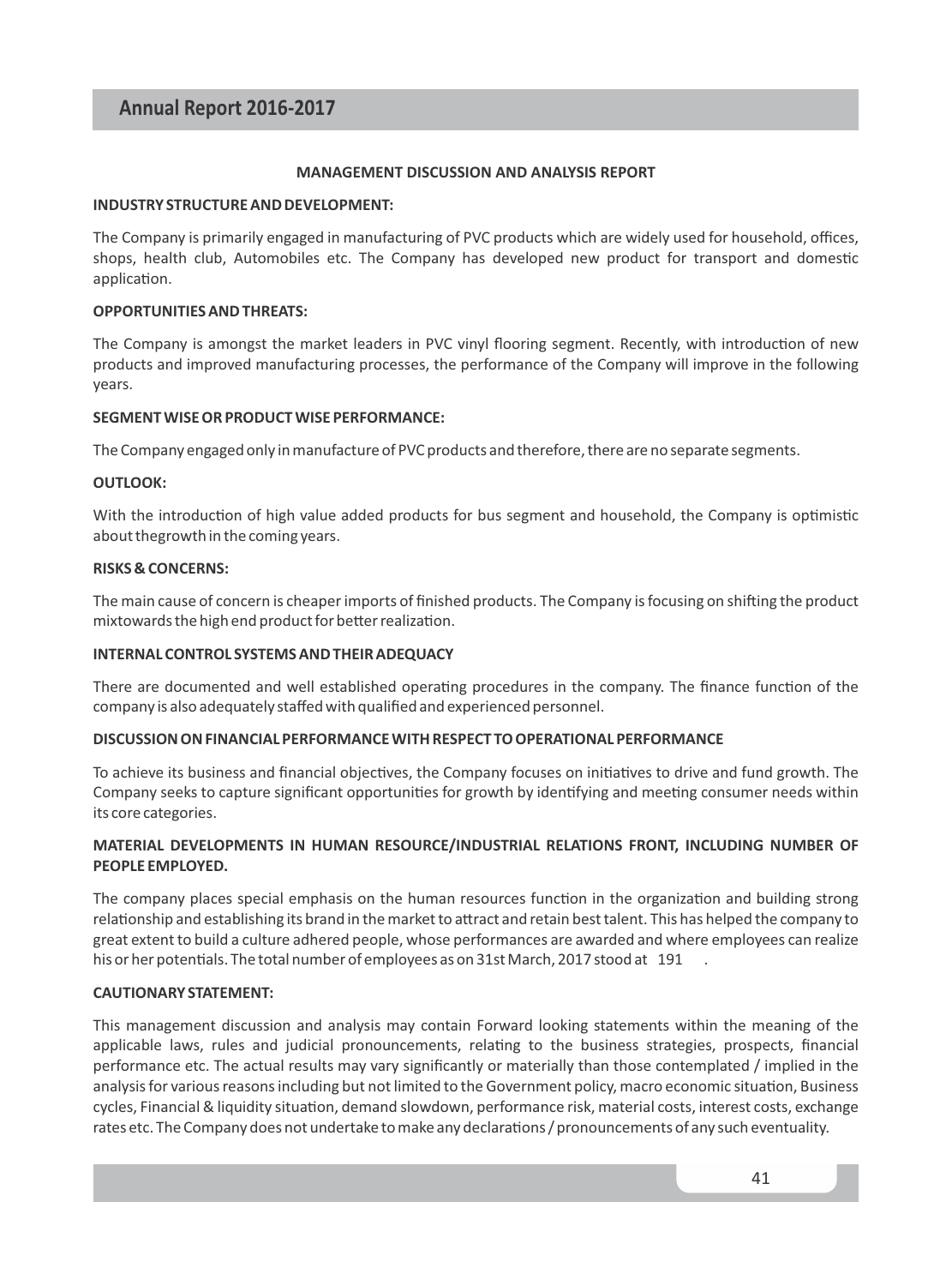#### **REPORT ON CORPORATE GOVERNANCE**

#### (As required under Regulation 34 of the Securities and Exchange Board of India (Listing Obligations and **Disclosure Requirements) Regulations, 2015)**

The Corporate Governance Report for the year under review from1st April, 2016 to 31st March, 2017

#### **Corporate Governance**

Corporate Governance is the application of best management practices, compliance of law and adherence to ethical standards to achieve the Company's objective of enhancing shareholder value and discharge of social responsibility. The Corporate Governance Structure in the Company assigns responsibilities and entrusts authority among different participants in the organization viz. the Board of Directors, the Senior Management, Employees etc.

#### **1. Brief statement on Company's philosophy on code of Corporate Governance**

The Company will endeavor to continuously earn trust and respect of the Members, lenders and other stake holders, over a sustained period of time and will be providing adequate information to the shareholders, effective control and management of Organization with commitment for its growth.

#### **2. Board of Directors**

As on 31st March, 2017 the Board comprises four Executive Directors and three Non-Executive Directors. During the year 2016-2017 the Board met 4 times on the following dates, namely 27th May, 2016, 10th August, 2016, 14th November, 2016 and 06th February, 2017.

| Sr.<br>No.       | Name of the<br><b>Director</b> | Category of<br><b>Director</b>        | No. of<br>Board<br><b>Meeting</b><br>attended | <b>Attended</b><br>Last AGM | No. of<br><b>Directorships</b><br>held in other<br><b>Indian Public</b><br>Limited<br>Companies# | <b>Sitting</b><br>Fees | No. of<br>Committee*<br><b>Positions held in</b><br>other<br><b>Indian Public</b><br>Limited<br>Companies-<br>Chairman##<br>As prescribed in the explanation<br>under Regulation 26 (1) of SEBI<br>(Listing Obligations And Disclosure<br><b>Requirements) Regulations, 2015</b> | No. of<br>Committee*<br>Positions held in<br>other<br><b>Indian Public</b><br>Limited<br>Companies-<br>Member## | Inter-se<br>Relationship                                    |
|------------------|--------------------------------|---------------------------------------|-----------------------------------------------|-----------------------------|--------------------------------------------------------------------------------------------------|------------------------|----------------------------------------------------------------------------------------------------------------------------------------------------------------------------------------------------------------------------------------------------------------------------------|-----------------------------------------------------------------------------------------------------------------|-------------------------------------------------------------|
| 1.               | Mr. Mahesh<br>K. Shah          | <b>Executive Director</b><br>Promoter | $\overline{4}$                                | <b>No</b>                   | $\overline{\phantom{0}}$                                                                         | Nil                    | Nil                                                                                                                                                                                                                                                                              | Nil                                                                                                             | Brother of<br>Mr. Vinod K.<br>Shah                          |
| 2.               | Mr.Vinod<br>K.Shah             | Executive Director<br>Promoter        | $\overline{4}$                                | Yes                         | $\overline{\phantom{0}}$                                                                         | Nil                    | Nil                                                                                                                                                                                                                                                                              | Nil                                                                                                             | Brother of<br>Mr. Mahesh<br>K. Shah                         |
| 3.               | Mr.Vinod<br>K.Shah             | <b>Executive Director</b><br>Promoter | $\overline{4}$                                | Yes                         | $\overline{\phantom{0}}$                                                                         | Nil                    | Nil                                                                                                                                                                                                                                                                              | Nil                                                                                                             | Brother of<br>Mr. Mahesh<br>K. Shah                         |
| $\overline{4}$ . | Mr. Deepak<br>A. Motasha       | Non-Executive<br>Director<br>Promoter | 3                                             | Yes                         | $\overline{\phantom{0}}$                                                                         | Nil                    | Nil                                                                                                                                                                                                                                                                              | Nil                                                                                                             | Brother of<br>Mr. Jayesh<br>and Mr.<br>Mukesh A.<br>Motasha |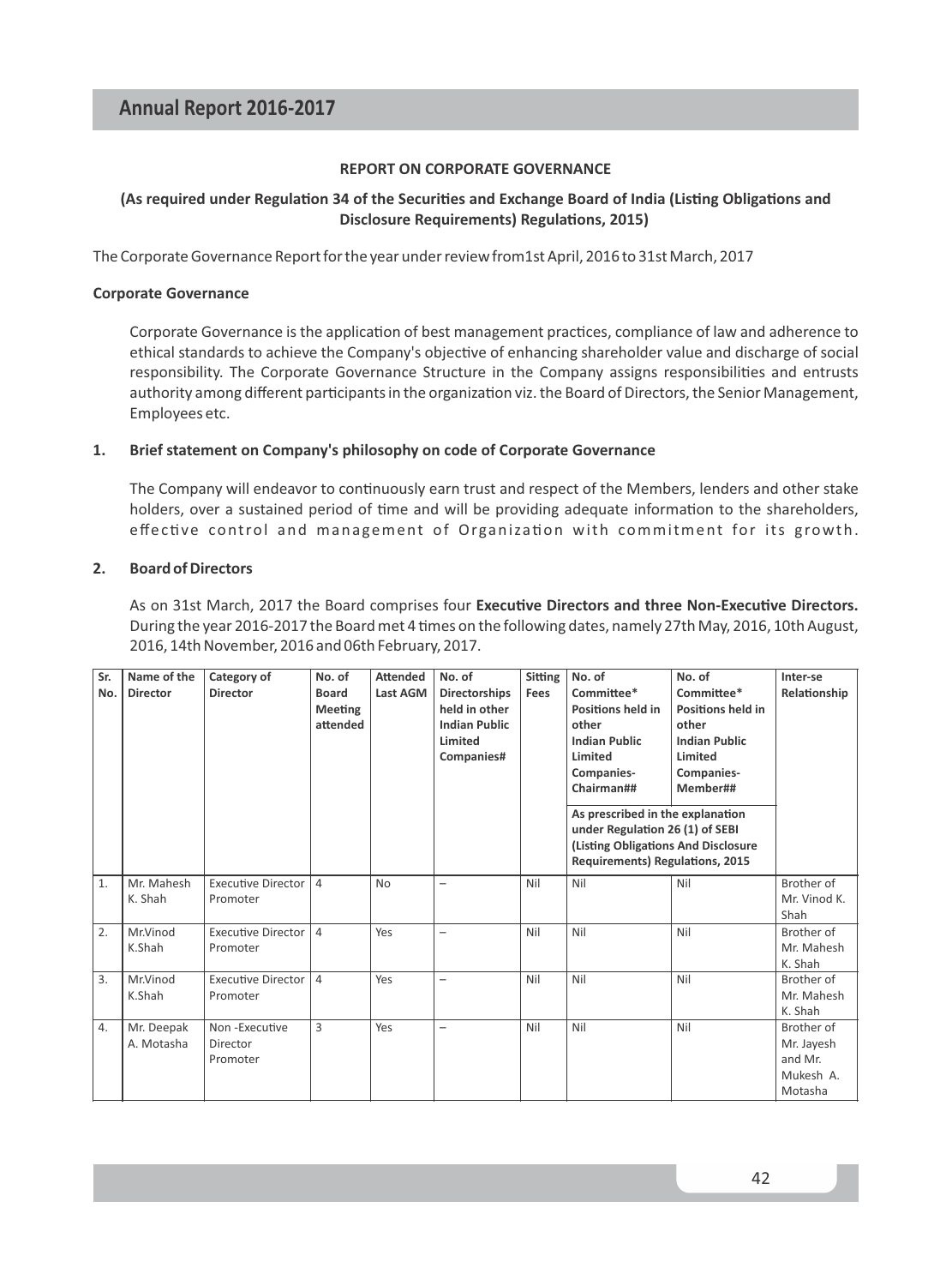| 5. | Mr. Mukesh    | Non-Executive             | 4 | Yes |     | Nil     | Nil     | Nil   | Brother of |
|----|---------------|---------------------------|---|-----|-----|---------|---------|-------|------------|
|    | A. Motasha    | Director                  |   |     |     |         |         |       | Mr. Jayesh |
|    |               | Promoter                  |   |     |     |         |         |       | and Mr.    |
|    |               |                           |   |     |     |         |         |       | Deepak A.  |
|    |               |                           |   |     |     |         |         |       | Motasha    |
| 6. | Mr. Jayesh A. | <b>Executive Director</b> | 4 | Yes |     | Nil     | Nil     | Nil   | Brother of |
|    | Motasha       | Promoter & CFO            |   |     |     |         |         |       | Mr. Deepak |
|    |               |                           |   |     |     |         |         |       | and Mr.    |
|    |               |                           |   |     |     |         |         |       | Mukesh A.  |
|    |               |                           |   |     |     |         |         |       | Motasha    |
| 7. | Ms. Kavita    | <b>Executive Director</b> | 4 | --- | --- | $- - -$ | $- - -$ | $---$ |            |
|    | Bachwani      |                           |   |     |     |         |         |       |            |

# Does not include private companies, foreign companies and companies established under Section of the Companies Act, 2013.

## For this purpose, only Audit Committee and Stakeholders Relationship Committee is considered in public companies, excluding that of Royal Cushion Vinyl Products Limited.

**The Company was registered as a sick company under the provisions of the Sick Industrial Companies (Special Provisions) Act, 1985. The Government of India nofied certain provisions of the Insolvency and Bankruptcy Code, 2016 ("IBC") w.e.f. December 1, 2016 which had the effect of abatement of the pending proceedings of the Company before the Hon'ble BIFR. Now, the said proceedings will be governed by the provisions of the newly**  notified IBC laws. The Company has filed an application before NCLT, Mumbai under IBC law on 29.05.2017. However, the management was unable to attract and induct Professional and Independent Directors to meet the requirements of Regulation 36 (3) of the SEBI, LODR.

This fact has been reported to the Bombay Stock Exchange from time to time.

#### **3.** Audit Committee

The Audit Committee comprises 3 Non-Executive Directors. During the year 2016-2017, the Audit Committee held Four meetings 27th May, 2016, 10th August, 2016, 14th November, 2016 and 06th February, 2017. The terms of reference of the Audit Committee are stipulated under Listing agreement and LODR Regulations and Section 177 of Companies Act, 2013 includes overseeing financial reporting process reviewing with the management & financial statement.

The Composition and other particulars of the attendance of the members of the committee held during the year are as under:

| Sr.No. | Name of the Member               | <b>Meeting Attended</b> |
|--------|----------------------------------|-------------------------|
|        | Mr. Deepak A. Motasha-Chairman   |                         |
|        | Mr. Mukesh A. Motasha - Member   |                         |
|        | **Mr. Arvind V. Motasha - Member |                         |
|        | **Ms. Kavita Bachwani - Member   |                         |

\*\*Ms. Kavita Bachwani was appointed on 06-02-2017 in place of Mr. Arvind Motasha.

#### **4.** Stakeholder Relationship Committee

As per the guidelines set out in the Listing Agreements with the Bombay Stock Exchanges and to be in compliance with Section 178 of Companies Act, 2013, the Board has constituted Shareholders/Investor Grievances and Share Transfer Committee, comprising three Non- Executive Directors namely Mr. Mukesh A.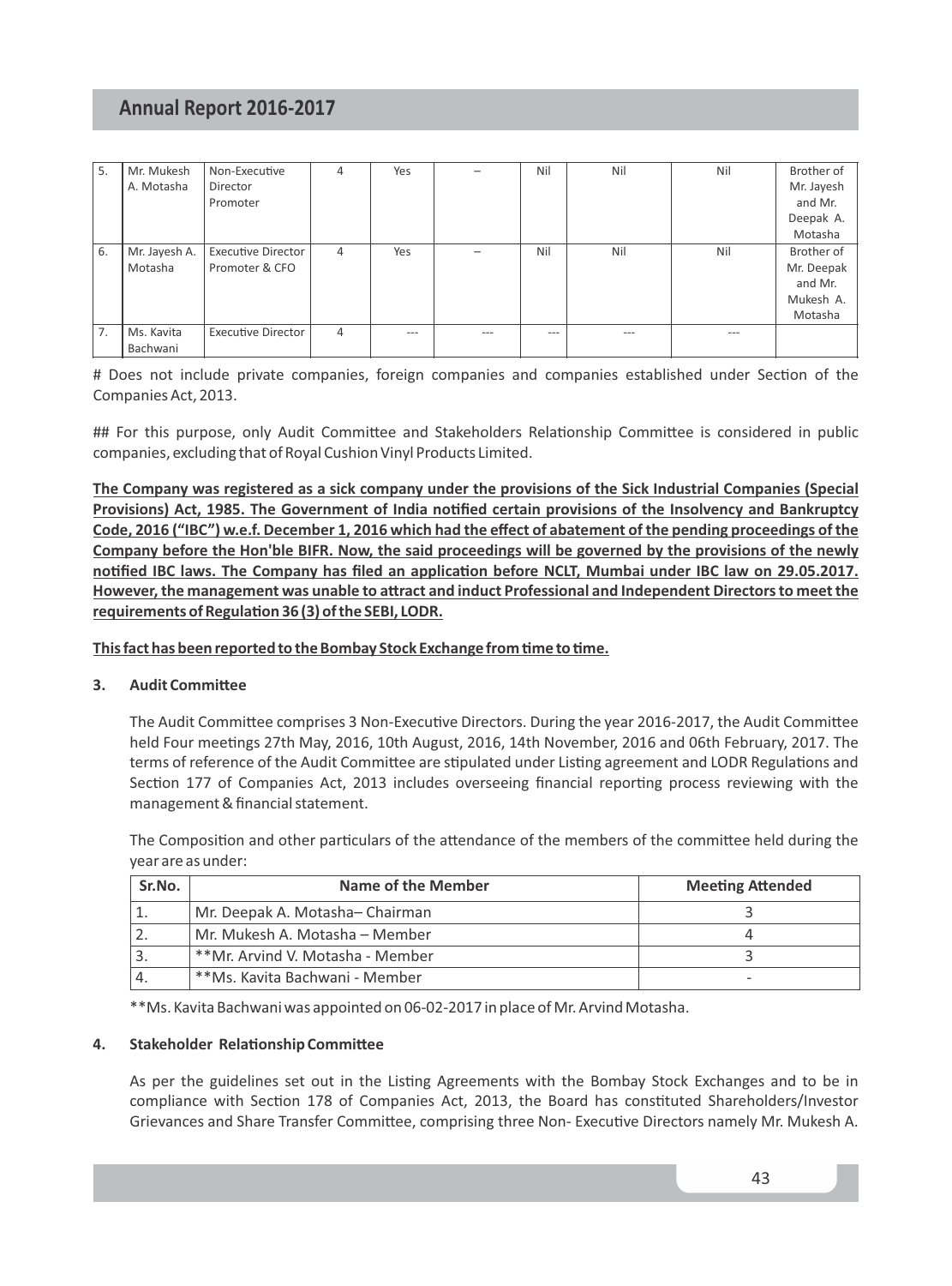Motasha, Mr. Arvind V. Motasha and Mr. Deepak A. Motasha.

The terms of reference of the Committee includes inter-alia, approves share transfer, issue of duplicate certificates and oversees and reviews all matters relating to transfer of securities of the Company. The Committee also look into redressal of shareholders/investors complaints in regard to transfer of shares, nonreceipt of Annual Report, dividend etc.

The Committee oversees the performance of the Registrars and Share Transfer Agents of the Company and recommends measures for overall improvement in the quality of investor services. The Committee also monitors the implementation and compliance of the Company's Code of Practices and procedures for fair disclosures of unpublished price sensitive information pursuance to Regulation of SEBI (Prohibition of Insider Trading) Regulations, 2015 alongwith regulations 1992.

The composition of the Stakeholder Relationship Committee is as follows:

a) **Composition:** The Committee comprises 3 Non-Executive Directors of the Company. During the year it held 4 meetings 30th June, 2016, 30th September, 2016, 30th December, 2016 and 31st March, 2017.

| Sr.No.   Name of the Member       | <b>Meeting Attended</b> |
|-----------------------------------|-------------------------|
| l Mr. Mukesh A. Motasha— Chairman |                         |
| Mr. Deepak A. Motasha – Member    |                         |
| Mr. Arvind V. Motasha – Member    |                         |

The Company has acted upon all valid share transfer requests received during the year 2016- 2017. No request for transfer and dematerialisation were pending as on 31st March, 2017.

| Number of shareholders complaints received during the year                      | NIL        |
|---------------------------------------------------------------------------------|------------|
| Number of Complaints solved to the satisfaction of shareholders during the year | <b>NIL</b> |
| Number of pending Complaint as on 31.03.2017                                    | <b>NIL</b> |
| Number of Share Transfer pending for approval as at 31.03.2017                  | <b>NIL</b> |

#### **5.** Nomination and Remuneration Committee

The Nomination and Remuneration Committee consist of 3 Non-Executive Directors namely Mr. Mukesh A. Motasha, Mr. Arvind V. Motasha and Mr. Deepak A. Motasha. Broad terms of reference of Nomination and Remuneration committee included recommendation to the Board for salary/ perquisites payable to the Managing Director / Whole time Directors/ Executive Directors/ Key Managerial Personnel and other top level management.

**Composition:** The Committee comprises 3 Non-Executive Directors of the Company. During the year there was one meeting conducted i.e. 05/08/2016.

| Sr.No.   Name of the Member      | <b>Meeting Attended</b> |
|----------------------------------|-------------------------|
| Mr. Arvind V. Motasha– Chairman  |                         |
| Mr. Deepak A. Motasha – Member   |                         |
| l Mr. Mukesh A. Motasha – Member |                         |

The Nomination and Remuneration policy is available on website: i.e. www.rcvp.in.

No sitting fees are paid to any of the Directors for attending Board Meetings/ Audit Committee / Stakeholder Relationship Committee and Nomination and Remuneration Committee.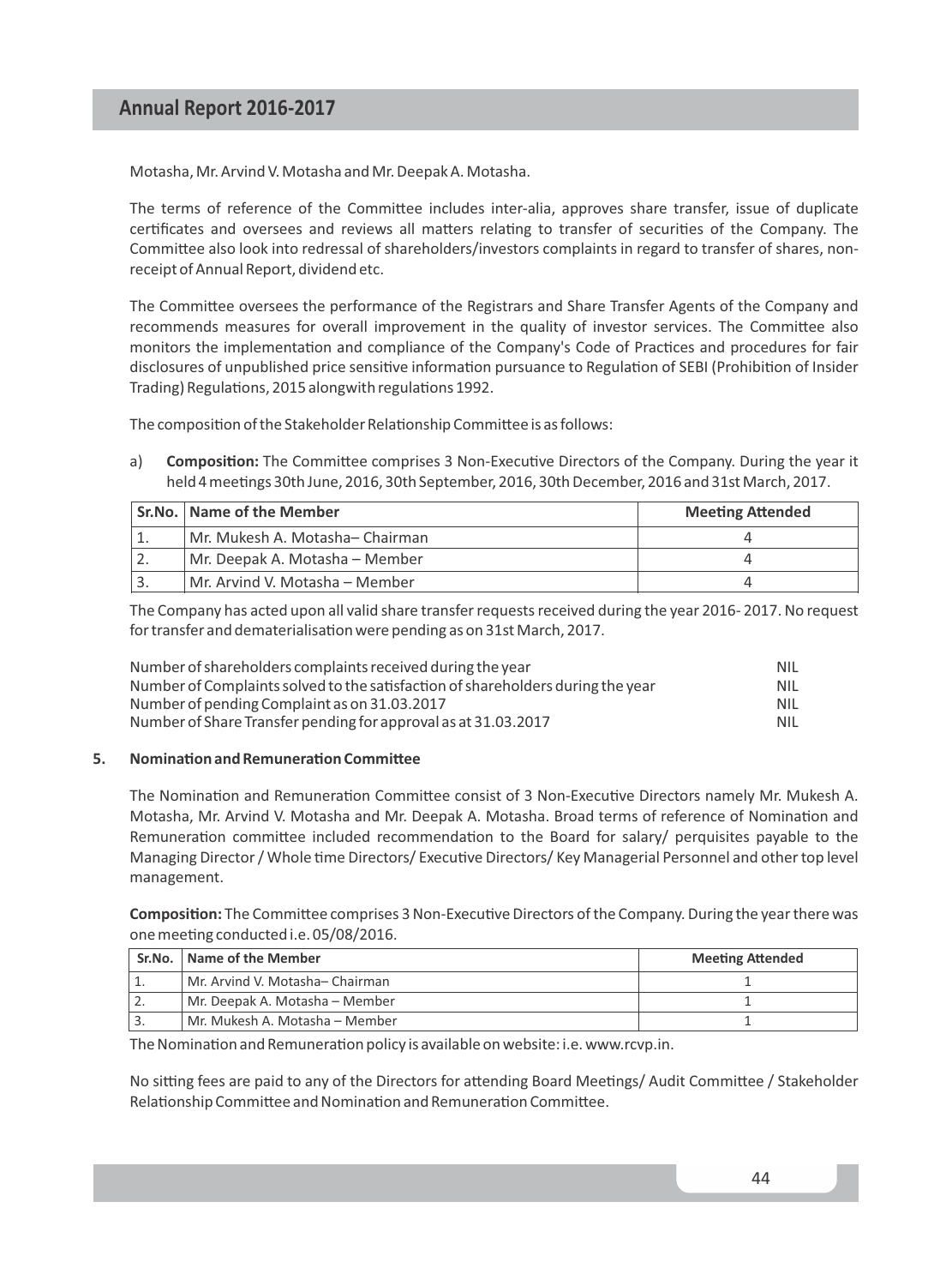#### **6. Risk Management Policy**

The Board of Directors has adopted the Risk Management policy for minimisation of various risks to be dealt by the company. The same is disclosed on the company website: - www.rcvp.in

#### **7. Code of Conduct**

The Board of Directors has laid down a Code of Conduct for all Board Members and senior Management of the Company. The Board Members and senior Management personnel have affirmed their compliance with the Code of Conduct for the year under review. Declaration to this effect signed by the CFO has been obtained. The same has been posted on the website www.rcvp.in.

#### **8. Disclosures**

#### a) General Body Meetings

The details of the last Three Annual General Meetings of the Company were held as under:

| Year         | 2013-2014       | 2014-2015                                                                                          | 2015-2016       |
|--------------|-----------------|----------------------------------------------------------------------------------------------------|-----------------|
| <b>Date</b>  | 30.09.2014      | 30.09.2015                                                                                         | 30.09.2016      |
| Time         | 3.00 p.m.       | 12.30 p.m.                                                                                         | 12.30 p.m.      |
| <b>Venue</b> |                 | Company's Registered Office at   Company's Registered Office at   Company's Registered Office at   |                 |
|              |                 | 60 CD, Shlok, Govt. Ind. Estate, 60 CD, Shlok, Govt. Ind. Estate, 60 CD, Shlok, Govt. Ind. Estate, |                 |
|              |                 | Charkop, Kandivli (West), Charkop, Kandivli (West), Charkop, Kandivli (West),                      |                 |
|              | Mumbai 400 067. | Mumbai 400 067.                                                                                    | Mumbai 400 067. |

Mr. Mahesh Shah, Managing Director is Compliance Officer.

The following are the special resolutions passed at the Annual General Meeting held in the last three years.

| <b>AGM held</b> | <b>Special</b>           | <b>Summary</b>                                                              |
|-----------------|--------------------------|-----------------------------------------------------------------------------|
| on              | <b>Resolution passed</b> |                                                                             |
| 30/09/2014      | <b>Yes</b>               | Re-appointment of Mr. Mahesh K Shah as Managing Director.<br>a)             |
|                 |                          | Re-appointment of Mr. Vinod K Shah as Whole Time Director.<br>b)            |
|                 |                          | Approval of borrowing money upto Rs. 150 crores.<br>c)                      |
|                 |                          | Approval of creation of charge/ security over the assets of the<br>d)       |
|                 |                          | Company in respect of borrowings.                                           |
|                 |                          | Approval to enter into a contract with related party.<br>e)                 |
|                 |                          | Approval to invest/acquire the securities upto Rs. 5 crores.<br>f)          |
| 30/09/2015      | <b>Yes</b>               | Approval to enter into a contract with related party under section<br>a)    |
|                 |                          | 188 of the Companies Act, 2013.                                             |
|                 |                          | Appointment of Ms. Kavita Bachwani as a Director of the Company,<br>b)      |
|                 |                          | as she was appointed Additional Director on 30th June, 2015.                |
|                 |                          | Appointment of Mr. Jayesh A Motasha as an Executive Director and<br>C)      |
|                 |                          | Chief Financial Officer of the Company.                                     |
|                 |                          | Adoption of new set of Articles of Association in substitution and in<br>d) |
|                 |                          | place of the existing Articles of Association of the Company.               |
| 30/09/2016      | Yes                      | Approval to enter into a contract with related party under section<br>a)    |
|                 |                          | 188 of the Companies Act, 2013.                                             |
|                 |                          | Re-appointment of Mr. Mahesh Shah as Managing Director.<br>b)               |
|                 |                          | Re-appointment of Mr. Vinod Shah as Whole Time Director.<br>c)              |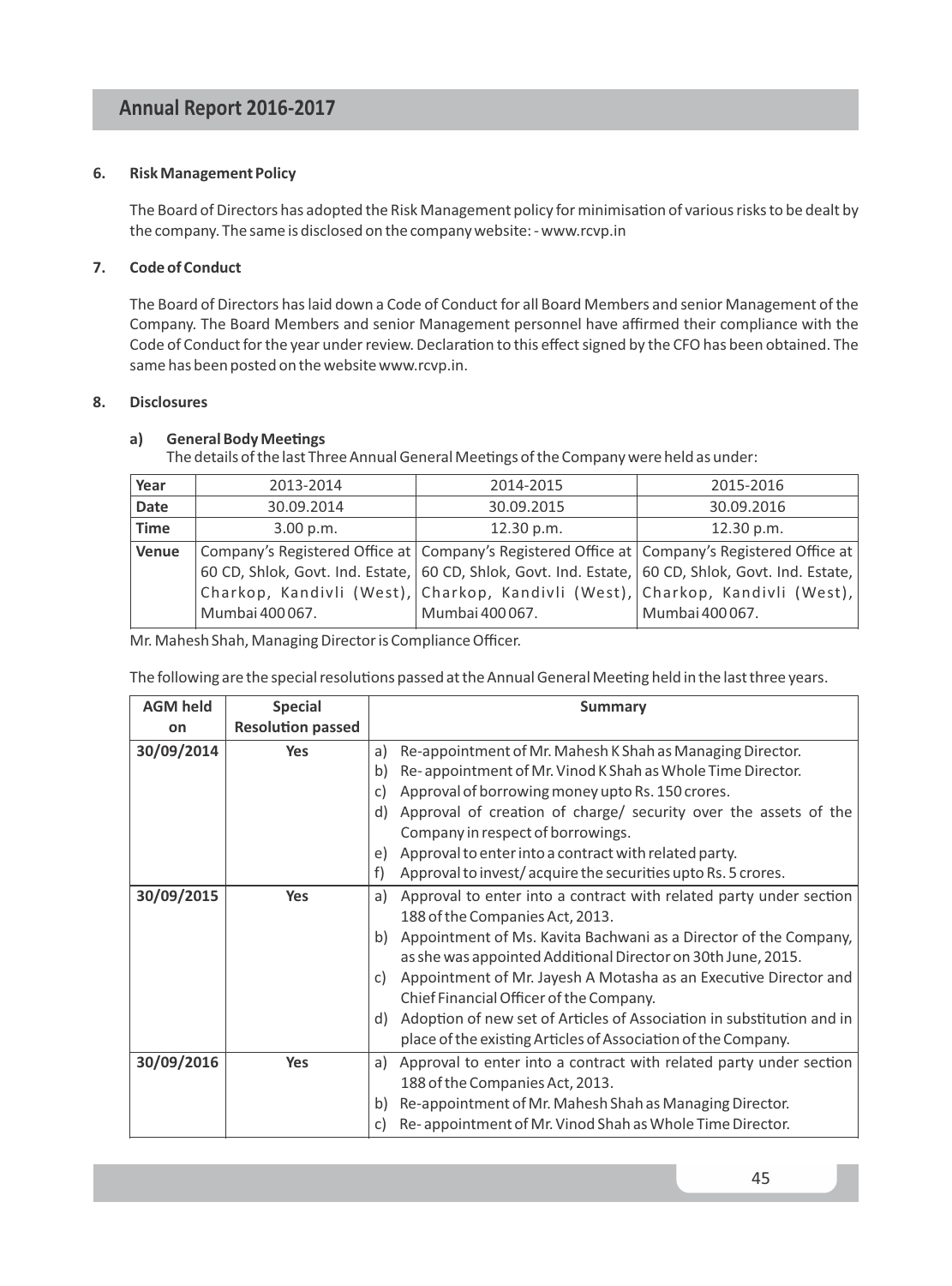There were no resolutions passed through Postal Ballot

#### **b)** Related Party Transactions:

The Company has not entered into any material significant transactions with its promoters, Directors or the management or relatives etc. that may have potential conflict with the interest of the Company at large during the year.

Attention of members is drawn to the disclosures of transactions with the related parties set out in Notes on Accounts – Note No. 35, forming part of Annual Report.

All the related party transactions in the ordinary course of business are placed periodically before the Audit Committee and they are negotiated on arm's length basis and are only intended to further the interest of the Company

The Policy on Materiality of Related Party Transaction is available on our website: www.rcvp.in

#### c) Listing Agreement:

The Company has complied with all requirements of the Listing Agreement entered into with the Stock Exchange as well as the regulations and guidelines of SEBI accept the management was unable to attract and induct Professional and Independent Directors to meet the requirements of the Listing agreement and LODR Regulations, as Company was BIFR (Sick Company). The Government of India notified certain provisions of the Insolvency and Bankruptcy Code, 2016 ("IBC") w.e.f. December 1, 2016 which had the effect of abatement of the pending proceedings of the Company before the Hon'ble BIFR. Now, the said proceedings will be governed by the provisions of the newly nofied IBC laws. The Company has filed an application before NCLT, Mumbai under IBC law on 29.05.2017. However, the management was unable to attract and induct Professional and Independent Directors to meet the requirements of Regulation 36 (3) of the SEBI, LODR.Consequently, there were no strictures or penalties imposed either by SEBI or the Stock Exchange or any statutory body/authority for non-compliance of any matter related to the capital markets no penalties/strictures have been imposed against the Company by Stock Exchange or SEBI or **any statutory authority during the last three years.**

#### **d) Whistle Blower Policy:**

The Company has adopted a Whistle Blower Policy and has established the necessary vigil mechanism as defined under Regulation 22 of SEBI Listing Regulations for directors and employees to report concerns about unethical behaviour. No person has been denied access to the Chairman of the audit committee. The Whistleblower Policy is available on our website: www.rcvp.in.

#### **e) Disclosures on Risk Management:**

The Company has laid down procedures to inform the members of the Board about the risk assessment and minimisation procedures and the same is reviewed by the Board periodically.

#### **OTHER DISCLOSURES:**

i. Material significant related party transactions which may have potential conflict with the interests of the Company at large: -**(NO)**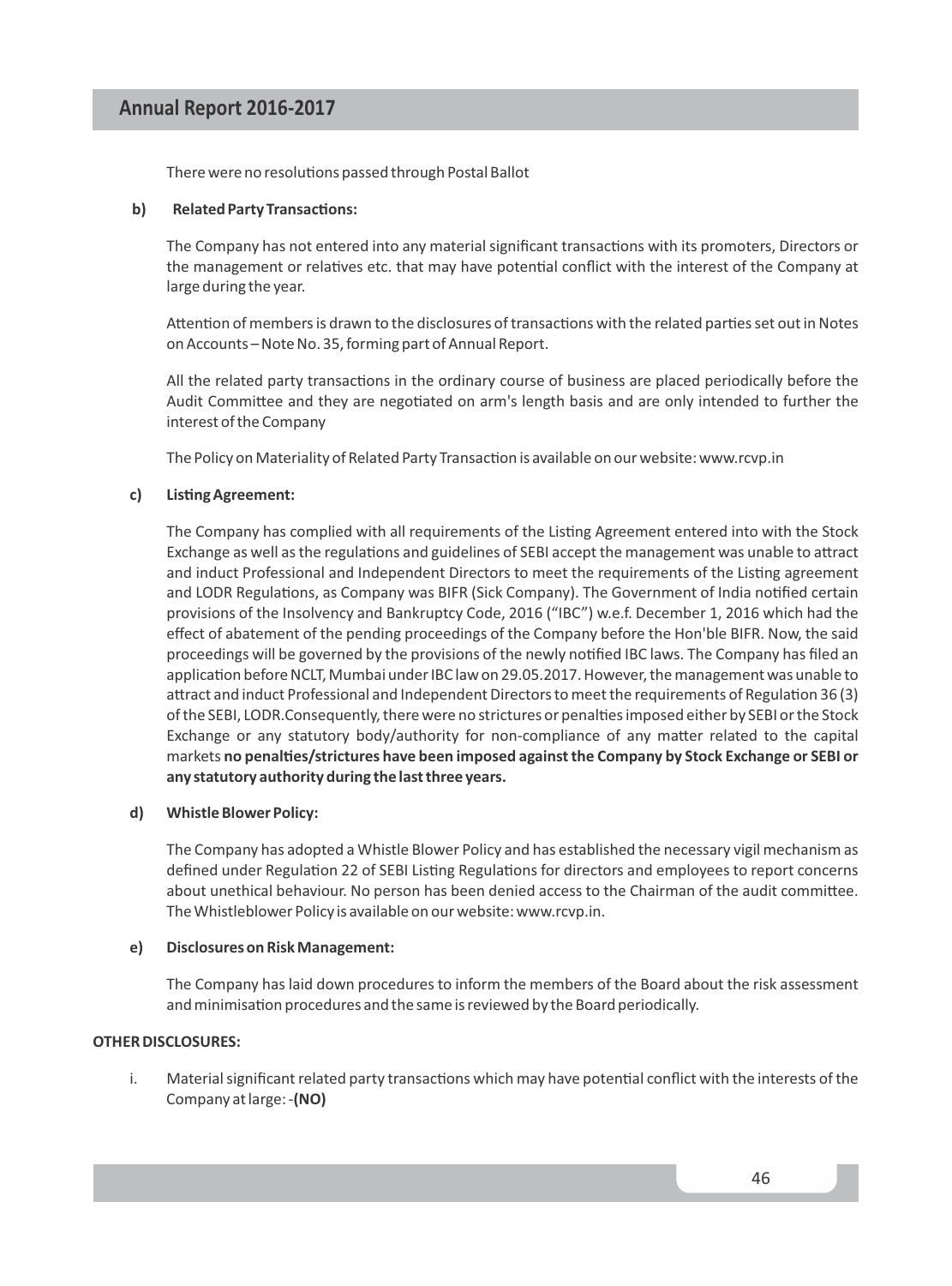ii. Material financial and commercial transactions of senior management, where they may have had personal interest, and which had potenal conflict with the interests of the Company at large: -**(NO)**

#### **9. MEANS OF COMMUNICATION**

The quarterly and half yearly unaudited and annual audited financial results were published in 'Mint' in English and 'Mahanayak Express' in Marathi (regional language). The quarterly financial results, shareholding pattern, reports on compliance with corporate governance, annual reports, etc. are regularly uploaded on the Company's website - 'www.rcvp.in', in compliance with Regulation 46 and 47 of SEBI (Listing Obligations and Disclosure Requirements) Regulations, 2015. Presentation made to the Analyst and the Institutional Investors after the declaration of the quarterly, half yearly and annual results are also displayed on the Company's website.

The Annual Report is circulated to all members and is also available on the Company's website.

| А.        | <b>Annual General meeting</b>                                 |            |                                                                                                                                                                                                               |                                                                                                       |  |
|-----------|---------------------------------------------------------------|------------|---------------------------------------------------------------------------------------------------------------------------------------------------------------------------------------------------------------|-------------------------------------------------------------------------------------------------------|--|
|           | <b>Date and Time</b>                                          |            | 26 <sup>th</sup> September, 2017 at 12.30 p.m.                                                                                                                                                                |                                                                                                       |  |
|           | Venue                                                         |            | At Conference Room of 60 CD Shlok Government<br>Industrial Estate, Charkop, Kandivli (West), Mumbai 400<br>067                                                                                                |                                                                                                       |  |
| <b>B.</b> | <b>Financial Calendar</b>                                     |            | April 01, 2016 to March 31, 2017                                                                                                                                                                              |                                                                                                       |  |
|           | Financial Reporting for 1st Quarter ending<br>30th June, 2017 |            | On or before August 14, 2017 (As per SEBI circular no.<br>CIR/CFD/FAC/62/2016 dated July 05, 2016, the timeline<br>for submitting the financial results is extended by one<br>month i.e. September 14, 2017). |                                                                                                       |  |
|           | Financial Reporting for 2nd Quarter ending<br>30th Sept, 2017 |            | On or before November 14, 2017                                                                                                                                                                                |                                                                                                       |  |
|           | Financial Reporting for 3rd Quarter ending<br>31st Dec, 2017  |            | On or before the February 14, 2018                                                                                                                                                                            |                                                                                                       |  |
|           | Audited Results for the year ending March,<br>2018            |            | On or before May 30, 2018                                                                                                                                                                                     |                                                                                                       |  |
| C.        | Date of Book closure                                          |            | Beginning Wednesday, 20 <sup>th</sup> September, 2017 to Tuesday<br>26 <sup>th</sup> September, 2017 (both days inclusive)                                                                                    |                                                                                                       |  |
| D.        | Dividend payment date                                         |            | Not applicable                                                                                                                                                                                                |                                                                                                       |  |
| E.        | <b>Listing on Stock Exchanges</b>                             |            | <b>Bombay Stock Exchange Ltd.</b>                                                                                                                                                                             |                                                                                                       |  |
| E.        | <b>Stock Code</b>                                             |            | Bombay Stock Exchange Ltd.,                                                                                                                                                                                   |                                                                                                       |  |
|           |                                                               |            | Mumbai                                                                                                                                                                                                        |                                                                                                       |  |
|           |                                                               |            | Scrip Code: 526193                                                                                                                                                                                            |                                                                                                       |  |
|           |                                                               |            | Demat ISIN No. CDSL & NSDL: INE618A01011                                                                                                                                                                      |                                                                                                       |  |
| G.        | year.                                                         |            |                                                                                                                                                                                                               | Market price data (High, Low Market price on Bombay Stock Exchange during each month of the financial |  |
|           | <b>Month</b>                                                  | Price      |                                                                                                                                                                                                               |                                                                                                       |  |
|           |                                                               | High (Rs.) | Low(Rs.)                                                                                                                                                                                                      | <b>Total no. of Shares Traded</b>                                                                     |  |
|           | April' 2016                                                   | 6.24       | 5.39                                                                                                                                                                                                          | 4,404                                                                                                 |  |

#### **10. GENERAL SHAREHOLDER INFORMATION**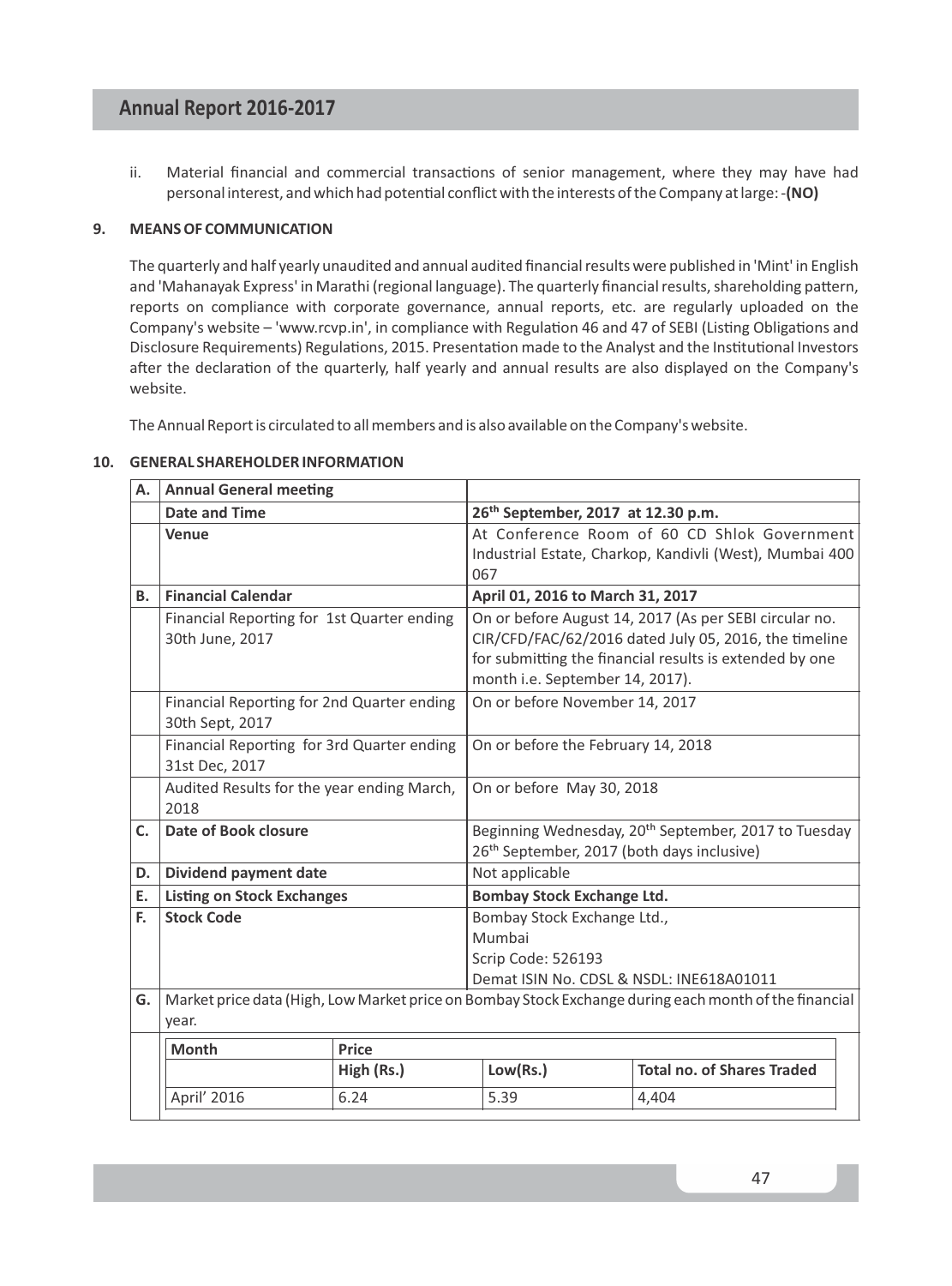|                                                                                                                                        |                                                                                          | <b>Month</b>                      | Price                                                                                                      |          |                                   |      |
|----------------------------------------------------------------------------------------------------------------------------------------|------------------------------------------------------------------------------------------|-----------------------------------|------------------------------------------------------------------------------------------------------------|----------|-----------------------------------|------|
|                                                                                                                                        |                                                                                          |                                   | High (Rs.)                                                                                                 | Low(Rs.) | <b>Total no. of Shares Traded</b> |      |
|                                                                                                                                        |                                                                                          | May' 2016                         | 7.79                                                                                                       | 6.24     | 14,783                            |      |
|                                                                                                                                        | June' 2016                                                                               |                                   | 6.96                                                                                                       | 5.70     | 1,922                             |      |
|                                                                                                                                        |                                                                                          | July' 2016                        | 6.61                                                                                                       | 5.51     | 23,665                            |      |
|                                                                                                                                        |                                                                                          | August' 2016                      | 8.00                                                                                                       | 6.51     | 3,625                             |      |
|                                                                                                                                        |                                                                                          | September' 2016                   | 8.06                                                                                                       | 7.60     | 8,501                             |      |
|                                                                                                                                        |                                                                                          | October' 2016                     | 8.35                                                                                                       | 7.90     | 652                               |      |
|                                                                                                                                        | November' 2016                                                                           |                                   | 8.29                                                                                                       | 7.42     | 4,663                             |      |
|                                                                                                                                        |                                                                                          | December' 2016                    | 9.32                                                                                                       | 7.86     | 12,050                            |      |
|                                                                                                                                        |                                                                                          | January' 2017                     | 9.19                                                                                                       | 8.07     | 1,839                             |      |
|                                                                                                                                        |                                                                                          | February' 2017                    | 8.66                                                                                                       | 6.05     | 82,583                            |      |
|                                                                                                                                        |                                                                                          | March' 2017                       | 6.05                                                                                                       | 4.24     | 3,77,662                          |      |
| н.                                                                                                                                     |                                                                                          | <b>Address for correspondence</b> |                                                                                                            |          |                                   |      |
|                                                                                                                                        | a)                                                                                       |                                   | Registrar and Share Transfer Agent                                                                         |          |                                   |      |
|                                                                                                                                        |                                                                                          |                                   | M/s. Universal Capital Securities Private Limited                                                          |          |                                   |      |
|                                                                                                                                        |                                                                                          |                                   | (Formerly Known as M/s Mondkar Computers Private Limited)                                                  |          |                                   |      |
|                                                                                                                                        |                                                                                          | 21, Shakil Niwas,                 |                                                                                                            |          |                                   |      |
|                                                                                                                                        | Mahakali Caves Road, Andheri (East) Mumbai 400 093.                                      |                                   |                                                                                                            |          |                                   |      |
|                                                                                                                                        |                                                                                          |                                   | Tel No. 022-28366620/28257641/28262920                                                                     |          |                                   |      |
|                                                                                                                                        | b)<br>Company's Share Department and Compliance Officer for Investor Grievance Redressal |                                   |                                                                                                            |          |                                   |      |
|                                                                                                                                        | Mr. Mahesh k Shah, Managing Director and Compliance Officer, will be available at the    |                                   |                                                                                                            |          |                                   |      |
|                                                                                                                                        | following Registered Office address:                                                     |                                   |                                                                                                            |          |                                   |      |
|                                                                                                                                        | Royal Cushion Vinyl Products Limited.<br>60 CD "SHLOK" Government Ind. Estate,           |                                   |                                                                                                            |          |                                   |      |
|                                                                                                                                        | Charkop, Kandivli (West), Mumbai 400 067                                                 |                                   |                                                                                                            |          |                                   |      |
|                                                                                                                                        |                                                                                          |                                   | Tel No. 022- 32655828 / 28603516, Fax No. 022-28603565                                                     |          |                                   |      |
|                                                                                                                                        |                                                                                          |                                   | Email: legalho83@gmail.com                                                                                 |          |                                   |      |
| ı.                                                                                                                                     |                                                                                          | <b>Share Transfer System</b>      |                                                                                                            |          |                                   |      |
|                                                                                                                                        |                                                                                          |                                   | M/s. Universal Capital Securities Private Limited (Formerly Known as M/s Mondkar Computers Private         |          |                                   |      |
|                                                                                                                                        |                                                                                          |                                   | Limited) has been the Registrar & Transfer Agents of the Company. The share transfers which are            |          |                                   |      |
|                                                                                                                                        |                                                                                          |                                   | received in physical form are processed in the cycle of 15 days and the share certificates are returned    |          |                                   |      |
|                                                                                                                                        |                                                                                          |                                   | within 30 days from the date of receipt, subject to the documents being valid and complete in all respect. |          |                                   |      |
|                                                                                                                                        |                                                                                          |                                   | The power to Share Transfer has been delegated to Registrar and Transfer Agents.                           |          |                                   |      |
| Demat requests are processed and completed within an average period of 15 days from the date of<br>receipt provided they are in order. |                                                                                          |                                   |                                                                                                            |          |                                   |      |
| J.                                                                                                                                     |                                                                                          |                                   | Distribution of shareholding as on 31st March, 2017                                                        |          |                                   |      |
|                                                                                                                                        |                                                                                          |                                   |                                                                                                            | %        |                                   | %    |
|                                                                                                                                        |                                                                                          | Range<br>Upto 500                 | No. of equity shareholders<br>2754                                                                         | 83.02    | No. of equity Share<br>5,02,377   | 4.16 |
|                                                                                                                                        |                                                                                          | $501 - 1000$                      | 257                                                                                                        | 7.75     | 2,06,066                          | 1.71 |
|                                                                                                                                        |                                                                                          | $1001 - 2000$                     | 113                                                                                                        | 3.41     | 1,73,694                          | 1.44 |
|                                                                                                                                        |                                                                                          | $2001 - 3000$                     | 41                                                                                                         | 1.24     | 1,01,302                          | 0.84 |
|                                                                                                                                        |                                                                                          |                                   |                                                                                                            |          |                                   |      |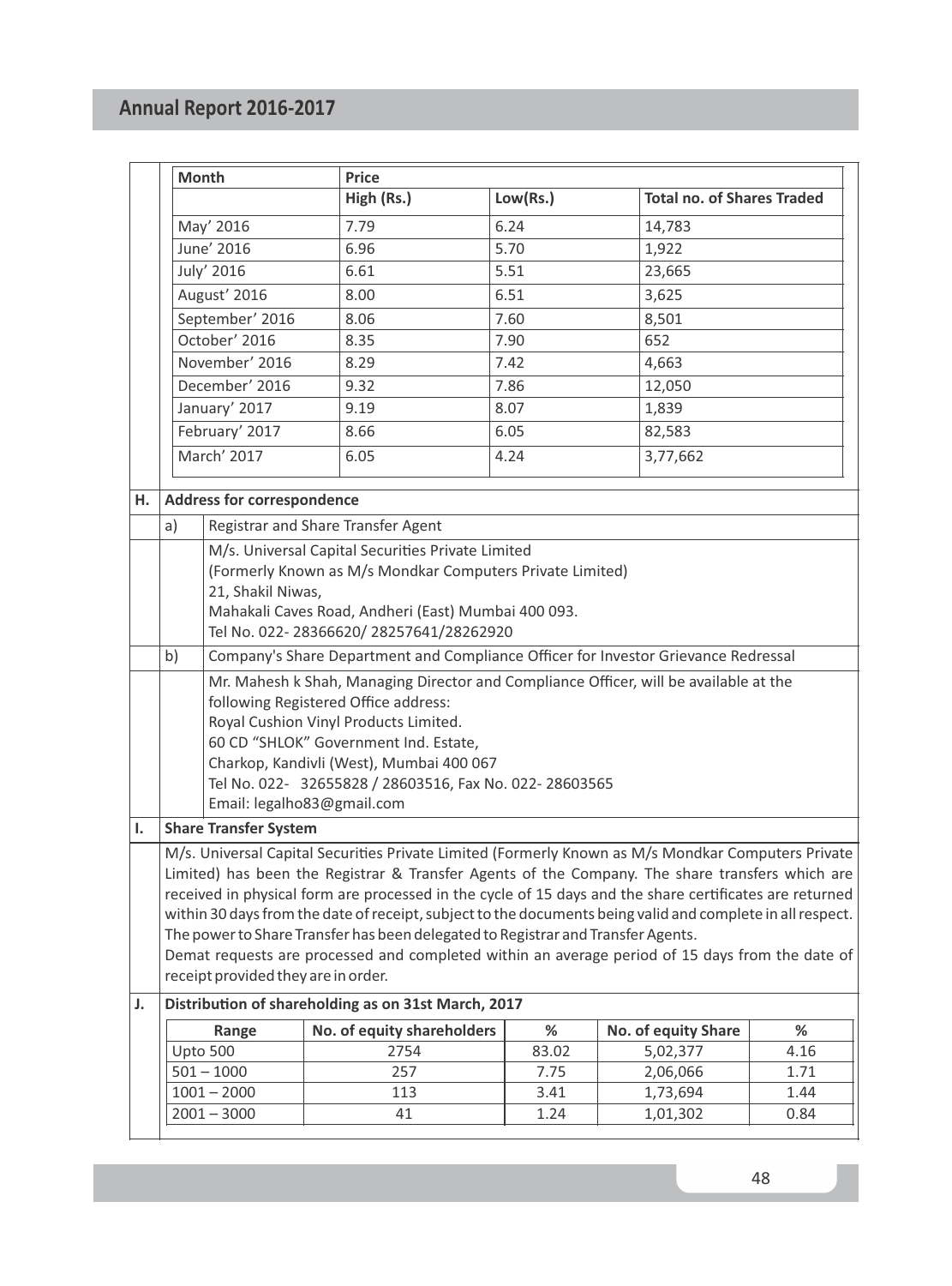| Range           | No. of equity shareholder | %      | No. of equity share | %      |
|-----------------|---------------------------|--------|---------------------|--------|
| $3001 - 4000$   |                           | 0.81   | 94.815              | 0.79   |
| $4001 - 5000$   |                           | 0.81   | 1,25,957            | 1.04   |
| $5001 - 10000$  | 35                        | 1.06   | 2,48,926            | 2.06   |
| 10001 and above | 63                        | 1.90   | 1,06,14,075         | 87.96  |
| <b>Total</b>    | 3317                      | 100.00 | 120,67,212          | 100.00 |

#### K. Shareholding Pattern as on 31st March, 2017

| Category                                | No. of Shares | % of Shareholding |
|-----------------------------------------|---------------|-------------------|
| Promoters (Including Foreign Promoters) | 74,20,228     | 61.49             |
| Mutual Fund & UTI                       | 5,300         | 0.04              |
| Banks, Financial Institutions, etc.     | 12,38,419     | 10.26             |
| <b>Private Corporate Bodies</b>         | 4,45,096      | 3.69              |
| <b>NRIS</b>                             | 3,734         | 0.03              |
| Indian Public                           | 29,54,435     | 24.49             |
| <b>Grand Total</b>                      | 1,20,67,212   | 100.00            |

#### **L.** Dematerialization of Shares and Liquidity

7,51,271 (6.23%) of Equity Shares of Rs. 10/- each held in CDSL and 74,82,226 (62.00%) of Equity shares held in NSDL have been dematerialized as on 31st March, 2017.

#### 11. CFO Certification

As required under the Listing Agreement and Regulation 17(8) SEBI (Listing Obligations and Disclosure Requirements) Regulations, 2015, the CFO's Certification of the Financial Statements, the Cash Flow Statement and the Internal Control Systems for financial reporting for the financial year ended March 31, 2017, was placed before Board of Directors.

#### **12. Compliance**

A Cerficate has been obtained from the Statutory Auditor of the Company regarding Compliance of conditions of Corporate Governance & is attached to this report.

> On Behalf of the Board of Directors For **Royal Cushion Vinyl Products Limited**

Place: Mumbai **Mahesh K. Shah Mahesh K. Shah Jayesh A. Motasha**<br>Date: 30<sup>th</sup> May, 2017 **Chairman & Managing Director Director & CFO** th Date: 30 May, 2017 **Chairman & Managing Director Director & CFO 00054351 00054236**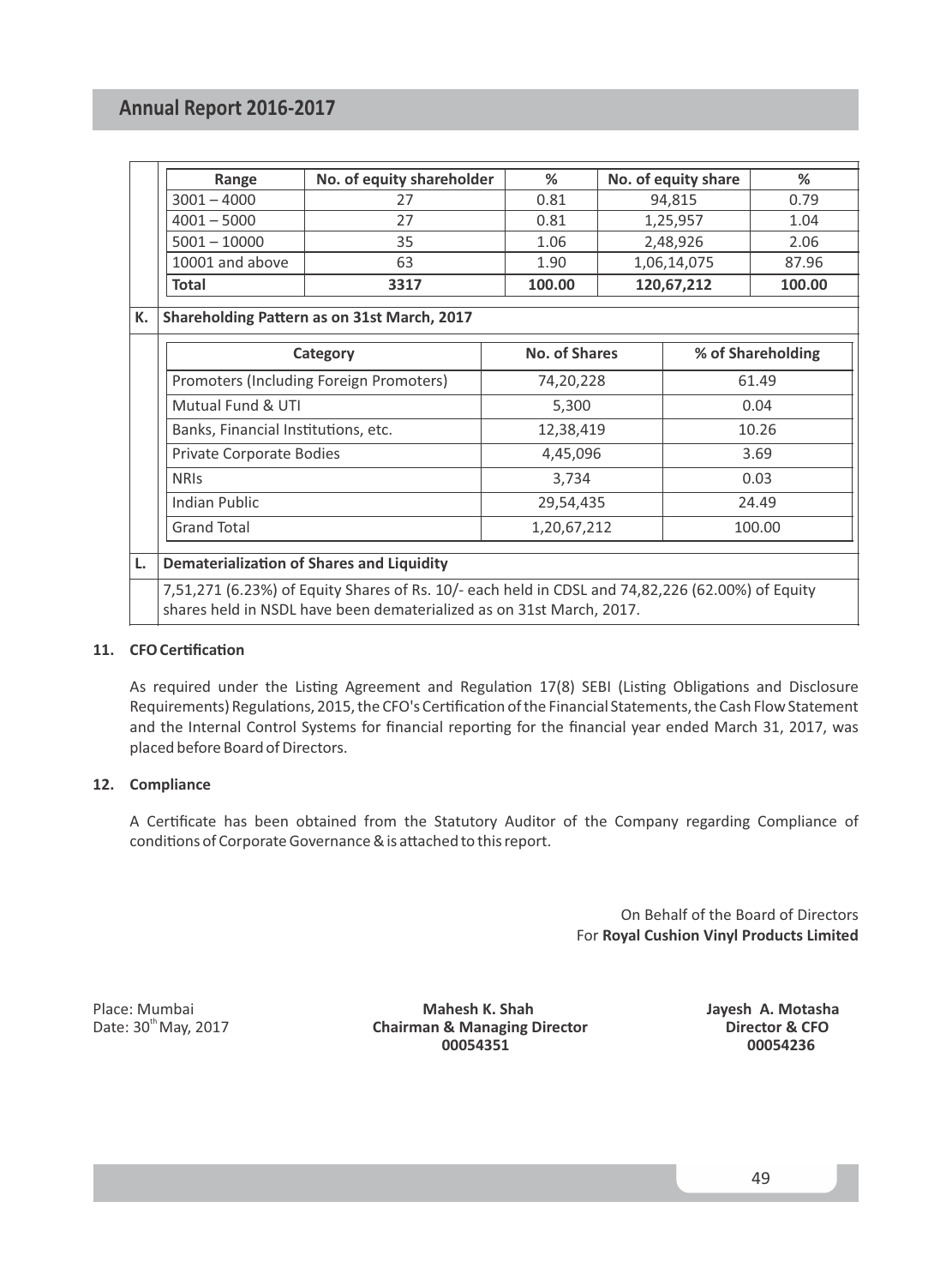#### **CERTIFICATE BY MANAGING DIRECTOR AND CHIEF FINANCIAL OFFICER IN TERMS OF REGULATIN 17(8)OF SEBI (LISTING OBLIGATIONS AND DISCLOSURE REQUIREMENTS) RGULATIONS, 2015**

#### In terms of Regulation 17(8) of SEBI (Listing Obligations and Disclosure Requirements) Regulations, 2015, it is **cerfied as under that:**

We have reviewed the financial statements for the quarter/ year ended March 31, 2017 and certify that:

- a) These statements to the best of our knowledge and belief:
	- I. Do not contain any materially untrue statements or omit any material facts or contain statements that might be misleading:
	- II. Present a true and fair view of the Company's affairs and are in compliance with existing accounting standards, applicable laws and regulations.
- b) To the best of our knowledge and belief, there are no transactions entered into by the Company during the year, which is fraudulent, illegal or violative of the Company's Code of Conduct.
- c) We accept responsibility for establishing and maintaining internal controls for the financial reporting and we have evaluated the effectiveness of the internal control systems of the Company pertaining to the financial reporting and that no material deficiencies in the design or operation of internal controls were observed in the year ended March 31, 2017.
- d) We have also indicated to the Auditors and the Audit Committee.
	- (i) There has not been any significant changes in Internal Controls with respect to financial reporting during the year under reference.
	- (ii) Pursuant to Companies Act, 2013 the company has recomputed the depreciation based on the useful life of the assets as prescribed under schedule II of the Act except this there has not been any significant change in accounting policies during the year requiring disclosures in the notes to the financial statements and
	- (iii) No instances of significant fraud with involvement therein of the management or any employee having a significant role in the Company's internal control systems over financing reporting were reported in the year ended March 31, 2017.

This Cerficate is given by the undersigned with full knowledge that on its faith and strength, full reliance is placed by the Board of Directors of the Company.

Place: Mumbai

Dated:30th May,2017 **Mahesh K Shah Jayesh A Motasha** Managing Director Director& CFO 00054351 00054236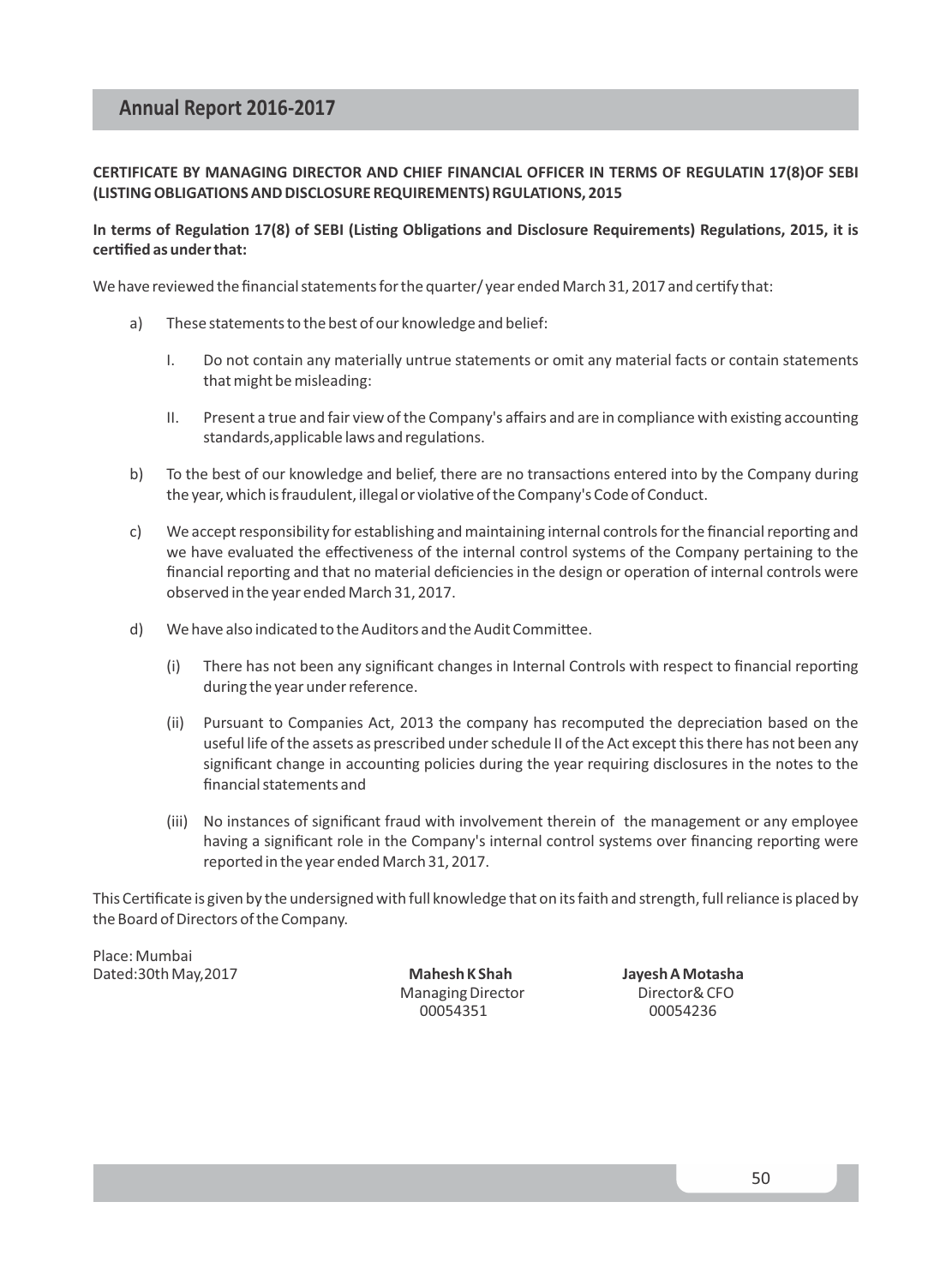#### **AUDITORS CERTIFICATE ON CORPORATE GOVERNANCE**

To The Members of Royal Cushion Vinyl Products Limited Mumbai

We have examined the compliance of conditions of Corporate Governance by **ROYAL CUSHION VINYL PRODUCTS** LIMITED ("the Company") for the year ended 31st March, 2017, stipulated in Chapter IV of SEBI(Listing Obligations & Disclosure Requirements) Regulations, 2015 pursuant to the Listing Agreement of the said company with stock exchanges.

The compliance of conditions of Corporate Governance is the responsibility of the management. Our examination was limited to procedures and implementation thereof, adopted by the Company for ensuring the compliance of the conditions of the Corporate Governance. It is neither an audit nor an expression of the opinion on the financial statements of the Company.

In our opinion and to the best of our information and according to the explanations given to us, we certify that the Company has complied with the conditions of Corporate Governance as stipulated in Chapter IV of SEBI(Listing Obligations & Disclosure Requirements) Regulations, 2015 pursuant to the Listing Agreement of the said company with stock exchanges, except Company has not appointed any independent directors in the Board of Directors and also in the Audit Committee.

We further state that such compliance is neither an assurance as to the future viability of the company nor the efficiency or effectiveness with which the management has conducted the affairs of the company.

> For Chandrakant & Sevantilal & J.K.Shah & Co., Chartered Accountants Firm Registration No:101676W

> > **(H.B.SHAH)**  Partner **Membership No. 16642**

Place: Vadodara Date: 30.05.2017

#### **Declaration on Compliance with the Company's Code of Conduct**

#### The Members of **Royal Cushion Vinyl Products Limited**

I confirm that all Directors and members of Senior Management Personnel of the Company have affirmed compliance with the Code of Conduct of the Company for the year ended March 31, 2017.

For **Royal Cushion Vinyl Prodcuts Limited**

**Mahesh Shah** Place : Mumbai Chairmen & Managing Director Date : May 30, 2017 DIN 00054351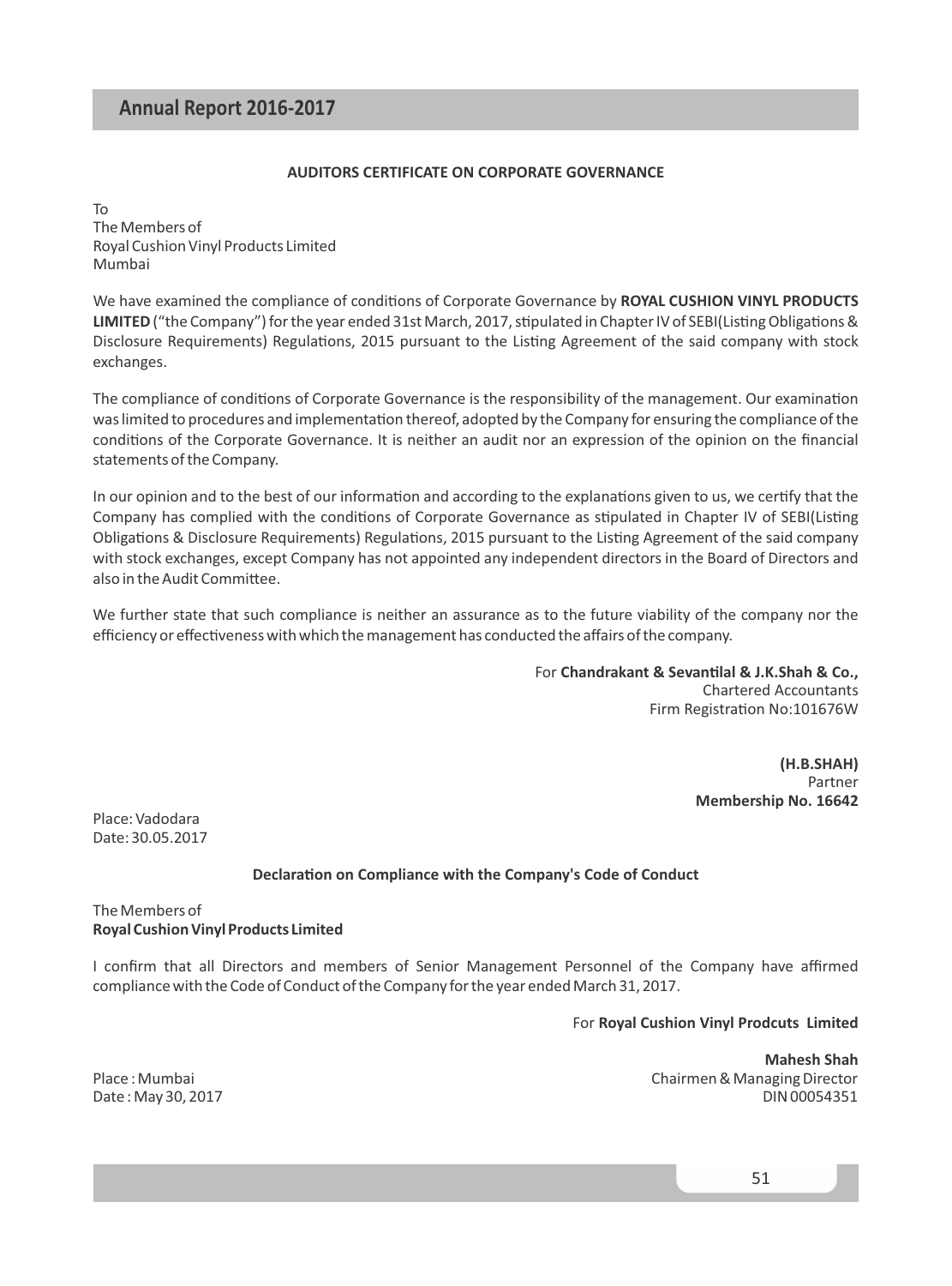#### **INDEPENDENT AUDITORS' REPORT**

#### TO, The Members of ROYAL CUSION VINYL PRODUCTS LTD

#### **Report on the Financial Statements**

1. We have audited the accompanying standalone financial statements of **ROYAL CUSION VINYL PRODUCTS LTD** ("the company"), which comprise the Balance Sheet as at 31st March 2017, the Statement of Profit and Loss and the Cash Flow Statement for the year then ended, and a summary of significant accounting policies and other explanatory information.

#### **Management's Responsibility for the Financial Statements**

2. The Management and Company's Board of Directors is responsible for the matters stated in section 134(5) of the Companies Act, 2013 ("the Act") with respect to the preparation of these financial statements that give a true and fair view of the financial position, financial performance and cash flows of the Company in accordance with the accounting principles generally accepted in India, including the Accounting Standards specified under Section 133 of the Act, read with Rule 7 of the Companies (Accounts) Rules, 2014. This responsibility also includes the maintenance of adequate accounting records in accordance with the provision of the Act for safeguarding of the assets of the Company and for preventing and detecting the frauds and other irregularities; selection and application of appropriate accounting policies; making judgments and estimates that are reasonable and prudent; and design, implementation and maintenance of internal financial control, that were operating effectively for ensuring the accuracy and completeness of the accounting records, relevant to the preparation and presentation of the financial statements that give a true and fair view and are free from material misstatement, whether due to fraud or error.

#### **Auditor's Responsibility**

- 3. Our responsibility is to express an opinion on these financial statements based on our audit. We have taken into account the provisions of the Act, the accounting and auditing standards and matters which are required to be included in the audit report under the provisions of the Act and the Rules made there under. We conducted our audit in accordance with the Standards on Auditing specified under section 143(10) of the Act. Those Standards require that we comply with ethical requirements and plan and perform the audit to obtain reasonable assurance about whether the financial statements are free from material misstatement.
- 4. An audit involves performing procedures to obtain audit evidence about the amounts and disclosures in the financial statements. The procedures selected depend on the auditor's judgment, including the assessment of the risks of material misstatement of the financial statements, whether due to fraud or error. In making those risk assessments, the auditor considers internal financial control relevant to the Company's preparation of the financial statements that give true and fair view in order to design audit procedures that are appropriate in the circumstances , but not for the purpose of expressing an opinion on whether the Company has in place an adequate internal financial control system over financial reporting and the operating effectiveness of such controls. An audit also includes evaluating the appropriateness of accounting policies used and the reasonableness of the accounting estimates made by Company's Board of Directors, as well as evaluating the overall presentation of the financial statements.
- 5. We believe that the audit evidence we have obtained is sufficient and appropriate to provide a basis for our audit opinion on the financial statements.

#### **6. (a). Basis for qualified opinion.**

As in the past in current year also the company has not received bank statement/ bank advise / balance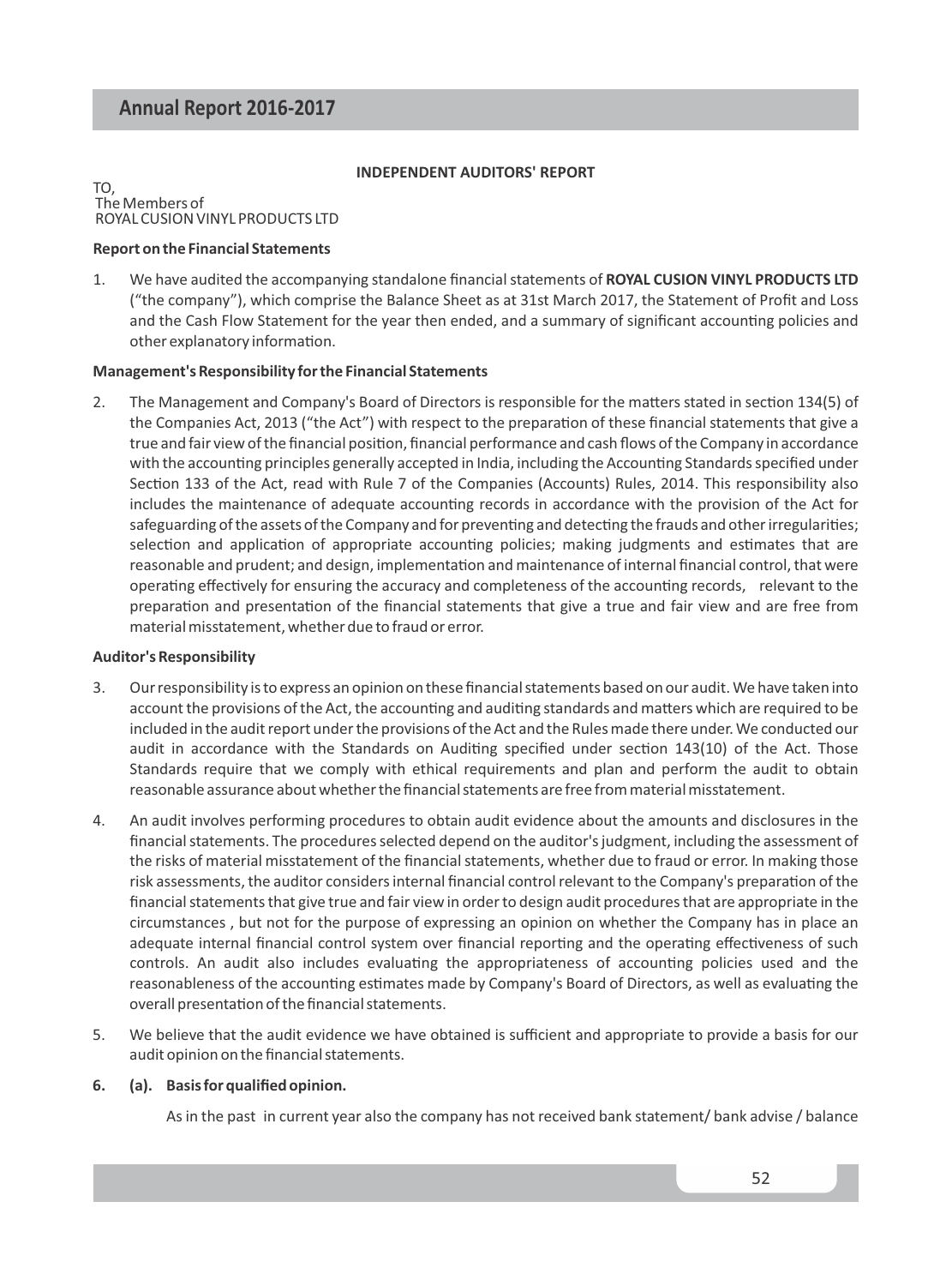certificate from the financial instaurations /banks. Banks entries pertaining to banks and financial institutions and transactions are not reconciled. In absence of non reconciliation & non availability of such details of information amount payable to financial institution /Banks are not ascertained /yet to be reconciled.

(b). Under the micro, small and medium enterprises development Act, 2006 certain disclosure relating to amounts due to micro, small and medium enterprises and remained unpaid principal or interest due there on, interest paid are required to be made. The company has not made such disclosure.

#### **Qualified Opinion**

- 7. In our opinion and to the best of our information and according to the explanations given to us except for the effect of the matters described on the basis for qualified opinion paragraph above. the aforesaid financial statements give the information required by the Act in the manner so required and give a true and fair view in conformity with the accounting principles generally accepted in India;
	- (a) In the case of the Balance Sheet, of the state of affairs of the Company as at March 31, 2017;
	- $\begin{pmatrix} b & b \end{pmatrix}$  in the case of the Statement of Profit and Loss, of the loss for the year ended on that date; and<br>(c) in the case of the Cash Flow Statement, of the cash flows for the year ended on that date.
	- in the case of the Cash Flow Statement, of the cash flows for the year ended on that date.

#### 8. Emphasis of Matters

We draw attention to the following matters in the notes to the financial statements:

a) The company has suffered substantial losses and due to this its entire net worth has been fully eroded. The company has incurred a net loss during the current and previous year (s) and, the company's current liabilities exceeded its current assets as at the balance sheet date. These conditions, along with other matters. Indicate the existence of a material uncertainty that may cast significant doubt about the company's ability to continue as a going concern. However since operation are continued the financial statements of the company have been prepared on a going concern basis for the reasons stated in the said note.(refer note no. 27)

#### **Report on other Legal and Regulatory Requirements**

- 9. As required by the Companies (Auditor's Report) Order, 2016 ("the Order"), issued by the Central Government of India in terms of sub-section (11) of section 143 of the Companies Act, 2013, we give in Annexure a statement on the matters specified in paragraphs 3 and 4 of the Order, to the extent applicable.
- 10. As required by section  $143(3)$  of the Act, we report that:
	- (a) We have sought and except for matters described in the basis for qualified opinion paragraph, obtained all the information and explanations which to the best of our knowledge and belief were necessary for the purposes of our audit.
	- (b) Except for the possible effects of the matters described in the basis for qualified opinion paragraph above, in our opinion proper books of account as required by law have been kept by the company so far as appears from our examination of those books.
	- (c) The Balance Sheet, the Statement of Profit and Loss, and Cash Flow Statement dealt with by this Report are in agreement with the books of account.
	- (d) Except for the possible effects of the matter described in the basis for qualified opinion paragraph, in our opinion, the balance sheet, statement of profit and loss and cash flow statement comply with the accounting standards specified under section 133 of the act, rule 7 of the companies (Account) Rules ,2013 ;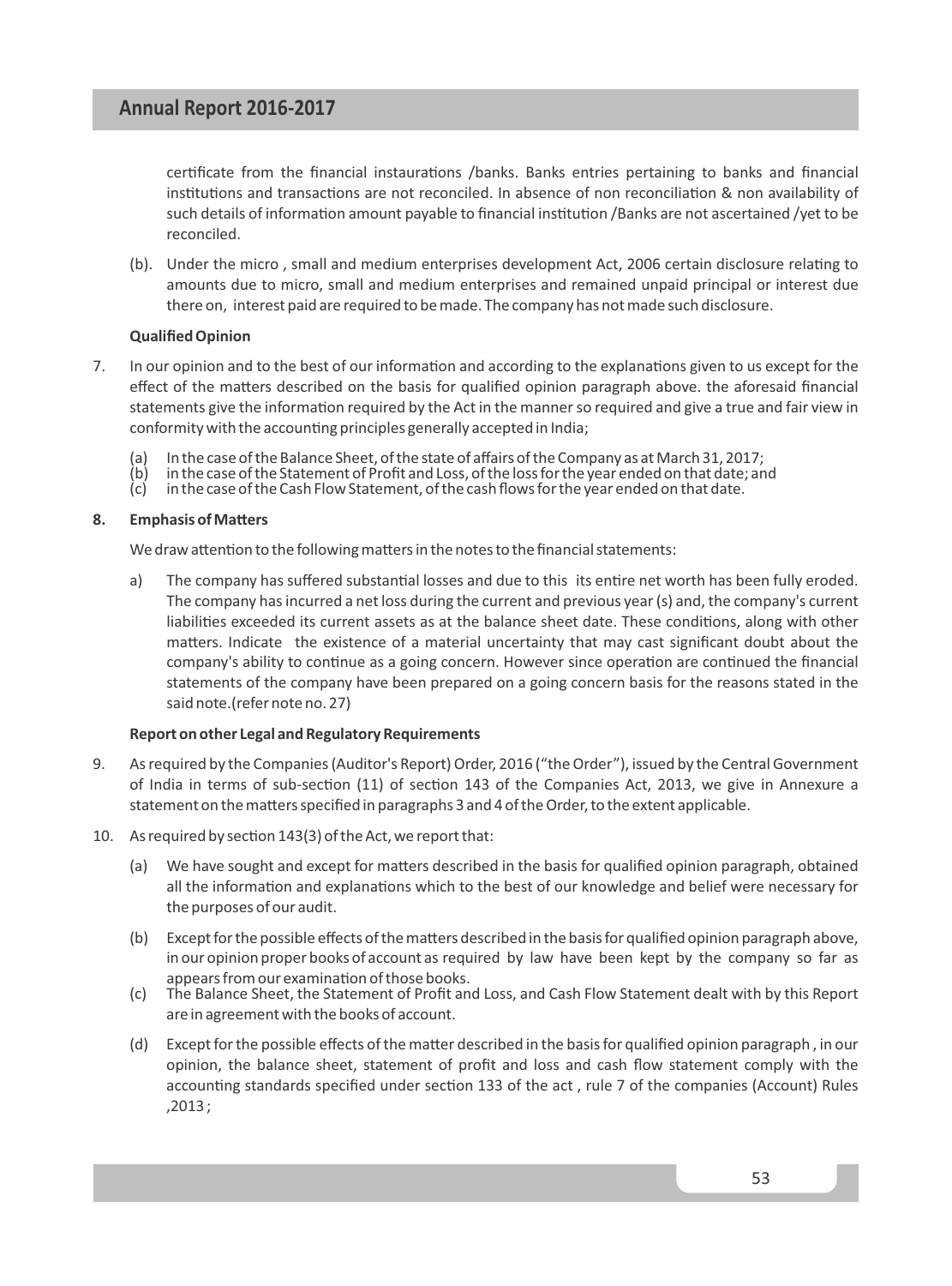- (e) On the basis of written representations received from the directors as on 31 March, 2017, and taken on record by the Board of Directors, none of the directors is disqualified as on 31 March, 2017, from being appointed as a director in terms of Section 164(2) of the Act.
- $(f)$  With respect to the adequacy of the internal financial controls over financial reporting of the company and the operating effectiveness of such controls, referred to our separate report in "Annexure B".and
- $(g)$  With respect to the other matters to be included in the Auditor's Report in accordance with Rule 11 of the Companies (Audit and Auditors) Rule, 2014, in our opinion and to the best of our information and according to the explanations given to us :
	- $(i)$  The Company has disclosed the impact of pending litigations on its financial position in its financial statement (Refer Note 26 to the financial statements);
	- (ii) The Company did not have any material foreseeable losses, in respect of long term contracts including derivative contracts.
	- (iii) There is no delay in transferring the amount, required to be transferred to the Investor Education and Protection Fund.
	- (iv) The Company had provided requisite disclosure in its Financial Statements as to holdings as well as dealings in Specified Bank Notes during the period from 8th November 2016 to 30th December 2016 and these are in accordance with the books of accounts maintained by the Company.

**FOR CHANDRAKANT & SEVANTILAL & J. K. SHAH & CO. CHARTERED ACCOUNTANTS** Firm Registration No. 101676W

Place: Vadodara **(H.B.SHAH)**  Date:30/05/2017 **PARTNER** Membership No. 016642

#### **ANNEXURE TO INDEPENDENT AUDITORS' REPORT TO THE MEMBERS OF ROYAL CUSION VINYL PRODUCTS LTD, ON THE ACCOUNTS FOR THE YEAR ENDED 31ST MARCH, 2017.**

(Referred to in paragraph 9 under the heading of "Report on other legal and regulatory requirements" of our report of even date)

- 1- a) The Company has maintained proper records showing full particulars including quantitative details and situation of its fixed assets.
	- b) Major portion of fixed assets has been physically verified during the year by the management in accordance with a programme of verification, which, in our opinion provides for physical verification of all the fixed assets at reasonable interval having regards to the size of the Company and nature of its business. No material discripancies were noticed on such physical verification.
	- c) According to the information and explanations given to us and on the basis of our examination of the records of the Company, the title deeds of immovable properties of land are held in the name of the Company.
- 2) As explained to us, the inventories were physically verified by the management at reasonable intervals during the year and no material discripancies were noticed on such verification.
- 3) The Company has not granted any loan secured or unsecured to Companies /firms or other parties covered in the register maintained under section 189 of the Companies Act. 2013..
- 4) In our opinion and according to the information and explanations given to us, the Company has complied with the provisions of section 185 and 186 of the Act, with respect to the loans and investments made.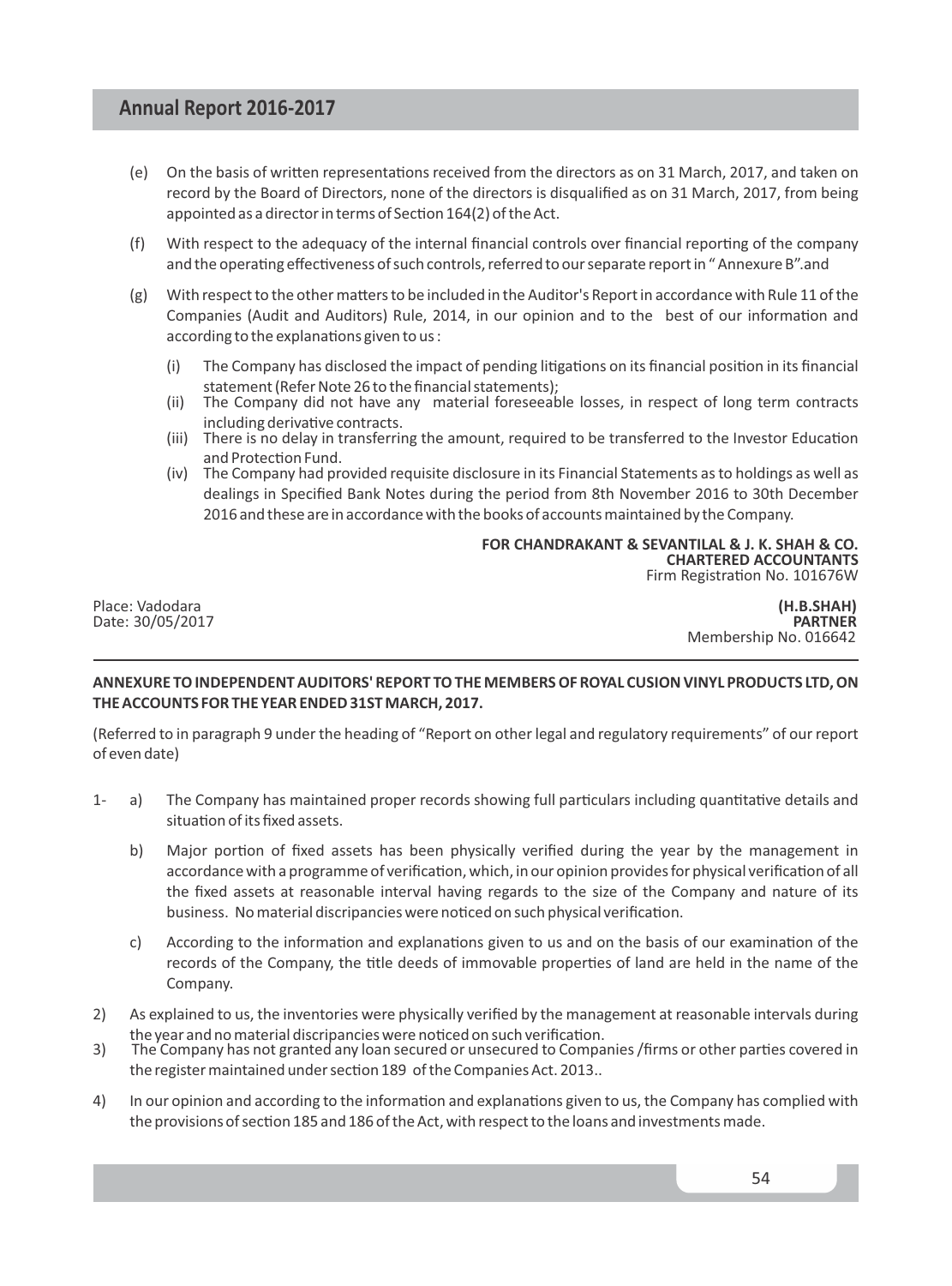- 5) In our opinion and according to the information and explanations given to us, the Company has not accepted any deposits from public during the year. Accordingly the provisions of clause (v) of the Companies (Auditor's Report) order 2016, are not applicable to the Company.
- 6) The Central Government has not prescribed the maintenance of cost records under secon 148(1) of the Act, for any of the product manufactured by the Company.
- 7- a) According to the records of the Company, the Company is generally not regular in depositing undisputed statutory dues including Provident Fund, Employees' State Insurance, Income Tax, Sales Tax, Service Tax, Duty of Custom, Duty of Excise, Valued Added Tax and Cess and other statutory dues with the appropriate authorities.

According to the information and explanations given to us, the undisputed statutory due which have remained outstanding as at 31st March, 2017, for a period of more than six months from the day they become payable are as under.

| NAME OF THE STATUTE | <b>NATURE OF THE DUE</b> | <b>AMOUNT</b>   |
|---------------------|--------------------------|-----------------|
| Custom Act          | Custom Duty              | 76,92,34,686.00 |

b) The disputed statutory dues that have not been deposited on account of disputed matters pending before appropriate authorities are as under.

| Sr.<br>No. | <b>Nature of the Status</b> | Nature of<br>the due | Amount      | Period to<br>which the<br>amount relate | Forum where dispute is  <br>Pending          |
|------------|-----------------------------|----------------------|-------------|-----------------------------------------|----------------------------------------------|
|            | The Central Excise Act      | <b>Custom Duty</b>   | 21,05,053   | Various year                            | Commissioner Vadodara                        |
| 2.         | The FERA Act                | Penalty              | 1,00,00,000 | 2002-03                                 | <b>Appellate Authority</b><br>FERA new delhi |
| 3          | The Income Tax Act          | Penalty              | 42,43,390   | AY 2005-06                              | <b>Commissioner Mumbai</b>                   |

8). The Company has defaulted in repayment of dues to financial institution and Banks the Company has been registered with the board for industrial and financial reconstructions (BIFR) since Sep 2002. The loan amount is payable after the final decision of BIFR.

Total amount payable as on 31/03/17 to various Banks & Financial Institutions are as under as per Books of Account (subject to reconciliation in absence of bank statements)

| <b>NAME</b>                     | <b>AMOUNT Rs.</b> |
|---------------------------------|-------------------|
| Bank of India                   | 28,17,69,387      |
| Exim Bank                       | 18,272,560        |
| <b>Global Trust Bank</b>        | 32,561,049        |
| <b>IDBI</b>                     | 1,25,66,30,654    |
| Saraswat Co-op Bank Ltd         | 177,138,264       |
| Swaminarayan Co-op Bank Ltd     | 2,214,671         |
| Baroda Peoples Co-op Bank Ltd   | 1,944,225         |
| Panchmahal Dist. Co-op Bank Ltd | 8,200,934         |
| Baroda City Co-op Bank Ltd      | 3,268,089         |
| Mandvi Co-op Bank Ltd           | 49.095            |
| G.S.F.C.                        | 11,518,041        |
| <b>BHF Bank</b>                 | 458,664,195       |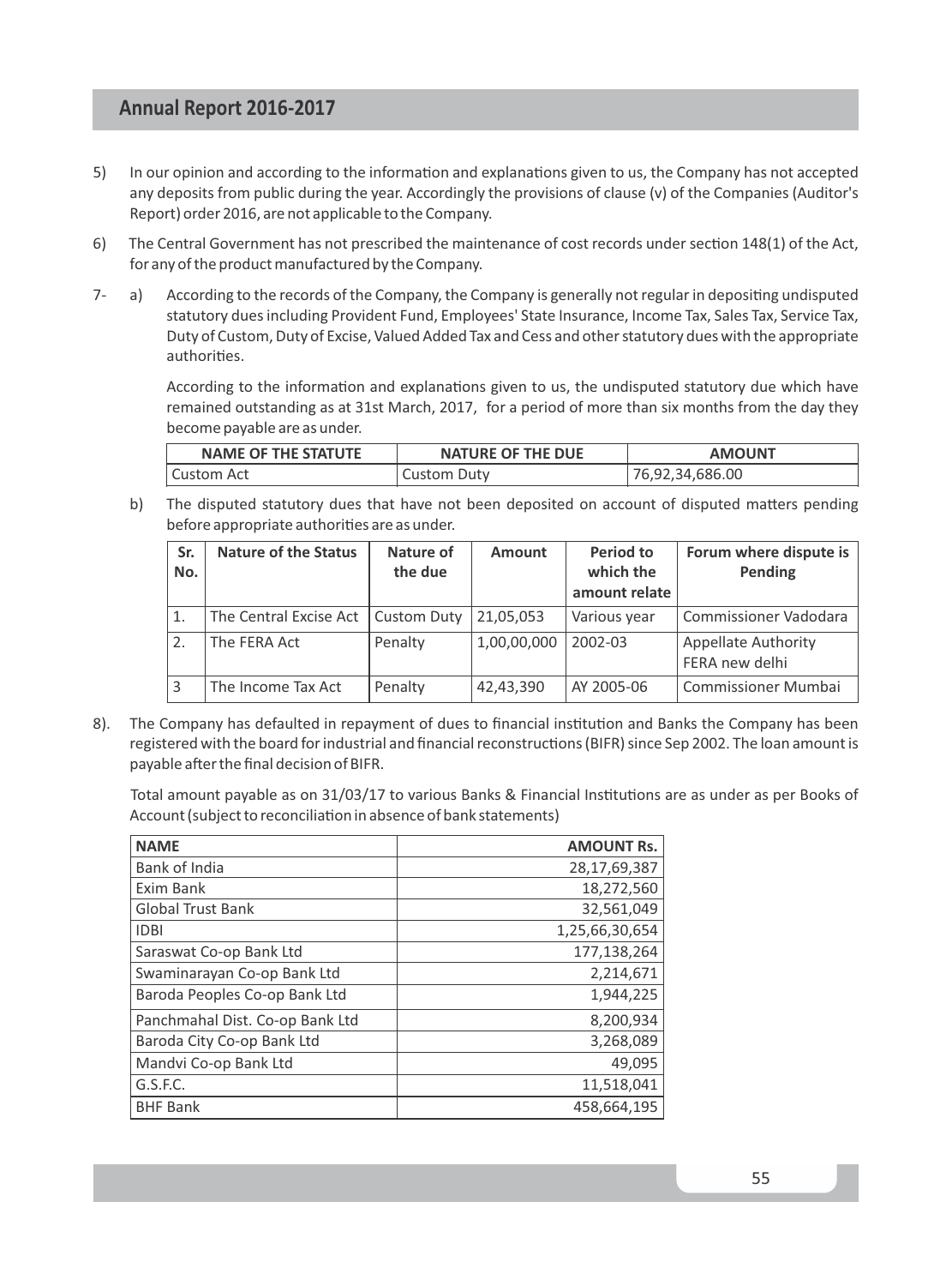- 9) The Company did not raise any money by way of initial public offer or further public offer (including debt instruments) and term loans during the year. Accordingly paragraph 3(ix) of the order is not applicable.
- 10) According to the information and explanation given to us, no material fraud by the Company or on the Company by its officers or employees has been noticed or reported during the course of our audit.
- 11) According to the information and explanation given to us and based on our examination of the records of the Company, the Company has paid/provided for managerial remuneration in accordance with the requisite approvals mandated by the provisions of section 197 read with schedule V to the Act.
- 12) In our opinion and according to the information and explanations given to us, the Company is not a nidhi Company. Accordingly, paragraph 3(xii) of the order is not applicable.
- 13) According to the information and explanation given to us and based on our examination of the records of the Company, transaction with the related parties are in compliance with sections 177 and 188 of the Act where applicable and details of such transactions have been disclosed in the financial statements as required by the applicable accounting standards.
- 14) According to the information and explanation given to us and based on our examination of the records of the Company, the Company has not made preferential allotment during the year.
- 15) According to the information and explanation given to us and based on our examination of the records of the Company, the Company has not entered in to non-cash transactions with directors or persons connected with him. Accordingly, paragraph 3(xv) of the Order is not applicable.
- 16) The Company is not required to be registered under section 45-IA of the Reserve Bank of India Act 1934.

**FOR CHANDRAKANT & SEVANTILAL & J.K. SHAH & CO. Chartered Accountants** Firm Registration No. 101676W

DATE : 30/05/2017

Place: Vadodara **(H.B. SHAH)**  MEMBERSHIP NO. 016642

#### **ANNEXURE-B TO THE AUDITORS' REPORT**

#### Report on the Internal Financial Controls under Clause (i) of Sub-section 3 of Section 143 of the Companies Act, **2013 ("the Act")**

We have audited the internal financial controls over financial reporting of **Royal Cushion Vinyl Products Ltd**, as of March 31, 2017 in conjunction with our audit of the financial statements for the year ended on that date.

#### **Management's Responsibility for Internal Financial Controls**

The Company's management is responsible for establishing and maintaining internal financial controls based on the internal control over financial reporting criteria established by the Company considering the essential components of internal control stated in the Guidance Note on Audit of Internal Financial Controls over Financial Reporting issued by the Institute of Chartered Accountants of India. These responsibilities include the design, implementation and maintenance of adequate internal financial controls that were operating effectively for ensuring the orderly and efficient conduct of its business, including adherence to company's policies, the safeguarding of its assets, the prevention and detection of frauds and errors, the accuracy and completeness of the accounting records, and the timely preparation of reliable financial information, as required under the Companies Act, 2013.

#### **Auditors' Responsibility**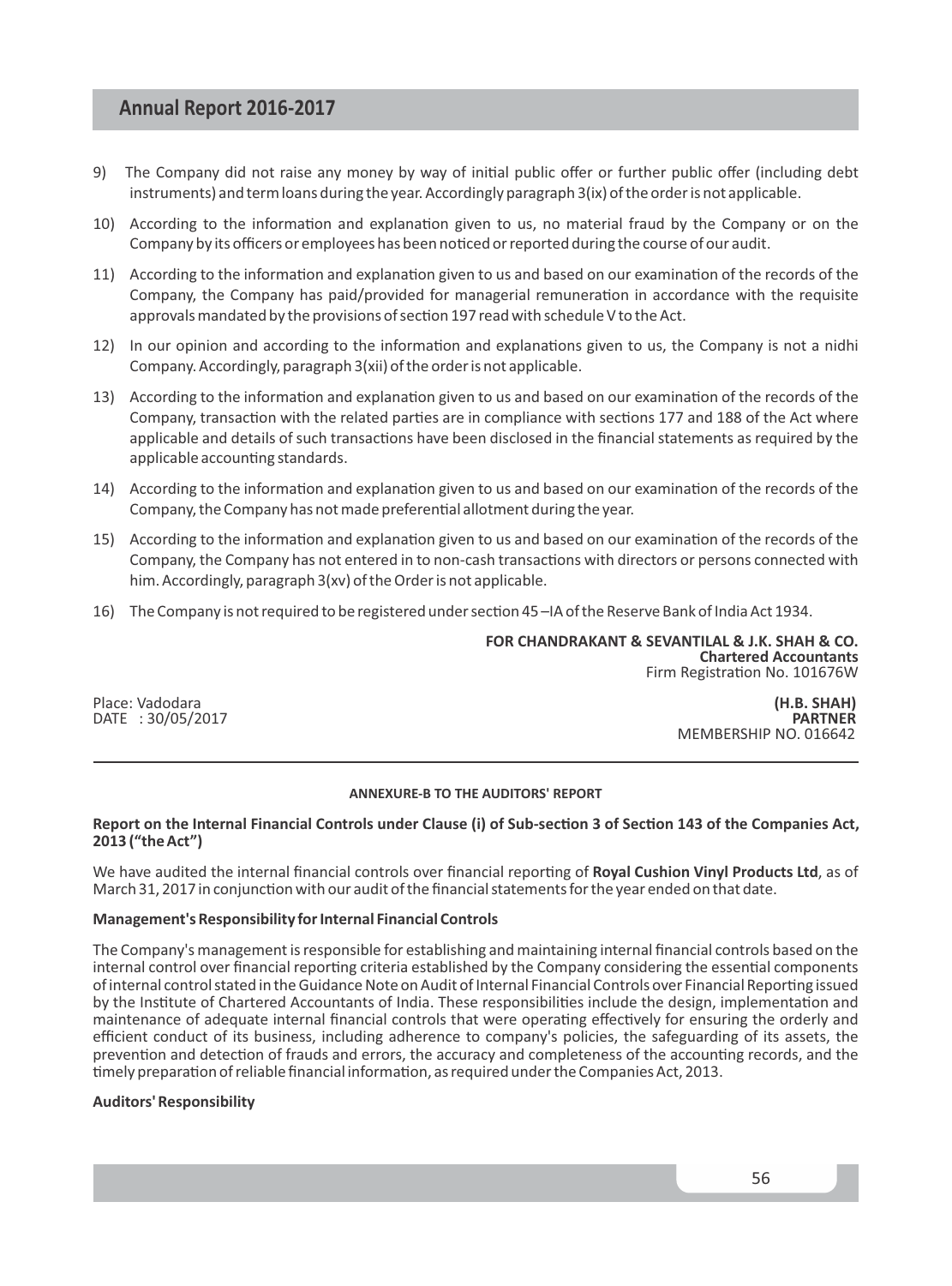Our responsibility is to express an opinion on the Company's internal financial controls over financial reporting based on our audit. We conducted our audit in accordance with the Guidance Note on Audit of Internal Financial Controls Over Financial Reporting (the "Guidance Note") and the Standards on Auditing, issued by ICAI and deemed to be prescribed under section 143(10) of the Companies Act, 2013, to the extent applicable to an audit of internal financial controls, both applicable to an audit of Internal Financial Controls and, both issued by the Institute of Chartered Accountants of India. Those Standards and the Guidance 168 Note require that we comply with ethical requirements and plan and perform the audit to obtain reasonable assurance about whether adequate internal financial controls over financial reporting was established and maintained and if such controls operated effectively in all material respects.

Our audit involves performing procedures to obtain audit evidence about the adequacy of the internal financial controls system over financial reporting and their operating effectiveness. Our audit of internal financial controls over financial reporting included obtaining an understanding of internal financial controls over financial reporting, assessing the risk that a material weakness exists, and testing and evaluating the design and operating effectiveness of internal control based on the assessed risk. The procedures selected depend on the auditor's judgement, including the assessment of the risks of material misstatement of the financial statements, whether due to fraud or error. We believe that the audit evidence we have obtained is sufficient and appropriate to provide a basis for our audit opinion on the Company's internal financial controls system over financial reporting.

#### **Meaning of Internal Financial Controls over Financial Reporting**

A company's internal financial control over financial reporting is a process designed to provide reasonable assurance regarding the reliability of financial reporting and the preparation of financial statements for external purposes in accordance with generally accepted accounting principles. A company's internal financial control over financial reporting includes those policies and procedures that (1) pertain to the maintenance of records that, in reasonable detail, accurately and fairly reflect the transactions and dispositions of the assets of the company; (2) provide reasonable assurance that transactions are recorded as necessary to permit preparation of financial statements in accordance with generally accepted accounting principles, and that receipts and expenditures of the company are being made only in accordance with authorisations of management and directors of the company; and (3) provide reasonable assurance regarding prevention or timely detection of unauthorised acquisition, use, or disposition of the company's assets that could have a material effect on the financial statements.

#### **Inherent Limitations of Internal Financial Controls over Financial Reporting**

Because of the inherent limitations of internal financial controls over financial reporting, including the possibility of collusion or improper management override of controls, material misstatements due to error or fraud may occur and not be detected. Also, projections of any evaluation of the internal financial controls over financial reporting to future periods are subject to the risk that the internal financial control over financial reporting may become inadequate because of changes in conditions, or that the degree of compliance with the policies or procedures may deteriorate.

#### **Opinion**

In our opinion, the Company has, in all material respects, an adequate internal financial controls system over financial reporting and such internal financial controls over financial reporting were operating effectively as at March 31, 2017, based on the internal control over financial reporting criteria established by the Company considering the essential components of internal control stated in the Guidance Note on Audit of Internal Financial Controls Over Financial Reporting issued by the Institute of Chartered Accountants of India.

**For CHANDRAKANT & SEVANTILAL & J.K. SHAH & Co. CHARTERED ACCOUNTANTS FRN: 101676W** 

**CA. H.B. Shah M.No.: 016642** PARTNER Date: 30 / 05 /2017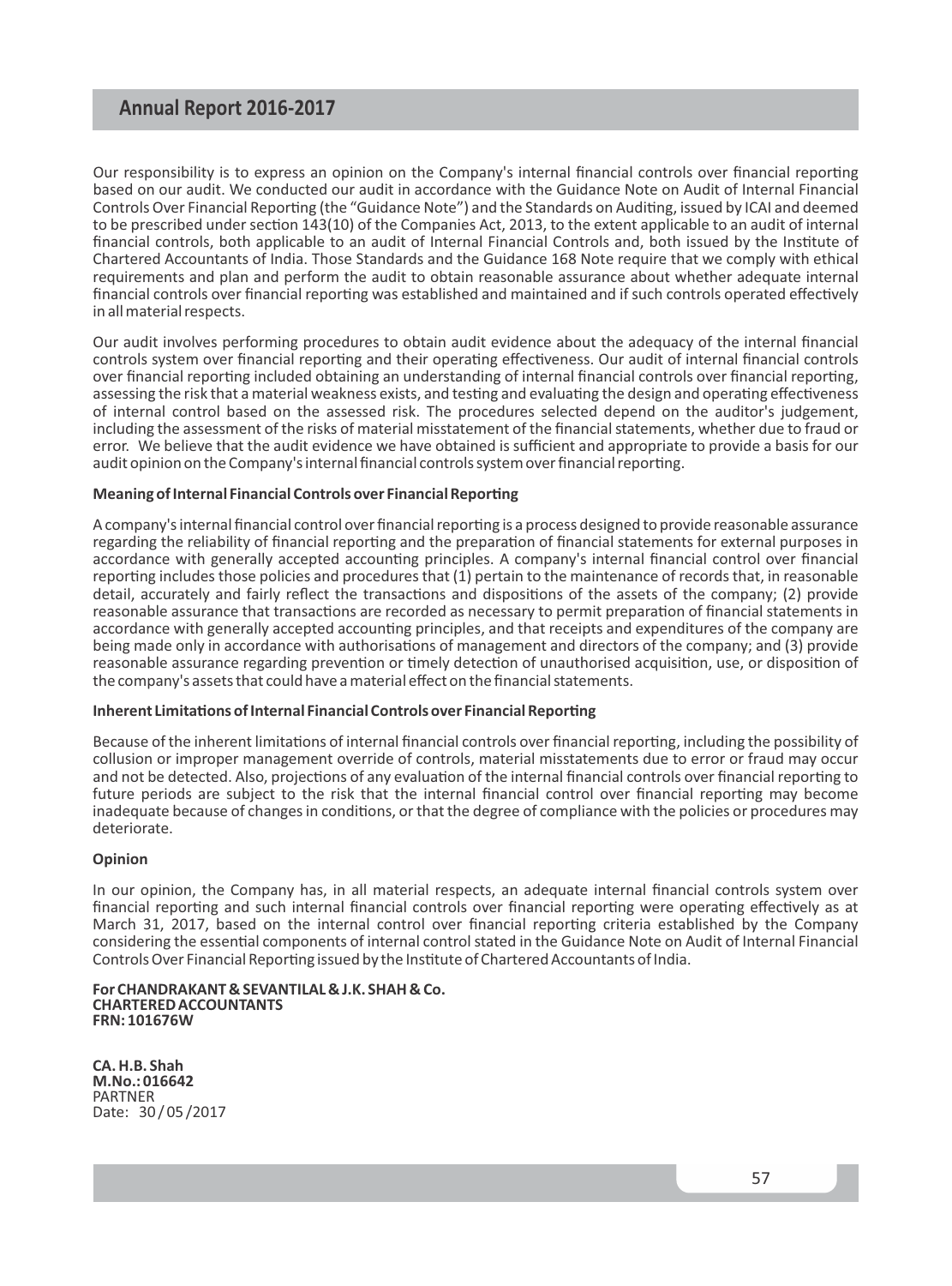|                                                                      |                | Balance Sheet As At 31st Mar, 2017 |                 |                 | (Amount in $\bar{z}$ ) |
|----------------------------------------------------------------------|----------------|------------------------------------|-----------------|-----------------|------------------------|
|                                                                      | <b>Note</b>    |                                    | As at           |                 | As at                  |
| <b>Particulars</b>                                                   | No.            |                                    | 31.03.2017      |                 | 31.03.2016             |
| <b>EQUITY AND LIABILITIES</b>                                        |                |                                    |                 |                 |                        |
| <b>Shareholders' funds</b>                                           |                |                                    |                 |                 |                        |
| Share capital                                                        | $\overline{2}$ | 120,672,120                        |                 | 120,672,120     |                        |
| Reserves and surplus                                                 | 3              | (5,020,150,916)                    | (4,899,478,796) | (4,990,513,528) | (4,869,841,408)        |
| Share Application Money Pending Allotment 4                          |                |                                    | 73,915,000      |                 | 73,915,000             |
| <b>Non-current liabilities</b>                                       |                |                                    |                 |                 |                        |
| Long-term borrowings                                                 | 5              | 2,947,730,975                      |                 | 2,973,833,465   |                        |
| Long-term provisions                                                 | 6              | 792,824,753                        | 3,740,555,728   | 790,021,517     | 3,763,854,982          |
| <b>Current liabilities</b>                                           |                |                                    |                 |                 |                        |
| Trade payables                                                       | $\overline{7}$ | 850,226,321                        |                 | 775,769,783     |                        |
| Other current liabilities                                            | 8              | 780,806,941                        |                 | 830,630,530     |                        |
| Short-term provisions                                                | 9              | 3,321,014                          | 1,634,354,276   | 2,234,217       | 1,608,634,530          |
|                                                                      | <b>TOTAL ₹</b> |                                    | 549,346,208     |                 | 576,563,104            |
| <b>ASSETS</b>                                                        |                |                                    |                 |                 |                        |
| <b>Non-current assets</b>                                            |                |                                    |                 |                 |                        |
| <b>Fixed assets</b>                                                  |                |                                    |                 |                 |                        |
| Tangible assets                                                      | 10             | 191,749,074                        |                 | 193,233,644     |                        |
| Non-current investments                                              | 11             | 2,768,860                          |                 | 1,160,457       |                        |
| Long-term loans and advances                                         | 12             | 110,890,304                        | 305,408,238     | 110,015,504     | 304,409,605            |
| <b>Current assets</b>                                                |                |                                    |                 |                 |                        |
| Inventories                                                          | 13             | 185,521,838                        |                 | 176,220,506     |                        |
| Trade receivables                                                    | 14             | 44,376,684                         |                 | 76,622,395      |                        |
| Cash and cash equivalents                                            | 15             | 3,297,422                          |                 | 6,213,669       |                        |
| Short-term loans and advances                                        | 16             | 10,742,026                         | 243,937,970     | 13,096,929      | 272,153,499            |
|                                                                      | <b>TOTAL ₹</b> |                                    | 549,346,208     |                 | 576,563,104            |
| Significant Accounting Policies and<br>Notes on Financial Statements | 1 to 40        |                                    |                 |                 |                        |

 Chartered Accountants As per our report of even date **For CHANDRAKANT & SEVANTILAL & J K SHAH & CO.** Firm Reg. No. 101676W

> (Partner) Membership No. 16642

Place : VADODARA Date : 30/05/2017 Date : 30/05/2017

#### **For ROYAL CUSHION VINYL PRODUCTS LTD.**

|            | <b>MAHESH K SHAH</b>         | JAYESH A MOTASHA |
|------------|------------------------------|------------------|
| H. B. Shah | Chairman & Managing Director | Director & CFO   |
| (Dartnar)  | 00054351                     | 00054236         |

Place : MUMBAI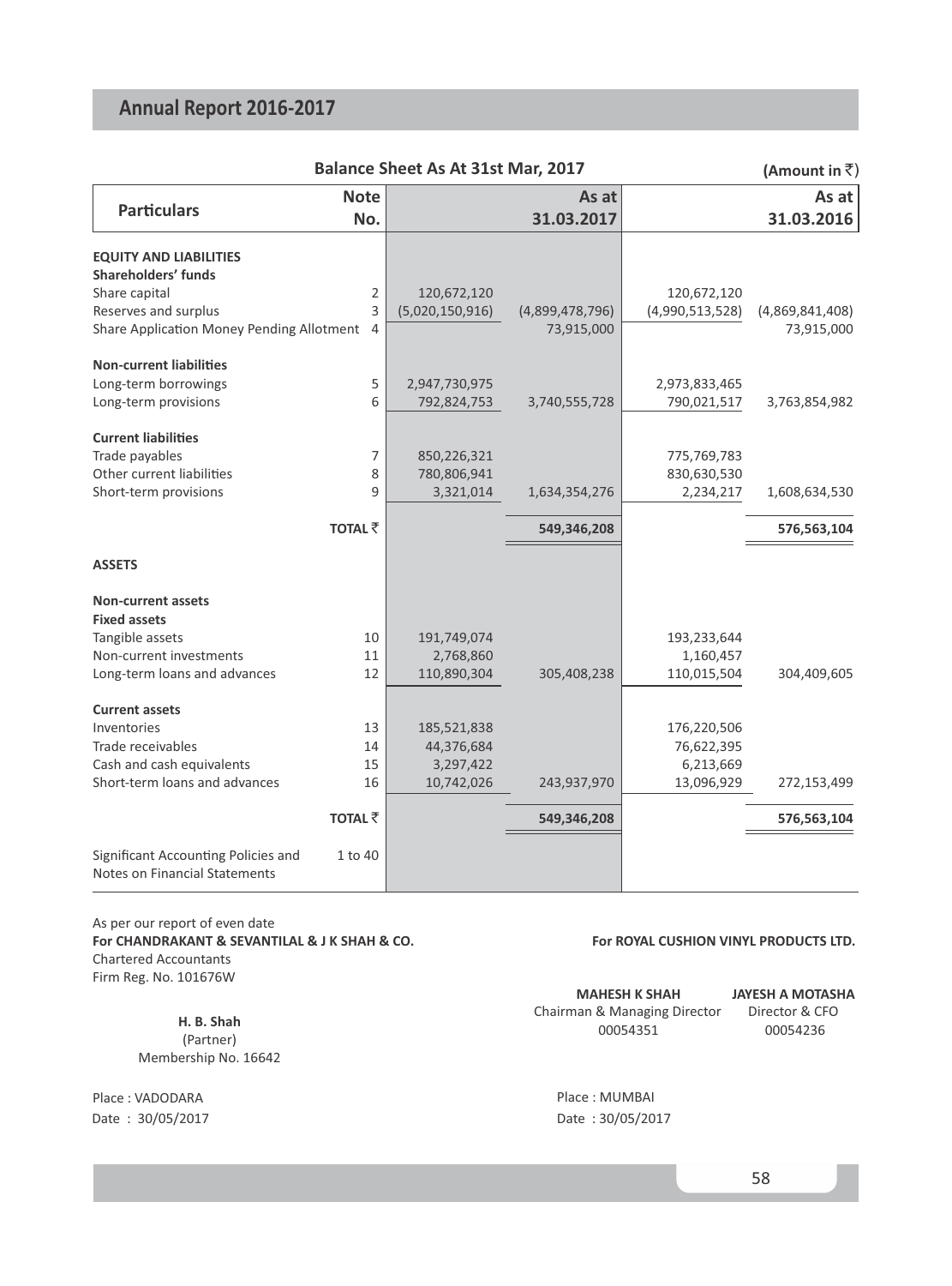| Profit and Loss Statement for the year ended 31st Mar, 2017                         | (Amount in $\bar{z}$ ) |                   |                   |
|-------------------------------------------------------------------------------------|------------------------|-------------------|-------------------|
|                                                                                     | <b>Note</b>            | <b>Year Ended</b> | <b>Year Ended</b> |
| <b>Particulars</b>                                                                  | No.                    | 31.03.2017        | 31.03.2016        |
| <b>Revenue from Operations</b>                                                      | 17                     | 719,918,295       | 801,735,369       |
| Less: Excise Duty                                                                   |                        | 57,773,550        | 54,201,261        |
| Revenue from Operations (Net)                                                       |                        | 662,144,745       | 747,534,108       |
| Other income                                                                        | 18                     | 119,779,513       | 1,776,353         |
| <b>Total Revenue</b>                                                                |                        | 781,924,258       | 749,310,461       |
| <b>Expenses:</b>                                                                    |                        |                   |                   |
| Cost of Materials Consumed                                                          | 19                     | 507,979,774       | 502,152,293       |
| Changes in Inventories of Finished Goods & Work-In-Progress                         | 20                     | (5,397,866)       | 14,020,503        |
| <b>Employee Benefits Expense</b>                                                    | 21                     | 66,773,554        | 62,687,302        |
| <b>Finance Costs</b>                                                                | 22                     | 45,407,605        | 41,703,871        |
| Depreciation and Amortization Expense                                               | 10                     | 13,244,610        | 13,830,504        |
| <b>Other Expenses</b>                                                               | 23                     | 183,180,441       | 178,890,369       |
| <b>Total expenses</b>                                                               |                        | 811,188,118       | 813,284,842       |
| Loss for the year                                                                   |                        | (29, 263, 860)    | (63, 974, 381)    |
| Prior Year Items (Net of Income and Expense)                                        |                        | (373, 528)        | (116, 452)        |
| Profit / (Loss) before Exceptional Item                                             |                        | (29, 637, 388)    | (64,090,833)      |
| <b>Exceptional Income</b>                                                           |                        |                   |                   |
| <b>Loss Before Tax</b>                                                              |                        | (29, 637, 388)    | (64,090,833)      |
| <b>Tax Expenses</b><br>Loss for the Year                                            |                        | (29, 637, 388)    | (64,090,833)      |
|                                                                                     |                        |                   |                   |
| Earnings per Equity Share of Face Value of ₹10/- each<br><b>Basic &amp; Diluted</b> |                        | (2.46)            | (5.31)            |
|                                                                                     |                        |                   |                   |
| Significant Accounting Policies and                                                 | 1 to 40                |                   |                   |
| <b>Notes on Financial Statements</b>                                                |                        |                   |                   |
|                                                                                     |                        |                   |                   |
|                                                                                     |                        |                   |                   |
|                                                                                     |                        |                   |                   |

 Chartered Accountants As per our report of even date **For CHANDRAKANT & SEVANTILAL & J K SHAH & CO.** Firm Reg. No. 101676W

> (Partner) Membership No. 16642

Place : VADODARA Date : 30/05/2017 Date : 30/05/2017

#### **For ROYAL CUSHION VINYL PRODUCTS LTD.**

|            | <b>MAHESH K SHAH</b>         | JAYESH A MOTASHA |
|------------|------------------------------|------------------|
| H. B. Shah | Chairman & Managing Director | Director & CFO   |
| (Partner)  | 00054351                     | 00054236         |

Place : MUMBAI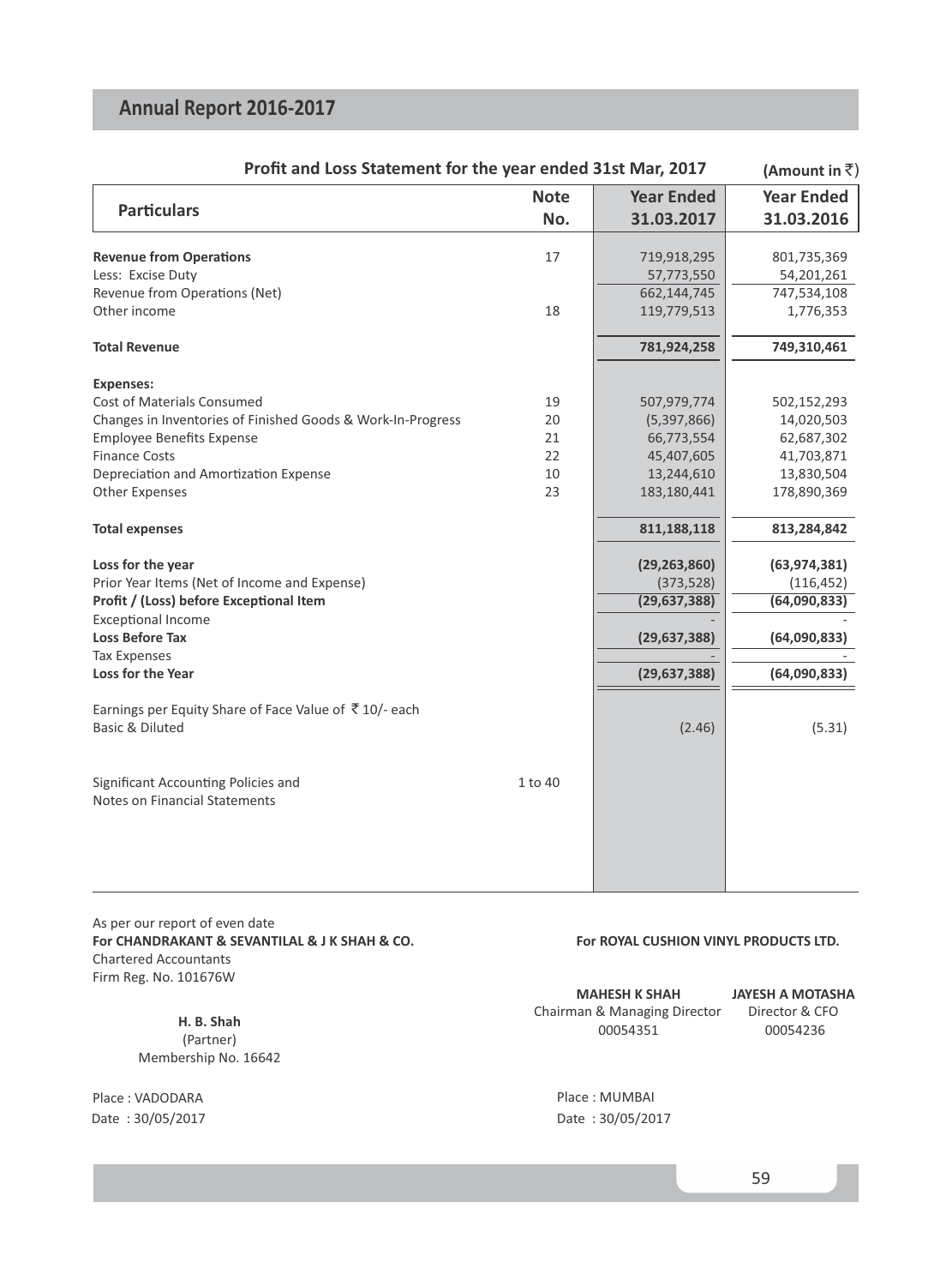|    |                                                                                             | <b>CASH FLOW STATEMENT</b> |                                |                | (Amount in $\bar{z}$ )       |
|----|---------------------------------------------------------------------------------------------|----------------------------|--------------------------------|----------------|------------------------------|
|    |                                                                                             |                            | <b>Year Ended</b>              |                | <b>Year Ended</b>            |
|    | <b>Particulars</b>                                                                          |                            | 31.03.2017                     |                | 31.03.2016                   |
| A) | <b>CASH FLOW FROM OPERATING ACTIVITIES</b>                                                  |                            |                                |                |                              |
|    | Net Profit /(Loss) before Tax, extra-ordinary Items                                         |                            | (29, 263, 860)                 |                | (63, 974, 381)               |
|    | & Prior Period Expenses/Income                                                              |                            |                                |                |                              |
|    | Adjustment for:                                                                             |                            |                                |                |                              |
|    | Depreciation                                                                                | 13,244,610                 |                                | 13,830,504     |                              |
|    | Prior Year Items (Net of Income and Expenses)                                               | (373, 528)                 |                                | (116, 452)     |                              |
|    | Finance Cost                                                                                | 45,407,605                 |                                | 41,703,871     |                              |
|    | <b>Interest Received</b>                                                                    | (1, 186, 465)              |                                | (939, 917)     |                              |
|    | (Profit)/Loss on Sale of fixed assets (net)                                                 |                            |                                | (70, 679)      |                              |
|    | Lease Rent                                                                                  | (831, 480)                 |                                | (831, 480)     |                              |
|    | Share of loss from Partnership firm                                                         | 102,897                    |                                | 78,561         |                              |
|    | Unclaimed Liabilities / Balance Written Back<br>Dividend Received                           | (117, 759, 444)            |                                |                |                              |
|    | Operating profit before working capital changes                                             | (2, 124)                   | (61, 397, 929)<br>(90,661,789) | (4,956)        | 53,649,452<br>(10, 324, 929) |
|    | Adjustment for:                                                                             |                            |                                |                |                              |
|    | Inventories                                                                                 | (9,301,332)                |                                | 35,228,244     |                              |
|    | Trade & Other Receivables                                                                   | 32,245,711                 |                                | (37, 552, 694) |                              |
|    | Loans & Advances                                                                            | 1,480,103                  |                                | (4,877,186)    |                              |
|    | <b>Trade Payables</b>                                                                       | 74,456,538                 |                                | (15, 636, 224) |                              |
|    | Unclaimed Liabilities / Balance Written Back                                                | 117,759,444                |                                |                |                              |
|    | Other current liabilities                                                                   | (49, 823, 589)             |                                | (804, 945)     |                              |
|    | Provisions                                                                                  | 3,890,033                  | 170,706,908                    | 3,237,802      | (20, 405, 003)               |
|    | Cash generated from operation                                                               |                            | 80,045,119                     |                | (30, 729, 932)               |
|    | <b>Cash after Extraordinary items</b>                                                       |                            | 80,045,119                     |                | (30, 729, 932)               |
|    | Net Cash from operating activities                                                          |                            | 80,045,119                     |                | (30, 729, 932)               |
| B) | <b>CASH FLOW FROM INVESTING ACTIVITIES</b>                                                  |                            |                                |                |                              |
|    | Purchase of fixed assets                                                                    | (11,760,040)               |                                | (394, 740)     |                              |
|    | Sale of fixed assets                                                                        |                            |                                | 107,500        |                              |
|    | Sale of investments                                                                         | (1,608,403)                |                                | 30,009         |                              |
|    | <b>Interest Received</b>                                                                    | 1,186,465                  |                                | 939,916        |                              |
|    | Value of advance import license written off                                                 |                            |                                | 408,936        |                              |
|    | Lease Rent                                                                                  | 831,480                    |                                | 831,480        |                              |
|    | Share of loss from Partnership firm                                                         | (102, 897)                 |                                | (78, 561)      |                              |
|    | Dividend Received                                                                           | 2,124                      |                                | 4,956          |                              |
|    | <b>Net Cash Used for Investing Activities</b><br><b>CASH FLOW FROM FINANCING ACTIVITIES</b> |                            | (11, 451, 271)                 |                | 1,849,496                    |
| C) | Borrowing                                                                                   | (26, 102, 490)             |                                | 73,328,962     |                              |
|    | Interest paid                                                                               | (45, 407, 605)             |                                | (41,703,871)   |                              |
|    | Net Cash Used from Financing Activities                                                     |                            | (71,510,096)                   |                | 31,625,091                   |
|    | Net Increase in cash and cash collection (A+B+C)                                            |                            | (2,916,247)                    |                | 2,744,655                    |
|    | Cash & Cash Equivalents at the beginning of the year                                        |                            | 6,213,669                      |                | 3,469,014                    |
|    | Cash & Cash Equivalents at the end of the year                                              |                            | 3,297,422                      |                | 6,213,669                    |

 Chartered Accountants As per our report of even date **For CHANDRAKANT & SEVANTILAL & J K SHAH & CO.** Firm Reg. No. 101676W

> (Partner) Membership No. 16642

Place : VADODARA

#### **For ROYAL CUSHION VINYL PRODUCTS LTD.**

| 101676W    | <b>MAHESH K SHAH</b>         | JAYESH A MOTASHA |
|------------|------------------------------|------------------|
| H. B. Shah | Chairman & Managing Director | Director & CFO   |
| (Partner)  | 00054351                     | 00054236         |

Date : 30/05/2017 Date : 30/05/2017 Place : MUMBAI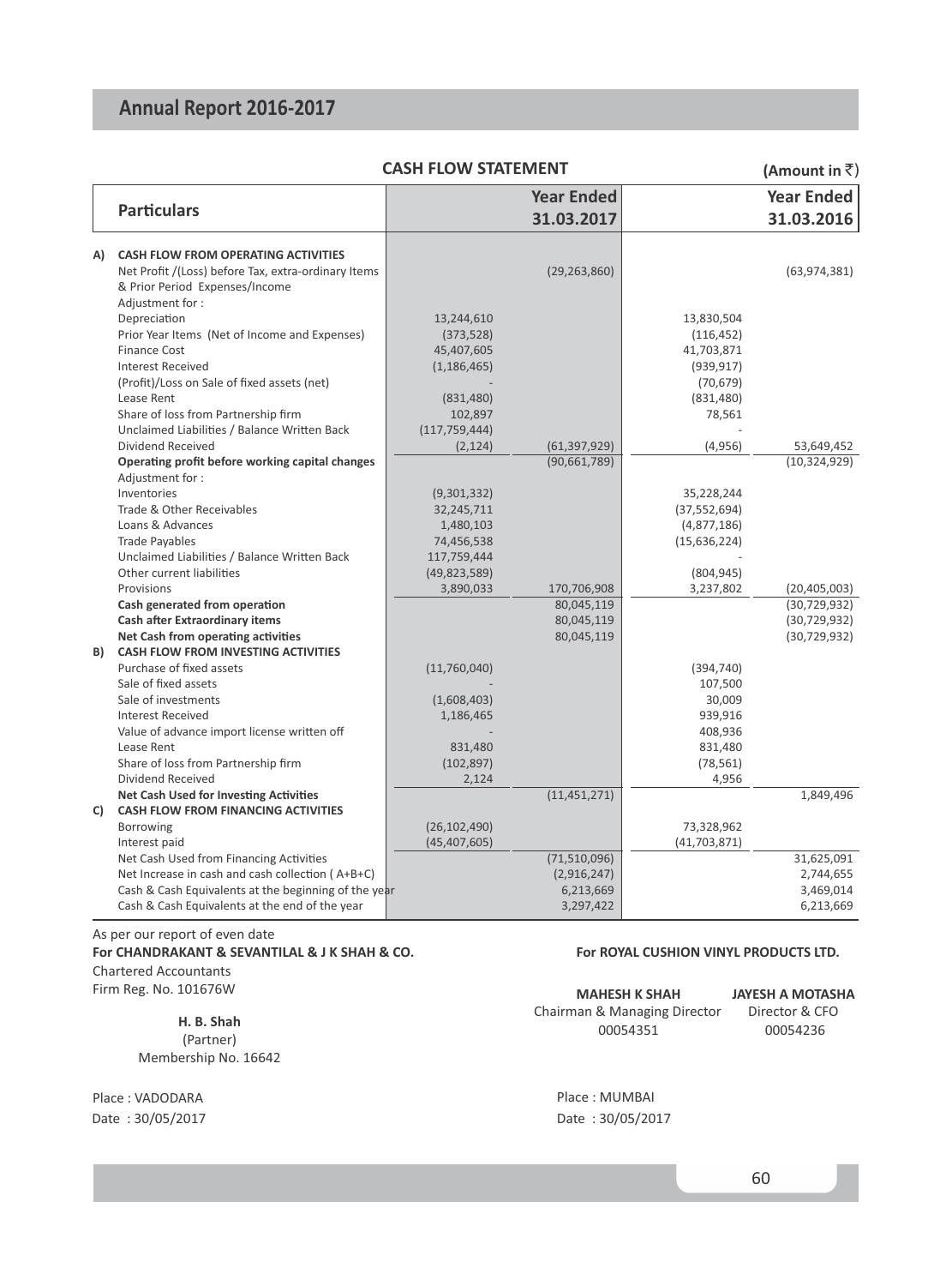### **NOTES 2 TO 16 FORMING PART OF THE BALANCE SHEET**

#### **Notes on Financial Statements for the year ended 31st March, 2017**

#### **2. Share Capital**

| <b>Particulars</b>                                                 | As at<br>31.03.2017<br>₹ | As at<br>31.03.2016<br>₹ |
|--------------------------------------------------------------------|--------------------------|--------------------------|
| Authorised:                                                        |                          |                          |
| 30,000,000 (Previous year 30,000,000) Equity Shares of ₹10/- each  | 300,000,000              | 300,000,000              |
| <b>Issued, Subscribed &amp; Paid up</b>                            |                          |                          |
| 12,067,212 ( Previous Year 12,067,212) Equity Shares of ₹10/- each |                          |                          |
| fully paid up                                                      | 120,672,120              | 120,672,120              |
| <b>Total</b>                                                       | 120,672,120              | 120,672,120              |

#### 2.1) Rights of Equity Shareholders

The Company has only one class of equity share of `10/- per share, Each Share holder of equity shares is entitled to one vote per share.

2.2 ) Reconciliation of the Shares outstanding and amount of share capital.

| <b>Particulars</b>                              | As at Mar 31, 2017 |                        | As at Mar 31, 2016 |                        |
|-------------------------------------------------|--------------------|------------------------|--------------------|------------------------|
|                                                 | <b>Numbers</b>     |                        | <b>Numbers</b>     | (₹)                    |
| Shares outstanding at the beginning of the year |                    | 12,067,212 120,672,120 |                    | 12,067,212 120,672,120 |
| Shares Issued during the year                   |                    |                        |                    |                        |
| Shares outstanding at the end of the year       |                    | 12.067.212 120.672.120 |                    | 12,067,212 120,672,120 |

2.3) Details of Shareholders holding more than 5% shares.

| Name of Shareholder                          |                                                                                                                                                                                                                | As at Mar 31, 2017   |                     | As at Mar 31, 2016   |
|----------------------------------------------|----------------------------------------------------------------------------------------------------------------------------------------------------------------------------------------------------------------|----------------------|---------------------|----------------------|
|                                              | <b>No.of Shares</b>                                                                                                                                                                                            | % of Holding         | <b>No.of Shares</b> | % of Holding         |
|                                              | held                                                                                                                                                                                                           |                      | held                |                      |
| Bhaktavatsala Trading & Consultancy Services | 890,360                                                                                                                                                                                                        | 7.38                 | 890,360             | 7.38                 |
|                                              |                                                                                                                                                                                                                |                      |                     |                      |
|                                              | 639.490                                                                                                                                                                                                        | 5.30                 | 639.490             | 5.30                 |
| Shreedaha Trading & Consultancy Services     | 639,450                                                                                                                                                                                                        | 5.30                 | 639,450             | 5.30                 |
|                                              |                                                                                                                                                                                                                |                      |                     |                      |
|                                              |                                                                                                                                                                                                                |                      |                     | 5.30                 |
|                                              | 890,360                                                                                                                                                                                                        | 7.38                 | 890,360             | 7.38                 |
|                                              |                                                                                                                                                                                                                |                      |                     |                      |
|                                              |                                                                                                                                                                                                                |                      |                     | 23.87                |
| <b>Reserves &amp; Surplus</b>                |                                                                                                                                                                                                                |                      |                     |                      |
| <b>CAPITAL RESERVE</b>                       | 649,080                                                                                                                                                                                                        |                      | 649,080             |                      |
| as per the last balance sheet                |                                                                                                                                                                                                                |                      |                     |                      |
| <b>SECURITIES PREMIUM RESERVE</b>            | 723,225,231                                                                                                                                                                                                    |                      | 723,225,231         |                      |
| as per the last balance sheet                |                                                                                                                                                                                                                |                      |                     |                      |
| <b>INVESTMENT ALLOWANCE RESERVE</b>          | 4,534,000                                                                                                                                                                                                      |                      | 4,534,000           |                      |
| as per the last balance sheet                |                                                                                                                                                                                                                | 728,408,311          |                     | 728.408.311          |
| Surplus/Deficit in the statement of Profit & |                                                                                                                                                                                                                |                      |                     |                      |
| Loss                                         |                                                                                                                                                                                                                |                      |                     |                      |
| <b>Opening Balance</b>                       | (5,718,921,839)                                                                                                                                                                                                |                      | (5,654,831,006)     |                      |
| Add: Loss for the year                       | (29, 637, 388)                                                                                                                                                                                                 |                      | (64,090,833)        |                      |
| <b>Closing Balance</b>                       |                                                                                                                                                                                                                | (5,748,559,227)      |                     | (5,718,921,839)      |
| Total                                        |                                                                                                                                                                                                                | (5,020,150,916)      |                     | (4,990,513,528)      |
|                                              |                                                                                                                                                                                                                |                      |                     | 61                   |
|                                              | <b>LLP</b><br>Sahishnu Trading & Consultancy Services LLP<br><b>LLP</b><br>Sughosh Trading & Consultancy Services LLP<br>Trilokatma Trading & Consultancy Services<br><b>LLP</b><br>Lapada (Mauritius) Limited | 639,460<br>2,880,000 | 5.30<br>23.87       | 639,460<br>2,880,000 |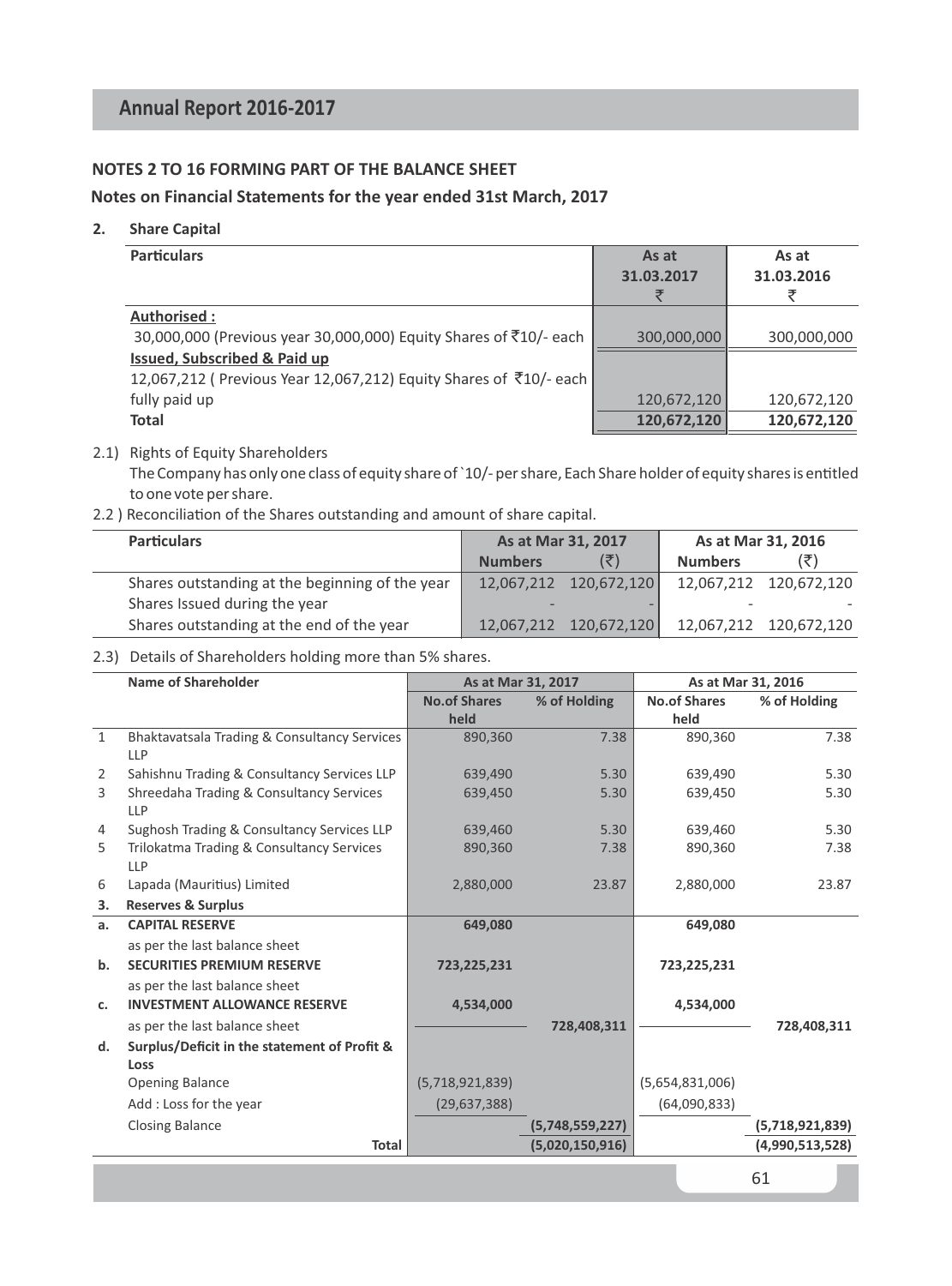### **NOTES 2 TO 16 FORMING PART OF THE BALANCE SHEET**

#### **4.** Share Application Money

|              | As at<br>31.03.2017 | As at<br>31.03.2016 |
|--------------|---------------------|---------------------|
|              | 73.915.000          | 73,915,000          |
| <b>Total</b> | 73,915,000          | 73,915,000          |
|              |                     |                     |

4.1) The Company was registered with The Board For Industrial and Financial Reconstruction (BIFR) since Sep.2002. The Company had submitted the revised Draft Rehabilitation Scheme ("DRS") containing proposals for revival of the Company with the erstwhile Hon'ble Board for Industrial and Financial Reconstruction ("BIFR"). As per the DRS the Promoters of the Company are required to bring additional funds. Accordingly the Promoters have brought funds as share application money . The shares will be issued after necessary approvals.

#### **5. Long Term Borrowings**

| <b>Particulars</b>                                                                                                                                                                                                                                                                                                                                                                                                                                                                                | As at<br>31.03.2017<br>₹ | As at<br>31.03.2017<br>₹ | As at<br>31.03.2016<br>₹ | "As at<br>31.03.2016<br>₹ |
|---------------------------------------------------------------------------------------------------------------------------------------------------------------------------------------------------------------------------------------------------------------------------------------------------------------------------------------------------------------------------------------------------------------------------------------------------------------------------------------------------|--------------------------|--------------------------|--------------------------|---------------------------|
|                                                                                                                                                                                                                                                                                                                                                                                                                                                                                                   | <b>Current</b>           | <b>Non Current</b>       | Current                  | <b>Non Current</b>        |
| Secured                                                                                                                                                                                                                                                                                                                                                                                                                                                                                           |                          |                          |                          |                           |
| Term loans from Banks:<br><b>Bank of India</b><br>Secured by way of first charge ranking<br>paripassu with Exim Bank, Global Trust Bank<br>(OBC), Saraswat Co-op Bank and IDBI on<br>specific movable & immovable properties<br>presents & future subject to the prior charge<br>on specified movable created/to be created in<br>favour of bankers, by way of security for<br>borrowing for working capital and further<br>secured by personal guarantee of promotor<br>directors of the Company |                          | 281,769,387              |                          | 284,178,176               |
| <b>Exim Bank</b><br>Secured by way of first charge ranking<br>paripassu with Bank of India, Global Trust Bank<br>(OBC), Saraswat Co-op Bank and IDBI on<br>specific movable & immovable properties<br>presents & future subject to the prior charge<br>on specified movable created/to be created in<br>favour of bankers, by way of security for<br>borrowing for working capital and further<br>secured by personal guarantee of promotor<br>directors of the Company                           |                          | 18,272,560               |                          | 18,272,560                |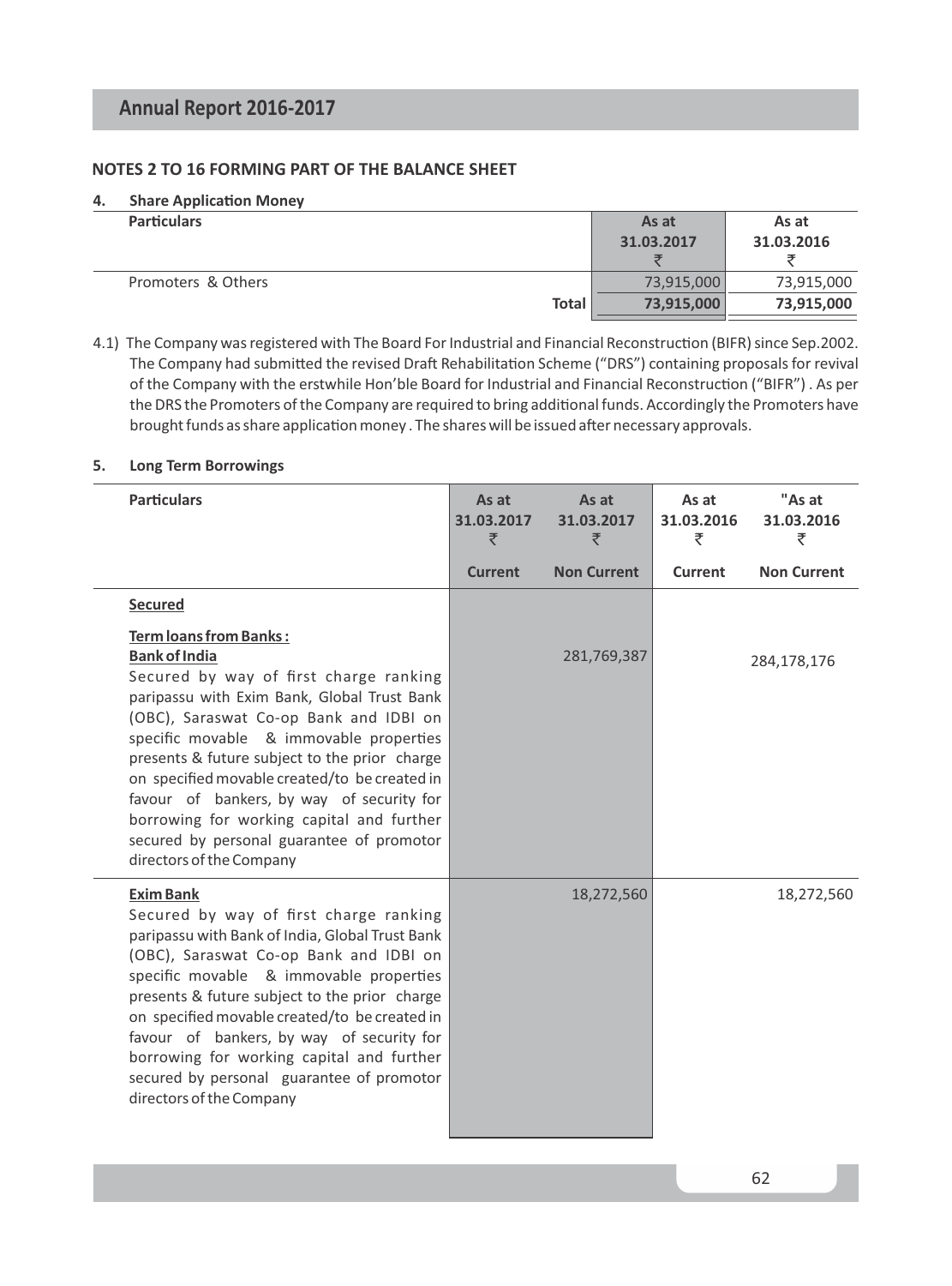## **NOTES 2 TO 16 FORMING PART OF THE BALANCE SHEET**

| <b>Particulars</b>                                                                                                                                                                                                                                                                                                                                                                                                                                                     | As at<br>31.03.2017<br>₹ | As at<br>31.03.2017<br>₹ | As at<br>31.03.2016<br>₹ | "As at<br>31.03.2016<br>₹ |
|------------------------------------------------------------------------------------------------------------------------------------------------------------------------------------------------------------------------------------------------------------------------------------------------------------------------------------------------------------------------------------------------------------------------------------------------------------------------|--------------------------|--------------------------|--------------------------|---------------------------|
|                                                                                                                                                                                                                                                                                                                                                                                                                                                                        | <b>Current</b>           | <b>Non Current</b>       | Current                  | <b>Non Current</b>        |
| <b>Global Trust Bank (OBC)</b><br>Secured by way of first charge ranking<br>paripassu with Bank of India, Exim Bank<br>Saraswat Co-op Bank and IDBI on specific<br>movable & immovable properties presents &<br>future subject to the prior charge on specified<br>movable created/to be created in favour of<br>bankers, by way of security for borrowing for<br>working capital and further secured by<br>personal guarantee of promotor directors of<br>the Company |                          | 32,561,049               |                          | 32,561,049                |
| <b>IDBI</b><br>Secured by way of first charge ranking<br>paripassu with Bank of India, Exim Bank and<br>Global Trust Bank (OBC) on specific movable &<br>immovable properties presents & future<br>subject to the prior charge on specified<br>movable created/to be created in favour of<br>bankers, by way of security for borrowing for<br>working capital and further secured by<br>personal guarantees of promotor directors of<br>the company.                   |                          | 1,256,630,654            |                          | 1,257,545,414             |
| Saraswat Co-op Bank Ltd.<br>Secured by way of first charge ranking<br>paripassu with Bank of India, Exim Bank, IDBI<br>and Global Trust Bank (OBC) on specific<br>movable & immovable properties presents &<br>future subject to the prior charge on specified<br>movable created/to be created in favour of<br>bankers, by way of security for borrowing for<br>working capital and further secured by<br>personal guarantee of promotor directors of<br>the Company. |                          | 177,138,264              |                          | 177,138,264               |
| Swaminarayan Co-op Bank Ltd.<br>Secured by way of Hypothecation of specific<br>Plant & Machinery & personal guarantee of<br>promotor directors of the Company                                                                                                                                                                                                                                                                                                          |                          | 2,214,671                |                          | 2,214,671                 |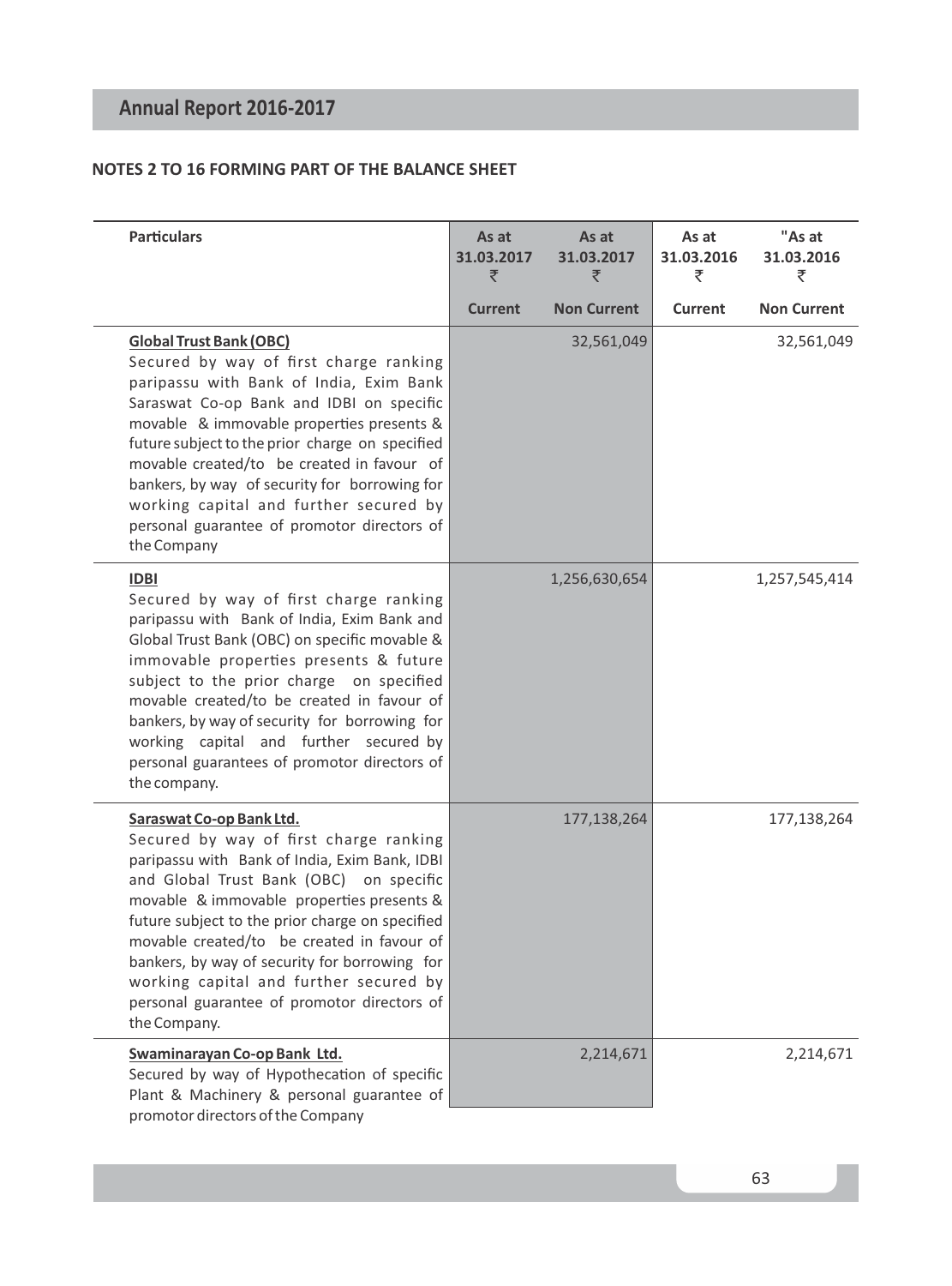## **NOTES 2 TO 16 FORMING PART OF THE BALANCE SHEET**

## **5. Long Term Borrowings**

| <b>Particulars</b>                                                                                                                                                                                 | As at<br>31.03.2017<br>₹ | As at<br>31.03.2017<br>₹                                | As at<br>31.03.2016<br>₹ | "As at<br>31.03.2016<br>₹                               |
|----------------------------------------------------------------------------------------------------------------------------------------------------------------------------------------------------|--------------------------|---------------------------------------------------------|--------------------------|---------------------------------------------------------|
|                                                                                                                                                                                                    | <b>Current</b>           | <b>Non Current</b>                                      | Current                  | <b>Non Current</b>                                      |
| Baroda Peoples Co-op Bank Ltd.<br>Secured by way of Hypothecation of specific<br>Plant & Machinery & personal guarantee of<br>promotor directors of the Company                                    |                          | 1,944,225                                               |                          | 1,944,225                                               |
| Panchmahal Dist. Co-op Bank Ltd.<br>Secured by way of Hypothecation of specific<br>Plant & Machinery & personal guarantee of<br>promotor directors of the Company                                  |                          | 8,200,934                                               |                          | 8,200,934                                               |
| Baroda City Co-op Bank Ltd.<br>Secured by way of Hypothecation of specific<br>Plant & Machinery & personal guarantee of<br>promotor directors of the Company                                       |                          | 3,268,089                                               |                          | 3,268,089                                               |
| Mandvi Co op. Bank Ltd.<br>Secured by way of hypocation of Vehicles                                                                                                                                |                          | 49,095                                                  |                          | 49,095                                                  |
| <b>Term loans from Financial Institutions:</b><br><b>G.S.F.C.</b><br>Secured by way of Hypothecation of specific<br>Plant & Machinery & personal guarantee of<br>promotor directors of the Company |                          | 11,518,041                                              |                          | 11,518,041                                              |
| Kirloskar Inv. and Finance Ltd<br>Secured by way of hypothecation of specific<br>Plant & Machinery & personal guarantee of<br>promotor directors of the Company                                    |                          |                                                         |                          | 7,307,824                                               |
| Lloyd Finance Ltd.<br>Secured by way of hypocation of Vehicles &<br>personal guarantee                                                                                                             |                          |                                                         |                          | 562,715                                                 |
| <b>Unsecured</b><br>From Banks<br><b>From Company</b><br><b>From Directors</b><br><b>From Others</b>                                                                                               |                          | 458,664,195<br>575,405,732<br>11,886,452<br>108,207,627 |                          | 458,664,195<br>582,293,733<br>10,360,609<br>117,753,871 |
| <b>Total</b>                                                                                                                                                                                       |                          | 2,947,730,975                                           |                          | 2,973,833,465                                           |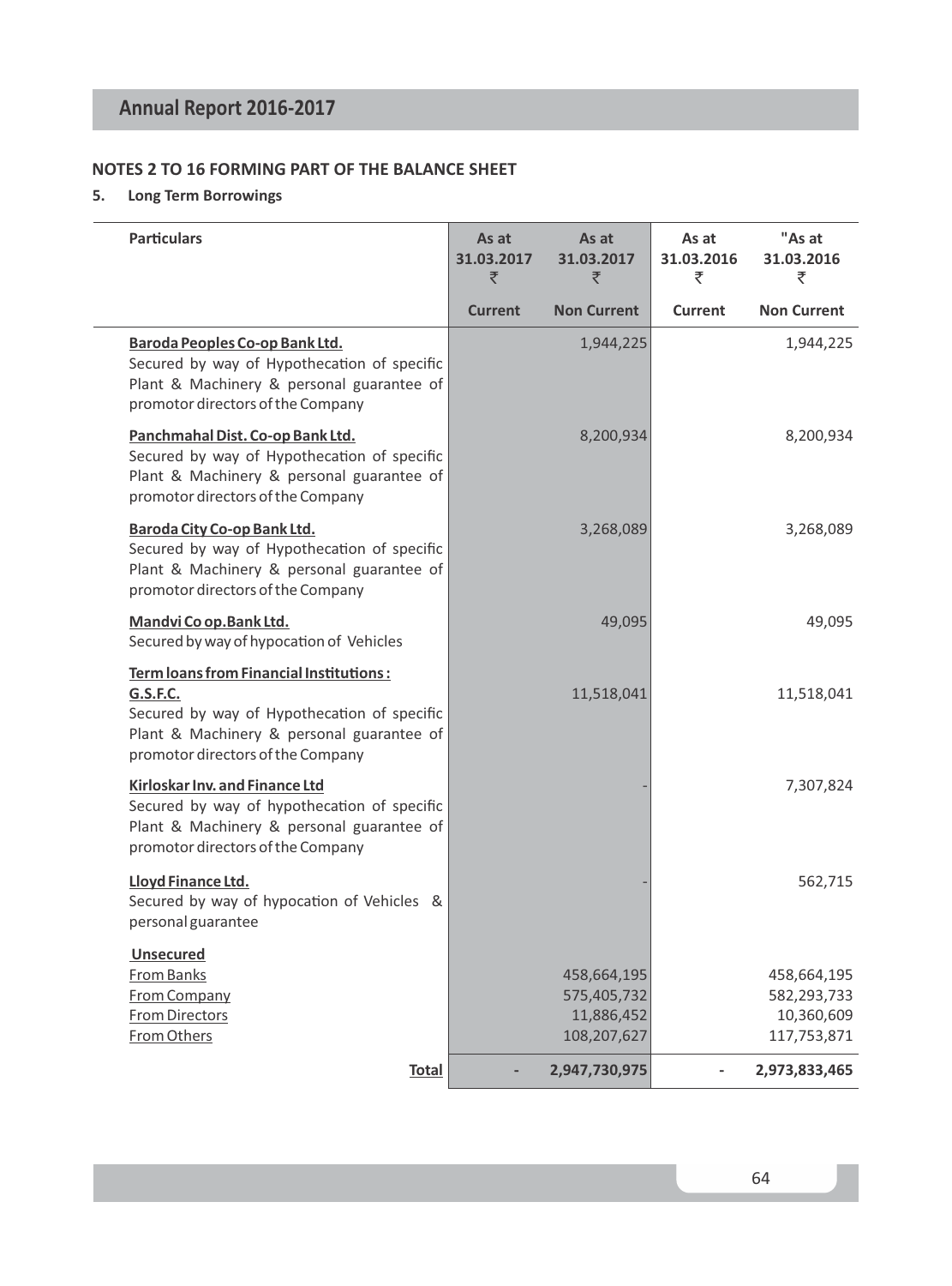#### **NOTES 2 TO 16 FORMING PART OF THE BALANCE SHEET**

#### **5. Long Term Borrowings**

- 5 .1 ( a ) As in the past, in current year also, due to non receipt of the Bank statements/Bank advices/Balance certificates from the financial institutions/banks, book entries pertaining to banks and financial institutions, transactions could not be reconciled. Further, in absence of such details and information, the amount payable also could not be estimated or ascertained. Thus, bank balances and balances of such financial Institutions as on 31.03.2017 are subject to adjustments if any, to be carried out on receipt of the relevant statements / Bank Advices / Certificates from banks/ financial institutions.
- (b) Many Banks / financial Institutions had not charged interest in earlier year and current year. However, till 31.03.2014, the Company has provided interest at the normal rate applicable on the closing balance of loan amount appearing in the books of accounts (except on outstanding Loan balance of IDBI, Oriental Bank of Commerce (OBC) Exim Bank and Bank of India and shown as interest payable under the head other current liabilies. However w.e.f. 01.04.14 the Company has not provided interest on other old loans also i.e. from Saraswat co-op bank, Baroda co-op bank, GSFC,BHF bank, Swaminarayan Co. op bank, Baroda peoples co-op bank, Baroda city co-op bank, Panchmal dist co-op Bank, Mandvi Co-op bank, Lloyd Finance, as Company has already given one time settlement proposal to these lenders under the proposed DRS. Had the company provided interest as per practise followed in earlier years loss would have been higher by `5,36,75,732 (P.Y.`5,36,75,732). Further in the current financial year Company has submitted an application on 20.03.2017 to The Industries Commissionrate ,Govt. of Gujarat ( GOG) in terms of GOG's GR for Scheme for relief and concession to Sick Industries. As per provisions of this scheme, the Company proposed to GOG and Lenders i.e. GSFC , Baroda co-op bank, Swaminarayan Co. op bank, Baroda peoples co-op bank, Baroda city co-op bank, Panchmal dist co-op Bank, to pay principal outstanding of loans. Hence the Company has written back accomulated interest on these loans `765.25 Lacs in current year.
- ( c ) The Directors of the Company along with their family members and group Companies/associates , by giving personal property as collateral security, arranged Loans from Deutsch Bank ( DB )and Capital First Ltd ( CFL) . These loans are released by DB and CFL to Natroyal Industries Private Limited ( NIPL) . Pursuant to the arrangement / understanding between NIPL , Directors, associates and the Company, the said Loans amount were transferred by NIPL to the Company and the Company has treated the same as Loan from NIPL. The instalments including interest is paid on the said Loan by the Company . The Principal amount is debited to NIPL Loan Account and interest thereon is debited to interest account in the Company's Books of Accounts. The loan outstanding as on 31.03.2017 for DB is ` 894.95 lacs and CFL is `1407.90 lacs.

#### **6. Long Term Provisions**

| <b>Particulars</b>                            |              | As at<br>31.03.2017 | As at<br>31.03.2016 |
|-----------------------------------------------|--------------|---------------------|---------------------|
| <b>Provision for Employee Benefits</b>        |              |                     |                     |
| <b>Provision for Gratuity</b>                 |              | 19,654,364          | 17,133,499          |
| Provision for Leave Benefits                  |              | 3,935,703           | 3,653,332           |
| Provision for Customs duty including interest |              | 769,234,686         | 769,234,686         |
|                                               | <b>Total</b> | 79,28,24,753        | 790,021,517         |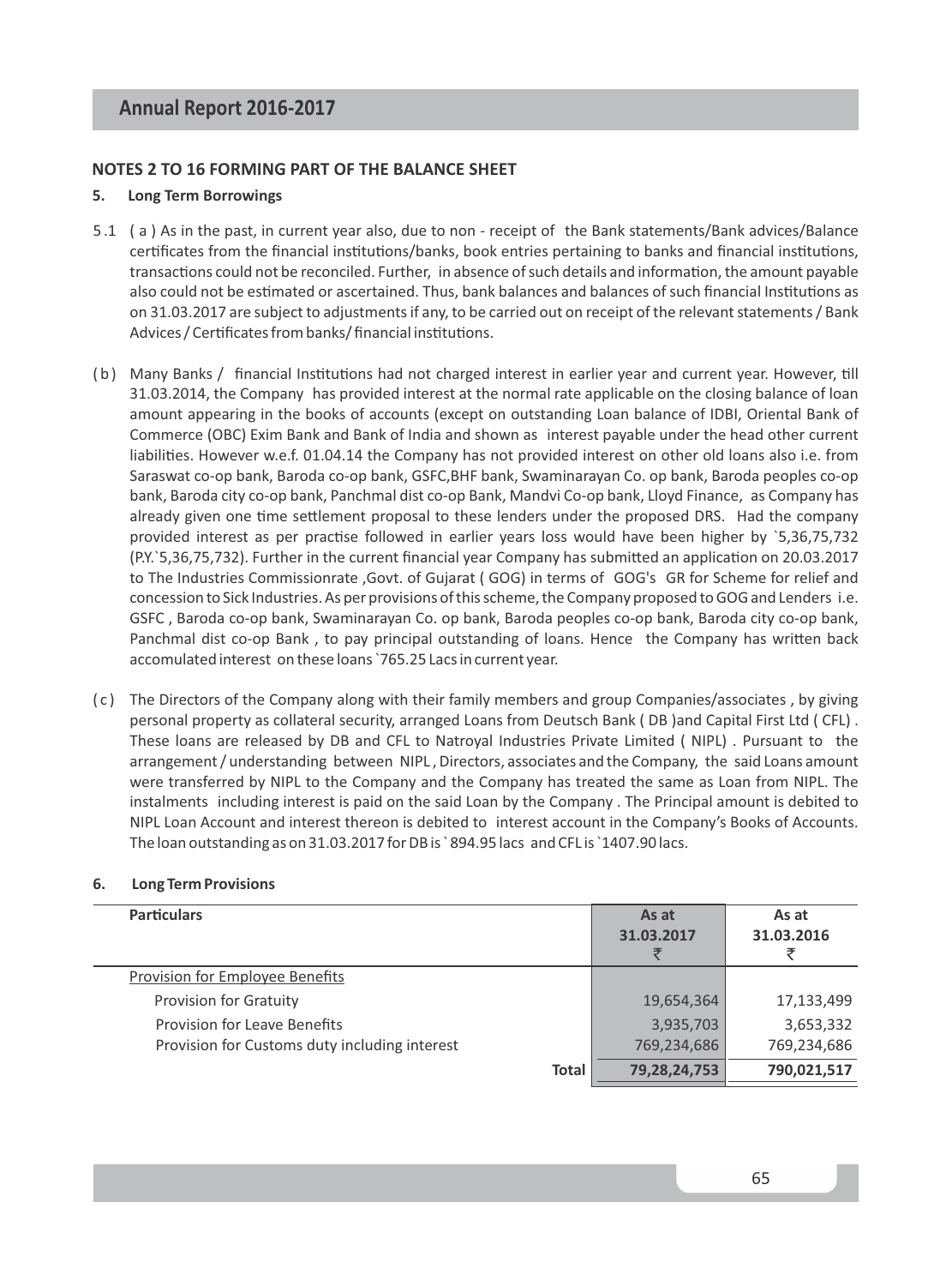#### **NOTES 2 TO 16 FORMING PART OF THE BALANCE SHEET**

6.1) Under the Duty Exemption Scheme of Advance Licence (as well as similar other licence scheme) pursuant to Import & Export Policy of Government of India, duty free imports of raw materials are permitted and they are required to be used in manufacturing of goods for export, as well as, export of goods has to be effected within the time allowed, in terms of the scheme. The Company has availed of such licences from time to time. In the past, it had fulfilled its export obligations. Although the Company had imported duty free raw material under certain licences, however it could not effect export within the time allowed due to circumstances beyond the control of the Company. The Company has evaluated its obligations under the scheme and it has been advised that in view of non fulfilment of export obligations, the authorities can recover the import duty and mandatory interest thereon. From 01.04.2014 the Company has stopped providing interest on custom duty liability, as company has filed DRS with BIFR with a request to fulfill balance export obligation with seven year of approval of the DRS. The Government of India notified certain provisions of the Insolvency and Bankruptcy Code, 2016 ("IBC") w.e.f. December 1, 2016 which had the effect of abatement of the pending proceedings of the Company before the Hon'ble BIFR. Now, the said proceedings will be governed by the provisions of the newly notified IBC laws. The Company has filed an application before NCLT, Mumbai under IBC law on 29.05.2017. Had the company provided interest as per practice followed in earlier years loss would have been higher by ` 3,78,25,074 and reserve and surplus would have been lower to that extent during the year.

#### **7. Trade Payables**

| <b>Particulars</b>      | As at       | As at       |
|-------------------------|-------------|-------------|
|                         | 31.03.2017  | 31.03.2016  |
|                         |             |             |
| <b>Sundry Creditors</b> | 850.226.321 | 775,769,783 |
| Total                   | 850,226,321 | 775,769,783 |

#### **8. Other current liabilies**

| <b>Particulars</b>                        | As at<br>31.03.2017<br>₹ | As at<br>31.03.2016<br>₹ |
|-------------------------------------------|--------------------------|--------------------------|
| (a) Interest accrued and due on borrowing | 717,872,608              | 795,602,007              |
| (b) Advance from Customers                | 46,372,413               | 22,141,219               |
| (c) Statutory Liabilities                 | 15,386,767               | 11,684,926               |
| (d) Deposits                              | 65,000                   | 65,000                   |
| (e) Advance for sale of Land              | 1,110,153                | 1,110,153                |
| (f) Other Liabilities                     |                          | 27,225                   |
| <b>Total</b>                              | 780,806,941              | 830,630,530              |

8.1) Special land acquisition officer of Govt. of Gujarat, by common award acquired the part of the factory land belonging to the Company for the purpose of Vadodara Halol khandiwada 4 track road and fixed the amount of compensation payable to the Company. However the Company has not accepted the price fixed for the acquisition of land and the matter is in dispute. Accordingly the entry for said acquisition shall be passed on the actual receipt of payment of compensation finally decided. Accordingly amount received from them is shown as advance.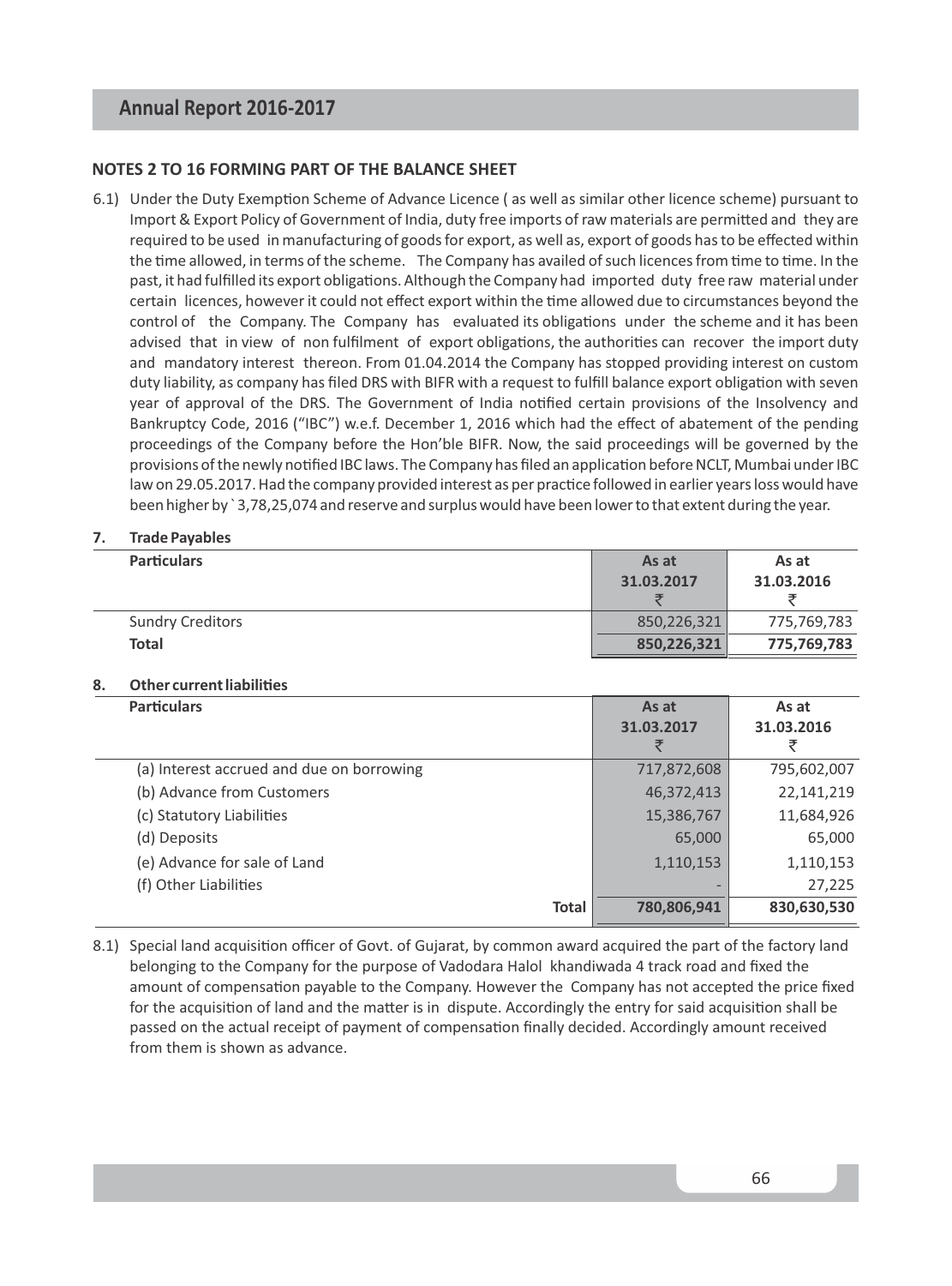## **NOTES 2 TO 16 FORMING PART OF THE BALANCE SHEET**

#### **9. Short Term Provisions**

| <b>Particulars</b>                     | As at<br>31.03.2017 | As at<br>31.03.2016 |
|----------------------------------------|---------------------|---------------------|
| <b>Provision for Employee Benefits</b> |                     |                     |
| (a) Provision for Gratuity             | 2,255,548           | 1,236,044           |
| (b) Provision for Leave Benefits       | 1,065,466           | 998,173             |
| <b>Total</b>                           | 3,321,014           | 2,234,217           |

### **10.** Fixed Assests (Amount in ₹)

 $\frac{1}{2}$ 

|                                               | As at 31st<br>As at 31st | March, 2016<br>Mar, 2017 | 4,870,698<br>4,870,698 | 68,606,255<br>64,623,278 | 807,356<br>642,255 | 115,769,041                 | 1,066,761<br>1,088,150 | 837,051<br>657,976 | 1,276,482<br>1,469,236 | 193,233,644<br>191,040,181             | 708,893                                                                                                                        | 193,233,644<br>191,749,074  |
|-----------------------------------------------|--------------------------|--------------------------|------------------------|--------------------------|--------------------|-----------------------------|------------------------|--------------------|------------------------|----------------------------------------|--------------------------------------------------------------------------------------------------------------------------------|-----------------------------|
|                                               | As at 31st<br>Mar, 2017  |                          |                        | 109,022,328              | 5,728,889          | 1,469,714,151 117,688,589   | 12,011,259             | 9,263,508          | 15,940,394             | 1,621,680,529                          |                                                                                                                                | 1,621,680,529               |
|                                               |                          |                          |                        |                          |                    |                             |                        |                    |                        |                                        |                                                                                                                                |                             |
| on charged Disposals<br>å<br>Depreciati       |                          |                          |                        | 4,327,780                | 165,101            | 8,193,501                   | 177,314                | 179,075            | 201,839                |                                        |                                                                                                                                |                             |
| for the year<br>1st April,<br>As at<br>2016   |                          |                          | 104,694,548            |                          | 5,563,788          |                             | 11,833,945             | 9,084,433          | 15,738,555             |                                        |                                                                                                                                | 13,244,610<br>1,608,435,919 |
| 4,870,698                                     |                          |                          |                        | 6,371,144                |                    | 1,587,402,740 1,461,520,650 |                        | 9,921,484          |                        | 1,812,720,710 1,608,435,919 13,244,610 | 708,893                                                                                                                        |                             |
| 173,645,605<br>31st Mar,<br>As at<br>2017     |                          |                          |                        |                          |                    |                             | 13,099,409             |                    | 17,409,630             |                                        |                                                                                                                                | 1,813,429,603               |
| Disposals<br><b>Additions</b><br>for the year |                          |                          | 344,802                |                          |                    |                             | 198,703                |                    | 394,593                | 11,051,147                             | 708,893                                                                                                                        | 11,760,040                  |
| 4,870,698<br>April, 2016<br>As at 1st         |                          |                          | 173,300,803            | 6,371,144                |                    | 1,577,289,691 10,113,049    | 12,900,706             | 9,921,484          | 17,015,037             | 1,801,669,563                          |                                                                                                                                | 1,801,669,563               |
|                                               | <b>Tangible Assets</b>   | Land (Freehold)          | Factory Buildings      | Other Buildings          |                    |                             |                        |                    |                        |                                        | Capital Work in<br>Furniture &<br>Equipment<br>Equipment<br>Total Rs.<br>Progress<br>Vehicles<br>Fixtures<br>Plant &<br>Office | Grand Total                 |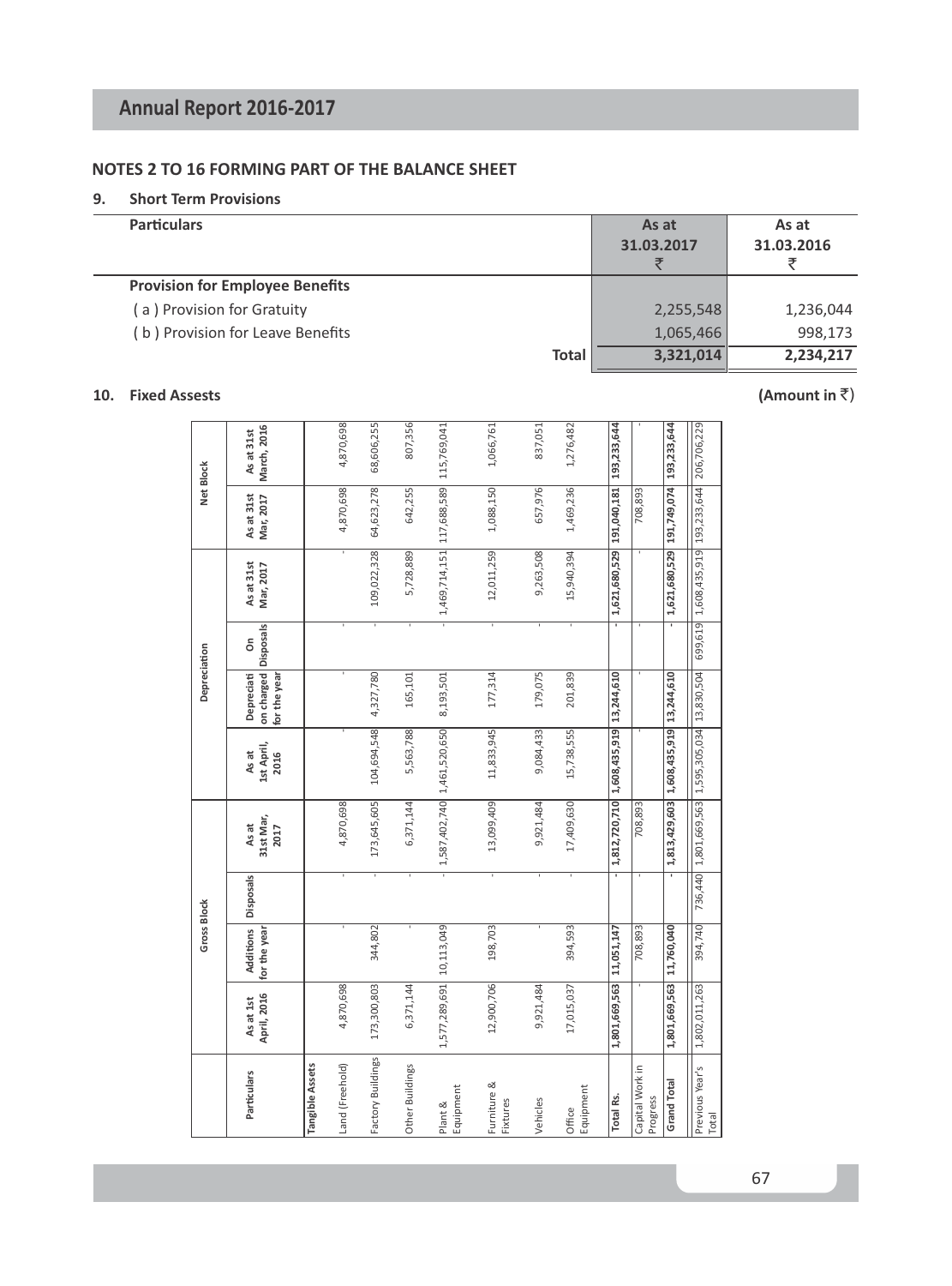## **NOTES 2 TO 16 FORMING PART OF THE BALANCE SHEET**

#### **11. Non Current Investments**

|   | <b>Particulars</b>                                                              | As at 31.03.2017<br>₹ |        | As at 31.03.2016<br>₹ |        |
|---|---------------------------------------------------------------------------------|-----------------------|--------|-----------------------|--------|
|   | Long Term Investment (at cost)                                                  |                       |        |                       |        |
| А | <b>Investment in Shares</b>                                                     |                       |        |                       |        |
|   | i) Quoted : (Non Trade)                                                         |                       |        |                       |        |
|   | <b>Equity Shares</b>                                                            |                       |        |                       |        |
|   | 38,800 (PY.38,800) equity shares in Industrial                                  |                       |        |                       |        |
|   | Development Bank of India of `10/- each                                         | 5,044,000             |        | 5,044,000             |        |
|   | Less: Allotment money payable                                                   | 4,212,147             |        | 4,212,147             |        |
|   |                                                                                 | 831,853               |        | 831,853               |        |
|   | Less: Diminution in value of Investment                                         |                       |        |                       |        |
|   | written off                                                                     | 831,853               |        | 831,853               |        |
|   | ii) Unquoted : (Non Trade) in Equity                                            |                       |        |                       |        |
|   | <b>Investment in Shares of Subsidiary Company:</b>                              |                       |        |                       |        |
|   | 4,50,200 Shares (PY.4,50,200) in Euro Royal                                     |                       |        |                       |        |
|   | <b>Flor Limited</b>                                                             | 25,931,404            |        | 25,931,404            |        |
|   | (U.K.) of STG pound 1 (one) each fully paid                                     |                       |        |                       |        |
|   | up.                                                                             |                       |        |                       |        |
|   | Less : provision for diminution in value of                                     |                       |        |                       |        |
|   | investment                                                                      | 25,931,404            |        | 25,931,404            |        |
|   |                                                                                 |                       |        |                       |        |
|   | 30,000 (PY 30,000) equity shares in AB Corp<br>Ltd of `10/- each fully paid up. |                       |        |                       |        |
|   |                                                                                 | 2,475,000             |        | 2,475,000             |        |
|   | Less: Provision for Diminution in value of<br>Investment                        |                       |        |                       |        |
|   |                                                                                 | 2,475,000             |        | 2,475,000             |        |
|   | 5,010 (PY 5,010) shares in Swaminarayan Co-                                     | 125,250               |        | 125,250               |        |
|   | op Bank Ltd. of `25/- each fully paid up.                                       |                       |        |                       |        |
|   | 12,500 (PY.12,500) shares in Baroda Peoples                                     | 125,000               |        | 125,000               |        |
|   | Co-op Bank Ltd of `10/- each fully paid up.                                     |                       |        |                       |        |
|   | 7,500 (PY.7,500) shares in Baroda City Co-op                                    | 75,000                |        | 75,000                |        |
|   | Bank Ltd. of `10/- each fully paid up.                                          |                       |        |                       |        |
|   | 1,000(PY.1,000)shares in Saraswat Co-op Bank                                    |                       |        |                       |        |
|   | Ltd. of `10/- each fully paid up.                                               | 10,000                |        | 10,000                |        |
|   | 1,083 (PY.1,083) shares in Mandvi Co-op Bank                                    |                       |        |                       |        |
|   | Ltd. of `10/- each fully paid up.                                               | 10,830                | 346080 | 10,830                | 346080 |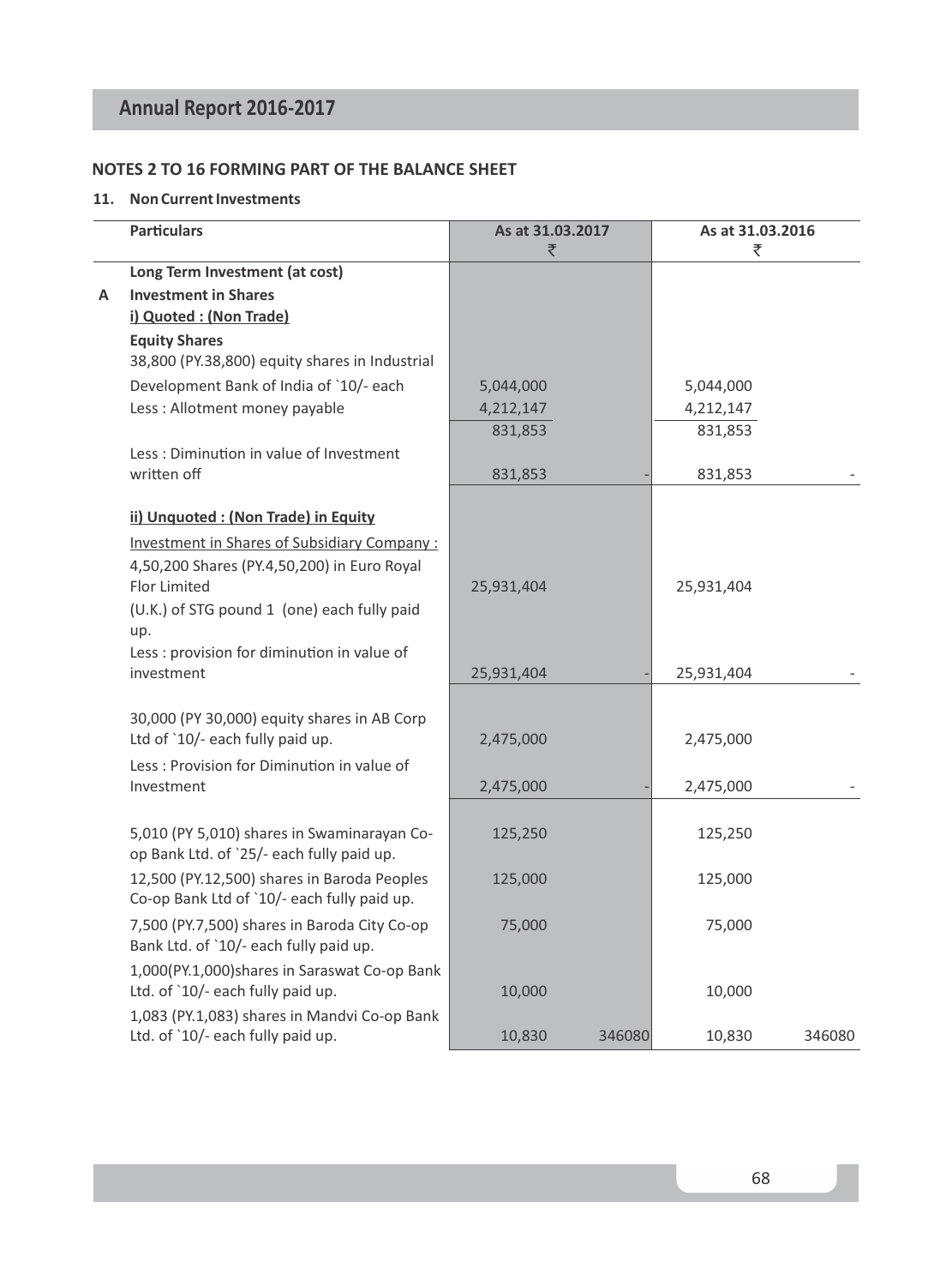#### **NOTES 2 TO 16 FORMING PART OF THE BALANCE SHEET**

#### **11. Non Current Investments**

|   | <b>Particulars</b>                                                    | As at 31,03,2017<br>₹    | As at 31.03.2016<br>₹    |
|---|-----------------------------------------------------------------------|--------------------------|--------------------------|
| B | <b>Government Securities</b>                                          |                          |                          |
|   | National Saving Certificates (Pledged with<br>Government Authorities) | 2,000                    | 2,000                    |
| C | Investment by way of capital in a partnership<br>firm                 |                          |                          |
|   | Creative Investment                                                   | 2,420,780                | 812,377                  |
|   | Total                                                                 | 2,768,860                | 1,160,457                |
|   | <b>Particulars</b>                                                    | As at<br>31.03.2017<br>₹ | As at<br>31.03.2016<br>₹ |
|   | Aggregate amount of quoted investments                                |                          | 831,853                  |
|   | Aggregate amount of unquoted investments                              | 28,754,484               | 28,754,484               |
|   | Aggregate amount of Market Value of quoted<br>investments             | <b>Nil</b>               | Nil                      |
|   |                                                                       |                          |                          |

11.1) The Company has made an investment of `25,931,404 ( £ 450.200) in Euroroyal Floors Ltd.( "ERF") wholly owned subsidiary in U.K.The subsidiary also owes `233,375,543 ( Net of commission payable `10,619,234 ) towards supply of goods made to it. The principal customers of ERF in Russia did not honor the debts, Due to this ERF in turn, could not pay its creditors. The Company has been informed by the ex-local Directors of ERF that one of the creditors had filed a suit for winding-up of ERF pursuant to which the High Court of Justice of U.K.made a winding-up order dated 11th June,2001 against ERF and the official receiver has been appointed to liquidate the assets of ERF. Thereafter order dated 12/03/2002 was passed and ERF is dissolved Under the circumstances, the Management had provided for diminution in value of investment made in ERF in the year 2000-01.As also, provision against the debt of `233,375,543 due from ERF had been made during the earlier year.

| 12. | <b>Particulars</b><br>Long Term Loans & Advances | As at<br>31.03.2017 | As at<br>31.03.2016 |
|-----|--------------------------------------------------|---------------------|---------------------|
|     | Sicom Limited for settlement of dues to bank     | 93,200,000          | 93,200,000          |
|     | <b>Deposits</b>                                  | 17,690,304          | 16,815,504          |
|     | <b>Total</b>                                     | 110.890.304         | 110,015,504         |
|     |                                                  |                     |                     |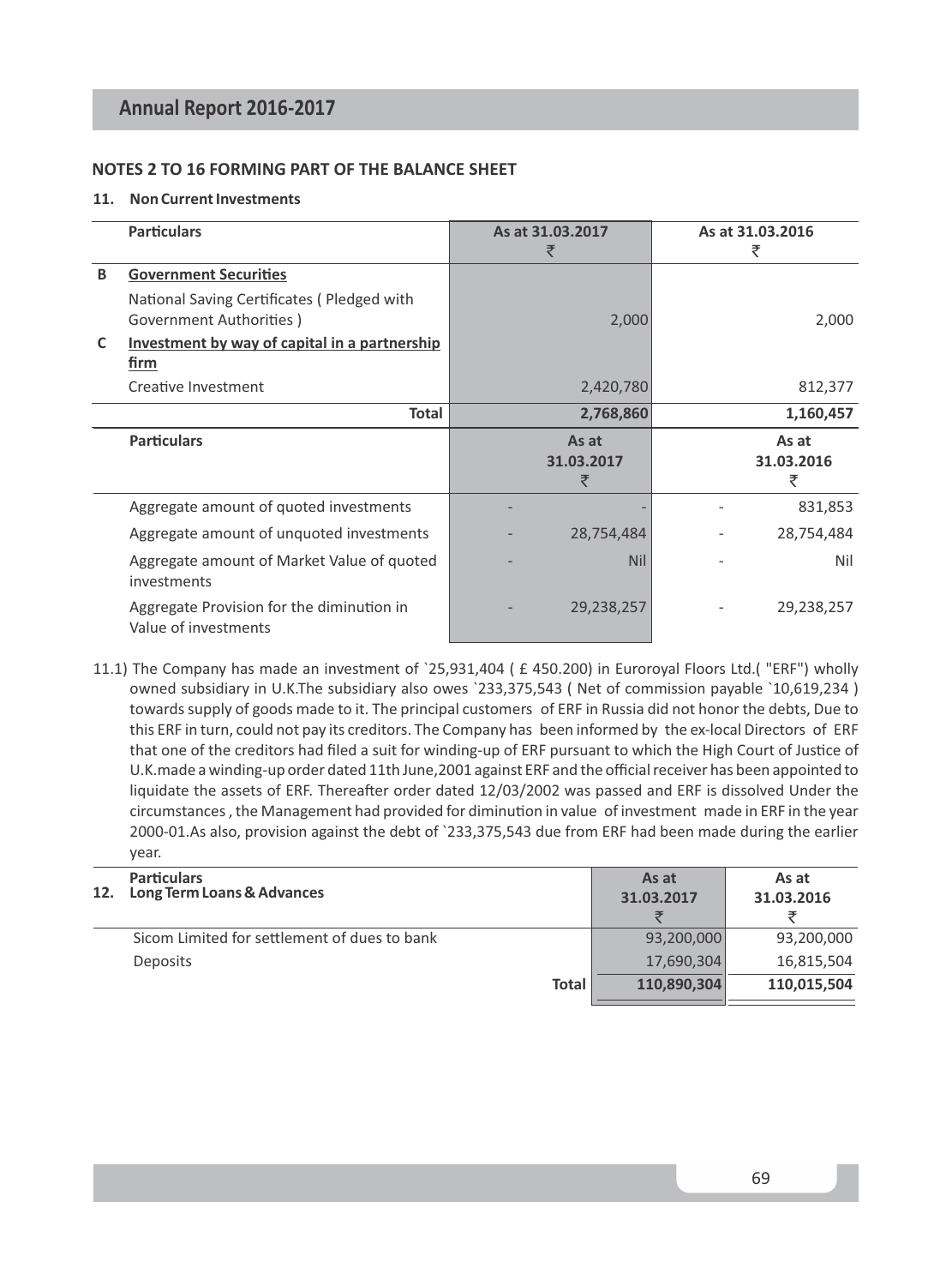# **NOTES 2 TO 16 FORMING PART OF THE BALANCE SHEET**

## **12.1 BIFR Status and Merger**

## **(a) BIFR STATUS**

The Company was registered as a sick company under the provisions of the Sick Industrial Companies (Special Provisions) Act, 1985. The Company had submitted the revised Draft Rehabilitation Scheme ("DRS") containing proposals for revival of the Company with the erstwhile Hon'ble Board for Industrial and Financial Reconstruction ("BIFR"). The Hon'ble BIFR had circulated the revised DRS vide it's order dated 11.06.2015, for consideration of the concerned parties and other related proceedings were pending before the Hon'ble BIFR at an advanced stage of final approval. The last hearing was on 22.11.2016 . However, in the meantime, the Government of India notified certain provisions of the Insolvency and Bankruptcy Code, 2016 ("IBC") w.e.f. December 1, 2016 which had the effect of abatement of the pending proceedings of the Company before the Hon'ble BIFR. Now, the said proceedings will be governed by the provisions of the newly nofied IBC laws. The Company has filed an application before NCLT, Mumbai under IBC law on 29.05.2017.

The Company Obtained various loans secured or otherwise, from banks and financial institutions in the course of its business including loans from IDBI,BOI,Exim Bank and OBC (IDBI,BOI,Exim Bank and OBC are hereinafter collectively referred as :"the said lenders" and loans from the said lenders are referred as the" said loans") In past Assets Reconstruction Company (I) Ltd.(ARCIL) acquired said loan from the said lenders then outstanding at about ` 58,00,00,000 excluding Interest. ARCIL had suggested certain restructuring, Mean while during the year 2011-12 SICOM Ltd acquired, the said loans from ARCIL for an aggregate consideration of Rs.14,00,00,000 The Company has paid Rs.9,32,00,000 to SICOM Limited on this account, which is debited to its account in books of the Company. The Company has provided/paid interest on the said amount of Rs.14,00,00,000 paid by SICOM to Arcil (after considering said payment of Rs.9,32,00,000) treated as loan to the Company and forming part of the said loans, As stated in Note No.5.1 (b) on the balance amount of the said loans interest is not paid/provided.

The Company has continued to show the said loans along with interest in the name of the said lenders at the same values as reported in the earlier financial years, pending any understanding/approval of BIFR about the obligation in relation thereto. The consideration paid by SICOM Limited, forms part of and is to be treated as term loan sanctioned by SICOM Limited to the Company, It is included in the said loans, as it is consideration of the said loans.

## **(b) MERGER**

The Company was registered as a sick company under the provisions of the Sick Industrial Companies (Special Provisions) Act, 1985. The Company had submitted the revised Draft Rehabilitation Scheme ("DRS") containing proposals for revival of the Company with the erstwhile Hon'ble Board for Industrial and Financial Reconstruction ("BIFR") whereby it was proposed to demerge two of its undertaking viz. Unit I & II of the Company and merging them with Natroyal Industries Private Limited [(erstwhile Vijayjyot Seats Private Limited) one of the Promoter Group Company] with effect from the Appointed Date of January 1, 2013 subject to approval from Hon'ble BIFR and other concerned parties. The Hon'ble BIFR had circulated the revised DRS for consideration of the concerned parties and other related proceedings were pending before the Hon'ble BIFR at an advanced stage of final approval. However, in the meantime, the Government of India notified certain provisions of the Insolvency and Bankruptcy Code, 2016 ("IBC") w.e.f. December 1, 2016 which had the effect of abatement of the pending proceedings of the Company before the Hon'ble BIFR. Now, the said proceedings will be governed by the provisions of the newly notified IBC laws. The Company has filed an application before NCLT, Mumbai under IBC law on 29.05.2017.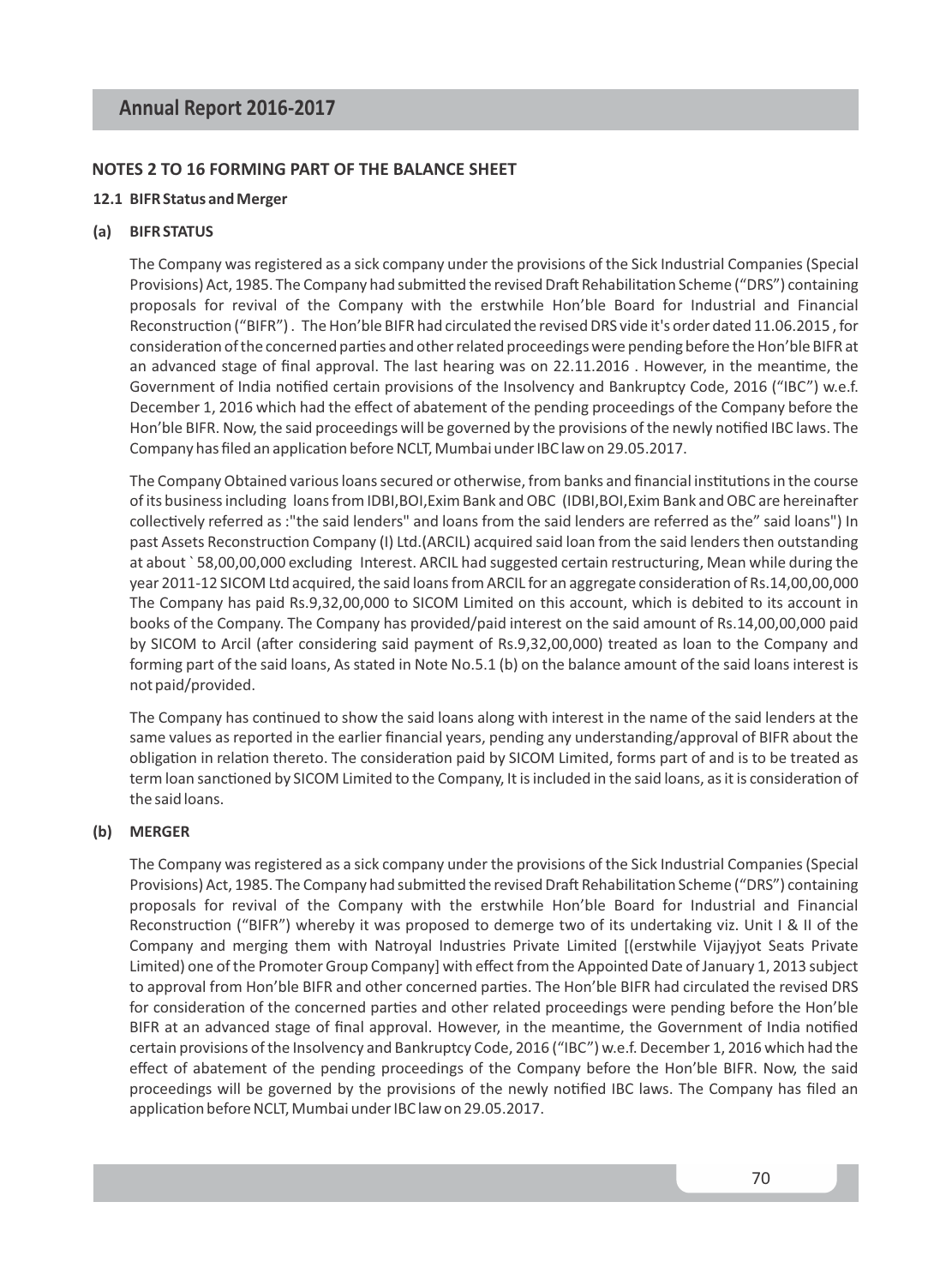# **NOTES 2 TO 16 FORMING PART OF THE BALANCE SHEET**

- 12.2) Includes rent deposit of `60,00,000 (P.Y.`60,00,000) given to M V Trust Properties in which directors are interested.
- **13. Inventories**

|     | <b>Particulars</b>                                                   | As at       | As at       |
|-----|----------------------------------------------------------------------|-------------|-------------|
|     |                                                                      | 31.03.2017  | 31.03.2016  |
|     |                                                                      | ₹           | ₹           |
|     | Raw materials                                                        | 33,748,659  | 33,236,894  |
|     | Raw materials in Transits                                            | 1,124,075   |             |
|     | Work-in-progress                                                     | 80,601,456  | 74,962,395  |
|     | Finished goods                                                       | 56,034,061  | 56,275,256  |
|     | <b>Packing Materials</b>                                             | 3,451,213   | 2,432,645   |
|     | <b>Consumable Stores</b>                                             | 10,323,374  | 9,119,316   |
|     | Fuel                                                                 | 239,000     | 194,000     |
|     | <b>Total</b>                                                         | 185,521,838 | 176,220,506 |
| 14. | <b>Trade Receivables (Unsecured)</b>                                 |             |             |
|     | Outstanding for a period exceeding six months from the date they are |             |             |
|     | due for payment                                                      |             |             |
|     | Considered good                                                      | 18,490,948  | 53,110,910  |
|     | <b>Considered Doubtful</b>                                           | 234,574,220 | 234,574,220 |
|     |                                                                      | 253,065,168 | 287,685,130 |
|     | Less: Provision for Doubtful Debts                                   | 234,574,220 | 234,574,220 |
|     |                                                                      | 18,490,948  | 53,110,910  |
|     | Others (Considered good)                                             | 25,885,736  | 23,511,485  |
|     | <b>Total</b>                                                         | 44,376,684  | 76,622,395  |
| 15. | <b>Cash &amp; Bank Balances</b>                                      |             |             |
|     | a. Balances with banks                                               | 1,481,974   | 4,642,256   |
|     | b. Fixed Deposit with banks                                          | 1,201,672   | 1,121,871   |
|     | c. Cash on hand                                                      | 613,776     | 449,542     |
|     | <b>Total</b>                                                         | 3,297,422   | 6,213,669   |
|     |                                                                      |             |             |

Fixed deposit of  $\bar{\tau}$  12,01,672 (P.Y.  $\bar{\tau}$  11,21,871) was held as security deposit against Bank Guarantee.

## **16. Short Term Loans & Advances** (Unsecured, considered good)

| <b>Particulars</b>              |              | As at<br>31.03.2017<br>₹ | As at<br>31.03.2016<br>₹ |
|---------------------------------|--------------|--------------------------|--------------------------|
| Advances for purchase of Assets |              |                          | 3,096,656                |
| <b>Prepaid Expenses</b>         |              | 390,085                  | 374,288                  |
| Advances to Staff               |              | 966,645                  | 1,592,156                |
| <b>Advances to Suppliers</b>    |              | 5,810,137                | 5,380,027                |
| Other Advances                  |              | 226,159                  | 107,200                  |
| Tax deducted at source          |              | 1,097,073                | 1,028,129                |
| Balance with Excise Authorities |              | 2,251,927                | 1,518,473                |
|                                 | <b>Total</b> | 10,742,026               | 13,096,929               |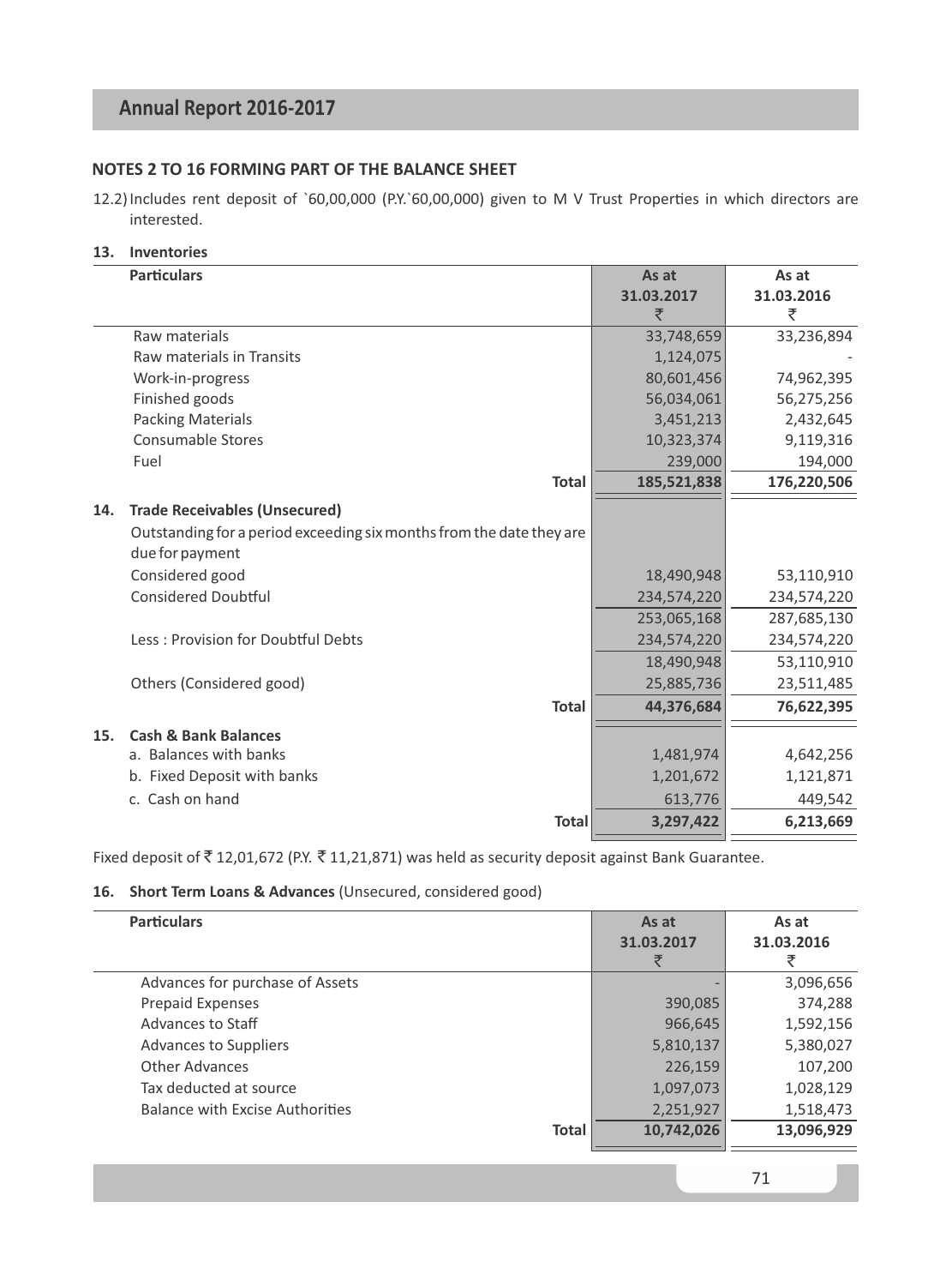# **NOTES 17 TO 23 FORMING PART OF PROFIT AND LOSS ACCOUNT**

# **17. Revenue from Operation**

| <b>Particulars</b>                | Year ended  | Year ended  |
|-----------------------------------|-------------|-------------|
|                                   | 31.03.2017  | 31.03.2016  |
|                                   |             | ₹           |
| <b>Sales of Products</b>          | 669,449,735 | 761,968,979 |
| Add: Exchange Rate Difference     | 51,739      | 608,068     |
|                                   | 669,501,474 | 762,577,047 |
| <b>Other Operating Revenue</b>    |             |             |
| Sale of Scrap                     | 50,416,821  | 39,158,322  |
|                                   | 50,416,821  | 39,158,322  |
| Total:                            | 719,918,295 | 801,735,369 |
| 17.1) DETAILS OF TURNOVER :       |             |             |
| <b>PVC Floor Covering</b>         | 90,989,968  | 56,032,195  |
| <b>PVC Laminated Sheet /Tiles</b> | 572,011,767 | 569,353,554 |
| <b>PVC</b> Leathercloth           | 6,448,000   | 136,583,230 |
| Total:                            | 669,449,735 | 761,968,979 |

# **18. Other Income**

 $\overline{a}$ 

| <b>Particulars</b>                           | <b>Year Ended</b> | <b>Year Ended</b> |
|----------------------------------------------|-------------------|-------------------|
|                                              | 31.03.2017        | 31.03.2016        |
|                                              |                   |                   |
| Interest                                     | 11,86,465         | 9,39,917          |
| Dividend From Long Term Investment           | 2,124             | 4.956             |
| Unclaimed Liabilities / Balance Written Back | 11,77,59,444      |                   |
| Lease Rent                                   | 8.31.480          | 8,31,480          |
| <b>Total</b>                                 | 119,779,513       | 1,776,353         |

18.1 Unclaimed Liablities/Balances written back represents balances of various suppliers, advancesfrom customers,balances of Banks,financial Institutions etc.which are no more payable have been written back

# **19. Cost of Material Consumed**

| <b>Particulars</b>   | <b>Year Ended</b> | <b>Year Ended</b> |
|----------------------|-------------------|-------------------|
|                      | 31.03.2017        | 31.03.2016        |
|                      |                   |                   |
| <b>Opening Stock</b> | 33,236,894        | 56,379,140        |
| Purchases            | 508,491,539       | 479,010,047       |
|                      | 541,728,433       | 535,389,187       |
| Less: Closing Stock  | 33,748,659        | 33,236,894        |
| Total:               | 507,979,774       | 502,152,293       |

19.1) Value of Consumption of directly imported and Indigenously obtained Raw materials & the percentage **of each to the total.**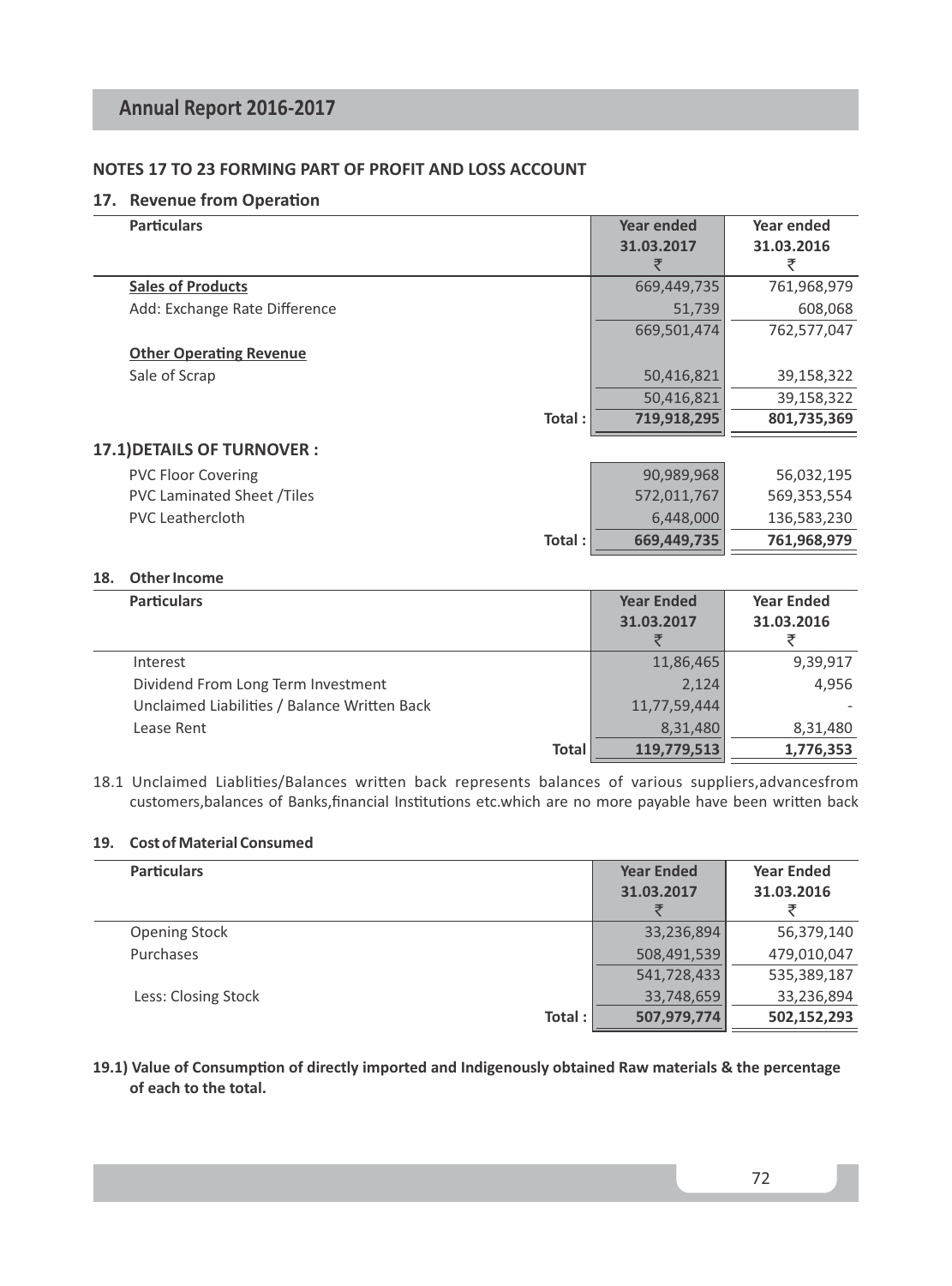# **NOTES 17 TO 23 FORMING PART OF PROFIT AND LOSS ACCOUNT**

| <b>RAW MATERIAL CONSUMED</b> | <b>Amount</b> | %             | Amount      |             | %           |
|------------------------------|---------------|---------------|-------------|-------------|-------------|
| Imported                     | 153,387,863   | 30            | 146,212,509 |             | 29          |
| Indigenous                   | 354,591,911   | 70            |             | 355,939,784 | 71          |
| <b>Total</b>                 | 507,979,774   | 100           |             | 502,152,293 | 100         |
| <b>RAW MATERIAL CONSUMED</b> |               | <b>Amount</b> |             | Amount      |             |
| <b>PVC Resin</b>             |               |               | 196,684,475 |             | 208,004,537 |
| Plasticizers                 |               |               | 111,649,799 |             | 107,718,404 |
| Others                       |               |               | 199,645,500 |             | 186,429,352 |
|                              | Total:        |               | 507,979,774 |             | 502,152,293 |

# **20. Changes in Inventories of Finished Goods**

| <b>Particulars</b>         |              | <b>Year Ended</b><br>31.03.2017 | <b>Year Ended</b><br>31.03.2016<br>₹ |
|----------------------------|--------------|---------------------------------|--------------------------------------|
| <b>Work-In-Progress</b>    |              |                                 |                                      |
| <b>Opening Stock</b>       |              |                                 |                                      |
| <b>Finished Goods</b>      |              | 56,275,256                      | 63,993,190                           |
| Work-in-process            |              | 74,962,395                      | 81,264,964                           |
|                            |              | 131,237,651                     | 145,258,154                          |
| <b>Less: Closing Stock</b> |              |                                 |                                      |
| <b>Finished Goods</b>      |              | 56,034,061                      | 56,275,256                           |
| Work-in-process            |              | 80,601,456                      | 74,962,395                           |
|                            |              | 136,635,517                     | 131,237,651                          |
|                            | <b>Total</b> | (5,397,866)                     | 1,40,20,503                          |
|                            |              |                                 |                                      |

# **20.1) Details of inventory of Finished Goods**

|     | <b>Particulars</b>                             | <b>Year Ended</b> | <b>Year Ended</b> |
|-----|------------------------------------------------|-------------------|-------------------|
|     |                                                | 31.03.2017        | 31.03.2016        |
|     |                                                |                   |                   |
|     | <b>Cushion Vinyl Flooring</b>                  | 41.608            | 41,608            |
|     | <b>PVC Floor Covering</b>                      | 6,110,299         | 5,172,761         |
|     | <b>PVC Laminated Sheet /Tiles</b>              | 49,882,154        | 51,060,887        |
|     | <b>Total</b>                                   | 56,034,061        | 56,275,256        |
| 21. | <b>Employee Benefits Expense</b>               |                   |                   |
|     | <b>Salaries</b>                                | 58,655,652        | 55,660,470        |
|     | Contribution to Provident Fund and Other Funds | 2,774,867         | 2,503,501         |
|     | Gratuity                                       | 3,860,669         | 2,778,286         |
|     | Staff Welfare                                  | 1,482,366         | 1,745,045         |
|     | Total:                                         | 66,773,554        | 62,687,302        |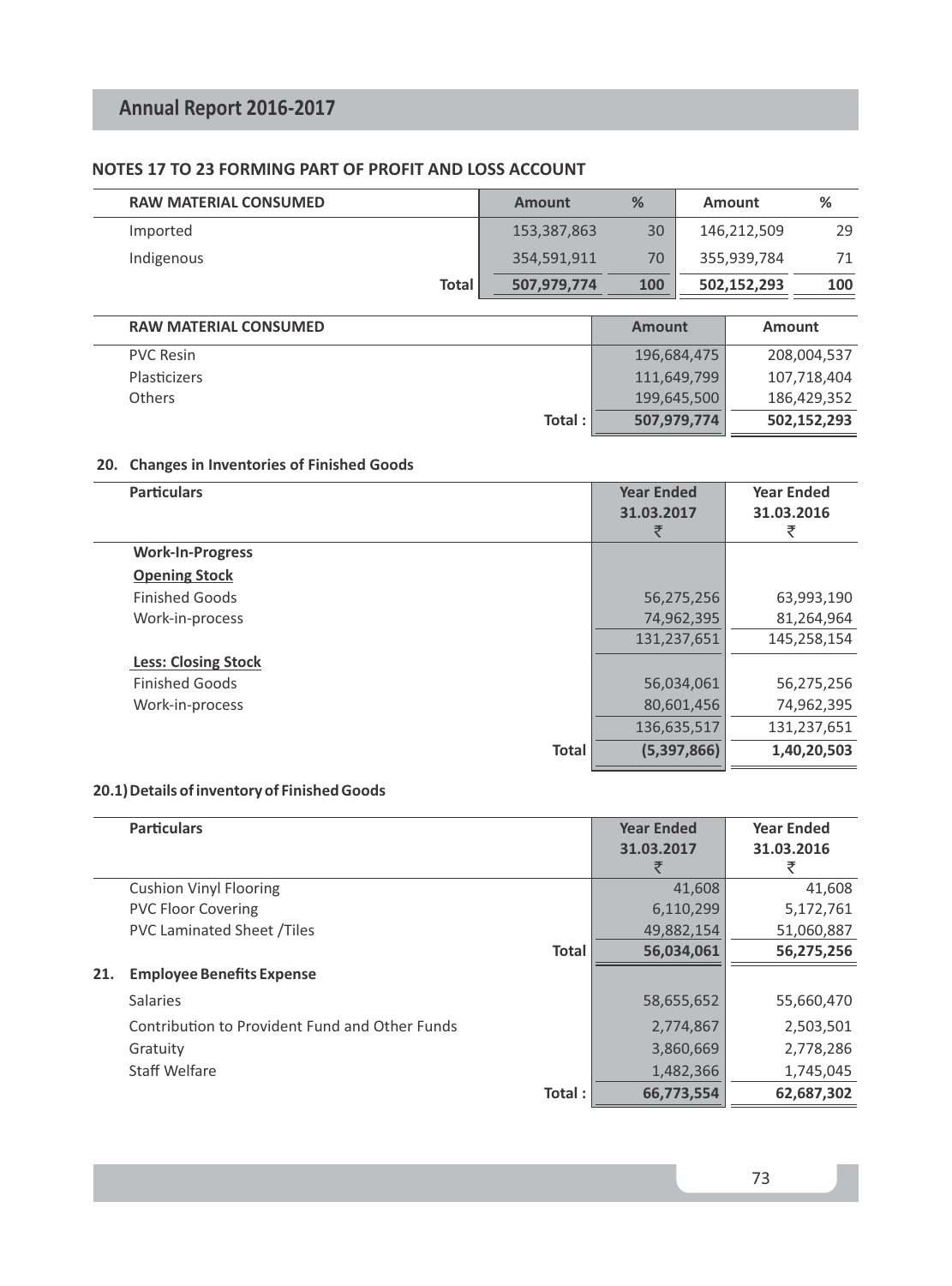# **NOTES 17 TO 23 FORMING PART OF PROFIT AND LOSS ACCOUNT**

| 22. | <b>Finance Costs</b><br><b>Interest Expenses:</b> |        |            |            |
|-----|---------------------------------------------------|--------|------------|------------|
|     | Interest on long term borrowings                  |        | 39.762.108 | 31,589,626 |
|     | <b>Bank Charges</b>                               |        | 5,645,497  | 10.114.245 |
|     |                                                   | Total: | 45.407.605 | 41,703,871 |
|     | Other Evenings                                    |        |            |            |

# **23. Other Expenses**

| <b>Particulars</b>                          |             |        | <b>Year Ended</b><br>31.03.2017<br>₹ | <b>Year Ended</b><br>31.03.2016<br>₹ |
|---------------------------------------------|-------------|--------|--------------------------------------|--------------------------------------|
| Consumption of stores and spares            |             |        | 10,871,754                           | 14,092,740                           |
| Consumption of packing material             |             |        | 26,589,132                           | 24,440,902                           |
| Power and fuel                              |             |        | 86,680,430                           | 87,468,098                           |
| <b>Rent Fork lift</b>                       |             |        | 1,691,560                            | 1,359,510                            |
| Lease Rent                                  |             |        | 2,326,273                            | 2,208,436                            |
| Rates and taxes                             |             |        | 553,316                              | 934,036                              |
| Insurance                                   |             |        | 854,677                              | 316,563                              |
| <b>Electricity Charges</b>                  |             |        | 1,404,109                            | 1,495,571                            |
| <b>Repairs and maintenance</b>              |             |        |                                      |                                      |
| - Plant and machinery                       |             |        | 8,845,635                            | 4,382,895                            |
| - Buildings                                 |             |        | 209,540                              | 270,574                              |
| - Others                                    |             |        | 154,459                              | 203,592                              |
| <b>Management Fees</b>                      |             |        | 1,415,119                            | 1,407,847                            |
| Design & Development                        |             |        | 1,088,749                            | 1,883,697                            |
| <b>Machine Operating Charges</b>            |             |        | 5,145,091                            | 6,082,823                            |
| Payment to contractors for supply of Labour |             |        | 6,308,656                            | 3,147,044                            |
| Advertising and sales promotion             |             |        | 1,716,204                            | 937,264                              |
| Sales Commission & Discount                 |             |        | 13,082                               | 94,005                               |
| Travelling and conveyance                   |             |        | 2,739,367                            | 2,518,735                            |
| Telephone Expense                           |             |        | 1,064,689                            | 1,099,674                            |
| Vehicle Expense                             |             |        | 4,157,609                            | 3,574,262                            |
| Legal and professional fees                 |             |        | 3,194,928                            | 2,653,986                            |
| <b>Payment to auditor</b>                   |             |        |                                      |                                      |
| - Audit fees                                |             |        | 227,400                              | 227,400                              |
| - Tax Audit fees                            |             |        | 33,000                               | 33,000                               |
| - Certification Work                        |             |        | 61,106                               | 36,000                               |
| Donation                                    |             |        |                                      | 11,000                               |
| Share of loss from Partnership firm         |             |        | 102,897                              | 78,561                               |
| Value of Investment in share                |             |        |                                      | 408,936                              |
| Shares Written off                          | Rs.8,31,853 |        |                                      |                                      |
| Less: Provision in earliers year            | Rs.8,31,853 |        |                                      |                                      |
| Loss on sale of fixed assets                |             |        |                                      | (70, 679)                            |
| Freight and forwarding charges Outward      |             |        | 2,879,518                            | 3,508,752                            |
| Miscellaneous expenses                      |             |        | 12,852,139                           | 14,085,147                           |
|                                             |             | Total: | 183,180,441                          | 178,890,369                          |
|                                             |             |        |                                      |                                      |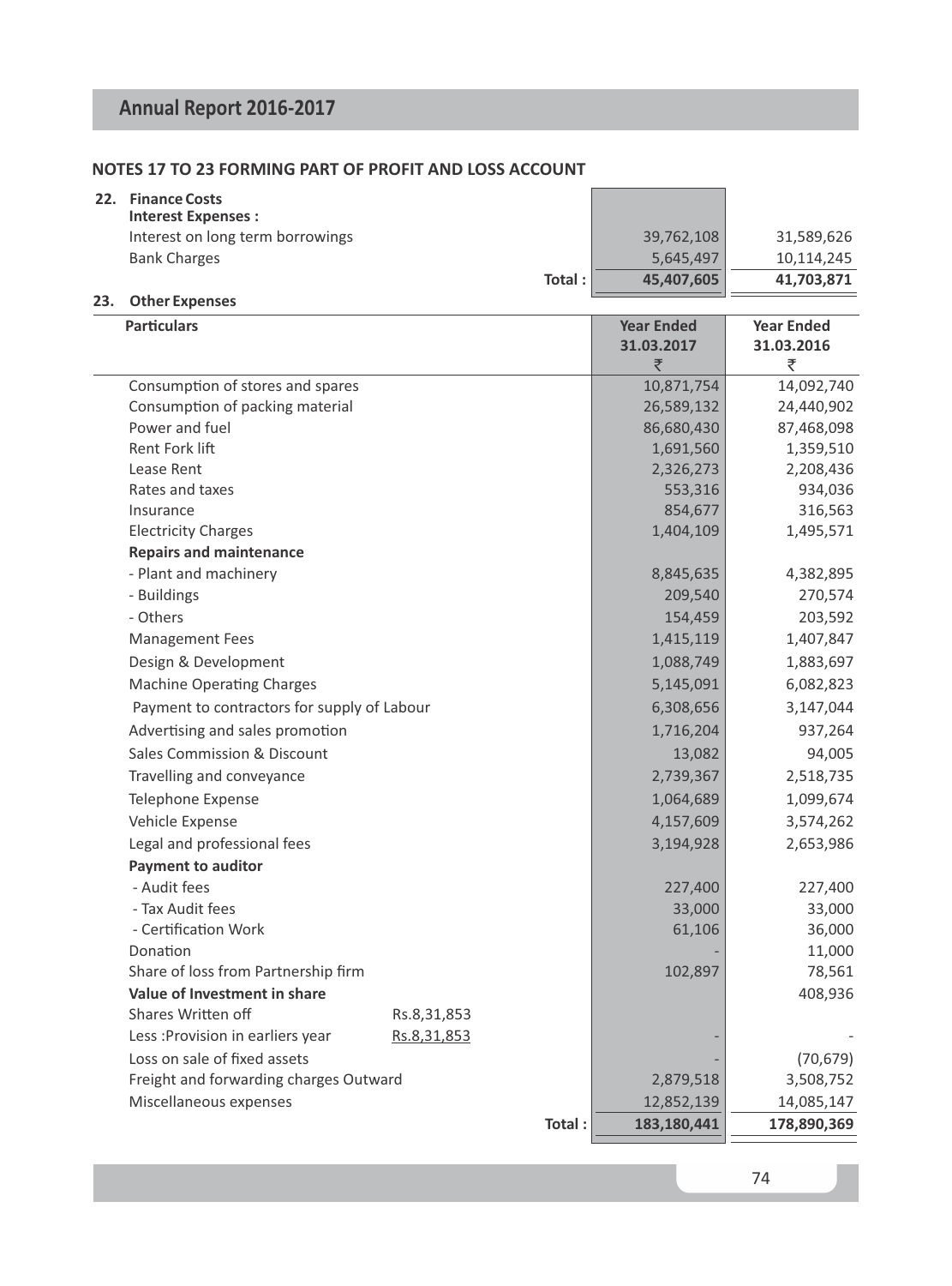## **NOTES ON FINANCIAL STATEMENT FOR THE YEAR ENDED ON 31st MARCH, 2017**

### **01 SIGNIFICANT ACCOUNTING POLICIES :**

#### **1.1 GENERAL :**

The financial statements have been prepared on historical cost basis and in accordance with the applicable provisions of the Companies Act, 2013 and Accounting Standards referred therein.

#### **1.2 REVENUE RECOGNITION :**

- (i) All revenue and expenses are accounted on accrual basis, except to the extent stated otherwise.
- (ii) Export incentives granted by Government or other authorities to encourage exports are accounted on acceptance of the claims by the authorities and/or when there is reasonable certainty that the claims would be accepted.

## **1.3 USE OF ESTIMATES :**

The preparation of financial statements in conformity with the generally accepted accounting principles often requires estimates and assumptions to be made that affect the reported amounts of assets and liabilities and disclosure of contingent assets and liabilities on the date of the financial statements and reported amount of revenue and expenses during the reporting period. Any differences between the actual result and estimates are recognized in the period in which the results are known / materialised.

#### **1.4 FIXED ASSETS :**

Fixed assets are stated at cost net of recoverable taxes and includes amount added on revaluation less accumulated depreciation and impairment loss if any. All cost including finance cost till commencement of commercial production, net changes on foreign exchange contracts and adjustments arising from exchange rate variations attributable to the fixed assets are capitalised.

# **1.5 DEPRECIATION :**

- (i) Depreciation is provided on Straight line method at the rates and in the manner prescribed in Schedule II to the Companies Act, 2013
- (ii) Freehold land is not amortised/depreciated.

#### **1.6 INVENTORIES :**

- (i) Inventories are stated at the lower of cost or net realizable value. Cost is determined on FIFO basis and is reduced by CENVAT & VAT credits available under the respective laws. Net realizable value is determined after reducing the estimated selling cost from the estimated selling price.
- (ii) The cost of work in progress and finished goods comprises direct material, direct labour, other direct cost and related production overheads. Excise duty is included in the value of the finished goods.
- (iii) Stores and spares, parts and components are valued at cost or below the cost.

## **1.7 INVESTMENTS :**

Long term investments are carried at cost. However, when there is a diminution in value other than temporary, the provision for diminution in value is made and the carrying amount of long term investments is reduced to recognise the decline. Current investments are stated at lower of cost or fair value.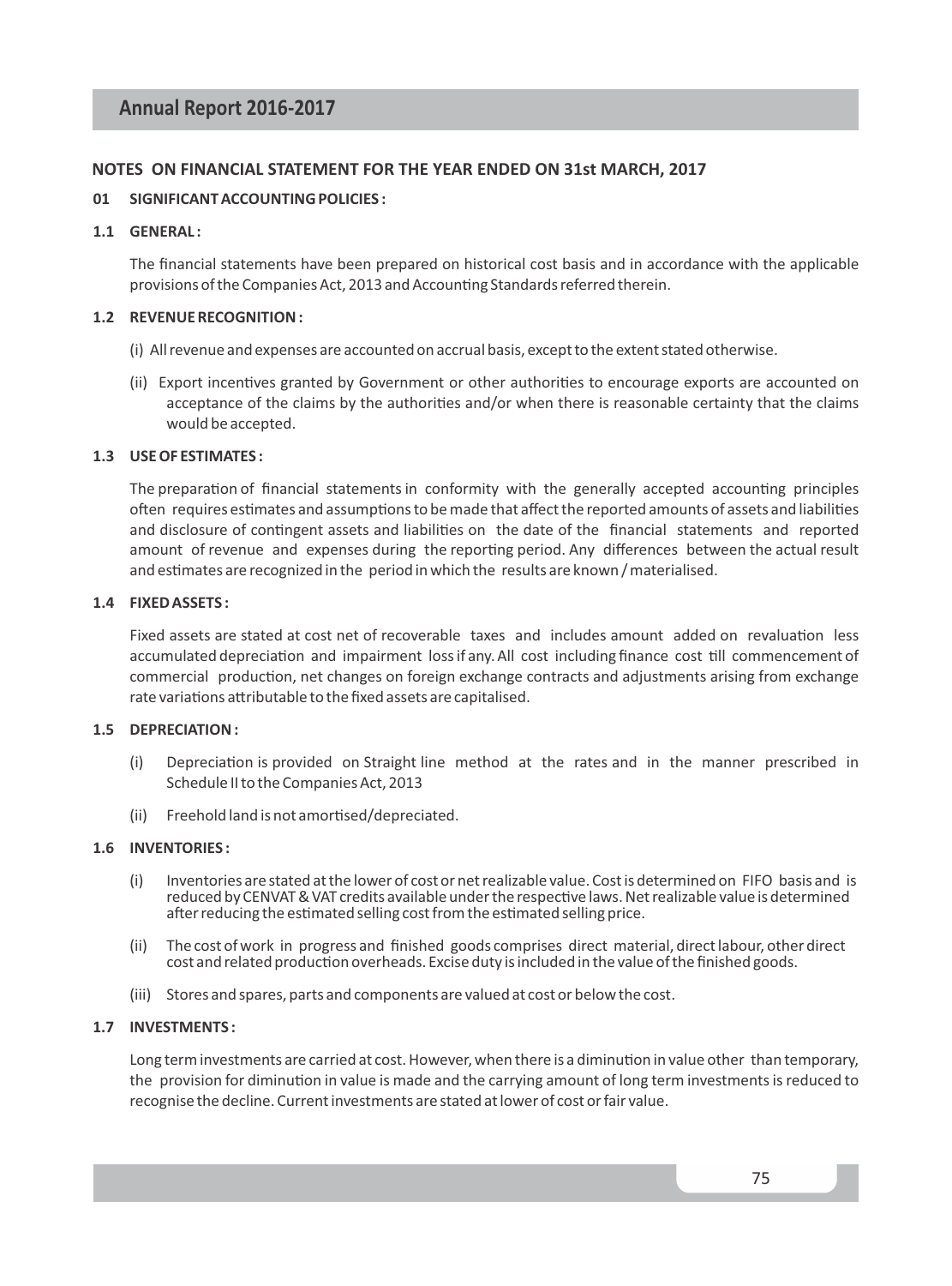## **1.8 PROVISION FOR DOUBTFUL DEBTS / ADVANCES :**

Provision is made in accounts for doubtful debts / advances which in the opinion of the management are considered doubtful of recovery.

# **1.9 RETIREMENT BENEFITS :**

- (I) Company's contribution to Provident Fund and Employee's Pension Scheme, 1995 are charged to Profit & Loss statement.
- (ii) For Liabilities in respect of staff gratuity, the Company had entered into an agreement with the Life Insurance Corporation of India (LIC) under group gratuity scheme and the periodical payments towards the premium on the policy is charged to the profit and loss statement. The additional liability, if any, in respect of the above arising on retirement are charges to to profit and loss accounts based on actuarial valuation report.
- (iii) The Company provides for the Liability at the year end on account of un availed earned leave as per the actuarial valuation report.

# **1.10 FOREIGN CURRENCY TRANSACTIONS :**

- $(i)$  A transaction in foreign currency is recorded at the exchange rate prevailing on the date of the transaction
- (ii) Gains or losses upon settlement of the transactions during the year are recognised in the Profit & Loss statement
- (iii) Foreign Currency transactions remaining unsettled at the end of the year are revalued at the exchange rate prevailing at the end of the year except disputed liabilities & doubtful debts.
- (iv) Gains or Losses arising as a result of the above are adjusted in the Profit & Loss statement
- (v) Non monetary foreign currency items are carried at cost.

### **1.11 BORROWING COSTS :**

Borrowing costs directly attributable to the acquisition or construction of fixed assets are capitalised as part of the cost of the assets, up to the date, the asset is put to use. Other borrowing costs are charged to the Profit & Loss statement in the year in which they are incurred.

#### **1.12 LEASES :**

#### a) Operating Lease :

Lease of assets under which all the risk and rewards of ownership are effectively retained by the Lessor is classified as operating leases. Lease payments under operating leases are recognized as an expenses on accrual basis in accordance with respective lease agreements.

#### **b) Finance Lease :**

Assets acquired under lease where Company has substantially all the risks and rewards of ownership are classified as finance lease. Assets acquired under finance lease are capitalized and corresponding lease liability is recorded at an amount equal to the fair value of the leased asset at the inception of the lease. Initial costs incurred in connection with the specific leasing activities directly attributable to activities performed by the Company are included as part of the amount recognized as an asset under the lease.

### **1.13 IMPAIRMENT OF ASSETS :**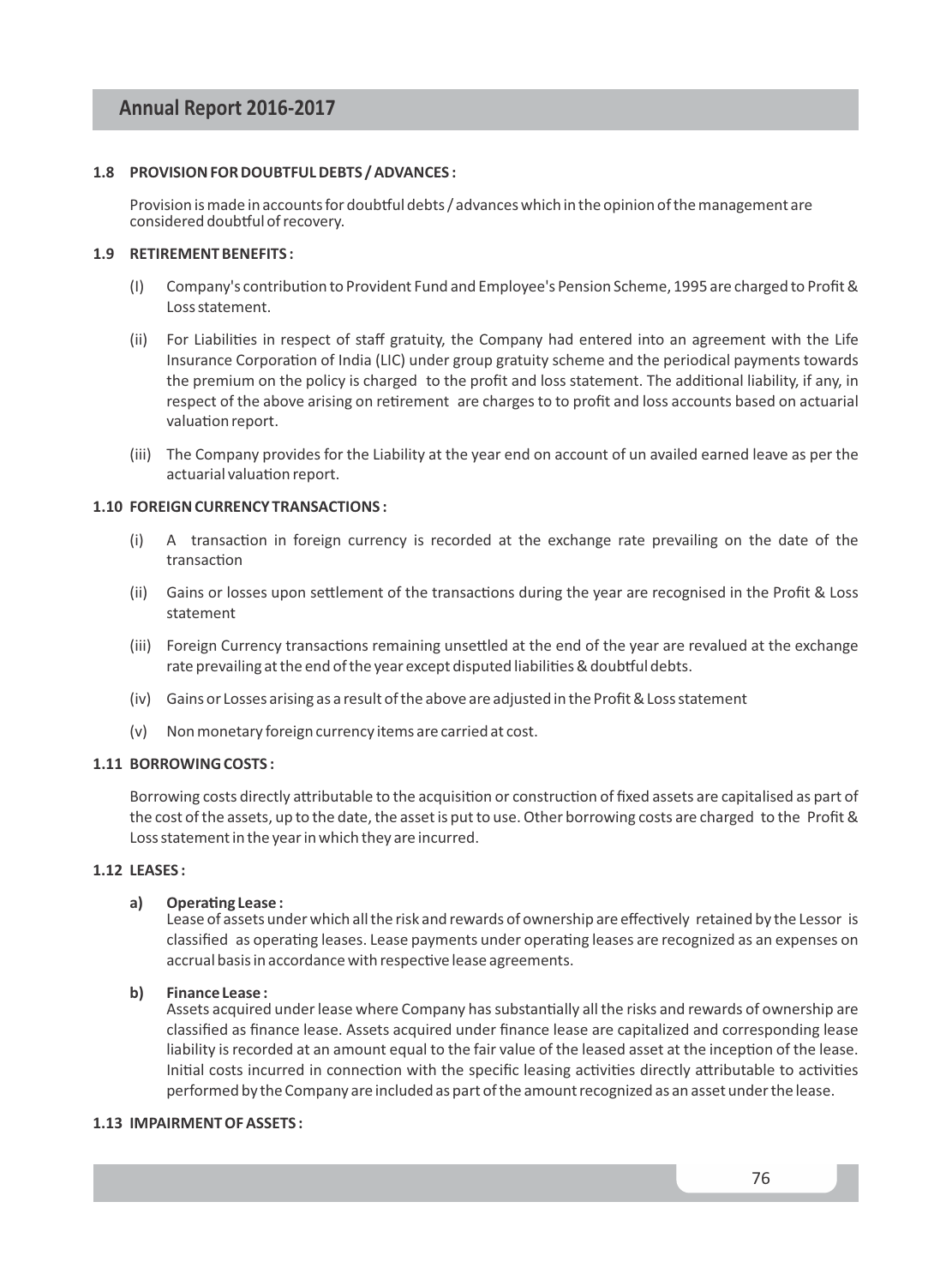Where there is an indication that if any Asset is impaired, the recoverable amount, if any, is estimated and the impairment loss is recognised as an expense in the profit and loss statement to the extent carrying amount exceeds recoverable amount. impairment loss recognized in earlier accounting period is reversed if there is any improvement in recoverable amount.

## **1.14 ACCOUNTING FOR TAXES ON INCOME :**

Deferred tax is recognized subject to the consideration of prudence in respect of deferred tax assets on timing differences, being the difference between taxable income and accounting income that originate in one period and are capable of reversal in one or more subsequent periods.

## **1.15 PROVISION, CONTINGENT LIABILITIES AND CONTINGENT ASSETS :**

- $(i)$  A provision is recognized when there is a present obligation as a result of a past event, it is probable that an outflow of resources will be required to settle the obligation in respect of which reliable estimate can be made. Provsion is not discounted to its present value and is determined based on the best estimate required to settle the obligation at the year end date. These are reviewed at each year end date & adjusted to reflect the best current estimate.
- (ii) Disclosure of contingent liabilities are made when there is a possible obligation or present obligation that may, but probably will not require an outflow of resources.
- (iii) Contingent asset is neither recognized nor disclosed in the financial statements.

## **24 CONTINGENT LIABILITIES NOT PROVIDED FOR IN RESPECT OF :**

|                                                                              | 31.03.2017              | 31.03.2016             |
|------------------------------------------------------------------------------|-------------------------|------------------------|
|                                                                              | (Amount in $\bar{z}$ )  | (Amount in $\bar{z}$ ) |
| a) Guarantee / Letter of credit given by Company's Bankers                   | Refer note              | Refer note             |
|                                                                              | below                   | below                  |
| b) Foreign Bills Discounted with Banks                                       | Refer note              | Refer note             |
|                                                                              | below                   | below                  |
| c) Show cause / Demand raised / Appeal filed to the                          | 7,347,186               | 8,764,998              |
| Various Authorities & disputed by the Company                                |                         |                        |
| d) Penalty Imposed by FERA & disputed by the Company                         | 10,000,000              | 10,000,000             |
| e) Custom duty payable on Import of duty free capital goods,                 | amount unascertainable. |                        |
| Penalties, if any, in respect of custom duty liabilities for import of<br>f) | amount unascertainable. |                        |
| raw materials under advance license scheme and of capital goods              |                         |                        |

g) Suits filed against the Company for recovery of dues,  $\Box$  amount unascertainable.

under EPCG Scheme

Note : Liabilities not ascertained by the Company as the relevant details are not received from the respective authorities.

25 The Company is a partner in M/s.Creative Investment, the details of the partners, their share in profit / loss and total capital of the partners of the firm as on 31.03.2017 are as under.

| a) | Sr.No. | Name of Partners                       | Share   |
|----|--------|----------------------------------------|---------|
|    |        | Shri P.C.Raval                         | 0.50%   |
|    | ii     | Shri S. P. Jariwala                    | 0.50%   |
|    | iii    | M/s. Royal Cushion Vinyl Products Ltd. | 99.00%  |
|    |        |                                        | 100.00% |
|    |        |                                        |         |

b) The total Capital of the Partners is  $\bar{\tau}$  19,28,744 (net)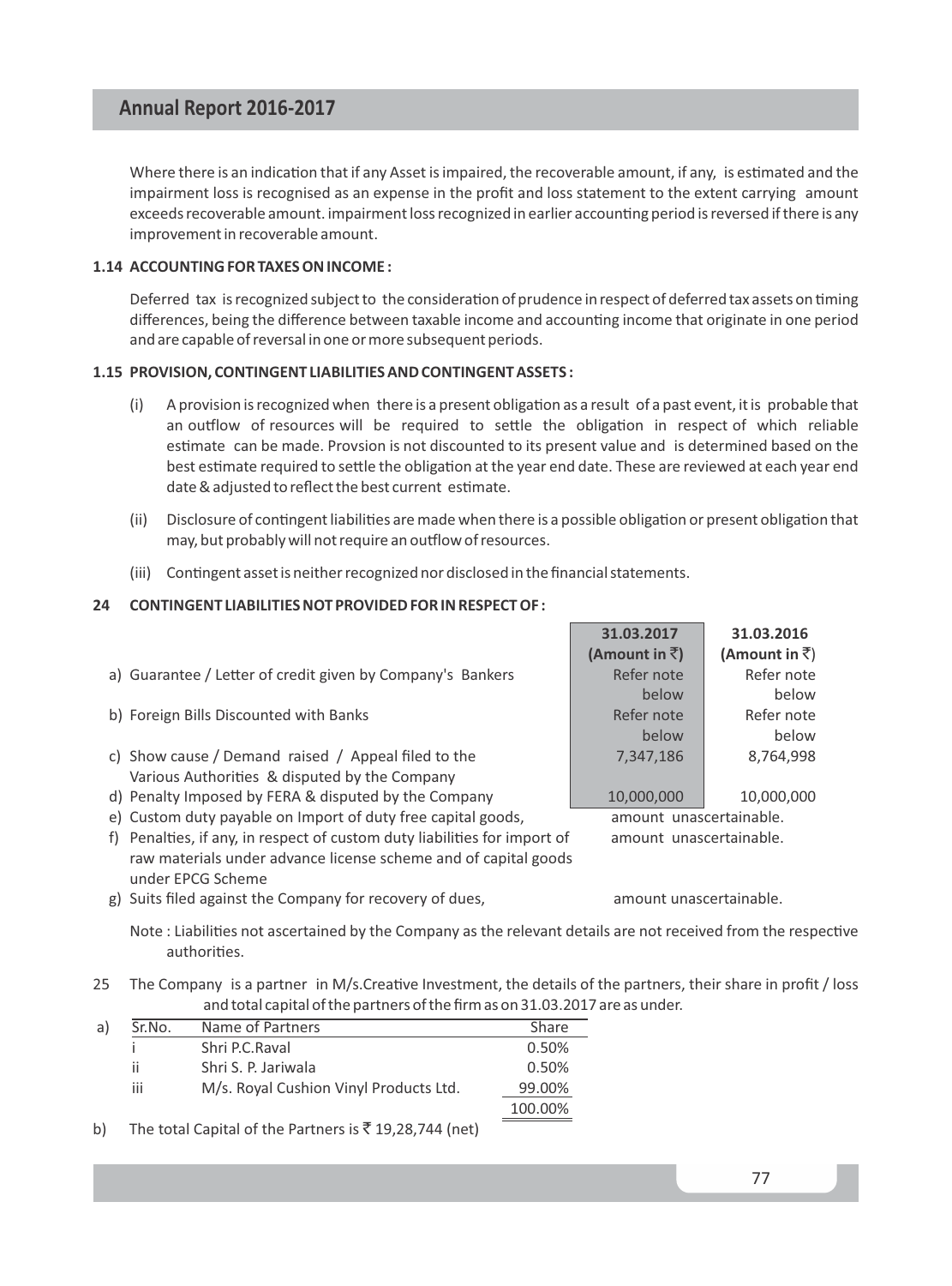- c) The above details about investment and names of partners are based on the information, certified by a partner.
- 26 Under the Micro, Small and Medium Enterprise Development Act, 2006 ("MSMED Act") which came into force effective from 2<sup>nd</sup> October 2006,certain disclosures relating to amount due to micro, small and medium enterprises and remained unpaid after the appointed date etc. of principal and interest amount are required to be made. The Company is in the process of compiling the relevant information. As the relevant information is not yet readily available and / or not given or confirmed by such enterprises, it is not possible to give required information in the accounts. However, in view of the management, the impact of interest, if any, which may subsequently become payable to such enterprises in accordance with the provisions of the Act, would not be material and the same, if any payable, would be disclosed in the year of payment of interest.
- 27 The Company has suffered substantial losses and due to this, the entire net worth has been eroded.

However, operations are Continued and the accounts of the Company have been prepared on the basis that the Company is a going concern.

28 Sundry Debtors & Creditors (Including foreign suppliers) are subject to confirmation.

## **29** Segment Reporting :

The Company has one segment of activity namely PVC products (PVC Laminated Sheet/Tiles, PVC Leather Cloth).

## **30 Accounting for Taxes on Income:**

In view of Loss in current year as well as having substantial brought forward losses and the fact that there would not be taxable income in the near future, the deferred tax assets is not recognized. Deferred tax liability, if any would arise in the year in which the claim giving rise to timing difference is made. Accordingly, deferred tax asset/liability is not recognized.

#### **31.** Accounting for Lease:

The Company has entered Into agreements/arrangements for taking certain assets on leave and license basis. The special disclosure in respect of these arrangements is given below.

|                                                                        |           | (Amount in ₹) |
|------------------------------------------------------------------------|-----------|---------------|
| <b>Particulars</b>                                                     | 2016-17   | 2015-16       |
| 1) Lease payment recognised in Profit and Loss statement for the year. | 2,326,273 | 2,208,436     |
| 2) Future MLP under the Leases in the aggregate and for each of the    |           |               |
| following periods                                                      |           |               |
| i) Not later than one year                                             | 360,236   | 317.200       |
| ii) Later than one year & not later than Five Years.                   |           |               |
| iii) Due after five years                                              |           |               |

32 The Directors / employees of the Company have acquired motor cars in their names from and out of the loans obtained by them from the banks, pursuant to an arrangement between the Directors / employees for use of the Company. Accordingly, the Company has accounted the said cars & the said loans in the name of the Directors / employees, as the assets & the liabilities of the Company, including the transactions in respect of repayment and payment of interest etc.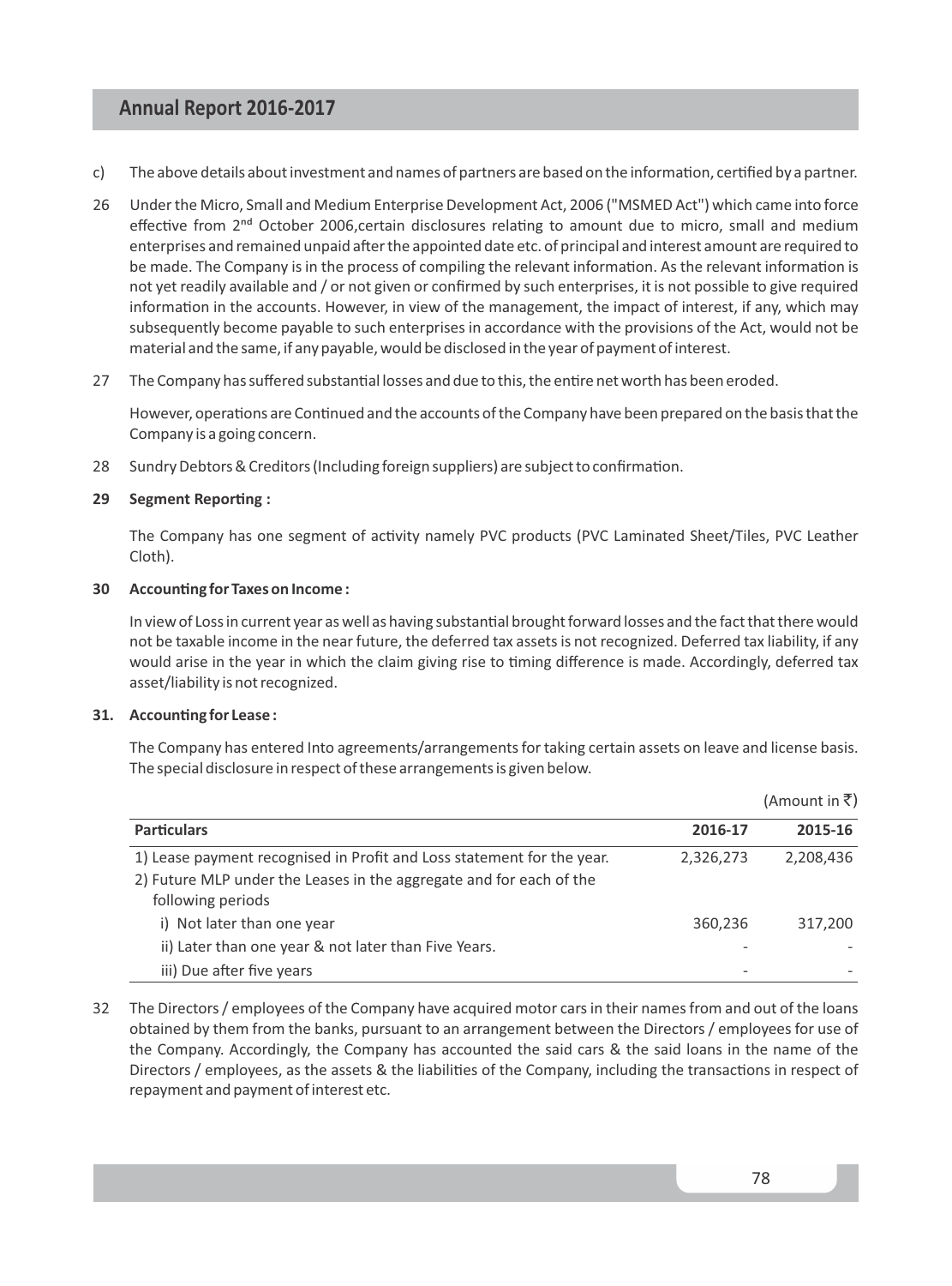33 The company has provided for gratuity benefit to its employees. Reconciliation of opening and closing balance of Defined Benefit obligation :  $(5 \text{ lacs})$ 

| $\mathbf{I}$  | Assumptions as at                                     | <b>Valuation Date</b>        |
|---------------|-------------------------------------------------------|------------------------------|
|               | Mortality                                             | 31st March, 2017             |
|               | <b>Discount Rate</b>                                  | IALM (2006-08) Ult.<br>7.04% |
|               | Rate of increase in compensation                      | 10%                          |
|               | Rate of return (expected) on plan assets              |                              |
|               | Withdrawal rates                                      | 3,2,1%                       |
| $\mathbf{II}$ | Changes in present value of obligations               |                              |
|               | PVO at beginning of period                            | 183.70                       |
|               | Interest cost                                         | 14.60                        |
|               | <b>Current Service Cost</b>                           | 9.46                         |
|               | <b>Benefits Paid</b>                                  | (2.34)                       |
|               | Actuarial (gain)/loss on obligation                   | 13.68                        |
|               | PVO at end of period                                  | 219.10                       |
| Ш             | Changes in fair value of plan assets                  |                              |
|               | Fair Value of Plan Assets at beginning of period      |                              |
|               | <b>Expected Return on Plan Assets</b>                 |                              |
|               | Contributions                                         | 2.34                         |
|               | Benefit Paid (=C26)                                   | (2.34)                       |
|               |                                                       |                              |
|               | Actuarial gain/(loss) on plan assets                  |                              |
| IV            | Fair Value of Plan Assets at end of period            |                              |
|               | <b>Fair Value of Plan Assets</b>                      |                              |
|               | Fair Value of Plan Assets at beginning of period      |                              |
|               | <b>Actual Return on Plan Assets</b>                   |                              |
|               | Contributions                                         | 2.34                         |
|               | <b>Benefit Paid</b>                                   | (2.34)                       |
|               | Fair Value of Plan Assets at end of period            |                              |
|               | <b>Funded Status</b>                                  | (219.10)                     |
|               | Excess of actual over estimated return on Plan Assets |                              |
| $\mathsf{V}$  | <b>Actuarial Gain/(Loss) Recognized</b>               |                              |
|               | Actuarial Gain/(Loss) for the period (Obligation)     | (13.68)                      |
|               | Actuarial Gain/(Loss) for the period (Plan Assets)    |                              |
|               | Total Gain/(Loss) for the period                      | (13.68)                      |
|               | Actuarial Gain/(Loss) recognized for the period       | (13.68)                      |
|               | Unrecognized Actuarial Gain/(Loss) at end of period   |                              |
| VI            | Amounts to be recognized in the Balance Sheet         |                              |
|               | and statement of Profit & Loss Account                |                              |
|               | PVO at end of period                                  | 219.10                       |
|               | Fair Value of Plan Assets at end of period            |                              |
|               | <b>Funded Status</b>                                  | (219.10)                     |
|               | Unrecognized Actuarial Gain/(Loss)                    |                              |
|               | Net Asset/(Liability) recognized in the balance sheet | (219.10)                     |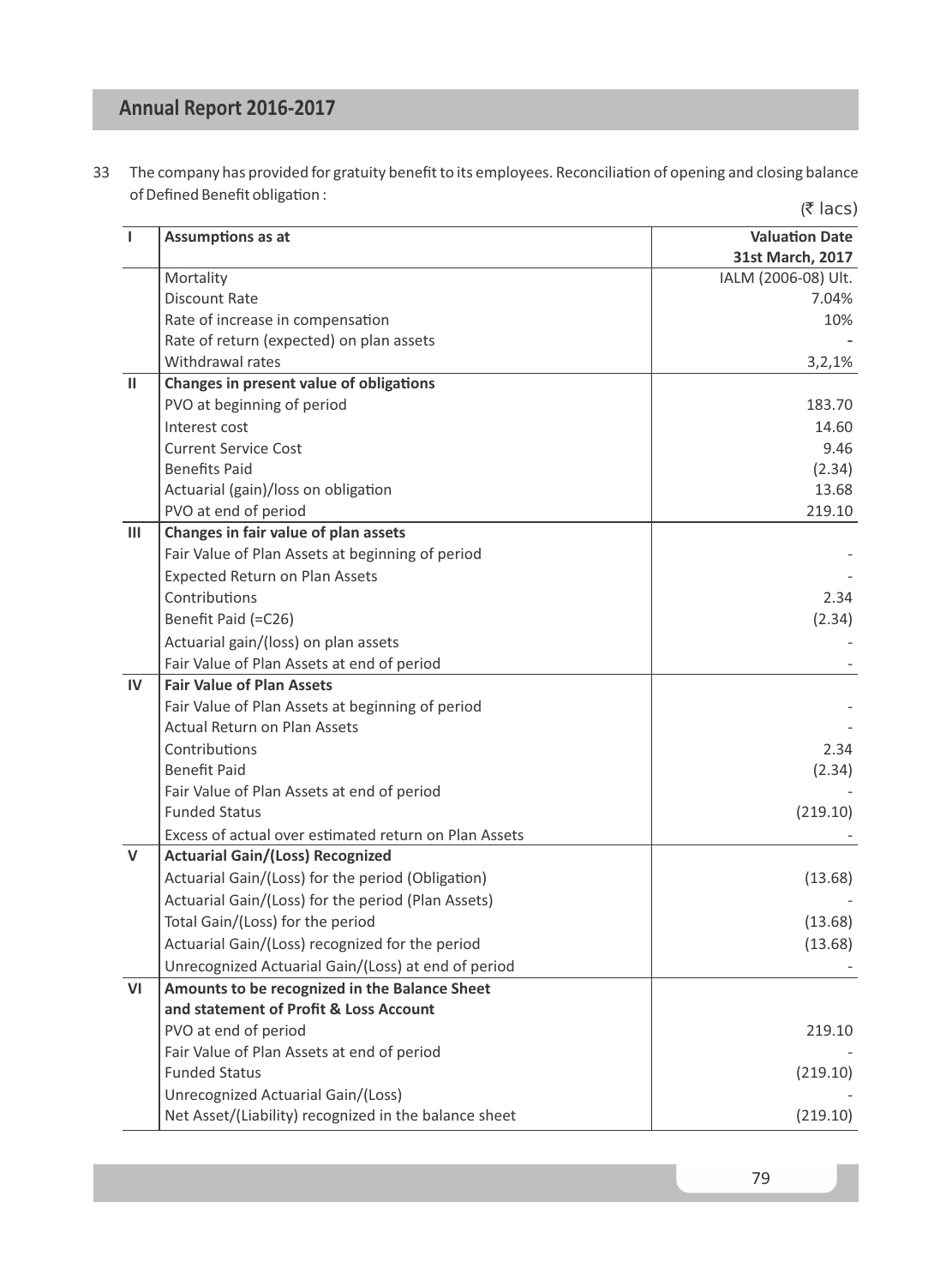| VII          | Expense recognized in the statement of P & L A/C       | <b>Valuation Date</b> |
|--------------|--------------------------------------------------------|-----------------------|
|              |                                                        | 31st March, 2017      |
|              | Current Service Cost                                   | 9.46                  |
|              | Interest cost                                          | 14.60                 |
|              | <b>Expected Return on Plan Assets</b>                  |                       |
|              | Net Actuarial (Gain)/Loss recognized for the period    | 13.68                 |
|              | Expense recognized in the statement of $P \& L A/C$    | 37.74                 |
| <b>VIII</b>  | Movements in the Liability recognized in Balance Sheet |                       |
|              | <b>Opening Net Liability</b>                           | 183.70                |
|              | Expenses as above                                      | 37.74                 |
|              | Contribution paid                                      | (2.34)                |
|              | Closing Net Liability                                  | 219.10                |
| IX           | <b>Experience Analysis - Liabilities</b>               |                       |
|              | Actuarial (Gain)/Loss due to change in bases           | 16.62                 |
|              | Experience (Gain) / Loss due to Change in Experience   | (2.94)                |
|              | Total                                                  | 13.68                 |
|              | <b>Experience Analysis - Plan Assets</b>               |                       |
|              | Experience (Gain) / Loss due to Change in Plan Assets  |                       |
| $\mathsf{x}$ | <b>Schedule VI Details</b>                             |                       |
|              | <b>Current Liability</b>                               | 22.56                 |
|              | <b>Non-Current Liability</b>                           | 196.54                |

34 The amount of Excise Duty disclosed as deduction from turnover is the Excise duty for the year, except the excise duty related to the difference between the closing stock and opening stock and excise duty paid but not recovered, which has been disclosed in the (Increase) / decrease in stock and the other expenses respectively. (Increase) / decrease in stock includes excise duty on finished goods (net) ` 62,21,384 ( Previous year ` 62,52,806)

# **35 NAME OF RELATED PARTIES AND RELATIONS**

| (A) SUBSIDIARY COMPANY    | (B) ASSOCIATES CONCERN / TRUST                      | (C) KEY MANAGEMENT      |
|---------------------------|-----------------------------------------------------|-------------------------|
| a) Euro royal Floors Ltd. | a) Natroyal Industries Pvt. Limited                 | a) Mahesh Kantilal Shah |
|                           | b) Samsons Leather cloth Manufacturing Co.LLP       | b) Vinod Kantilal Shah  |
|                           | c) Royal Jerfeb Pvt Limited                         |                         |
|                           | d) Shreedaha Trading & Consultancy Services LLP     |                         |
|                           | e) Shreeshaha Trading & Consultancy Services LLP    |                         |
|                           | f) Bhaktavatsala Trading & Consultancy Services LLP |                         |
|                           | g) Trilokesh Trading & Consultancy Services LLP     |                         |
|                           | h) Vishwamurthy Trading & Consultancy Services LLP  |                         |
|                           | i) Sumukh Trading & Consultancy Services LLP        |                         |
|                           | j) Lokswami Trading & Consultancy Services LLP      |                         |
|                           | k) Sahishnu Trading & Consultancy Services LLP      |                         |
|                           | I) Sughosh Trading & Consultancy Services LLP       |                         |
|                           | m) Trilokatma Trading & Consultancy Services LLP    |                         |
|                           | n) M.V.Trust Properties                             |                         |
|                           |                                                     |                         |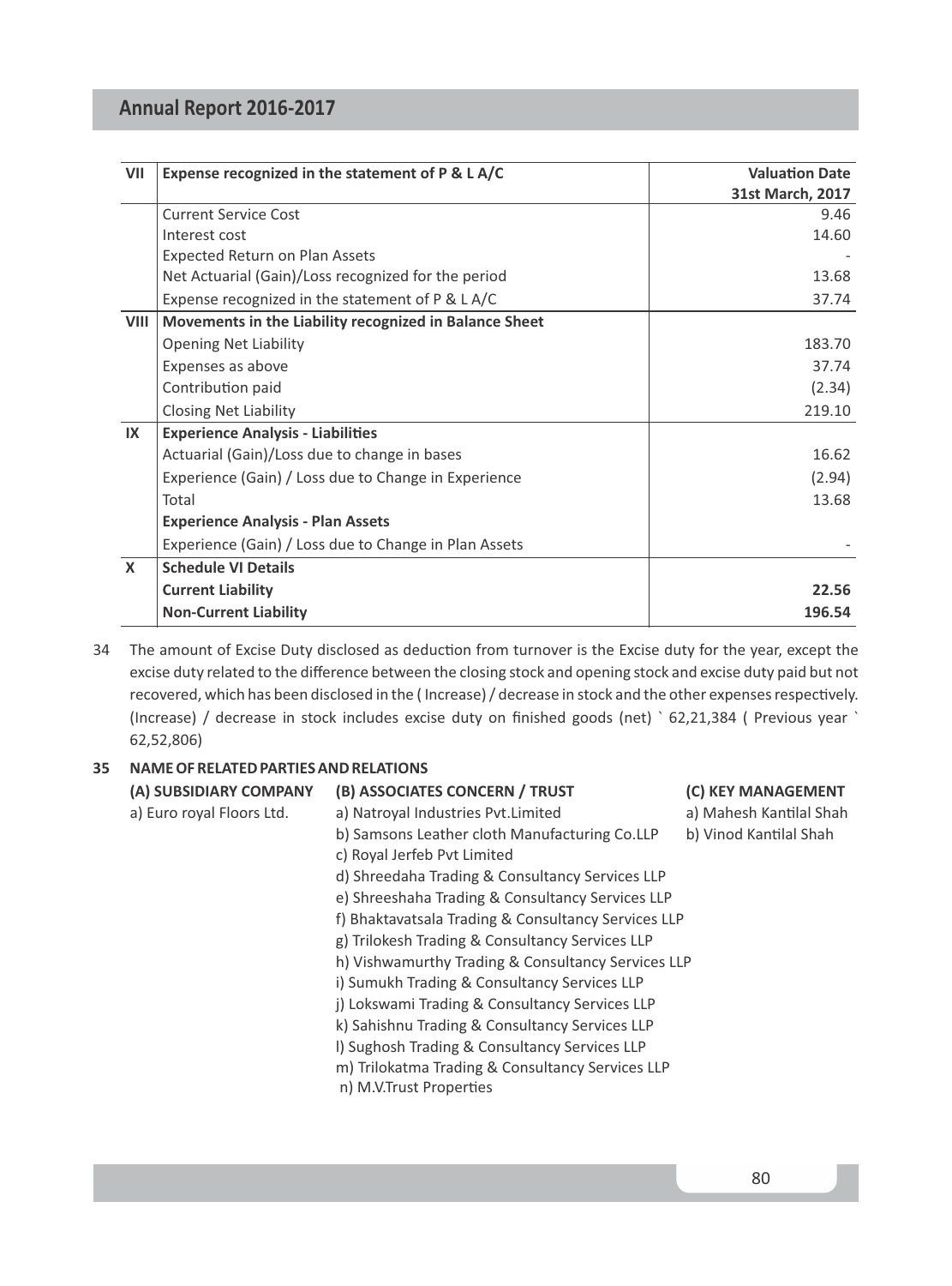# **2** RELATED PARTY TRANSACTIONS **CONSTRANT ACCOMPANY ACCOUNT ACCOUNT ACCOUNT ACCOUNT ACCOUNT ACCOUNT ACCOUNT ACCOUNT**

| Sr.            | <b>Nature of transaction</b><br>2016-17 |               |                   |                   |             | 2015-16           |            |
|----------------|-----------------------------------------|---------------|-------------------|-------------------|-------------|-------------------|------------|
|                |                                         | Subsidiary    | <b>Associates</b> | <b>Kev</b>        | Subsidiary  | <b>Associates</b> | Key        |
|                |                                         |               |                   | <b>Management</b> |             |                   | Management |
| $\mathbf{1}$   | Sales of Finished Goods #               |               | 281,181,809       |                   |             | 220,949,638       |            |
| $\overline{2}$ | Purchase of Raw materials #             |               | 529.661.640       |                   |             | 478,188,389       |            |
| 3              | Remuneration                            |               |                   | 1,489,074         |             |                   | 1,441,167  |
| 4              | Advance for purchase of                 |               |                   |                   |             | 3,096,656         |            |
|                | Assets                                  |               |                   |                   |             |                   |            |
| 5              | Deposit given against Rented            |               | 6,000,000         |                   |             | 6,000,000         |            |
|                | Property                                |               |                   |                   |             |                   |            |
| 6              | Loan Received                           |               | 11,090,531        |                   |             | 5,592,000         |            |
|                | Repayment of Loan                       |               | 27,519,780        |                   |             | 85,780,000        |            |
| 8              | Loan Payable                            |               | 677,613,359       |                   |             | 694,047,604       |            |
| 9              | Trade Payable                           |               | 508,176,304       |                   |             | 448,470,988       |            |
| 10             | Trade Receivable *                      | 233, 375, 543 |                   |                   | 233,375,543 | 12,361,943        |            |

Disclosure in respect of material related parties transactions during the year \* In respect of above parties, there is no provision for doubtful debts as on 31st March'2017 except  $\bar{\tau}$ 233,375,543 provided in respect of due by the Subsidiary Company in earlier year. # Material/Goods sold to Natroyal Industries Pvt.Ltd. ₹281,181,809 (P.Y. ₹220,949,638) # Material Purchase from Natroyal Industries Pvt.Ltd. ₹529,661,640 (P.Y. ₹478,188,389)

## **36 EARNING PER SHARE**

|    | <b>Particulars</b>                                             | 2016-17             | 2015-16             |
|----|----------------------------------------------------------------|---------------------|---------------------|
|    |                                                                | Amount in $\bar{z}$ | Amount in $\bar{z}$ |
|    | (a) Loss after tax available for equity shareholders           | (29, 637, 388)      | (64,090,833)        |
|    | (b) Average number of Equity shares of `10/-                   | 12067212            | 12067212            |
|    | each outstanding during the year                               |                     |                     |
|    | (c) Basic / Diluted Earnings per Share ( $\bar{\zeta}$ ) (a/b) | (2.46)              | (5.31)              |
| 37 | <b>CIF VALUE OF IMPORTS:</b>                                   |                     |                     |
|    | <b>Raw Materials</b>                                           | 153,141,136         | 135,070,561         |
|    | Stores & Spares                                                | 9,009,938           | 2,224,630           |
|    |                                                                | 162,151,074         | 137,295,191         |
| 38 | <b>EXPENDITURE IN FOREIGN CURRENCY: (on accrual basis)</b>     |                     |                     |
|    | Stores & Spares                                                | 7,209,510           | 1,909,562           |
|    | Foreign Travel                                                 | 1,514,813           | 431.162             |

**39** The figures of previous year have been regrouped / reclassified / recast wherever necessary to compare with the current year's figures.

Signatures to Notes **For CHANDRAKANT & SEVANTILAL & J K SHAH & CO.** Chartered Accountants Firm Reg. No. 101676W

**H. B. Shah**  (Partner) Membership No. 16642 Place : VADODARA Date : 30/05/2017 Date : 30/5/2017

## **For ROYAL CUSHION VINYL PRODUCTS LTD.**

| <b>MAHESH K SHAH</b>         | JΑ |
|------------------------------|----|
| Chairman & Managing Director |    |
| 00054351                     |    |

**JAYESH A MOTASHA**  Director & CFO 00054236

Place : MUMBAI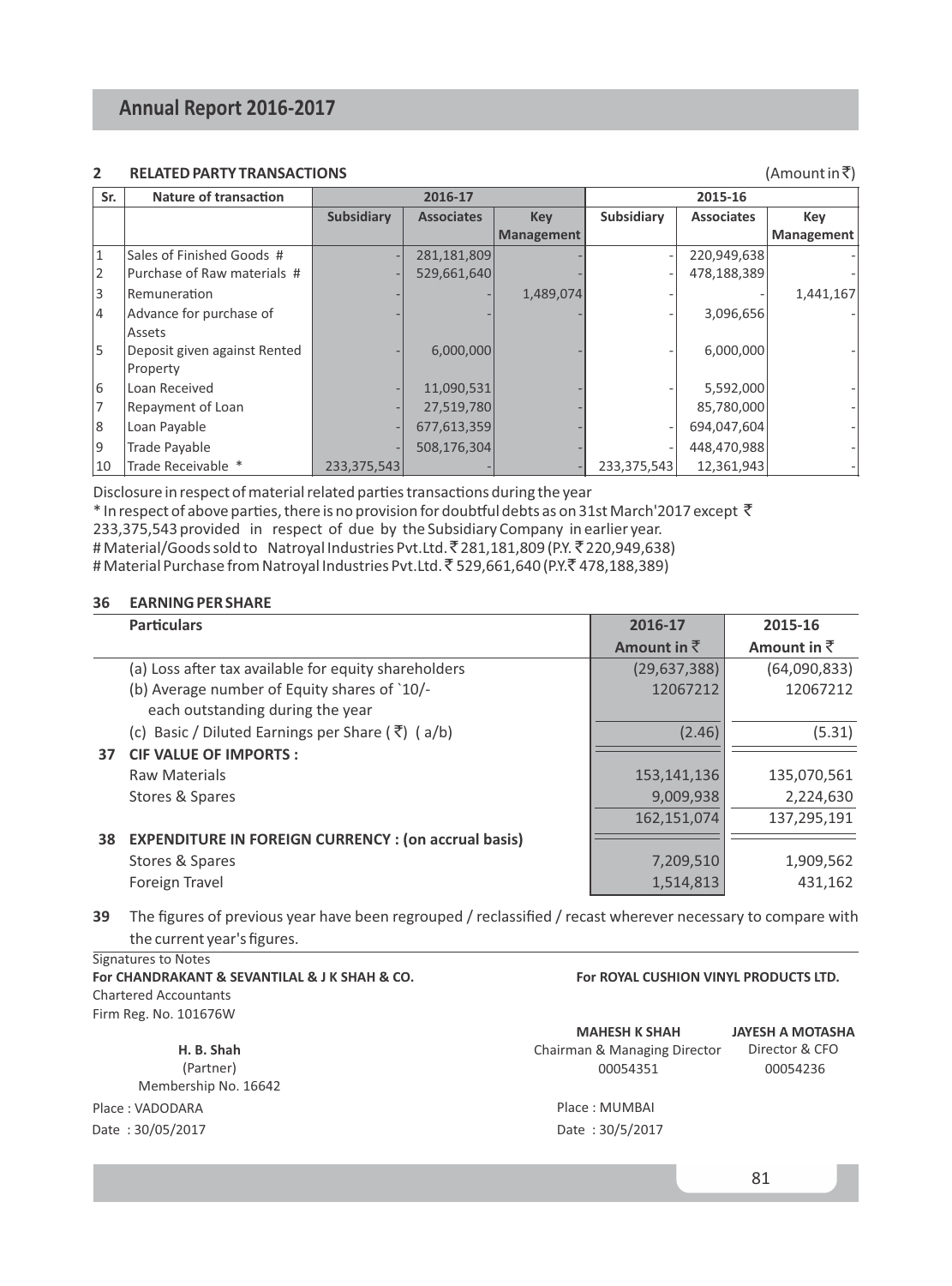

**ROUTE MAP OF AGM**

82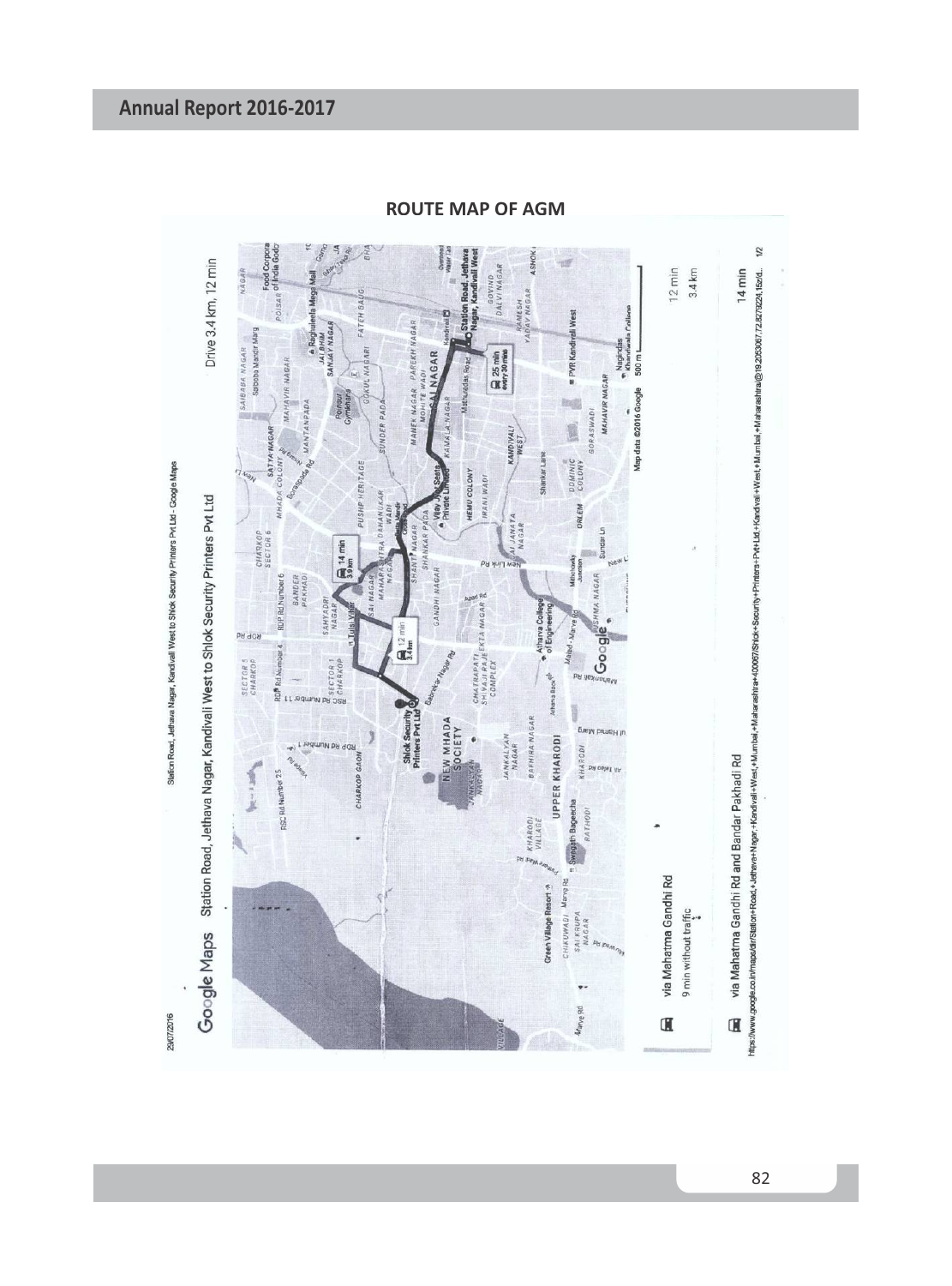# **UPDATION OF SHAREHOLDER INFORMATION**

From :

To,

Universal Capital Securities Pvt. Ltd. 21 Shakil Niwas, Mahakali Caves Road, Opp Satya Saibaba Temple, Andheri (East), Mumbai – 400 093

Dear Sir,

Sub :

Unit : Royal Cushion Vinyl Products Limited

Folio No. :

As per your request in AGM report I/we am/are holding \_\_\_\_\_\_\_\_\_\_\_\_\_\_\_\_\_\_\_\_ shares in physical form under folio number mentioned above and furnishing below information required by you.Bank Account number

| Bank Account number        |  |
|----------------------------|--|
| <b>Bank Name</b>           |  |
| <b>Branch Name</b>         |  |
| <b>MICR Code</b>           |  |
| Email Id                   |  |
| Telephone No. / Mobile no. |  |

I request you to

Change my new address as mentioned above

There is no change in my address

By giving the said information we hereby authorize Company to send dividend, if any, in electronic mode, directly to our above mentioned Bank Account.

| Signature of 1st holder | Signature of 2nd holder | Signature of 3rd holder |
|-------------------------|-------------------------|-------------------------|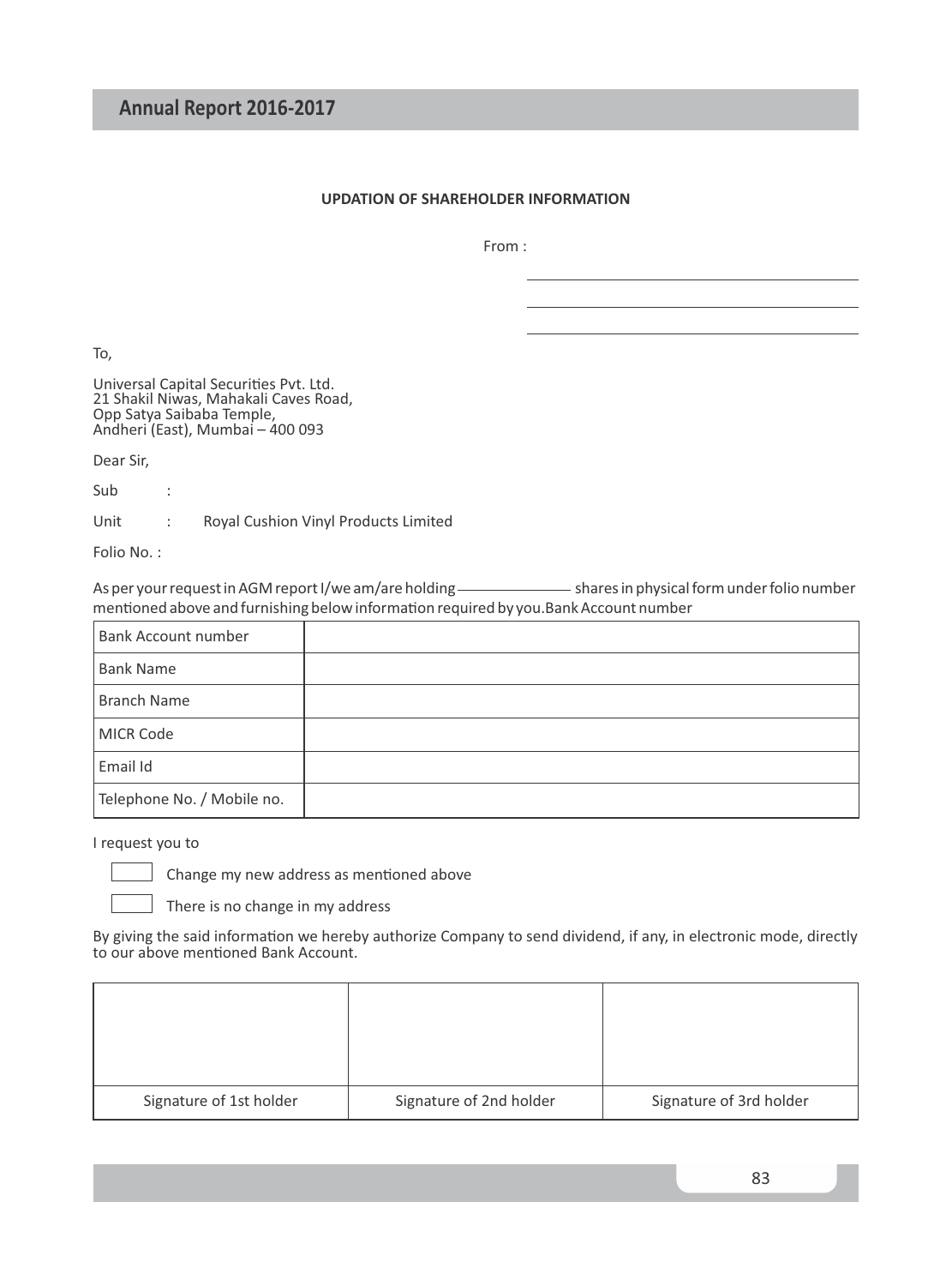# **ROYAL CUSHION VINYL PRODUCTS LTD**

Registered Office: 60 CD "SHLOK" Govt Ind. Estate, Charkop, Kandivali (West), Mumbai 400 067, Cin No: L24110MH1983PLC031395, website:www.rcvp.in

#### **PROXY FORM FORM NO. MGT-11**

[Pursuant to section 105(6) of the Companies Act, 2013 and Rule 19(3) of the Companies (Management and Administration) Rules, 2014]

| Name of the Member(s): |  |
|------------------------|--|
| Registered Address:    |  |
| Email-Id:              |  |
| Folio No./Client ID:   |  |
|                        |  |

I / We, being the Member(s) of Shares of the Shares of the Shares of the Shares of the Shares of the Shares of the Shares of the Shares of the Shares of the Shares of the Shares of the Shares of the Shares of the Shares of above named Company, hereby appoint :

| 1. | Name      | <u> 1986 - John Harry Harrison, mars and de la proprietation de la proprietation de la proprietation de la propri</u> |                                              |
|----|-----------|-----------------------------------------------------------------------------------------------------------------------|----------------------------------------------|
|    |           |                                                                                                                       | Email $Id:$                                  |
| 2. | Name      | the contract of the contract of the contract of the contract of the contract of the contract of                       | Email Id:                                    |
|    |           |                                                                                                                       | or failing him; $\sqrt{2\pi}$                |
| 3. | Name      | the distribution of the control of the control of the control of the control of the control of                        |                                              |
|    | Signature | the property of the control of the control of the control of the control of the control of                            | Email $Id:$<br>or failing him; $\frac{1}{1}$ |

as my/our proxy to vote for me/us on my/our behalf at the **33rd ANNUAL GENERAL MEETING** of the Company to be held on **Tuesday, the 26th September, 2017 at 12.30 p.m.** at 60 CD, Shlok, Govt. Ind. Estate, Charkop, Kandivali (West), Mumbai 400067 and at any adjournment thereof in respect of such resolutions as are indicated below:

| Resolution No. | Resolution                                                                                         |
|----------------|----------------------------------------------------------------------------------------------------|
|                | Adoption of Financial Statements for the year ended 31st March, 2017.                              |
|                | Reappointment of Mr. Arvind Motasha, who retires by rotation.                                      |
|                | Reappointment of Mr. Mukesh Motasha, who retires by rotation.                                      |
|                | Appointment of Auditors and fixing their remuneration.                                             |
|                | Approval of borrowing money upto Rs. 500 Crores                                                    |
|                | Approval of creation of charge / security over the assets of the company in respect of borrowing.  |
|                | Approval for availing / already availed financial assistance from the related parties.             |
| 8              | Approval to enter into a contract with related party under section 188 of the Companies Act, 2013. |

Signed \_\_\_\_\_\_\_ day of \_\_\_\_\_ September, 2017

#### \_\_\_\_\_\_\_\_\_\_\_\_\_\_\_\_\_\_\_\_\_\_\_\_\_ \_\_\_\_\_\_\_\_\_\_\_\_\_\_\_\_\_\_\_\_ (Signature of Proxy Holder) (Signature of Member)

#### **Notes:**

- (a) The form of proxy in order to be effective should be duly completed and deposited at the Registered Office not less than 48 Hours before the time for holding the meeting.
- (b) A member entitled to attend and vote at the Meeting is entitled to appoint a proxy to attend and vote on poll instead of himself/herself and a proxy need not be a member of the Company.
- (c) In the case of jointholders, the signature of any one holder will be sufficient, but names of all the jointholders should be stated.
- (d) Pleas complete all details including details of member(s) before submission.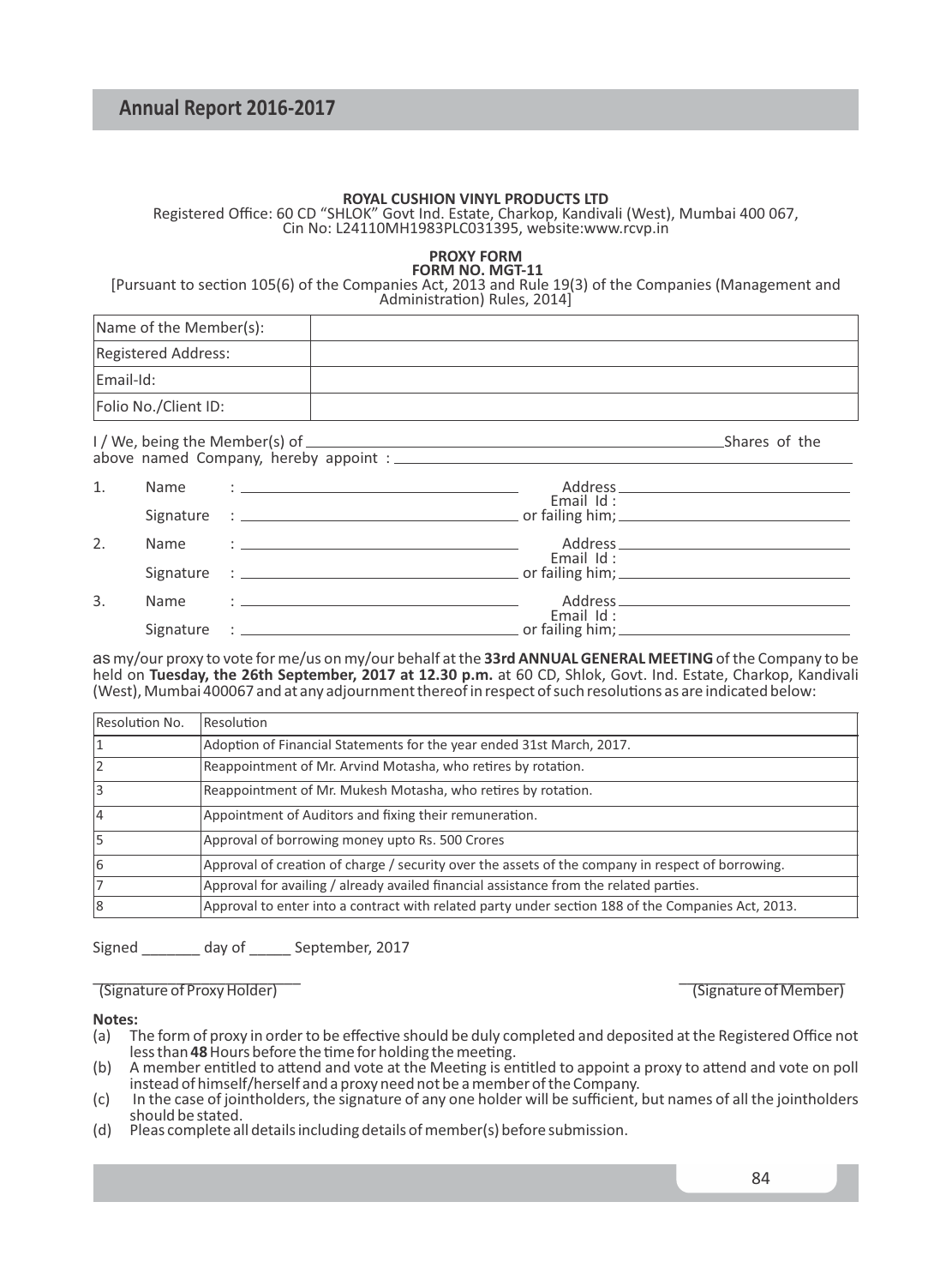## **ROYAL CUSHION VINYL PRODUCTS LTD**

Registered Office: 60 CD "SHLOK" Govt Ind. Estate, Charkop, Kandivali (West), Mumbai 400 067, Cin No: L24110MH1983PLC031395, website:www.rcvp.in

#### **ATTENDANCE SLIP**

#### To be handed over at the entrance of the Meeting Hall.

| Name of the attending Member/Proxy (in Block Letters) | <b>Membership Folio No</b>  |
|-------------------------------------------------------|-----------------------------|
|                                                       | <b>DPID No</b>              |
|                                                       |                             |
|                                                       | <b>Client ID No</b>         |
|                                                       |                             |
|                                                       | <b>Number of Share held</b> |
|                                                       |                             |

I hereby record my presence at the 33rd Annual General Meeting of the Company being held on Tuesday, the 26<sup>th</sup> September, 2017 at 12.30 p.m. at 60 CD, Shlok, Government Ind. Estate, Charkop, Kandivali (West), Mumbai 400 067.

Members/Proxy's Signature (TO BE SIGNED AT THE TIME OF HANDLING OVER THE SLIP)

#### **Business Reply Inland Letter Card**

**To, ROYAL CUSHION VINYL PRODUCTS LIMITED CIN No:- L24110MH1983PLC031395 60 CD, Shlok, Government Industrial Estate, Charkop, Kandivali (West), Mumbai – 400 067 Tel: 022 32655828, 022 28603514 / 16**

**Second fold**

**SENDER'S NAME AND ADDRESS**

**Pin Code:**

No postage stamp necessary if posted in India